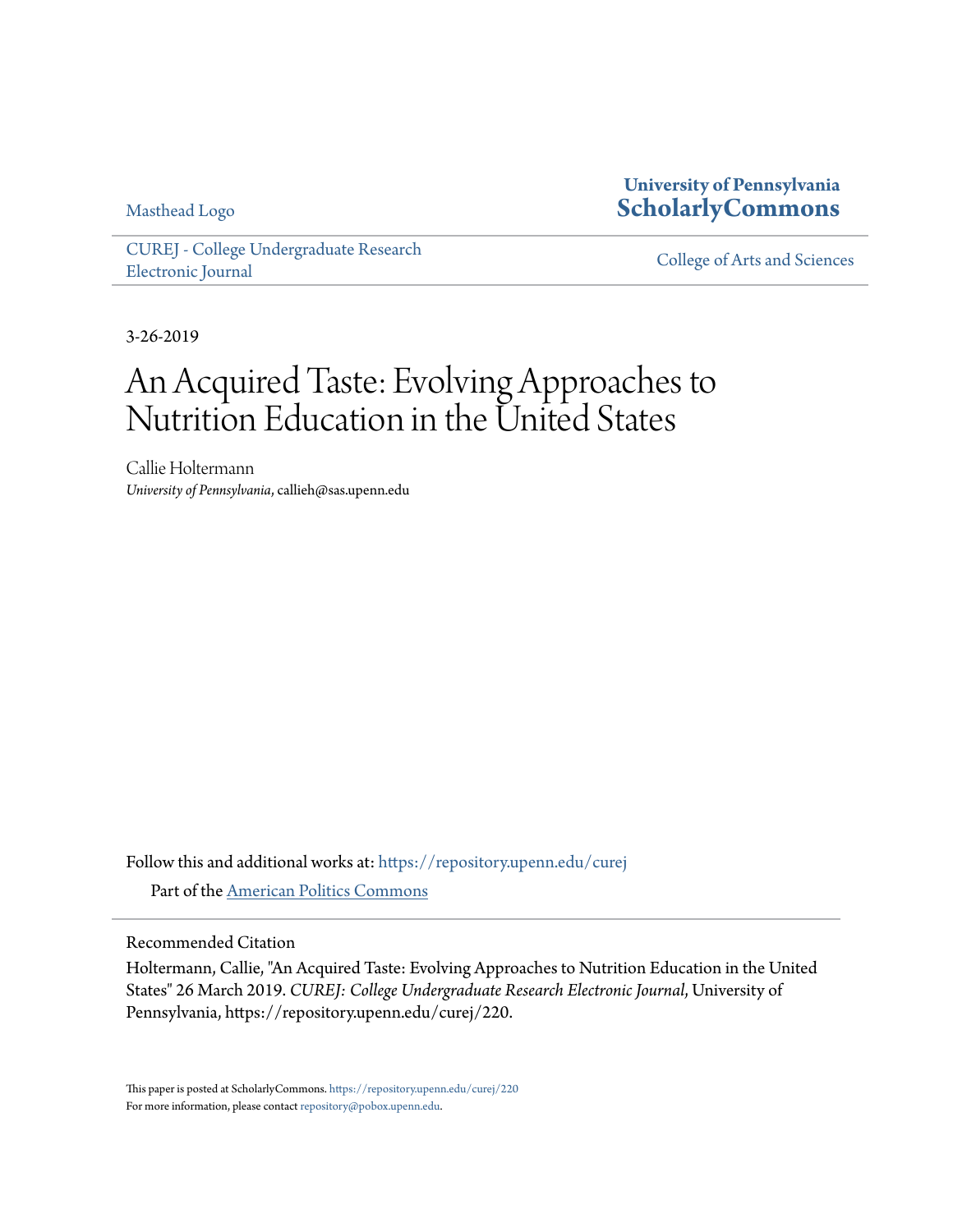# An Acquired Taste: Evolving Approaches to Nutrition Education in the United States

#### **Abstract**

This thesis considers the effectiveness of three approaches to nutrition education in the United States: classroom lessons about nutrition, cooking classes, and a mandate for educators to improve the food environment. It brings interviews with eight Philadelphia-area nutrition educators into conversation with scholarly program evaluations in order to explore the impacts and outcomes of nutrition education policy change on students, educators, and communities. Especially given high rates of obesity, it is a goal of nutrition education to influence children's behavior in a way that is conducive to healthy eating. The feedback of nutrition educators and scientific evaluations of each method support that hands-on nutrition education through cooking classes is more effective than conventional nutrition lessons at improving children's eating behavior. Instead of devoting substantial resources to cooking programs, however, recent federal policy has promoted an abstract mandate for nutrition educators to improve the food environment in and around underresourced schools. This mandate has strained educators, who are often neither trained nor given the authority to enact environmental change. The thesis concludes with a sketch of food education in Japan, which is built into the school system through teachers of dietetics who engage children in preparing and serving school meals. Japan's system is a compelling model of how to integrate hands-on nutrition education with environmental change initiatives while supporting educators, rather than overtaxing them.

#### **Keywords**

nutrition, nutrition education, health, SNAP, cooking, food policy, education policy, USDA, japan, Social Sciences, Political Science, Mary Summer, Summer, Mary

**Disciplines** American Politics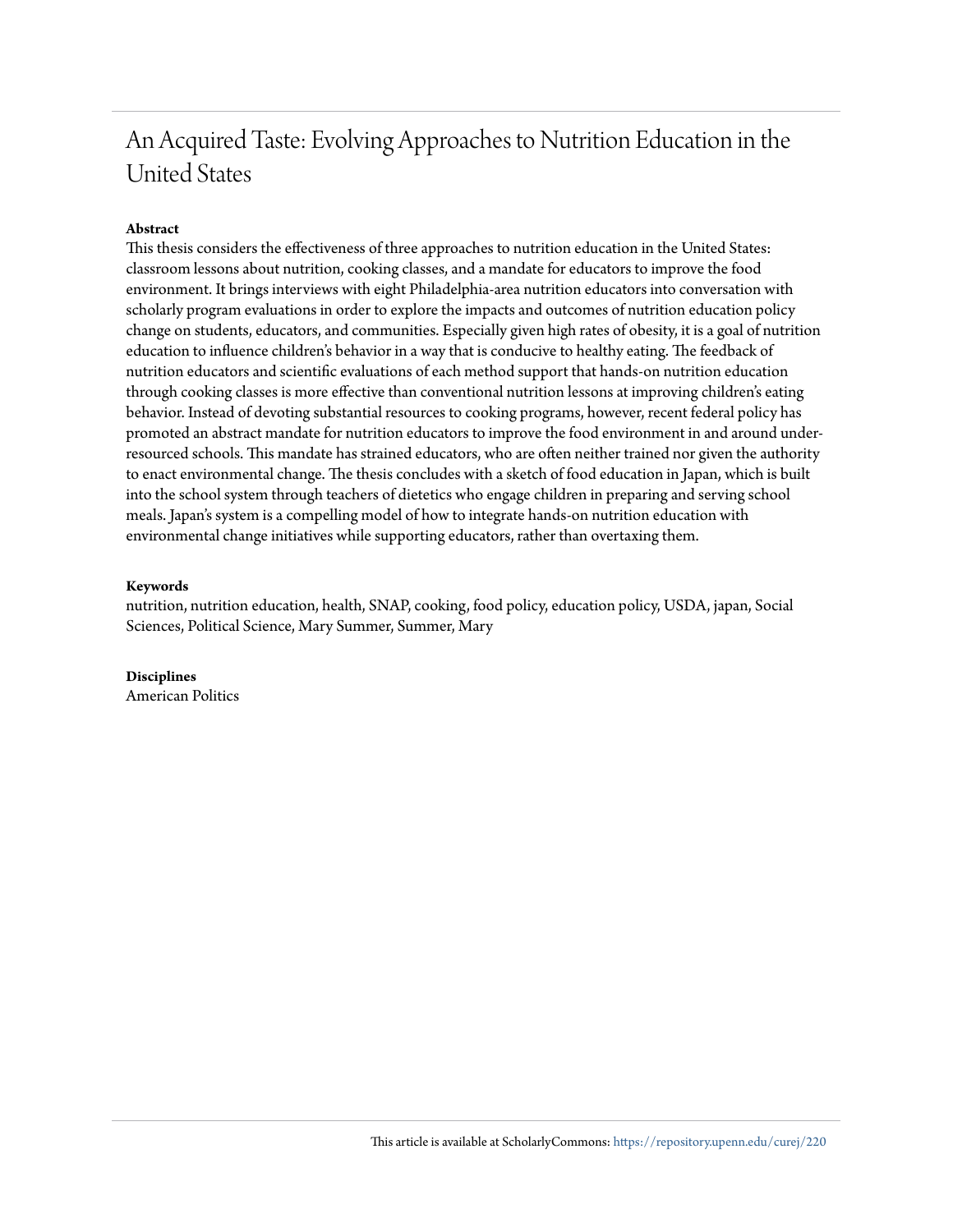# **An Acquired Taste: Evolving Approaches to Nutrition Education in the United States**

Callie Holtermann

*Advisor: Mary Summers*

This thesis is submitted in fulfillment of

Bachelor of Arts Degree Department of Political Science with Distinction College of Arts and Sciences University of Pennsylvania

Spring 2019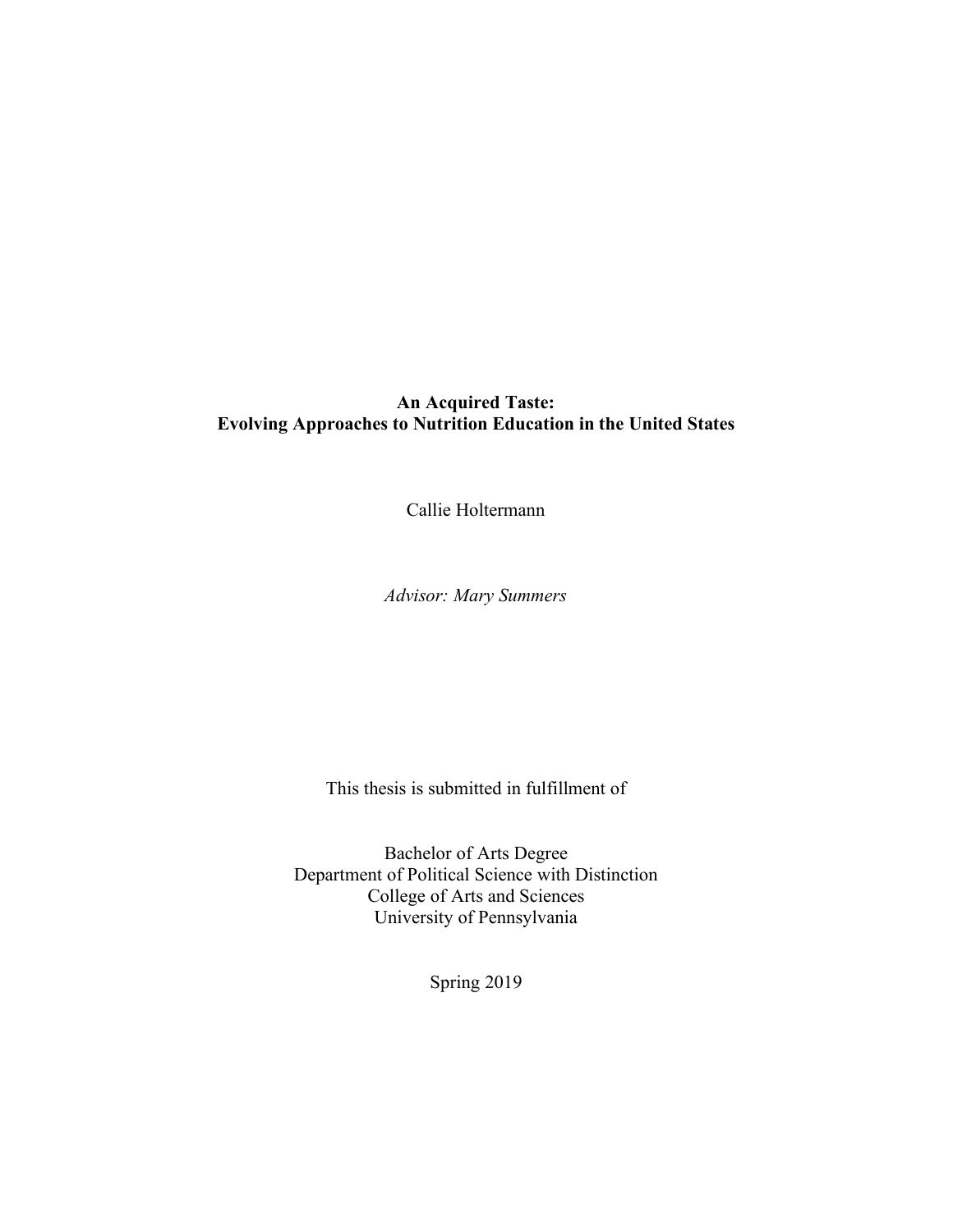## **Acknowledgements**

This thesis was fueled by the experiences of eight dedicated nutrition educators: Jarrett Stein, Aurora Coon, Judith Ensslin, Maddy Booth, Mary Bullock, Dalton Noakes, Laura Crandall, and Helen Nadel, who meet monthly to discuss, over tea and granola bars, how best to serve the needs of their students. I am also indebted to Dr. Tanja Kral and Dr. Paul Rozin, professors at the University of Pennsylvania who familiarized me with food's manifold impacts on the body and brain. Finally, this thesis would not have been possible without the discerning guidance of my advisor Mary Summers, who is also responsible for first involving me in nutrition education more than three years ago. I am especially grateful to Mary and Jarrett for their years of effort connecting University of Pennsylvania students with staff members and students in several West Philadelphia schools: partnerships that have greatly enriched my education and that of many others.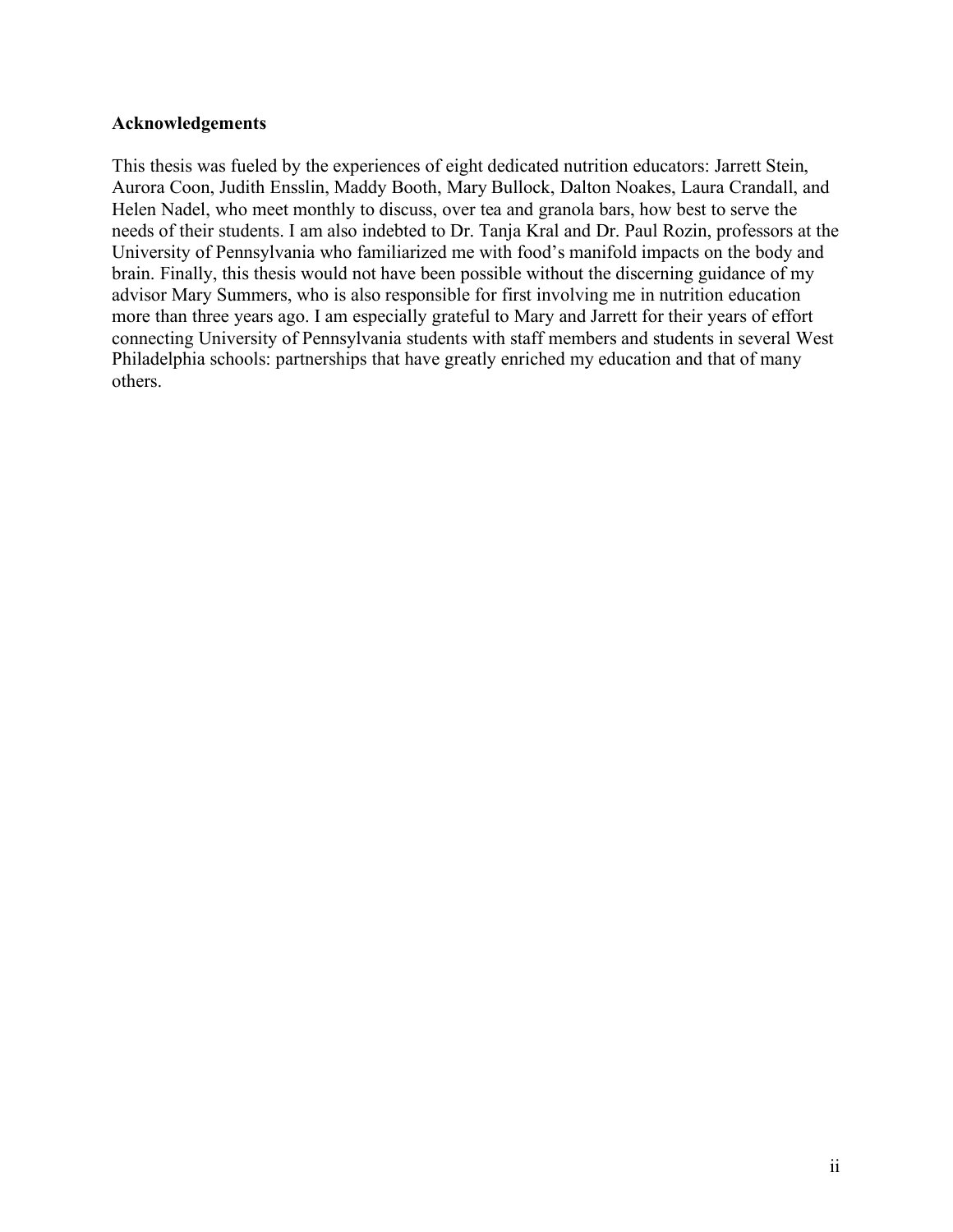# **Table of Contents**

| Acknowledgements                                                                                                                                                 |  |
|------------------------------------------------------------------------------------------------------------------------------------------------------------------|--|
| Abstract                                                                                                                                                         |  |
| Acronym Index                                                                                                                                                    |  |
| Preface                                                                                                                                                          |  |
|                                                                                                                                                                  |  |
|                                                                                                                                                                  |  |
|                                                                                                                                                                  |  |
|                                                                                                                                                                  |  |
|                                                                                                                                                                  |  |
|                                                                                                                                                                  |  |
|                                                                                                                                                                  |  |
|                                                                                                                                                                  |  |
|                                                                                                                                                                  |  |
|                                                                                                                                                                  |  |
|                                                                                                                                                                  |  |
|                                                                                                                                                                  |  |
|                                                                                                                                                                  |  |
|                                                                                                                                                                  |  |
|                                                                                                                                                                  |  |
|                                                                                                                                                                  |  |
|                                                                                                                                                                  |  |
|                                                                                                                                                                  |  |
|                                                                                                                                                                  |  |
|                                                                                                                                                                  |  |
|                                                                                                                                                                  |  |
|                                                                                                                                                                  |  |
|                                                                                                                                                                  |  |
|                                                                                                                                                                  |  |
|                                                                                                                                                                  |  |
|                                                                                                                                                                  |  |
|                                                                                                                                                                  |  |
|                                                                                                                                                                  |  |
|                                                                                                                                                                  |  |
| <b>Appendix 1: Evaluations of Conventional Nutrition Education Interventions</b><br><b>Appendix 2: Evaluations of Hands-On Nutrition Education Interventions</b> |  |

Bibliography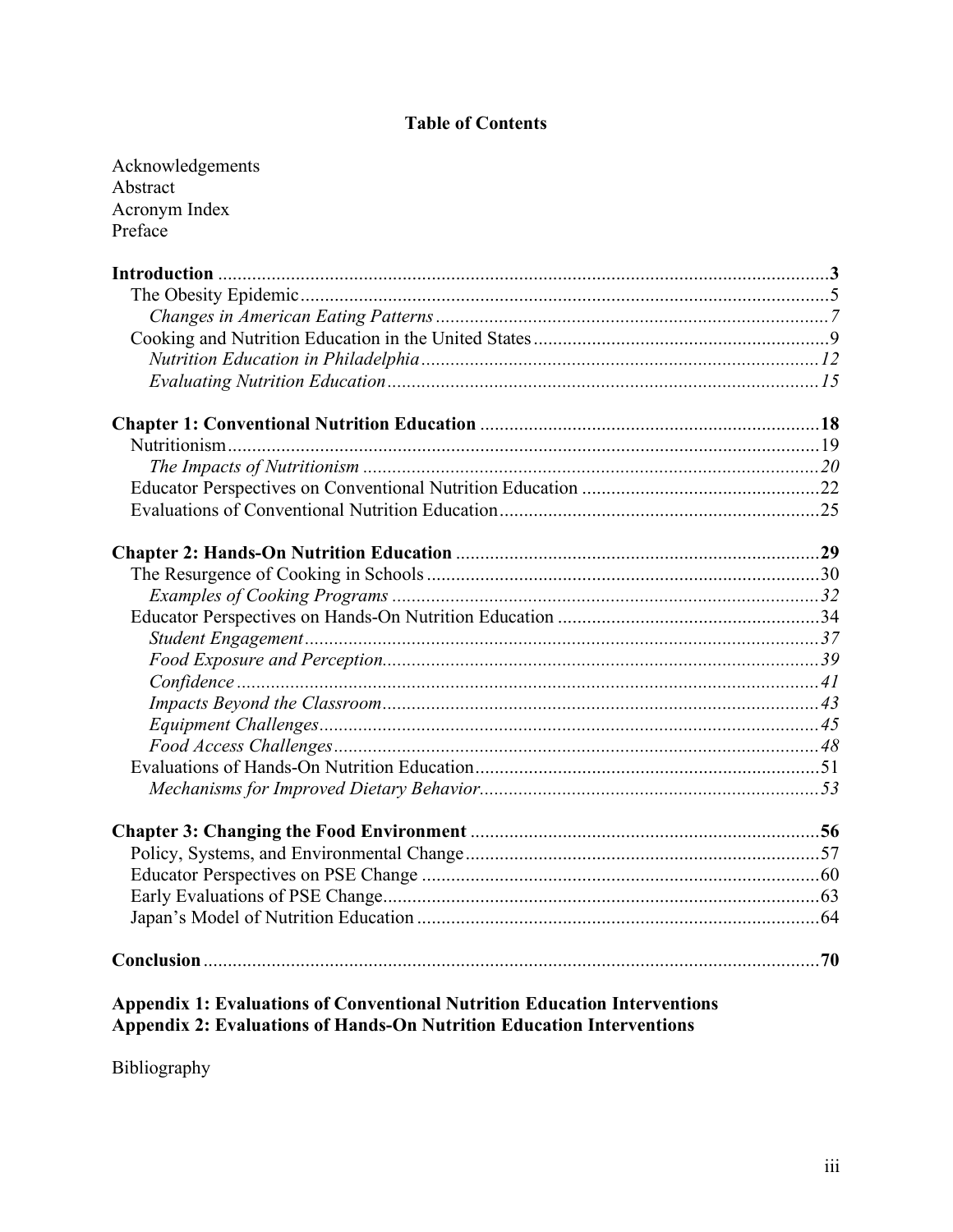#### **Abstract**

This thesis considers the effectiveness of three approaches to nutrition education in the United States: classroom lessons about nutrition, cooking classes, and a mandate for educators to improve the food environment. It brings interviews with eight Philadelphia-area nutrition educators into conversation with scholarly program evaluations in order to explore the impacts and outcomes of nutrition education policy change on students, educators, and communities. Especially given high rates of obesity, it is a goal of nutrition education to influence children's behavior in a way that is conducive to healthy eating. The feedback of nutrition educators and scientific evaluations of each method support that hands-on nutrition education through cooking classes is more effective than conventional nutrition lessons at improving children's eating behavior. Instead of devoting substantial resources to cooking programs, however, recent federal policy has promoted an abstract mandate for nutrition educators to improve the food environment in and around under-resourced schools. This mandate has strained educators, who are often neither trained nor given the authority to enact environmental change. The thesis concludes with a sketch of food education in Japan, which is built into the school system through teachers of dietetics who engage children in preparing and serving school meals. Japan's system is a compelling model of how to integrate hands-on nutrition education with environmental change initiatives while supporting educators, rather than overtaxing them.

#### **Acronym Index**

| <b>Agatston Urban Nutrition Initiative</b>                         |
|--------------------------------------------------------------------|
| A Taste of African Heritage                                        |
| Centers for Disease Control and Prevention                         |
| Cooking With Kids for a Healthy Future                             |
| Dietary Guidelines for Americans                                   |
| United States Department of Health and Human Services              |
| Healthy Hunger-Free Kids Act                                       |
| Nutrition Education and Training Program                           |
| Policy, Systems, and Environmental Change                          |
| School District of Philadelphia                                    |
| <b>Supplemental Nutrition Assistance Program</b>                   |
| Supplemental Nutrition Assistance Education Program                |
| United States Department of Agriculture                            |
| United States Department of Agriculture Food and Nutrition Service |
| School Health Policies and Practices Study                         |
|                                                                    |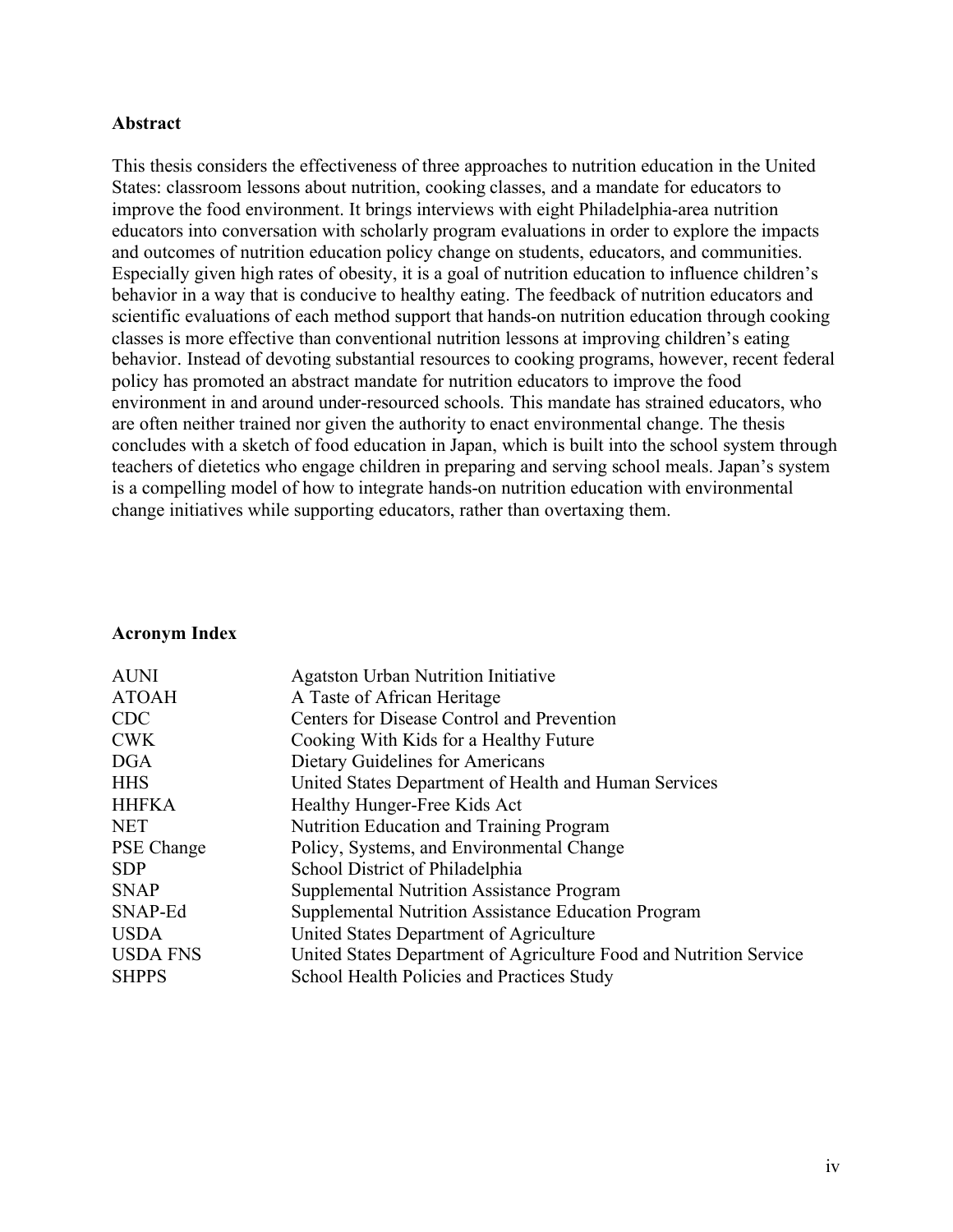#### **Preface**

One Friday afternoon at Comegys Elementary School in Philadelphia, a group of third graders and I gathered around a ten-pound box of turnips and looked at each other with apprehension. Turnips are inexpensive, they are nutritious, and most notably, they taste terrible unless you know how to prepare them. This is the case for many foods that are both cheap and healthy: Rice, lentils, and sweet potatoes are all as cost-effective as they are unsavory when eaten raw. By contrast, Flamin' Hot Cheetos cost next to nothing and require no preparation in order to taste phenomenal. Cheetos and their compatriots are also part of the reason that 40% of children and 70% of adults in Philadelphia are overweight or obese (Farley 2018). While a healthy diet has room for the occasional Cheeto, for full nourishment on a budget as tight as is prescribed by the Supplemental Nutrition Assistance Program (SNAP), cooking is vital skill.

This thesis is the product of my research on the evolution of nutrition education in the United States, the efficacy of different methodological approaches, and the experiences of nutrition educators and program administrators in the Philadelphia area. I became involved with nutrition education through an Academically-Based Community Service course at the University of Pennsylvania that was taught by my thesis advisor, Mary Summers. The course, The Politics of Food and Agriculture, combined study of the nation's policies relating to agriculture, school food, and hunger safety net programs with on-the-ground community work. The course's structure informed the methodology of this thesis, which considers the impacts of different approaches to nutrition education in the context of the history, policies, and institutions that have shaped their implementation.

My experience conducting nutrition education through cooking classes made me confident that cooking is an effective method of nutrition education for the real world, in which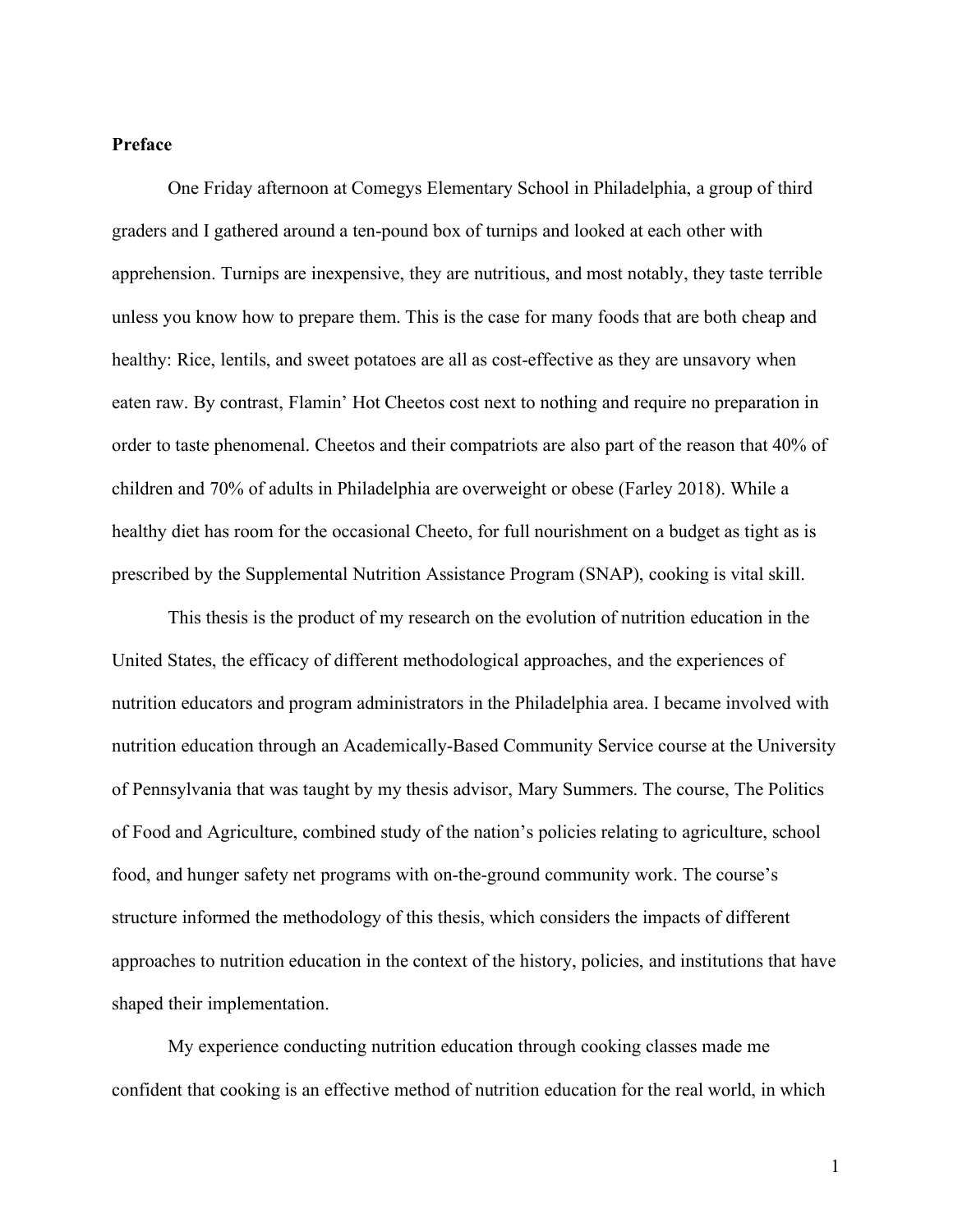Cheetos taste great and turnips usually taste like sawdust. For the past three years, I have been slinging vegetables around Comegys Elementary School as a mentor with Rebel Chefs, an afterschool nutrition education program that equips elementary school students in West Philadelphia with the know-how to prepare low-cost, healthy, delicious meals. The program's greatest asset is that it makes healthy eating fun: I have seen students who swore they would never eat a vegetable later passionately advocate for a certain seasoning mix for steamed cauliflower. I love watching students put their energy and creativity to work making healthy meals that are not only delicious, but are also personal accomplishments. In this way, students develop positive connections with fresh fruits and vegetables, cooking processes, and healthy eating.

While there has been a surge of cooking programs in schools within the last decade, the conventional approach to nutrition education looks nothing like the cafeteria strewn with pans, dribbles of olive oil and scattered carrot peelings to which I have grown accustomed. Instead, conventional nutrition education teaches students about food through classroom lessons on nutrition, which often prioritize information about the roles of nutrients in the body. My positive experience teaching cooking classes made me skeptical of this approach. There is no amount of information you can tell a child about a turnip that will actually enable them to eat one, not to mention to enjoy it. And while it is good to know that carrots contain vitamin A, less than one percent of Americans are vitamin A-deficient and the greatest health problem facing our country is one of overconsumption, not undernutrition. So why has so much nutrition education in the United States been centered on feeding kids complex nutritional information instead of healthy food itself? I set out to write this thesis with these questions in mind, and discovered a multidimensional, vigorous debate over the methods and goals of nutrition education in the United States.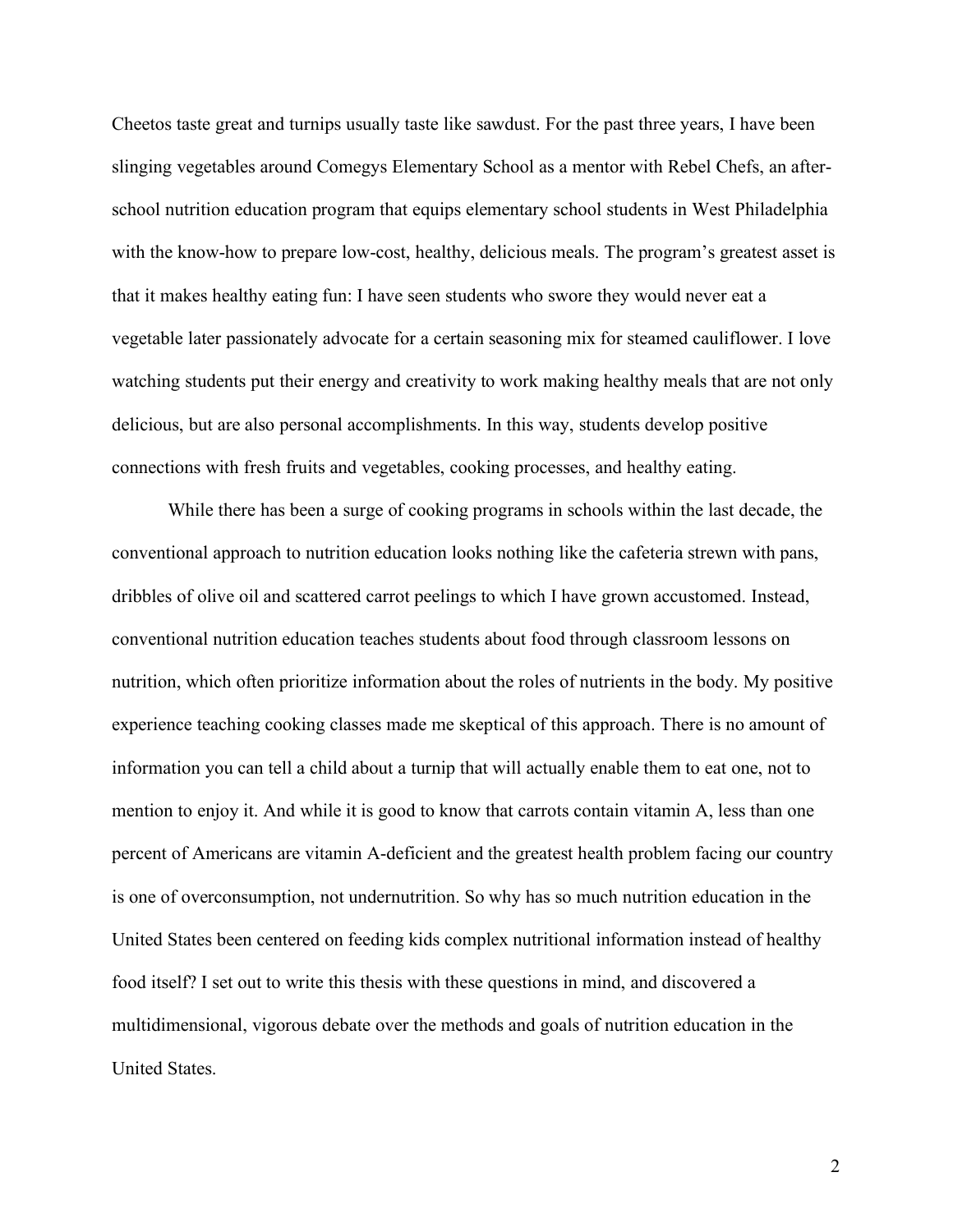#### **Introduction**

Nutrition education in the United States aims to influence children's behavior in a way that is conducive to healthy eating. As scholarship on the country's complex, multifactorial obesity epidemic has increasingly considered the environmental determinants of obesity, nutrition education in the United States has evolved to reflect a broader recognition of the factors shaping food choice beyond nutrition knowledge. This evolution can be observed over three approaches to nutrition education, which increasingly prioritize environmental change: classroom lessons about nutrition, cooking classes, and a mandate for educators to improve the food environment.

Drawing on evaluation studies of each approach and interviews with Philadelphia-area nutrition educators, this thesis will argue that hands-on nutrition education through cooking classes is a "sweet spot" between ineffective classroom-based lessons about nutrients and vague mandates for environmental change. By both surrounding children with healthy food and teaching them to prepare it, cooking classes engage and empower children in ways that improve their diets more effectively than conventional classroom lessons about nutrition. Scholarship evaluating the impacts of hands-on nutrition education interventions such as cooking classes has shown that they are more likely to improve dietary behavior than conventional classroom lessons about nutrition. Interviews with eight Philadelphia-area nutrition educators support that cooking classes are effective at engaging children with healthy food and developing their enjoyment of it, as well as building children's confidence related to food and food preparation.

Rather than substantially supporting cooking programs, federal policy responsible for the guidelines and funding of nutrition education in high poverty schools has recently focused on an abstract mandate for nutrition educators to improve the food environment. In response to many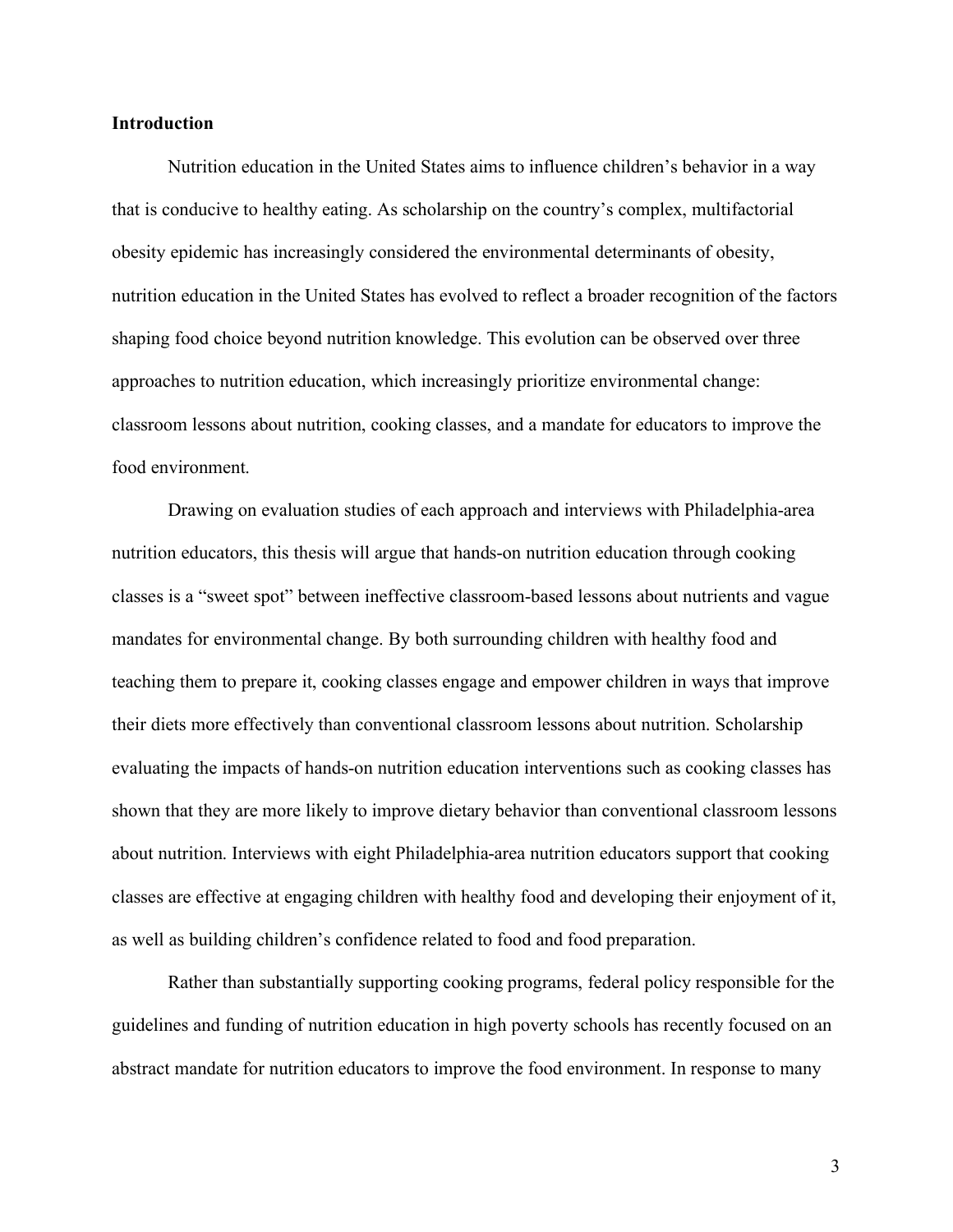evaluations that have demonstrated that traditional classroom based nutrition lessons fail to change children's eating habits, the Supplemental Nutrition Assistance Education Program (SNAP-Ed) has advanced a Policy, Systems, and Environmental (PSE) change approach to nutrition education. "PSE" directs educators to "change the food and health environments" in the schools and communities where they work without either the resources or the mandate to do so. According to the local nutrition educators interviewed for this thesis, making individual educators responsible for PSE change on top of their work with individual students has resulted in significant strains. Nutrition education programs funded by SNAP-Ed have adopted what is undoubtedly a worthy goal for their educators' work with relatively little attention to how to provide their staff with the kind of training, staffing, and authority necessary to make meaningful PSE change possible.

In studying these trends, this thesis will use a review of the scholarly literature on nutrition education and conversations with a group of nutrition educators in Philadelphia to analyze the key institutional and ideological factors that have shaped nutrition education in the United States, especially since rising rates of obesity became an issue of increasing public concern. The interviews with educators contribute to an understanding of nutrition education beyond the program outcomes measured in official evaluations, delving into the more nuanced, personal impacts of policy change.

The three chapters of this thesis will each consider the impacts of one approach to nutrition education. The first chapter will argue that conventional classroom nutrition lessons are ineffective at enacting behavior change because of their content, which overemphasizes nutrition knowledge, and their didactic style of delivery that does not engage students with food. The second chapter will discuss cooking with kids as an effective method of hands-on nutrition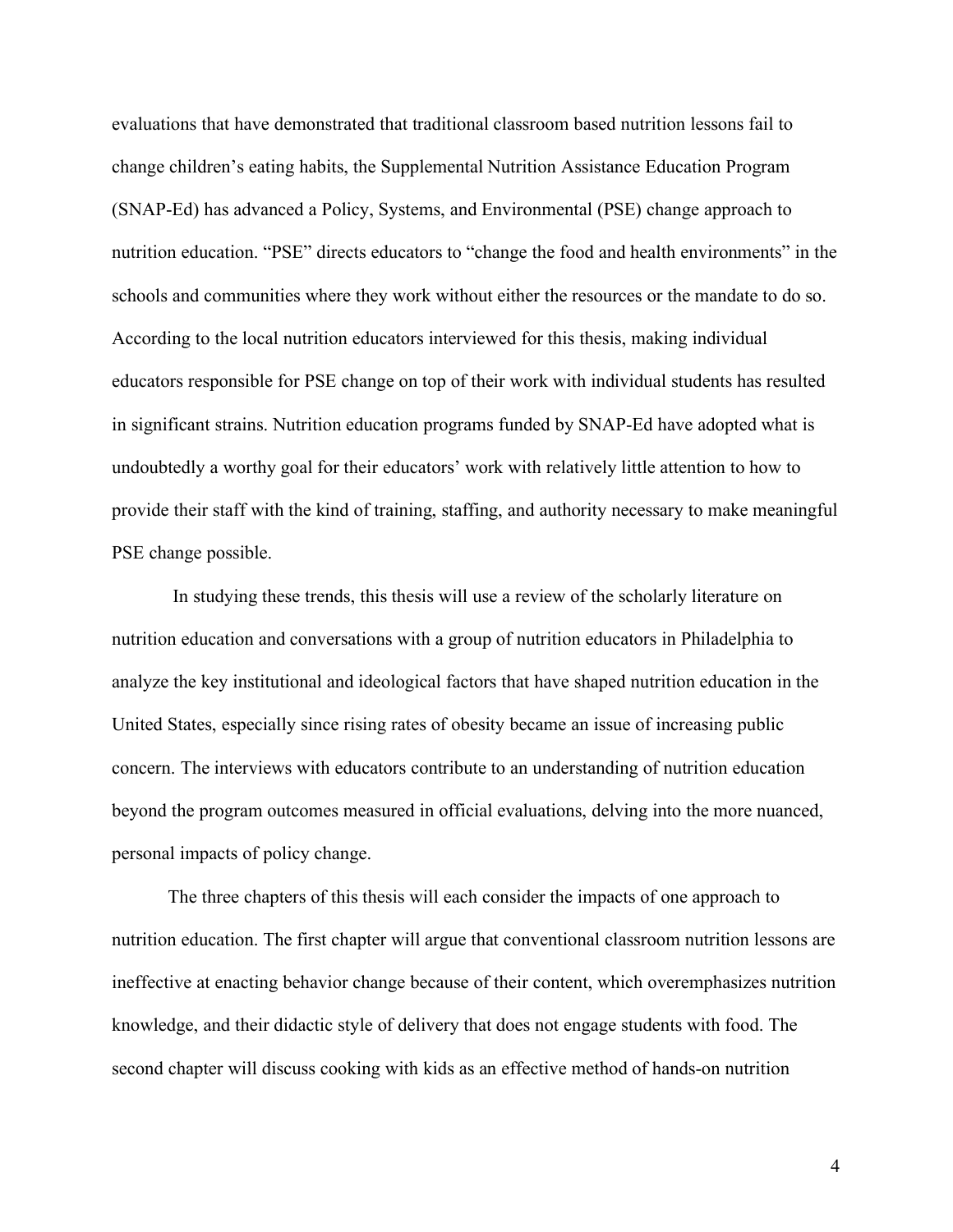education that engages students with food in order to improve their diets. The last chapter will explore local educators' critiques of the more recent PSE approach to nutrition education, and will provide a brief comparison to Japan's system of nutrition education as an alternative model of fostering environmental change alongside nutrition education. Having introduced the general structure of and sources for this thesis, this introduction will now review the more general health trends, particularly rising rates of obesity, that have played a significant role in shaping nutrition education over the last thirty to forty years.

#### **The Obesity Epidemic**

Since the 1980s, interest in nutrition education in the United States has been primarily driven by the country's obesity epidemic. Literature on the obesity epidemic has established its widespread health impacts, emphasized the importance of obesity prevention among children, and linked changes in American eating patterns to rising rates of obesity. Such studies have increasingly informed the goals of nutrition education, which aims to improve dietary behavior, and the structure of nutrition education programs, which are focused in low-income communities.

Obesity is increasingly prevalent in the United States, especially among low-income and minority populations. Obesity rates since 1980 have doubled among children and tripled among adolescents, and as of 2016, about 60% of adults in the United States and 15% of children were considered overweight or obese (Stanford Health Care 2018). Overweight and obesity increase an individual's risk for conditions including heart disease, stroke, and type 2 diabetes (Stanford Health Care 2018). Obesity and its related chronic disease conditions cost the United States approximately 300,000 lives and 150 billion dollars per year (Stanford Health Care 2018). This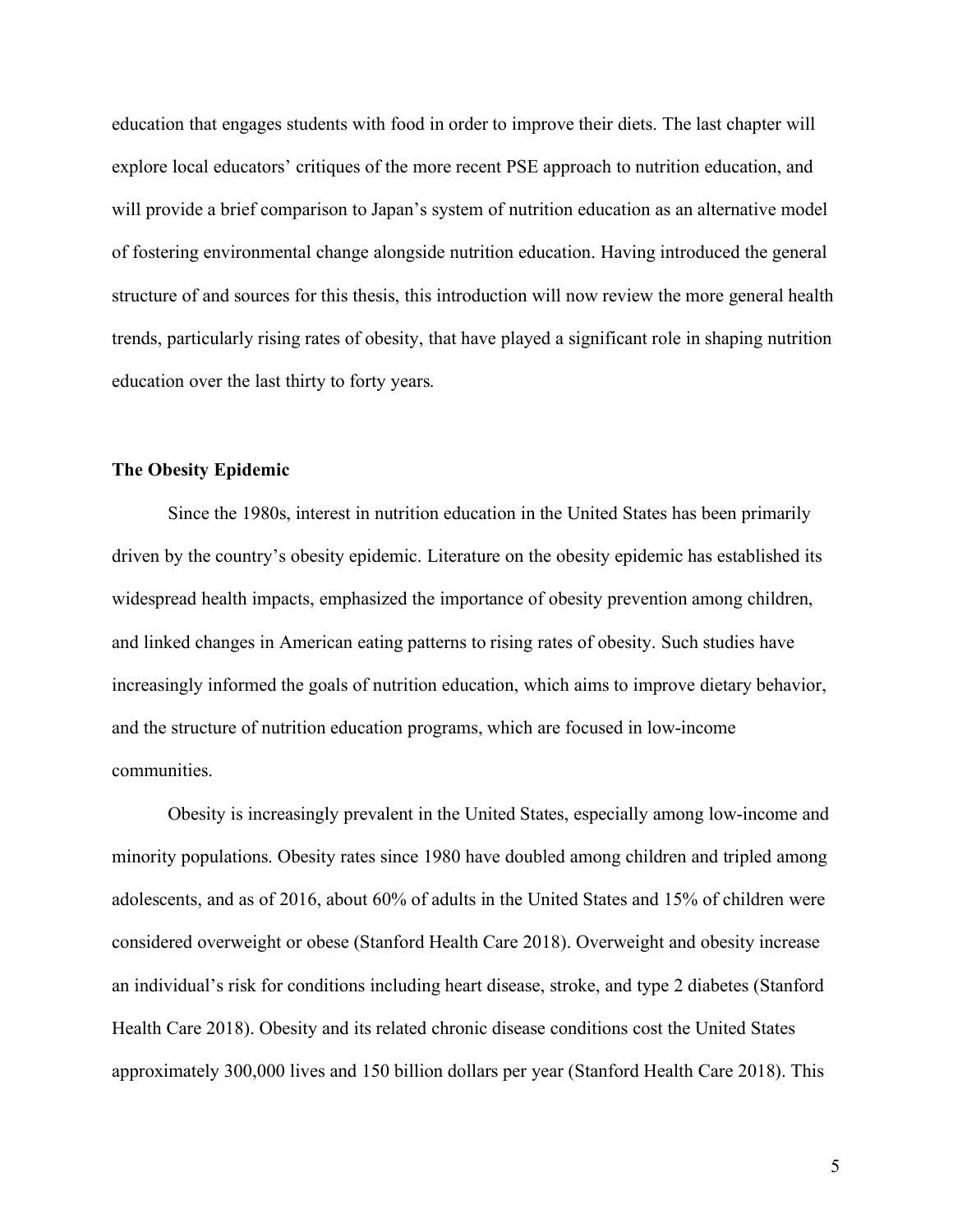cost is not distributed equally: Obesity and diabetes disproportionately afflict people in lowincome and minority communities (Candib 2007).

Researchers focus on whether nutrition education programs successfully impact children's eating habits because they are seeking effective methods of obesity prevention. The overwhelming evidence in favor of a link between diet and chronic disease, and high rates of chronic disease, overweight, and obesity in the United States indicate that comprehensive action must be taken to reduce disease risk (Stanford Health Care 2018). Healthcare professionals especially prioritize obesity prevention because obesity status in childhood impacts children's health outcomes later in life. The likelihood of obese children becoming obese adults increases from about 20 percent at four years old to 80 percent by adolescence (Stanford Health Care 2018). Adopting a healthy diet during childhood is known to reduce the risk of overweight, obesity, and markers of cardiovascular disease in adulthood (Centers for Disease Control and Prevention 2008). Once an adult is obese, it is unlikely that they will return to a "normal" weight. In 2015, a study in The American Journal of Public Health found that the probability of an obese man attaining a normal weight was 1 in 210 and the probability of an obese woman attaining a normal weight was 1 in 124, or 0.8% (Fildes, et al. 2015). Nutrition researchers and educators see the development of effective nutrition education programs as important not only to counter and prevent childhood obesity, but also to give children of all weight statuses tools to consume a healthy diet over the course of their lives.

Tanja Kral, a nutrition scientist who conducts clinical research on childhood obesity, argues that establishing healthy eating and cooking habits in childhood is important for obesity prevention. Dr. Kral, a professor in the University of Pennsylvania School of Nursing and Perelman School of Medicine, underscores that researchers in the field still have a lot to learn in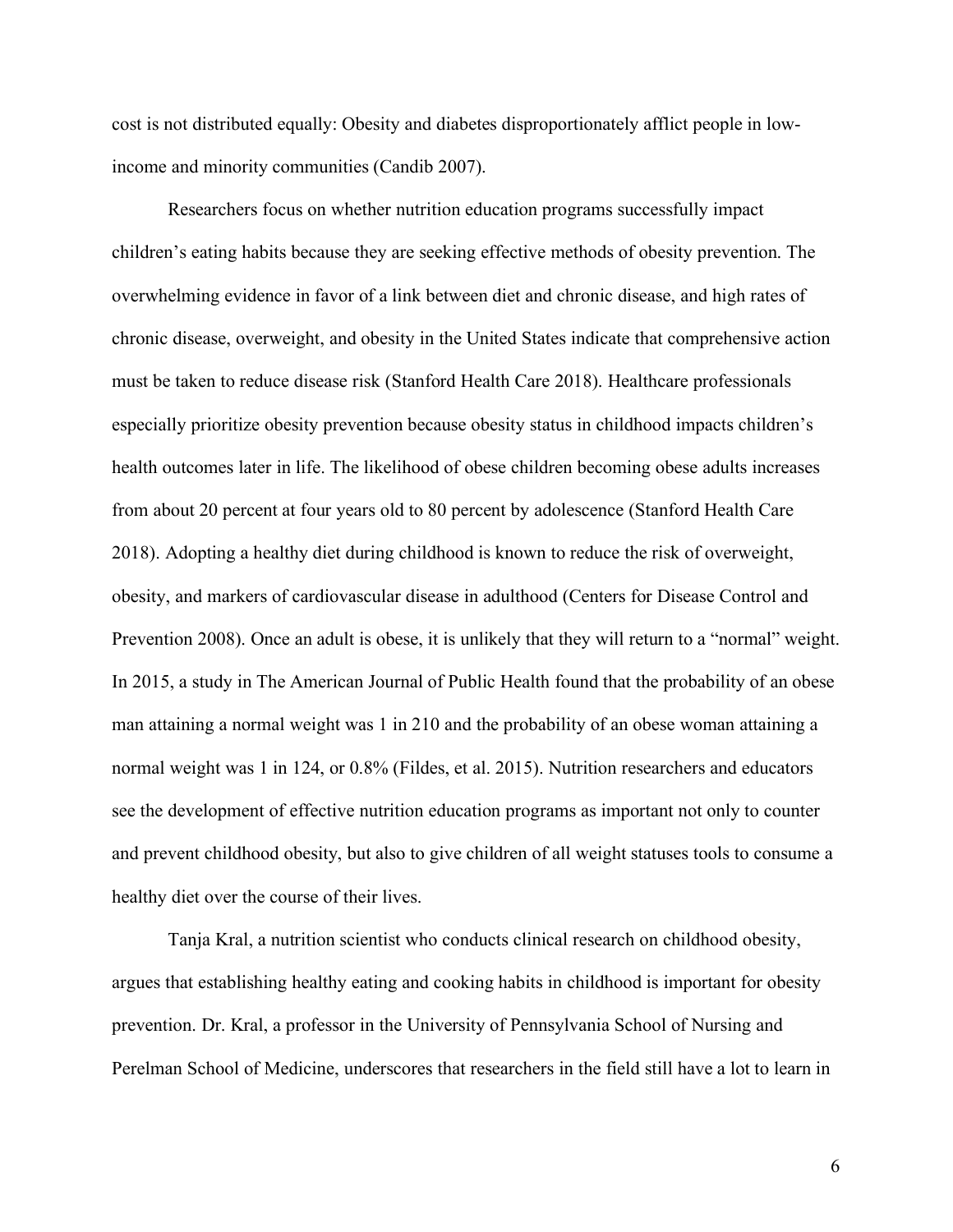terms of the physiology and genetics of obesity (Kral 2019). However, she maintains that prevention is especially important because of what we do understand about obesity: "Once you're on this trajectory for excess weight gain, it is so hard to lose weight and maintain that weight loss" (Kral 2019). This is why Kral prioritizes obesity prevention, even in her work as a professor. Kral's course *Obesity and Society* at the University of Pennsylvania includes a service component in which students conduct nutrition education in schools in nearby West Philadelphia. Kral wants her students to understand that it is important to "instill in [children] an early curiosity about nutrition and cooking" as a means of preventing obesity long-term. In short, Kral sees teaching cooking as a form of obesity prevention and expressed concerns that a decades long trend away from learning to cook may be one of the many causal factors that explain rising rates of obesity.

#### *Changes in American Eating Patterns*

Kral's concerns stem from a body of research that has linked changing patterns in American food preparation and consumption to rising rates of obesity since the 1980s (Dohle, Rall and Siegrist 2015). As American women have taken on a wider range of societal roles, they have cooked less. Weekly time spent on meal preparation dropped from about 20 hours in the 1950s to 10 hours by 1975 (Bowers 2000). This trend continued into the 2000s. Between 1975 and 2006, American women's time spent preparing food decreased from 92 to 51 minutes per day, or just under 6 hours per week (Zick and Stevens 2009). During the same time period, men's time spent preparing food remained stable at less than 20 minutes per day, or under 2 hours and 20 minutes weekly (Zick and Stevens 2009).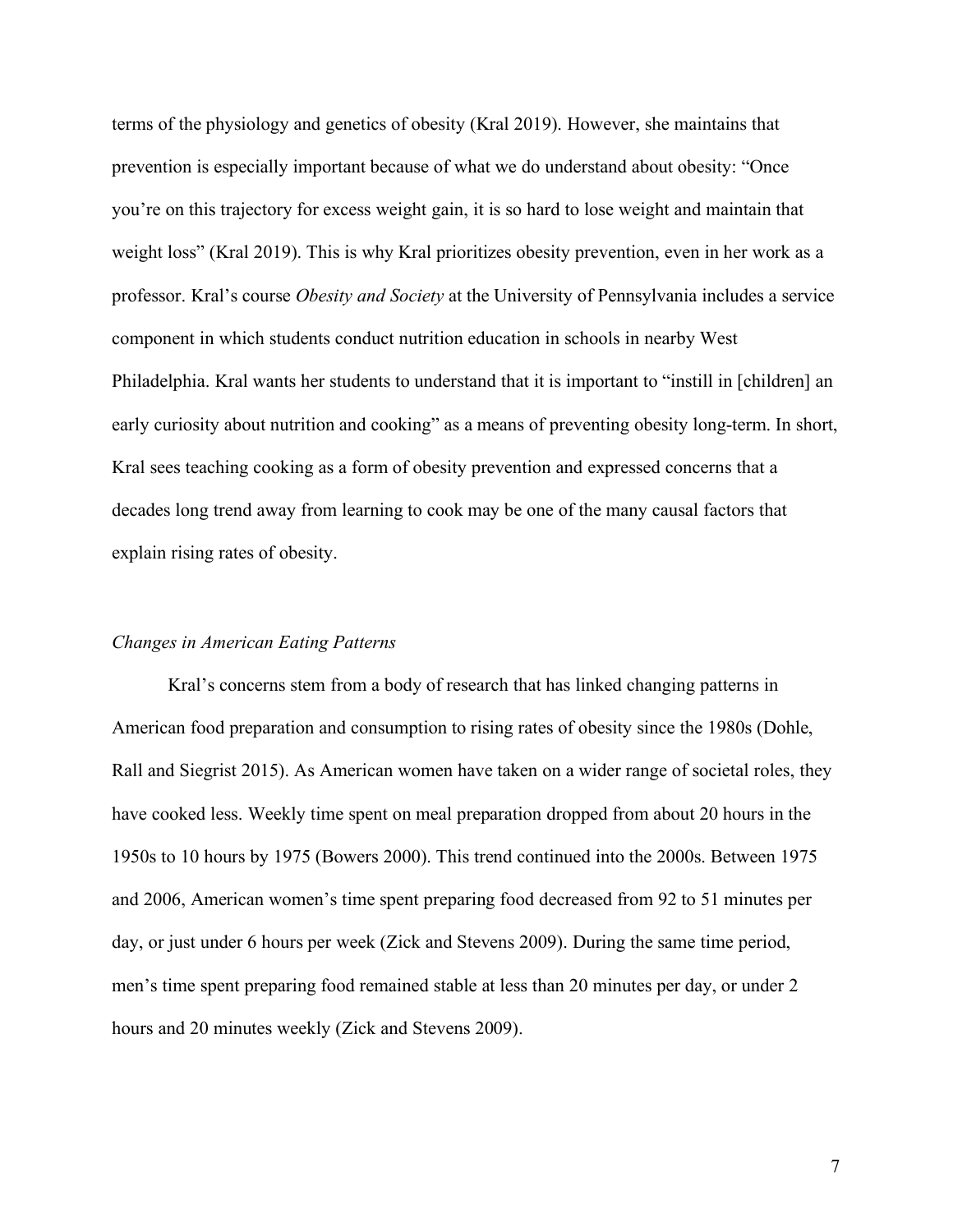Cooking less in the home has contributed to changes in the composition of the American diet in favor of fast and ultra-processed foods, or packaged formulations that have undergone multiple sequences of industrial processing (Baraldi, et al. 2018). The percentage of daily energy consumed from home food sources and time spent cooking decreased significantly for all socioeconomic groups between 1965 and 2007 (Smith, Ng and Popkin 2013). Dohle, Rall, and Siegrist (2015) cited prepared, ready-to-eat meals, and away-from-home foods, particularly fast foods, as the main food sources that have replaced home-cooked meals. Data from the nationally representative *Continuing Survey of Food Intake by Individuals* has confirmed that much of what Americans eat outside of the home is fast food, and most of what they eat both in and outside of the home is highly processed. These wide-ranging studies of 6,212 children and adolescents and 9,872 adults found that by 1996, about 25% of adults and 30.3% of children and adolescents reported eating fast food on a typical day (Bowman, Gortmaker, et al. 2004) (Bowman and Vinyard 2004). Between 2007 and 2012, about 60% of calories consumed by Americans came from ultra-processed foods (Baraldi, et al. 2018).

Consumption of fast food has been identified as an important risk factor for excess weight gain in the population (French 2000), and diets rich in ultra-processed foods have been found to be "grossly nutritionally unbalanced" (Steele, et al. 2017). Dr. Kral offered examples of how processed and fast foods can contribute to poor diet quality. "The danger of not knowing how to cook is that we fall back on foods in restaurants or fast food outlets or maybe even processed foods in the supermarket. Sometimes these foods are calorically dense, sometimes they are served in larger portions" (Kral 2019). Cunningham-Sabo and Simons identified a "temporal correlation" between these changes in American cooking and eating patterns and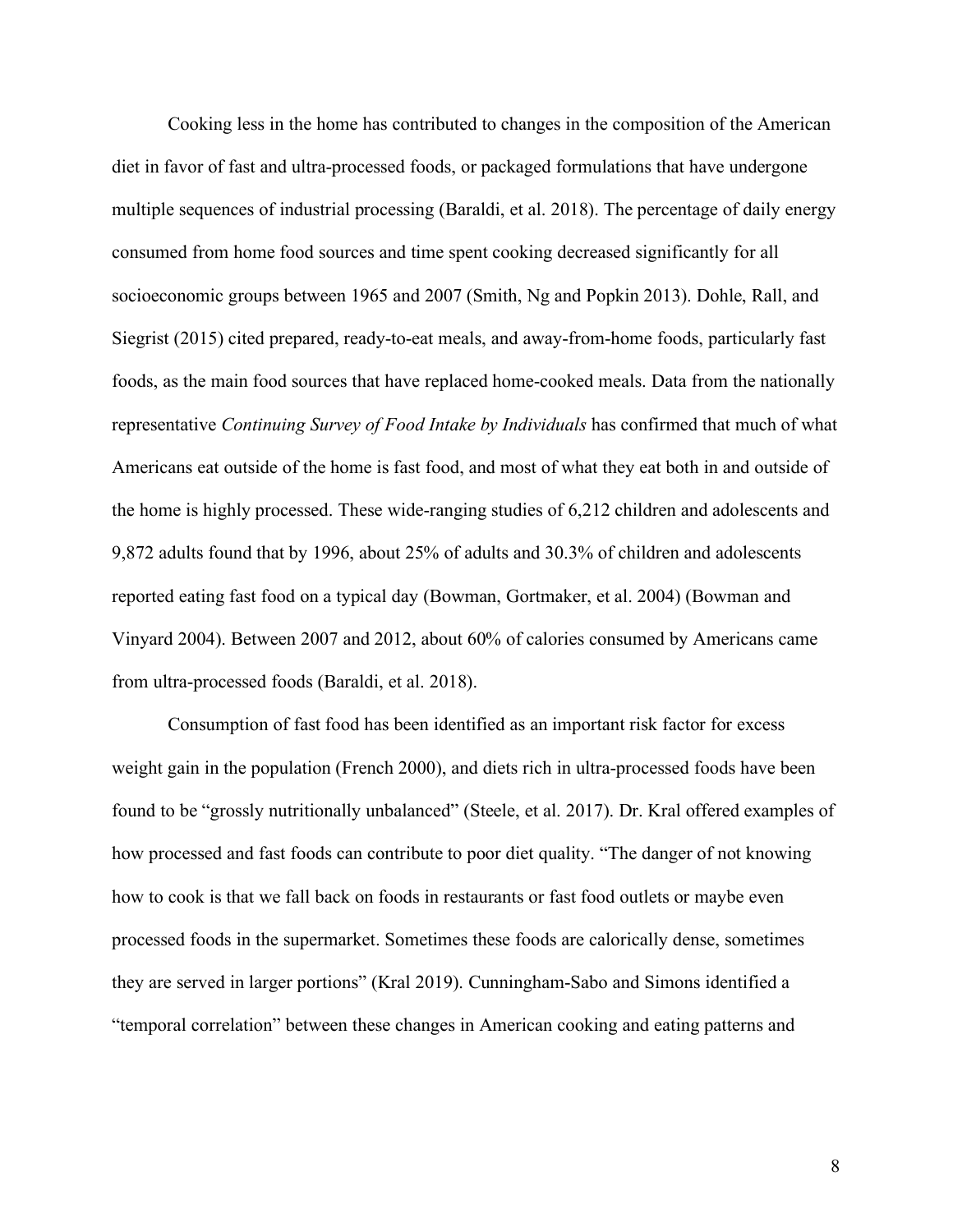rising rates of overweight and obesity that began in the 1980s, and hypothesized a relationship between the two (2012).

#### **Cooking and Nutrition Education in the United States**

Although cooking has been a relatively recent trend within the field of nutrition education over the last decade or so, cooking classes were once a fixture of school curricula in the form of home economics. In 1938, nearly 90% of junior and senior high school girls participated in home economics classes, which taught cooking skills alongside such topics as "organized and efficient housework" (Bowers 2000). It has been a persistent notion throughout American history that primarily women should be responsible for food preparation (Dixey 2006). As the women's liberation movement made social progress in the 1960s and more women entered the workforce, home economics classes were identified as a "mechanism of gender oppression" in that they encouraged the singular role of women as homemakers (Bowers 2000). Cooking, along with the rest of home economics curricula, disappeared from schools over the 1970s and 80s. By 2017, 17% of girls and 13% of boys reported learning to cook in school (Wolfson, et al. 2017). This statistic illustrates the success of the push to remove home economics from schools, and the continued low volume of cooking in schools of any kind.

After the disappearance of home economics, modern nutrition education began with the publication of the *Dietary Guidelines of Americans* (DGA) in 1980 and has increasingly prioritized behavior change over nutrition knowledge. The DGA "serve as the basis for Federal food and nutrition education programs," and are published every five years by the USDA and the United States Department of Health and Human Services (Office of Disease Prevention and Health Promotion n.d.). While the USDA sporadically published food guides prior to 1980, the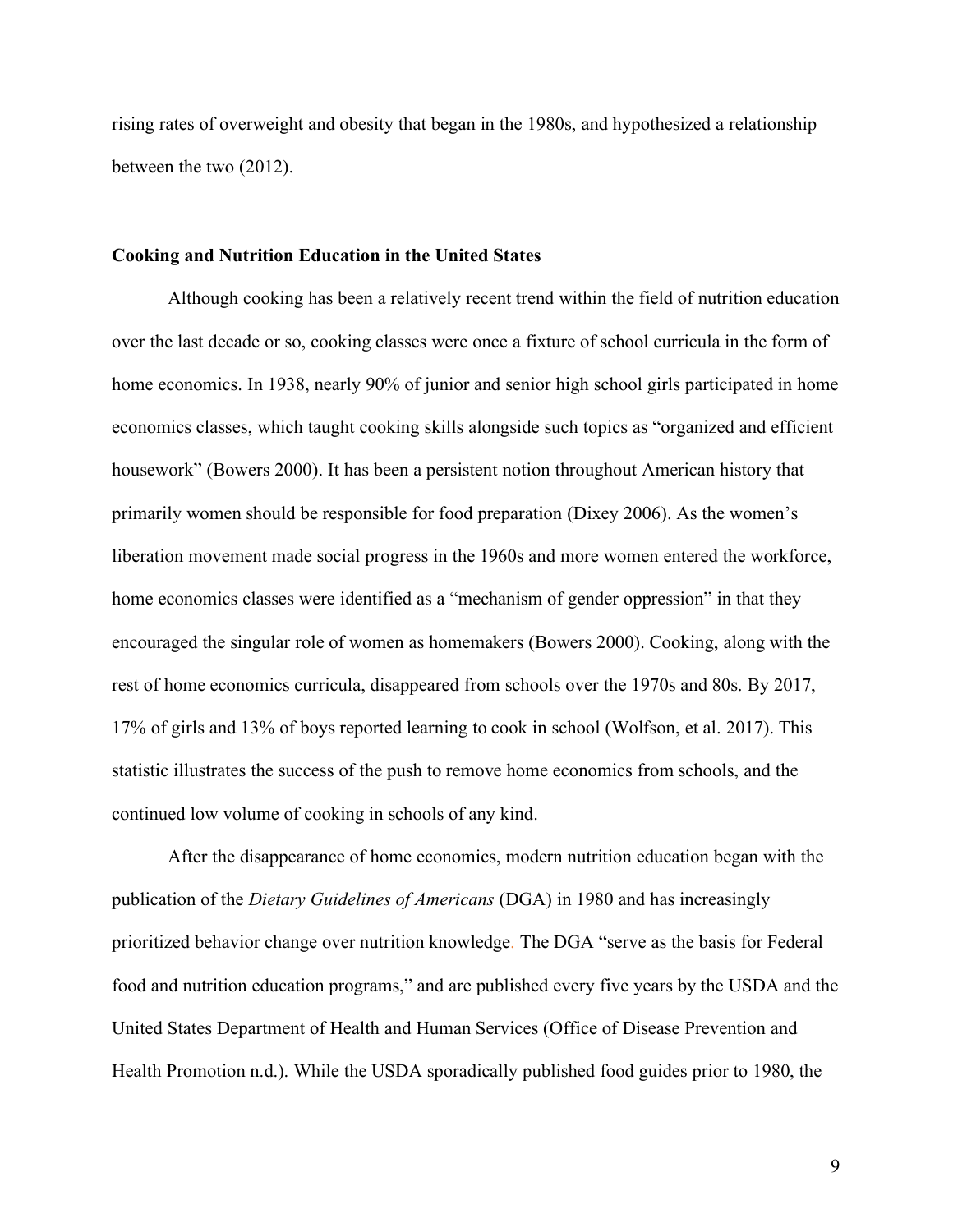formal introduction of the DGA reflected a departure from earlier guides in that they focus not only on nutritional adequacy, but on the link between dietary habits and chronic disease (Contento 2011). Early nutrition classes constructed around food guides focused on the nutritional content of foods and the roles of nutrients in the body. However, increases in nutrition knowledge have not been shown to impact dietary behavior (Lytle 1994).

In the context of their studies of the outcomes of these more traditional types of nutrition classes, researchers like Leslie Lytle have argued persuasively that especially in light of rising rates of obesity, "effective" nutrition education must have a goal of promoting behavior change. Contento offers a parallel philosophical argument that nutrition as a field has the implicit goal of improving behavior. Nutritionist Jean Mayer wrote that "Nutritionists, unlike biochemists and physiologists, but like cardiologists and pediatricians, have to see their science as one whose goal is to benefit people" (Contento 2011). With this philosophy in mind, the work of many nutrition educators has been focused in communities with high rates of overweight and obesity.

In part as a result of the fact that the obesity epidemic disproportionately afflicts lowincome and minority communities, federal policy has most actively promoted nutrition education in schools among low-income individuals through SNAP Education (SNAP-Ed). The USDA provides funding for nutrition education to low-income populations through SNAP-Ed, a federally funded grant program that funds "nutrition education and obesity prevention interventions and projects for persons eligible for SNAP" (USDA National Institute of Food and Agriculture n.d.). The Supplemental Nutrition Assistance Program, or SNAP, which was known as the Food Stamp Program before 2008, is the public assistance program that provides eligible low-income individuals with benefits to buy food (USDA Food and Nutrition Service 2017). SNAP-Ed, which complements SNAP through in-school nutrition education, was established in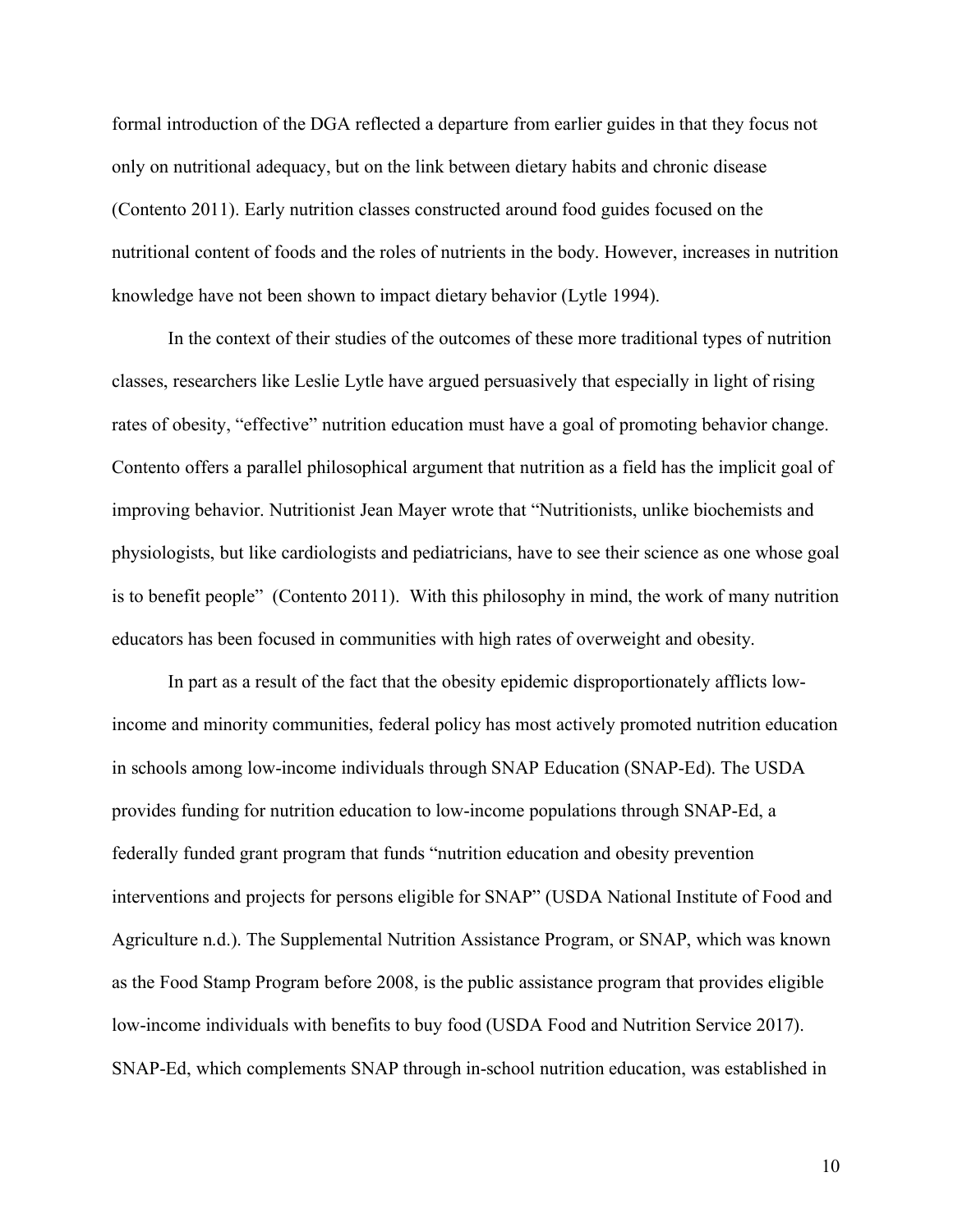1992 with \$1.2 million in funding, adjusted for inflation. SNAP-Ed's funding increased to \$428 million by 2018 (USDA SNAP-Ed Connection 2018; Wolfson, et al. 2017).

The state agencies that administer SNAP-Ed contract with their state land grant university to administer this program, which in turn contract with other organizations to deliver these educational services in their state's low income communities. These subcontracting organizations may include state public health departments, food banks, tribal programs, and nonprofit organizations (USDA National Institute of Food and Agriculture n.d.). In Pennsylvania, SNAP-Ed distributes funding to Penn State University, which then divides it among several subcontractors in Philadelphia including Drexel University, the Agatston Urban Nutrition Initiative, Vetri Community Partnership, and other nonprofits. Collectively, these subcontracting organizations reach students in 80% of Philadelphia's public schools (PA Health Promotion Council 2018). Through similar partnerships in states around the country, SNAP-Ed provided education for six million participants in 2012, two thirds of whom were in the K-12 age range (Smelkova 2015).

Nutrition education conducted outside SNAP-Ed varies widely by state and is difficult to measure. There is a general federal mandate that school districts are required to establish a nutrition and physical activity wellness policy that "includes specific goals for nutrition promotion and education" (Smelkova 2015). The broad mandate leaves it to states and school districts to determine their own standards for the hours and methods devoted to nutrition education (Food Research & Action Center 2018). A recent CDC study shows that most school district wellness policies are "weak, fragmented, and do not necessarily require schools to take action" (Bridging the Gap Research Program 2014). While the 2016 School Health Policies and Practices Study (SHPPS) did not report on the number of hours devoted to nutrition education,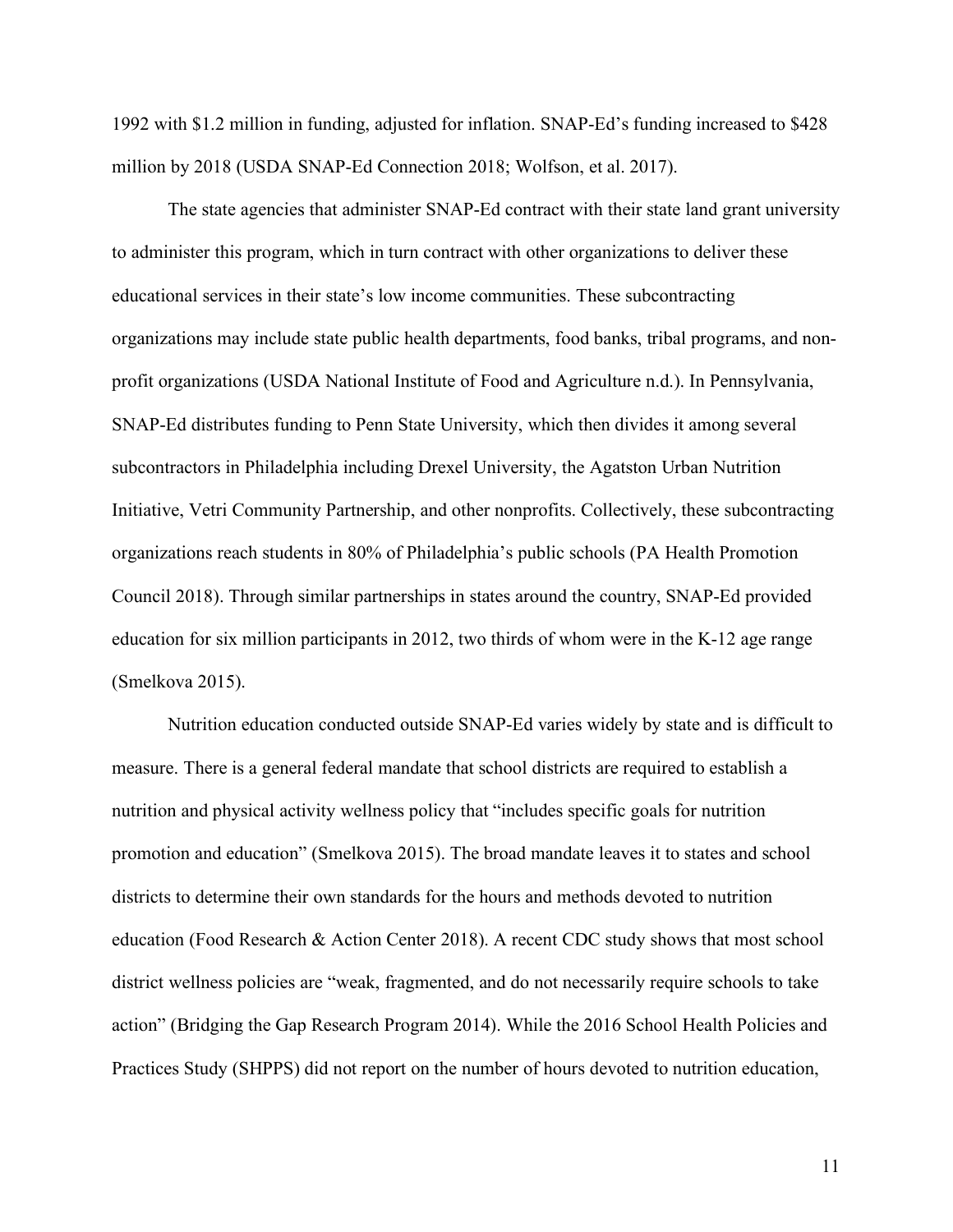the SHPPS conducted in 2006 estimated that nutrition and dietary behavior topics constitute a median of 3.4 hours yearly in elementary schools, 4.2 hours in middle schools, and 5.9 hours in high schools nationwide (Centers for Disease Control and Prevention 2016, 2006).

#### *Nutrition Education in Philadelphia*

Because nutrition education policies and SNAP-Ed partnerships vary so much by state and district, this thesis seeks to offer a snapshot of how nutrition education has been conducted in Philadelphia, Pennsylvania. Interviews with eight Philadelphia-area nutrition educators support that reintroducing nutrition education in schools based on SNAP-Ed funding has resulted in a wide range of programs run by people with diverse backgrounds and training.

The educators interviewed for this thesis work for a variety of nutrition education programs, but most have backgrounds in neither nutrition, nor education. Maddy Booth, the Education Program Director at Vetri Community Partnership, studied American Studies and International Relations, and her colleague Mary Bullock, who runs the EAT360 program through Vetri, is trained as a chef, but not a teacher. Dalton Noakes was a Health and Societies major with minors in Nutrition and Urban Studies. Aurora Coon, the University-Assisted Community Schools Site Director at Comegys Elementary School studied Environmental Studies and does have an elementary school teaching certification. Laura Crandall is the Healthy Schools Specialist with the Philadelphia Mayor's Office of Education - Community Schools Initiative and previously worked as an educator and program manager at the Agatston Urban Nutrition Initiative for four and a half years. Crandall studied Women's Studies and has a master's degree in Community and Regional Development. Helen Nadel is the education director of Greener Partners, a nonprofit that teaches about food through farming, and has a master's degree in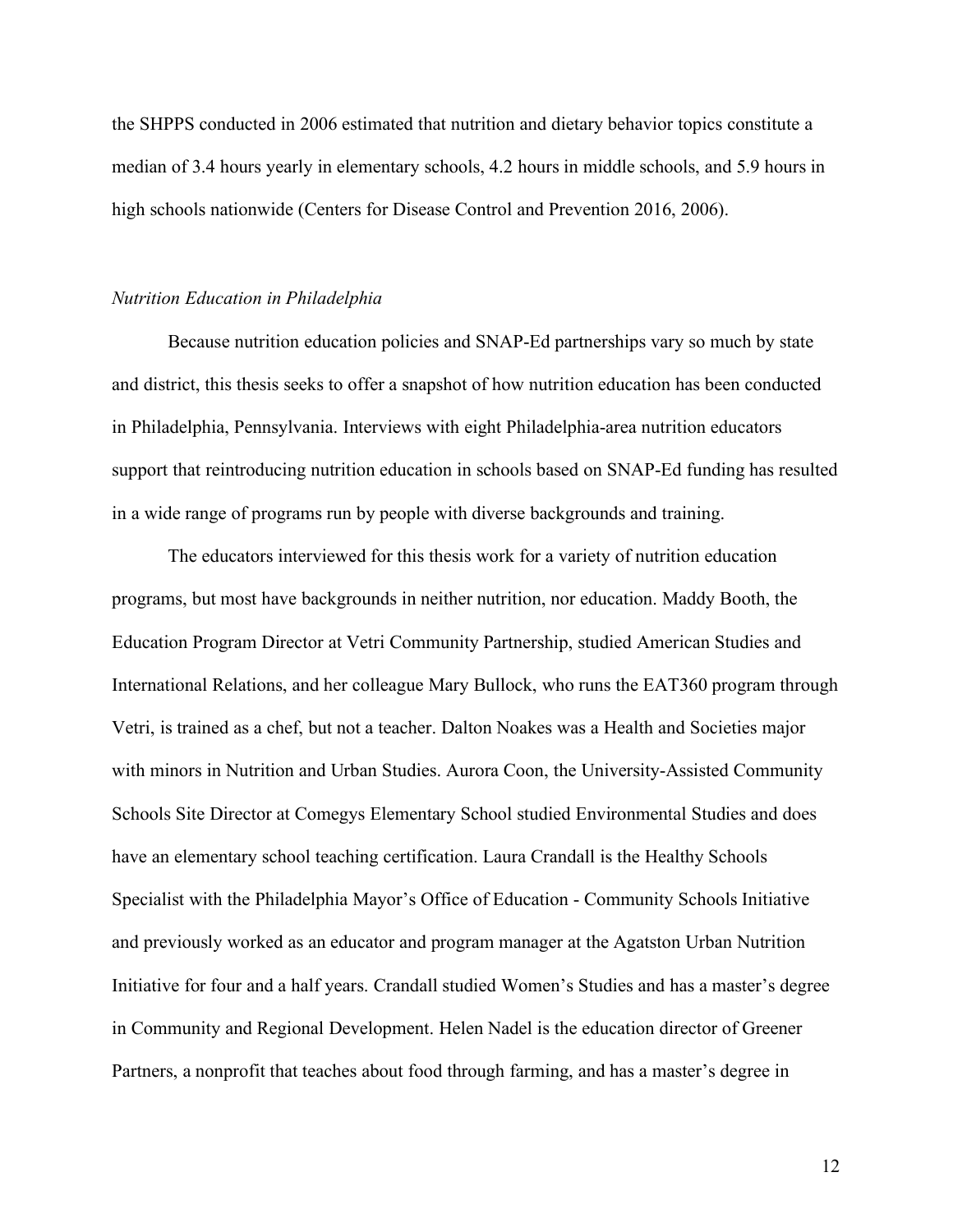Education. Judith Ensslin, the program director of the PA SNAP-Ed partnership with Drexel University called Eat Right Philly, has a degree in dietetics and worked as a consultant in nutritional services before transitioning into program management. Jarrett Stein, a former nutrition educator for the Agatston Urban Nutrition Initiative who later founded two hands-on nutrition education programs, studied Communications because the low credit limit allowed him to take as many courses as possible about food (Stein 2019). These educators are clearly passionate and hardworking, but they have had to learn principles of nutrition, education, or both on the job.

Because nutrition education and cooking in schools have been conducted through a groundswell of individual programs, which are local responses to a limited federal funding stream as opposed to school district or state priorities, most schools do not have a designated nutrition educator who is a full-time staff member. Instead, most nutrition educators work for programs that receive contracts through the state's SNAP-Ed administrators to conduct nutrition education programming at multiple schools (Booth 2019). A theme among my interviews with educators was that this structure makes it difficult to build relationships within schools, and can result in nutrition educators seeming like "outsiders" in the school environment. Stein raised the important point that nutrition educators often come from different or more privileged backgrounds than the students they work with, such that "philosophically, there is a general problem with a white person not from a community coming in … (with) the responsibility of telling someone what is healthy or not healthy in a community of color" (Stein 2019). Both the structure of SNAP-Ed and the makeup of the country's limited pool of nutrition educators can contribute to educators not being fully integrated into the schools where they work.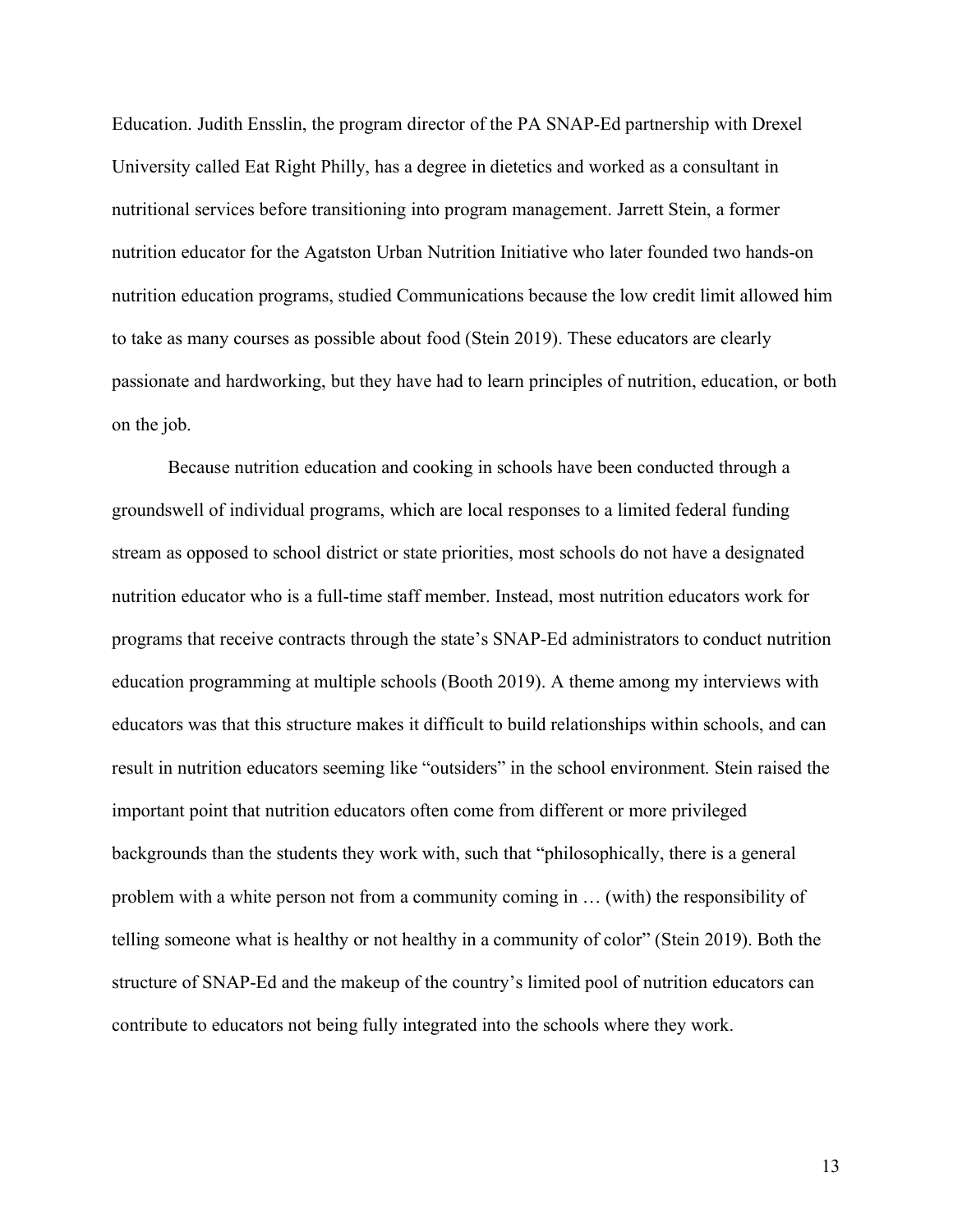The educators interviewed for this thesis are in many ways exceptional, both in their commitment to nutrition education and their high level of motivation to serve their students. The author met most of these interviewees through a voluntary monthly meeting for Philadelphiaarea nutrition educators; their attendance at these meetings reflects their interest in and enthusiasm for their work. These educators' strong preference for hands on nutrition education, especially in the form of cooking classes, cannot be taken as representative of the experience and preferences of the majority of their fellow nutrition educators. The additional flexibility and culinary skills required by cooking classes may not suit the teaching styles of a more random sample of educators.

Nonetheless, the enthusiasm that these dedicated educators expressed about the effectiveness of cooking with children, together with evidence from formal studies that demonstrate the positive outcomes of hands-on nutrition education over conventional nutrition education, suggest that SNAP-Ed administrators should support resources for and studies of cooking programs as a means of nutrition education. Further studies are needed to determine what elements of cooking programs are essential to their success, but both extensive evaluations and the experience of these educators suggest that it is possible to develop effective cooking classes even within the constraints faced by often part-time nutrition educators in underresourced schools. The same cannot be said, however, for recent SNAP-Ed mandates for educators to undertake a PSE approach, which has thus far been proven to have a significant impact only in schools where there is strong support from administrators, teachers, and school cafeteria staff. It is difficult for individual educators to generate this additional buy-in, and the PSE approach has not given educators additional the tools or authority to do so effectively.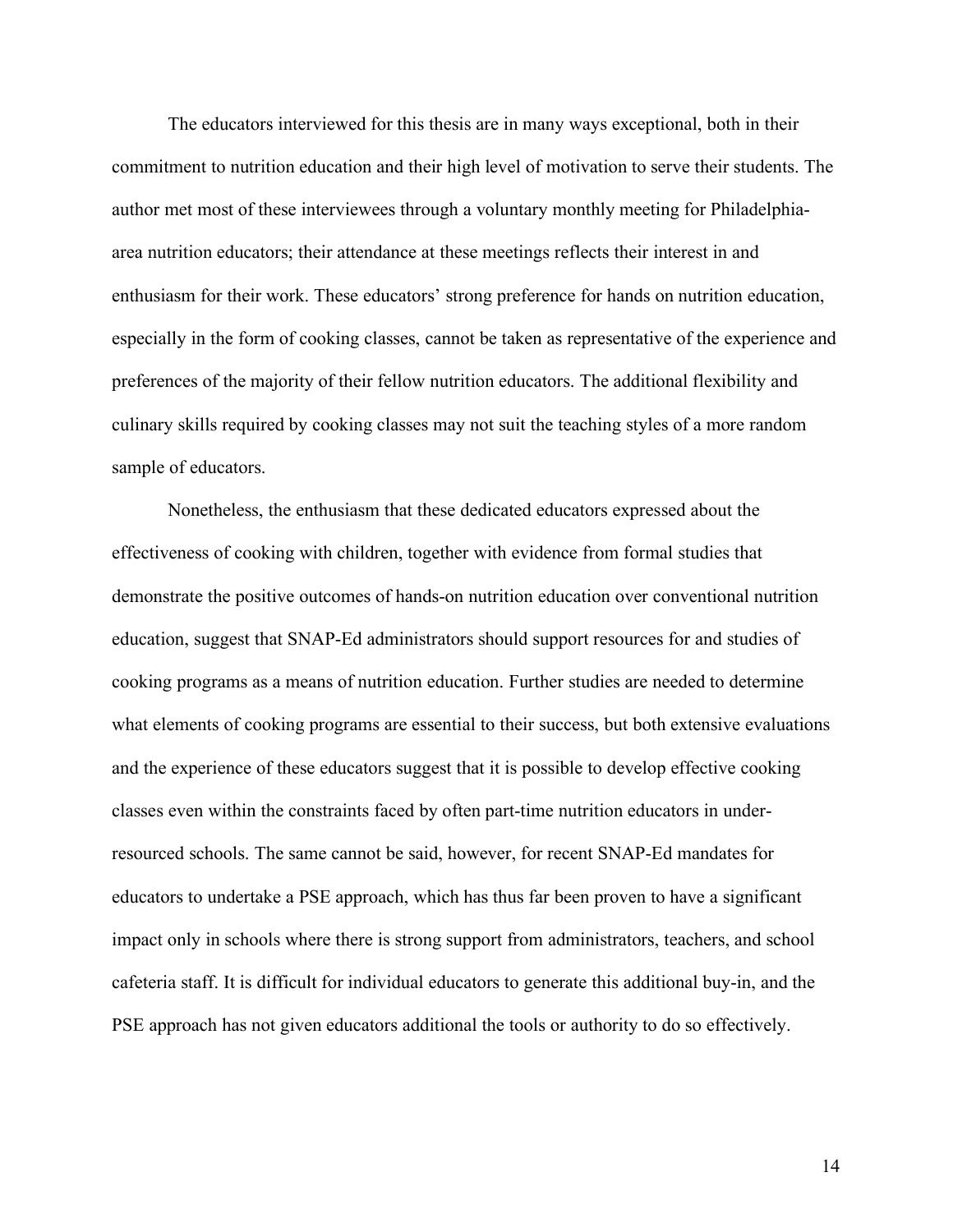#### *Evaluating Nutrition Education*

As the above suggests, a key goal of this thesis is to bring Philadelphia nutrition educators' insights about the challenges they face in schools into conversation with scholarly evaluations of the effectiveness of different types of nutrition education. These evaluations measure multiple potential outcomes not limited to dietary behavior. More general reviews have suggested that effective nutrition education can be a significant factor in improving children's dietary behavior and psychosocial mediators of food intake, but that many programs fail to have such significant impacts. (Contento, Balch and Bronner 1995; Hersch, et al. 2014; Muzaffar, Metcalfe and Fiese 2018)

Scholars use a range of tools to measure program effectiveness. In a review of the evaluation measures used in 265 nutrition education intervention studies published between 1980 and 1999, Contento, Randell, and Basch (2002), found that studies measured outcomes in four general areas: nutrition knowledge, dietary behavior, psychosocial mediators, and occasionally anthropometric measures (Contento, Randell and Basch 2002). These authors found that dietary intake measures were used in almost all studies, and that dietary intake was measured most frequently through food recalls, records, and quantitative food frequency questionnaires (2002). Although these are the most widely used methods of measuring intake, they are also subject to human error in that it can be difficult to remember everything eaten in even a 24 hour period (Pollan 2008). Visual plate waste estimation is a more reliable, but also more difficult method of measuring intake. Dietary intake measures often target specific foods, such as fruit, vegetable, or whole grain intake. Most studies also measured nutrition knowledge, usually through questionnaires that ask about such subjects as functions of nutrients in the body in relation to health, food sources of nutrients, or the food group system. However, nutrition knowledge has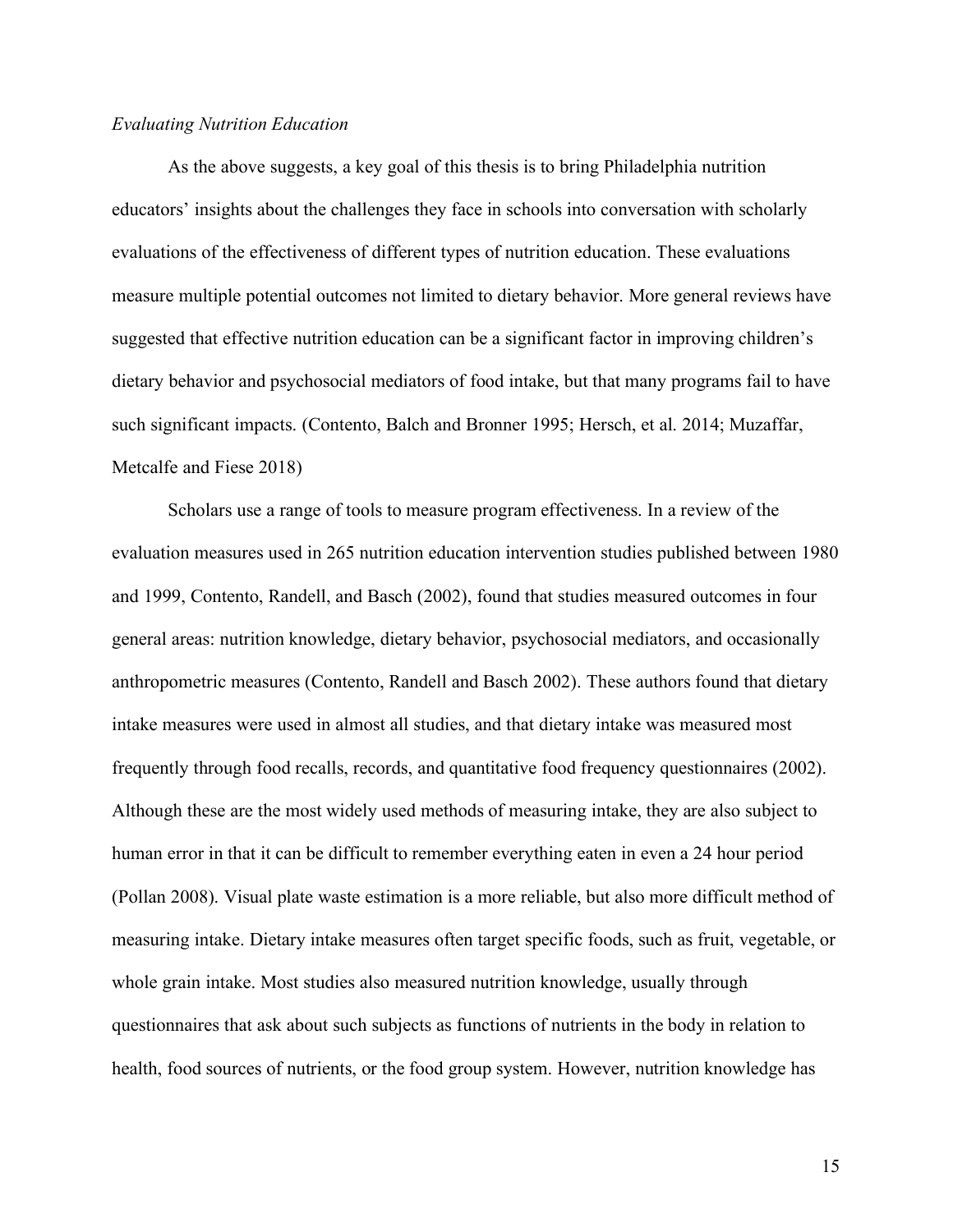been measured less frequently in more recent interventions because greater nutrition knowledge has not been shown to improve dietary behavior (Lytle 1995).

Many studies also examined psychosocial variables related to food, which are wideranging and can be roughly thought of as assessing a child's relationship with food. Psychosocial assessments include children's attitudes towards food, often assessed via questionnaire, and or willingness to try new fruits and vegetables. Later studies also assess cooking confidence, or a child's confidence in preparing his or her own food (Appendix 2). These questionnaires include items such as "how confident do you feel about tasting foods that you have never tasted before," and "how confident do you feel about following a simple recipe" (Barton, Wrieden and Anderson 2011). These variables are usually assessed through pre- and post-intervention questionnaires or surveys that have been externally validated to reflect changes in intake.

Finally, very few studies include physiologic or anthropometric assessments such as body mass index, serum cholesterol, or blood pressure (Contento, Randell and Basch 2002). Measuring these outcomes is more likely to be invasive or costly, but they are the most powerful indicators available of whether a program is effective at reducing or preventing obesity. While none of the anthropometric assessments are a perfect representation of one's bodily health, each can point to the development or reduction of overweight and obesity. For this reason, reviews of nutrition education often point to anthropometric measures as important methods for evaluation in future research.

Literature on nutrition education, and nutrition in general, often uses the words "healthy" or "unhealthy" to describe foods or diet patterns. Generally, "healthy" references nutrient-dense, unprocessed or lightly processed foods such as fruits and vegetables and whole grains, and "unhealthy" references foods that are not nutrient-dense but may be high in calories, sugar and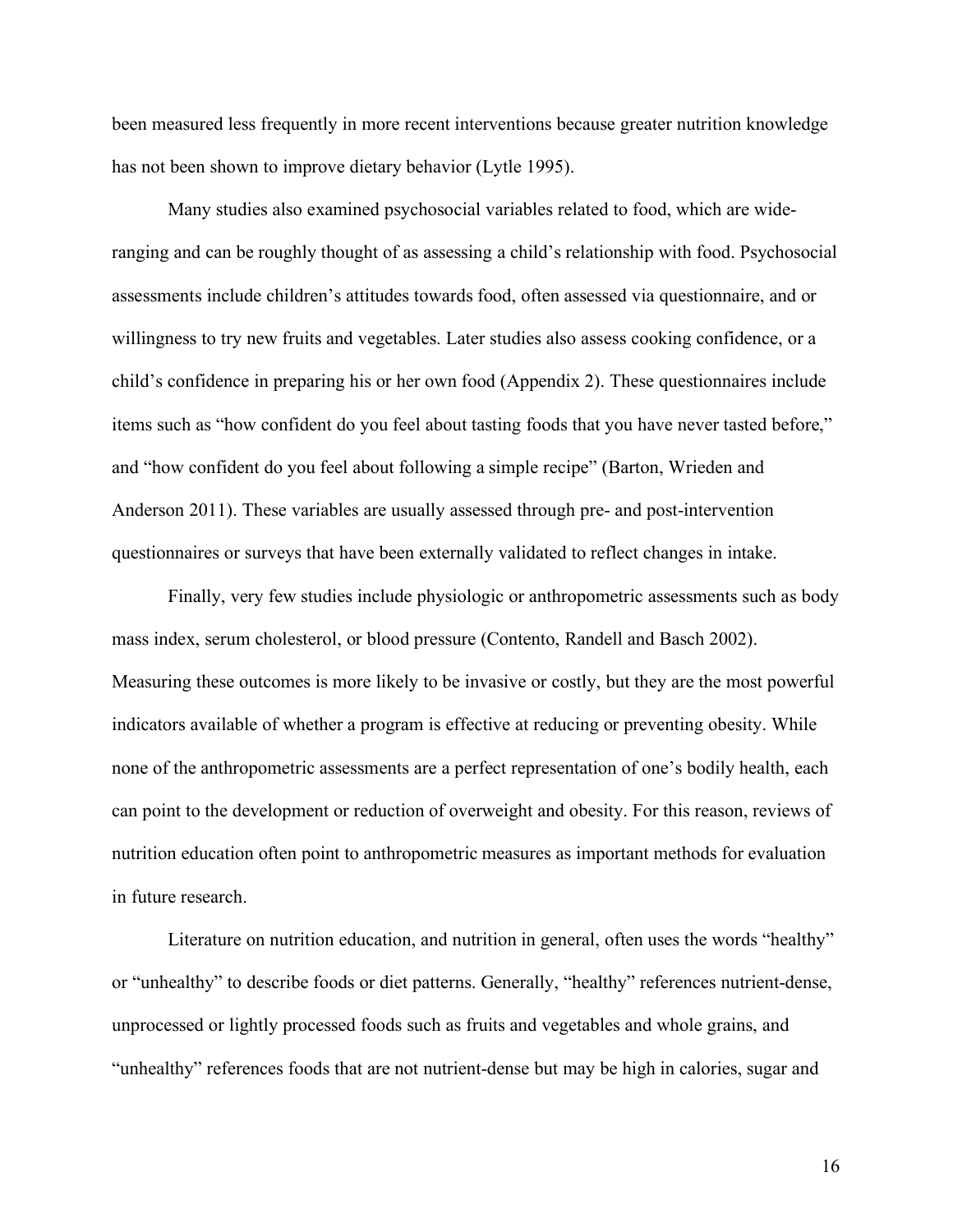salt. Dr. Paul Rozin, who is a preeminent researcher on food psychology at the University of Pennsylvania, notes that "humans have a tendency to create dichotomies that arbitrarily separate continua into two categories," and laments the healthy versus unhealthy dichotomy that has taken root in American nutritional and public discourse (Rozin 2019). Rozin describes this categorization as misinterpreted by many consumers to suggest "that they should not consume 'unhealthy' foods at all, rather than that they should be consumed in moderation" (Rozin 2019). While this thesis will employ these terms because they are so prevalent in the literature, it is an important caveat that such language is reductive, and that an overall balanced diet has room for foods deemed "unhealthy."

Having established the impetus for nutrition education and its institutional context, this thesis will now consider three approaches to nutrition education in terms of scholarly assessments of their impacts on dietary behavior, as well as their implementation in Philadelphia according to local nutrition educators. These three approaches–conventional nutrition education, hands-on nutrition education, and PSE change–have increasingly recognized the complex relationships between children and food and the factors shaping food choice beyond nutrition knowledge. Of these approaches, hands-on nutrition education has most effectively combined engaging instruction of students with improvements to the food environment. The hands-on approach to nutrition education emerged partially in response to the ineffectiveness of the conventional, classroom-based approach. The first chapter will discuss the limitations of both the ideology behind conventional nutrition lessons and their method of delivery.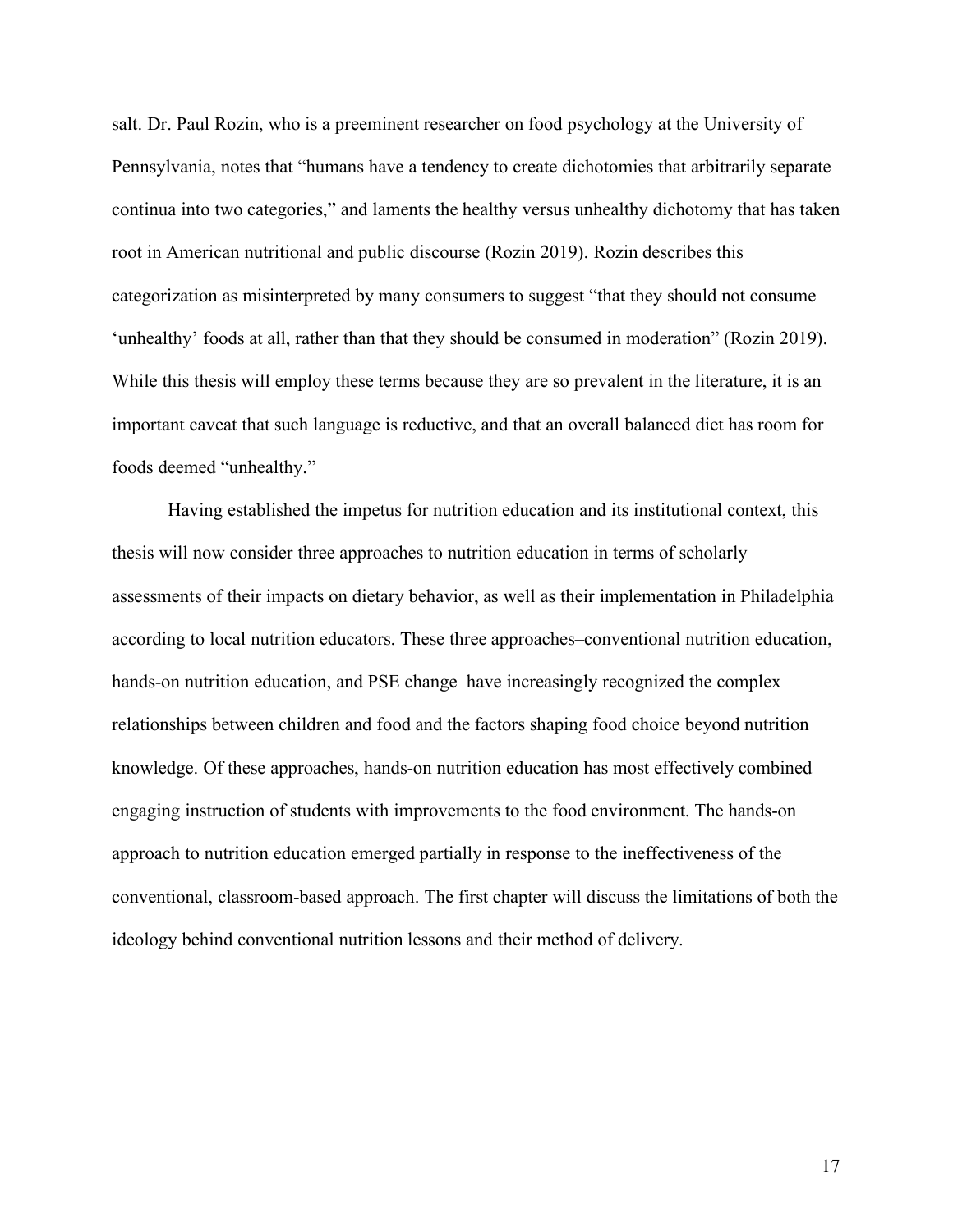#### **Chapter 1: Conventional Nutrition Education**

The dominant method of delivering nutrition education in the United States since the 1980s has been conventional nutrition education, which teaches students information about nutrition in a classroom setting. Educator feedback and studies of conventional nutrition education interventions support that nutrition lessons do not improve students' dietary behavior. This chapter will argue that the impacts of conventional nutrition education are limited because of the method's content, which overemphasizes impractical knowledge about nutrients, and its unengaging style of delivery.

Conventional nutrition education, which mirrors general education in its method of delivery, is an insufficient approach to nutrition education because learning about food is different from learning other school subjects. First, while most subjects aim to increase knowledge, nutrition education aims to improve behavior. While conventional nutrition education does increase nutrition knowledge, studies of conventional nutrition education interventions have shown this does not translate to improved dietary behavior (Hoelscher, et al. 2002; Appendix 1). Second, conventional nutrition education focuses on boring and impractical information about nutrients rather than experience with food, which educators say makes it unengaging to students. Third, conventional nutrition education "preaches" to students about healthy eating rather than helping them build the skills to make healthier choices. This makes the method ill-equipped to succeed in under-resourced schools, where nutrition education through SNAP-Ed is focused.

This chapter will first discuss nutritionism, the ideology behind talking and teaching about food in terms of its nutrients. Nutritionism has resulted in a public discourse about food that exaggerates the effects of individual nutrients while de-emphasizing overall diet quality, and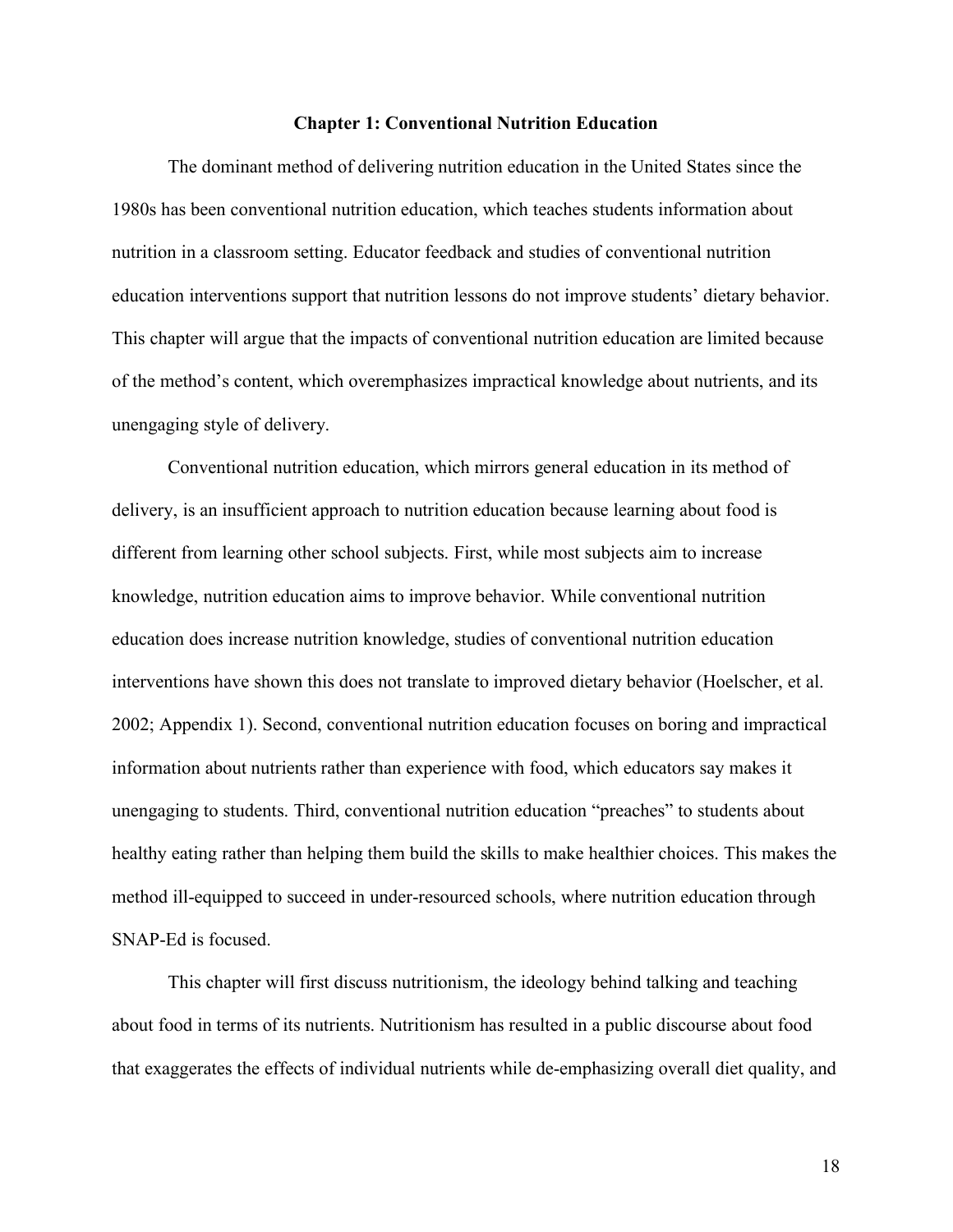generates confusion among eaters by divorcing them from the experience of eating food. The chapter will then turn to the feedback of educators, who discussed the challenges of engaging students in nutrition lessons and making those lessons meaningful in struggling schools. Finally, this chapter will examine scholarly evaluations of the effectiveness of conventional nutrition education interventions, which suggest that the method does not improve dietary behavior.

## **Nutritionism**

Understanding the limited success of conventional nutrition education requires first understanding the drawbacks of its underlying ideology: nutritionism. Australian academic Gyorgy Scrinis introduced the term in 2002 to describe the affinity of Western food discourse for the nutrients contained within food rather than the foods themselves (Scrinis 2002). Nutritionism, which emerged in the 1980s not-so-coincidentally with the rise of processed foods, encourages people to "make the connection between particular nutrients and bodily health, and to conduct 'nutritionally balanced' diets on this basis" (Scrinis 2008). By this logic, an understanding of food in terms of the nutrients it contains will translate to better quality diets. Michael Pollan refers to nutritionism as "the official ideology of the Western diet," and conventional nutrition education in the United States relies heavily on teaching children about the nutrients contained within food (Pollan 2008).

Michal Pollan argues that nutritionism was written into United States food policy not out of concern for the American public, but due to pressure from powerful players in the food industry (Pollan 2008). In 1977, the Senate Select Committee on Nutrition and Human Needs, which was led by South Dakota Senator George McGovern, published the *Dietary Goals for the United States* in response to research that cultures consuming plant-based diets experienced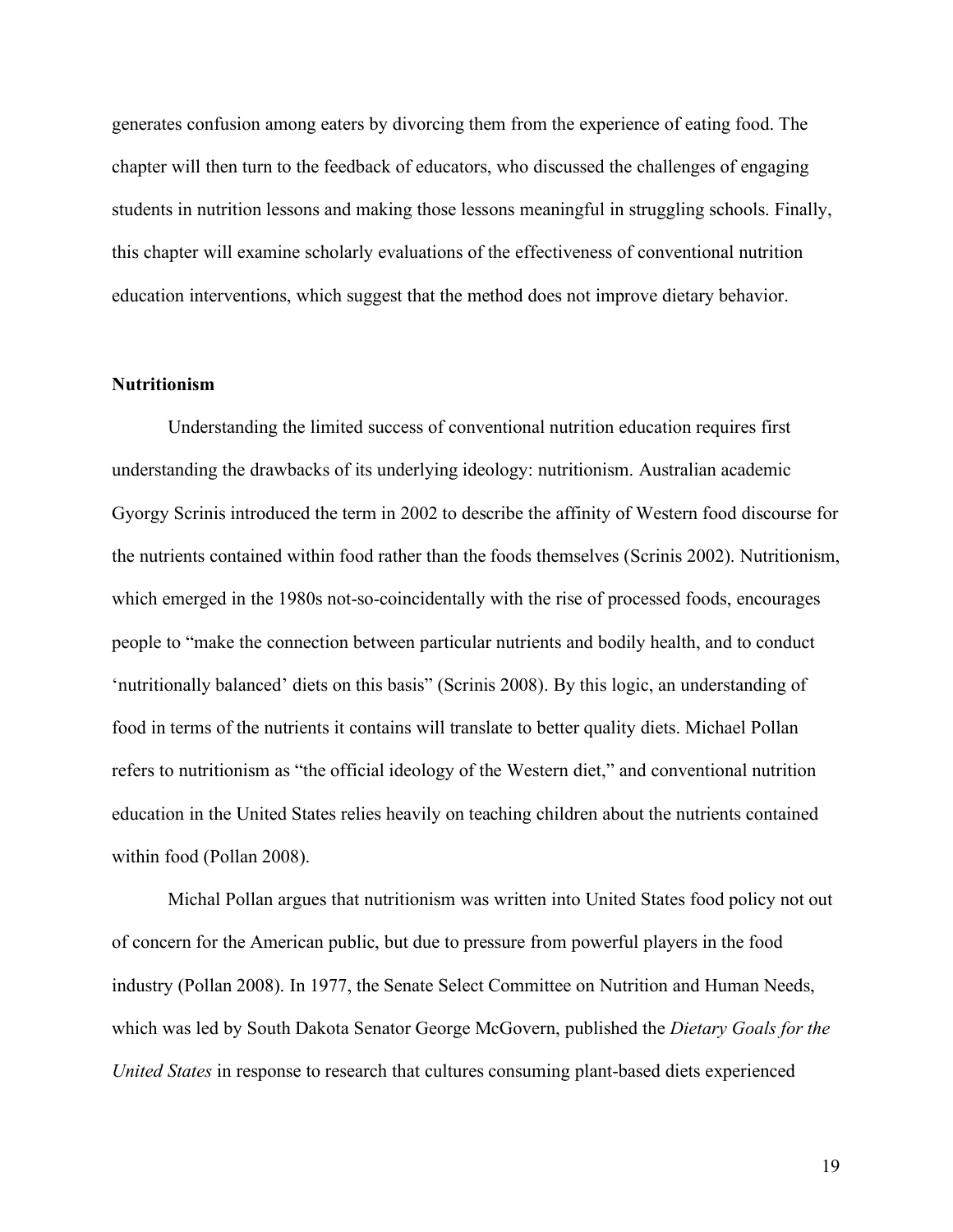lower rates of chronic disease. The original Dietary Goals advised that Americans, increasingly afflicted by chronic disease, should reduce consumption of red meat and dairy products. The document's publication generated an immediate "firestorm of criticism" stemming from the meat and dairy industries, whose profits would suffer were these guidelines to be followed (Pollan 2008). In response, the Committee rewrote the guidelines to isolate nutrients rather than foods as responsible for chronic disease. The Committee's earlier advice to eat less meat became "choose meats, poultry, and fish that will reduce saturated fat intake" (Pollan 2008).

The strategy of discussing nutrients rather than foods in order to sidestep offending food lobbies became common practice, and was built into U.S. food policy and conventional nutrition education. The final results of the McGovern Committee's Dietary Goals for Americans served as the template for the Dietary Guidelines for Americans, which to this day offer advice about food in terms of its nutrients: "Limit calories from added sugars and saturated fats and reduce sodium intake" is one of the 2015-2010 Dietary Guidelines (HHS and USDA 2015). Conventional nutrition education, supported by government funding and resources, adopts the government's language about food. SNAP-Ed guidance states that the program's goal is to make it more likely that people enrolled in SNAP will eat and exercise in a way that is "consistent with the current Dietary Guidelines for Americans and the USDA food guidance" (Gleason, Wolford, et al. 2018). In this way, United States food policy has infused conventional nutrition education with nutritionism.

#### *The Impacts of Nutritionism*

While studying and understanding nutrients is a worthy goal for nutritionists, it is not a useful way for everyday people, especially children, to think and learn about food. Nutritionism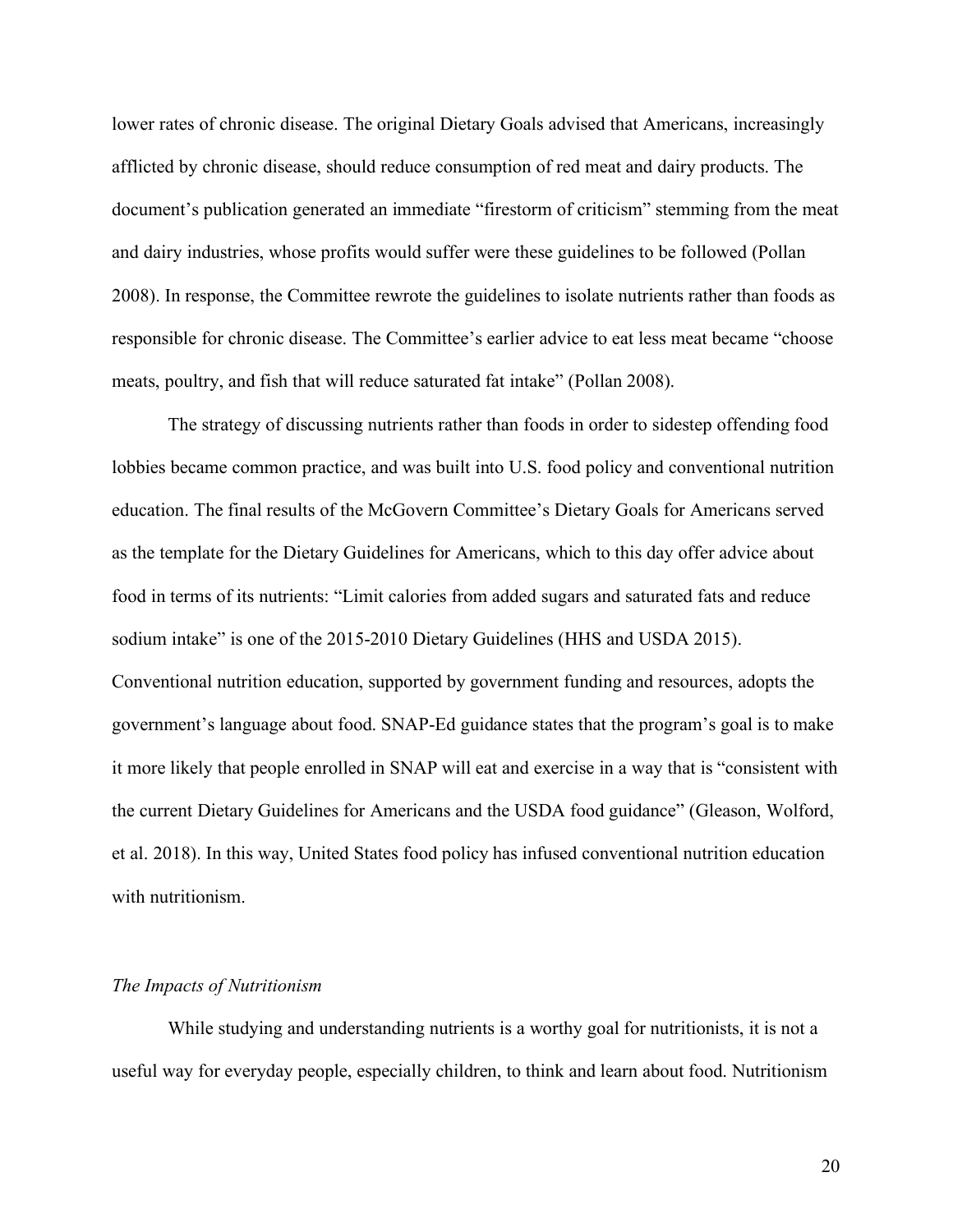relies on oversimplified messages about the effects of nutrients, and these messages are often further simplified in lessons for children. Most American elementary school students can tell you that vitamin A in carrots strengthens your vision, but less than one percent of Americans are vitamin A-deficient and two thirds of the country is overweight or obese (Weaver 2013; CDC 2012). While nutrient deficiencies can be treated with supplementation of certain micronutrients, problems of overconsumption and chronic disease cannot. Since the goals of nutrition education are tied to obesity prevention and reduction, the content of nutrition education must go beyond information about nutrients.

Nutritionism removes nutrients from their context within food, and as a result, can attribute to single nutrients effects that may be the result of whole foods or broader dietary patterns. T. Colin Campbell, a nutritional biochemist from Cornell, has been critical of many studies linking dietary fat to cancer, for example. Not only did the groups in those studies with higher rates of cancer consume more fat, they also consumed more animal foods and fewer plant foods (Pollan 2008). Campbell argued linking cancer to dietary fat may exaggerate the impact of fat, while de-emphasizing the broader role that a meat-based diet could potentially play as a cause of cancer. It is for this reason that Scrinis says nutritionism is characterized by "simplified, exaggerated, and decontextualized explanations of the health effects of particular nutrients" (Scrinis 2013).

Nutritionism also decontextualizes food from the experience of eating, which has many inputs beyond the nutritional profile of the meal. In her senior thesis, University of Pennsylvania undergraduate Grace Weaver coined the term "food noise" to describe the impact of nutritionism on the experience of the everyday eater (Weaver 2013). She argues that food noise unnecessarily overcomplicates Americans' relationships with food in a way that "diminishes the actual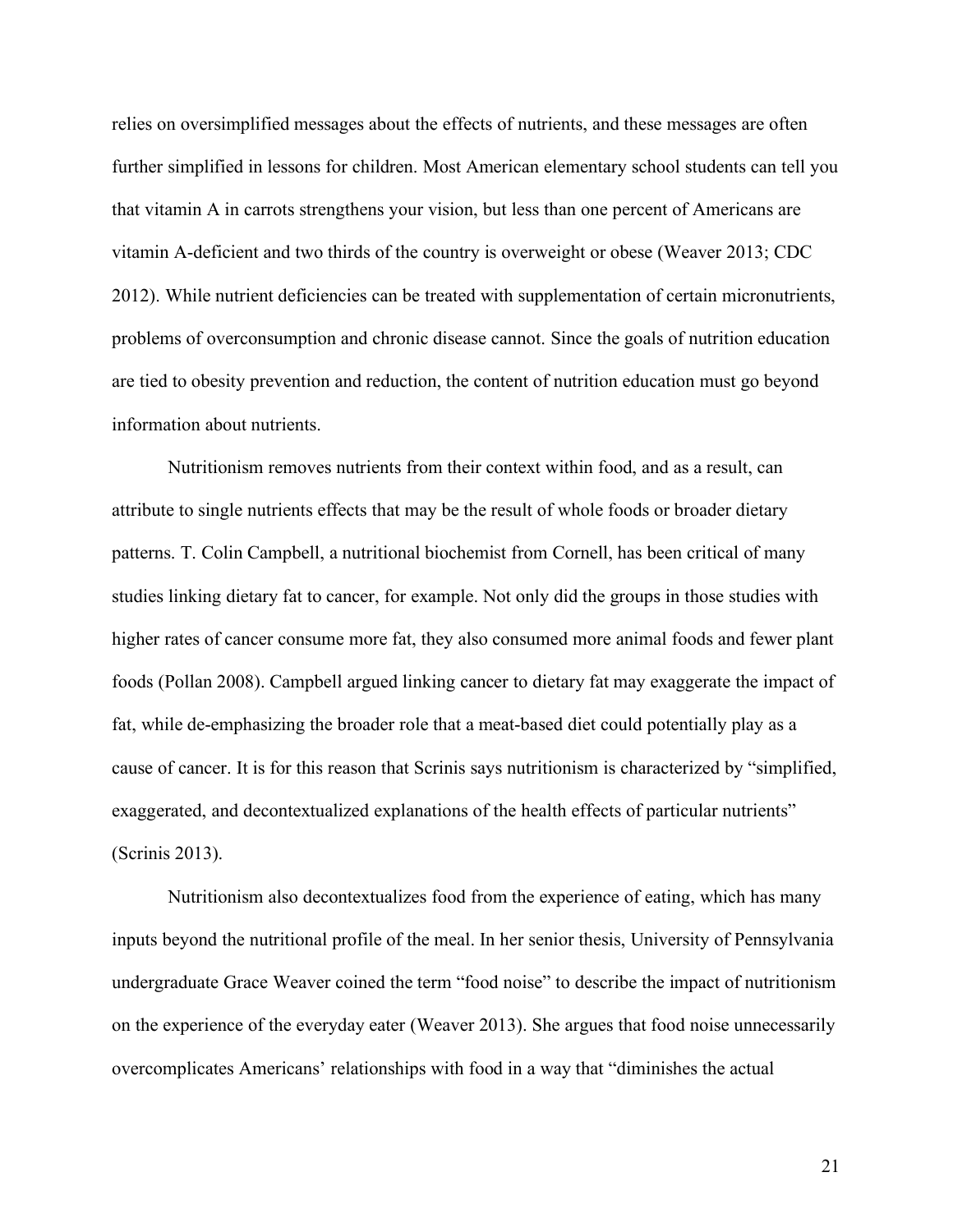experience and enjoyment of eating food" (Weaver 2013). Nutritionism maintains that food should be understood in terms of its nutrients, but the actual experience of eating food revolves around flavor, social connection, and cultural context. This mismatch between nutritional advice and lived experience generates confusion for the eater.

Amidst this confusion, nutritionism can lead to the consumption of more processed foods. Marion Nestle argues that nutritionism confuses people about what they should eat despite the fact that "[nutritionists'] advice about the health benefits of diets based largely on food plants fruits, vegetables and grains—has not changed in more than 50 years and is consistently supported by ongoing research" (Nestle 2003). While this basic advice has changed very little, popular trends glorifying and demonizing specific nutrients have changed with relative frequency (Scrinis 2008). Processed food companies stand to profit from nutrient-based trends because they are able to "endlessly reengineer" their products, then proclaim their nutritional content on their packaging (Pollan 2008). It is to the benefit of these companies that oat bran, omega-3s, or polyunsaturated fats become popular, whether or not that information is in line with nutritional advice. Because nutritionism has confused many American adults about how to eat, its prevalence in conventional nutrition education does not suggest that the approach will positively influence dietary behavior.

#### **Educator Perspectives on Conventional Nutrition Education**

The educators interviewed for this paper struggled with both the content and method of delivery of conventional nutrition education. Laura Crandall, who worked as an educator and program manager at the Agatston Urban Nutrition Initiative for four and a half years, lamented that conventional nutrition education lessons relied on prescriptive, nutrient-focused rules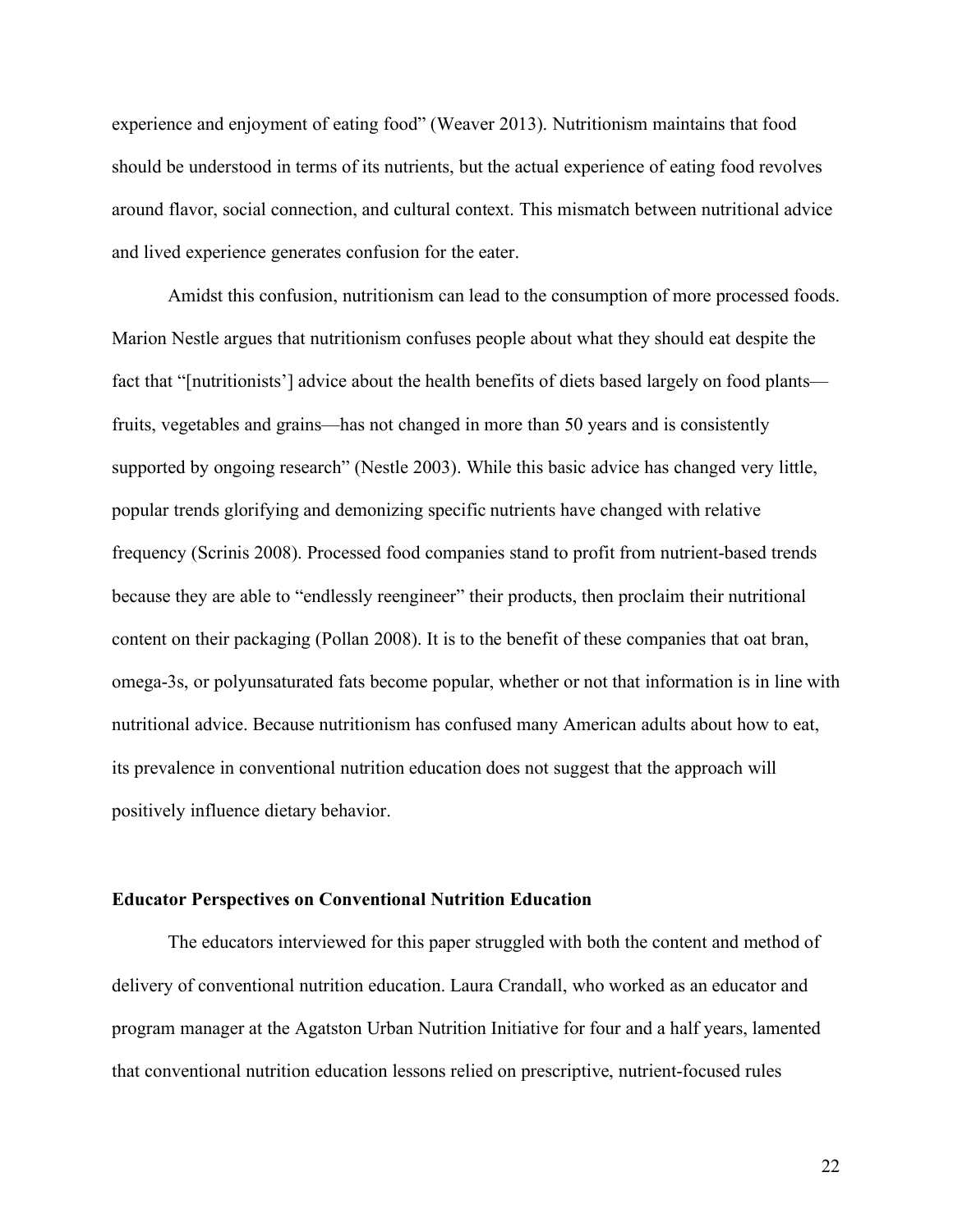(Crandall 2019). She wished "there were more guidelines around what to do rather than what to limit." Instead of talking to students only about the health detriments of salt, she urged that it was important to also talk about all of the other delicious ways to season foods. And in addition to discussing nutritional compounds to limit, like sugar or saturated fats, it was important to talk about foods in the positive sense through guidelines such as "eat more whole foods," or "choose whole grains" (Crandall 2019). These broader rules are about foods, not nutrients, which are more recognizable to students, and they present healthy eating as a positive goal to work towards rather than a series of pitfalls to avoid (Crandall 2019).

Educator Jarrett Stein said that the nutrition-focused lessons were poorly received in the under-resourced schools where he taught. Stein was hired as a recent college graduate to teach SNAP-Ed funded nutrition classes at four middle schools in Philadelphia. He taught information about nutrients and food groups in a stand-and-deliver, conventional manner (Stein 2019). His lessons on proteins, fats, and carbohydrates paled in comparison to "front-burner issues" faced by the school, including behavior issues and violence (Stein 2019). The school was under pressure to improve standardized test scores, so administrators discouraged Stein from teaching nutrition lessons because they would not help students succeed on these exams. Overall, Stein said that "There was some sort of mandate somewhere that students are supposed to get some amount of hours of nutrition education, but it didn't seem to translate to any priority in the school" (Stein 2019). Nor could it have, Stein argued, because educators teaching non-engaging lessons that compete with more pressing initiatives in struggling schools are set up for failure (Stein 2019).

In addition to receiving pushback from the school staff, Stein said that his didactic method of delivery repelled students. On his first day at Vare Middle School, Stein had planned a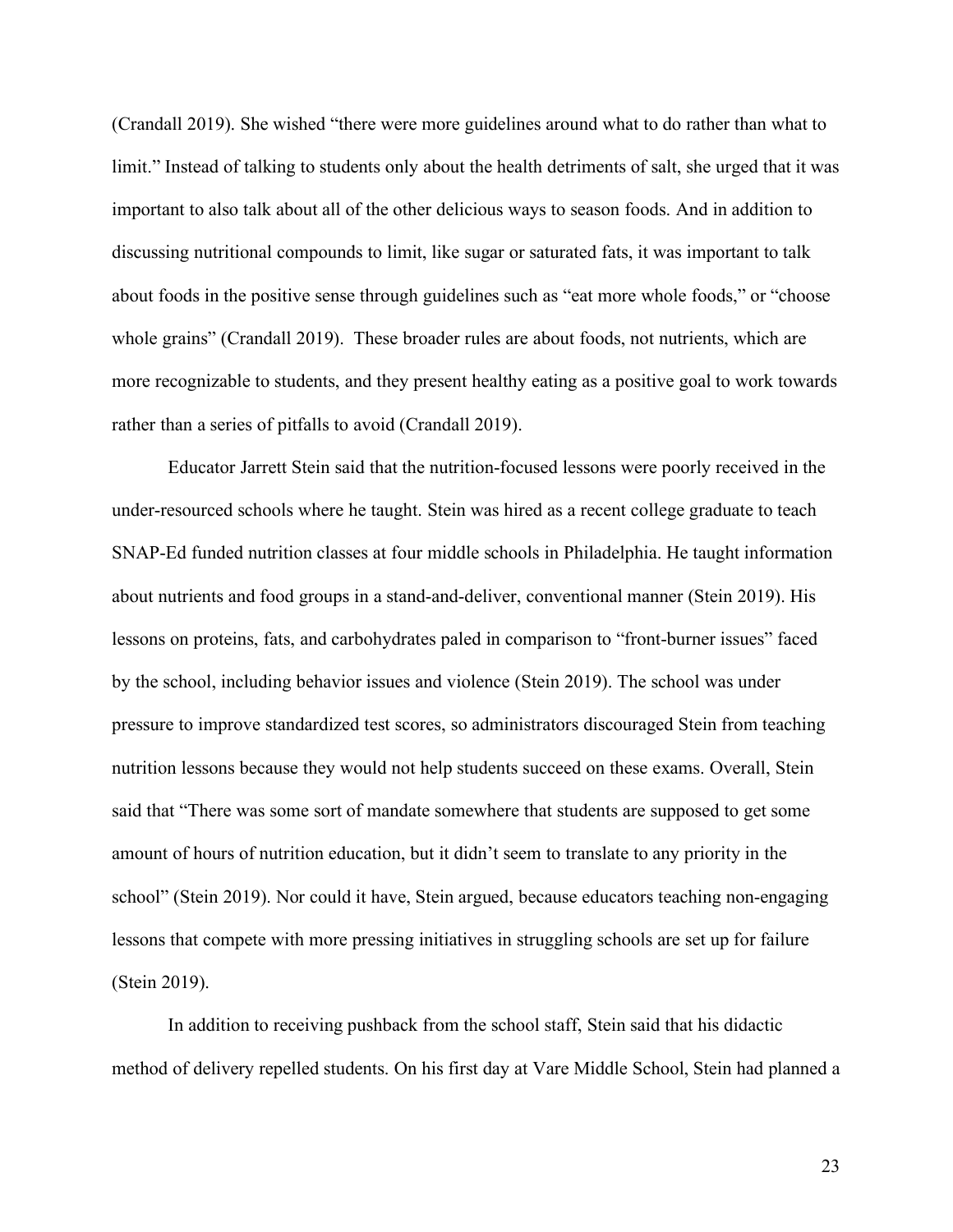lesson about apples and started by reading a history of the fruit. A few seconds into the lesson, a student raised his hand and said "Don't you know we don't give a fuck about your white-people food?" (Sole-Smith 2018). Students started throwing Stein's apples around the room, and the PE teacher stepped in to suggest that everyone play basketball instead. When asked if he thought his lessons improved students' dietary behavior, Stein responded that they might have done the opposite, because the students so disliked him, and therefore were motivated to reject his advice. "Most directly, kids would say things like 'fuck health'" following his lessons (Stein 2019). Virginia Sole-Smith, who interviewed Stein for her book on America's complex, guilt-ridden food culture, described Stein's approach, and the approach of conventional nutrition education in general, as "preaching about food groups and calories to kids who didn't ask to be saved" (Sole-Smith 2018).

Stein stopped preaching and started working alongside students instead. He left his job teaching conventional nutrition education lessons in order to pursue a hands-on, cooking-focused approach because of its greater success at meaningfully engaging students (Stein 2019). Stein says that he did not become a "decent teacher" until he "didn't try to teach traditionally anymore." Stein's approach to non-traditional nutrition education was centered upon involving kids with hands-on food interaction. He wrote and received a grant to buy mortars and pestles for his lessons and began involving students in the tactile experience of crushing, which he cites as one of the catalysts for his eventual love of cooking (Nangia and O'Donnell 2015). He noticed higher engagement among students in hands-on work with the mortars and pestles and other cooking projects, notably one that involved the preparation of granola bars by 35 seventh grade girls. This project developed into Rebel Ventures, a healthy food business run by high school students. Stein also founded Grub Club in 2013, renamed Rebel Chefs in 2018, a hands-on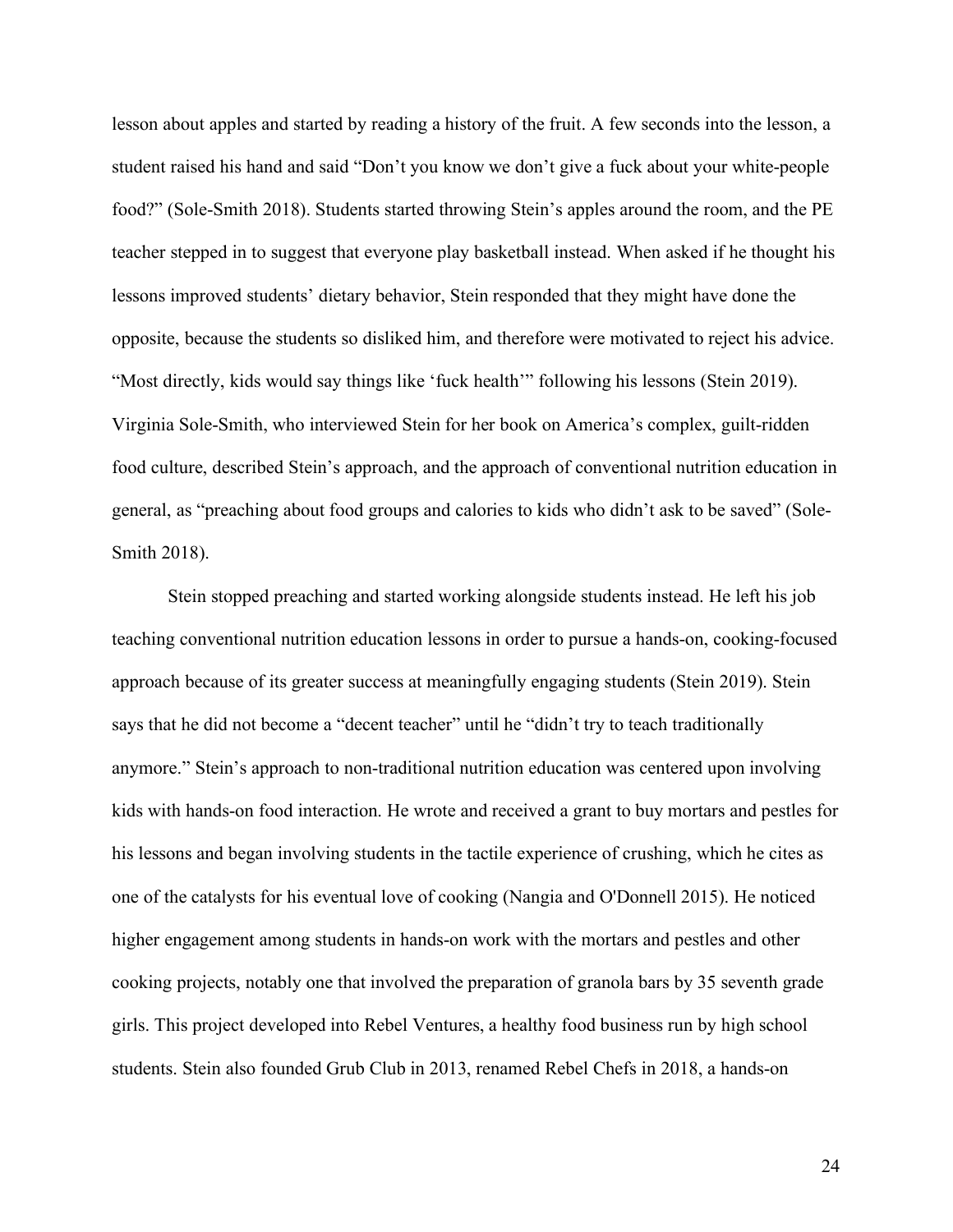cooking program that encourages healthier eating by exposing students to a wide range of healthy foods and teaching them how to prepare them (Nangia and O'Donnell 2015).

Educators Aurora Coon and Dalton Noakes have also struggled with the non-engaging nature of conventional nutrition education lessons. Coon has taught conventional nutrition education lessons through a variety of SNAP-Ed and nonprofit programs in Vermont and Philadelphia, and Dalton Noakes is an educator with Vetri Cooking Lab, a nonprofit that conducts after-school cooking classes. Of the SNAP-Ed lessons, Coon said that "some of it is just boring," and that "if you were to follow the script exactly and make no changes, it would be less valuable" (Coon 2019). Coon adapted lessons by making them more "engaging, fun, and hands-on." For example, Coon incorporated exercise into a lesson about MyPlate by creating a workout circuit with one activity for each food group (Coon 2019). Dalton Noakes pointed out that engaging students is even harder in an after-school program: "It is really hard after kids have sat down for seven hours after being lectured to all day. You have a good ten minutes of peace and lecture time, and then you're gonna lose them really fast" (Noakes 2019). This is why Vetri programs limit the amount of didactic lecture time in their lessons, instead moving to hands-on cooking processes soon after establishing the relevant recipe context or overviewing necessary skills. Noakes, Coon, and Stein all commented that talking to students about food was less effective than involving them in food-related activities such as cooking.

# **Evaluations of Conventional Nutrition Education**

Scientific reviews of nutrition education interventions support that conventional, knowledge-based interventions are not particularly effective at improving dietary behavior. Contento, Manning, and Shannon's review of major school-based nutrition education research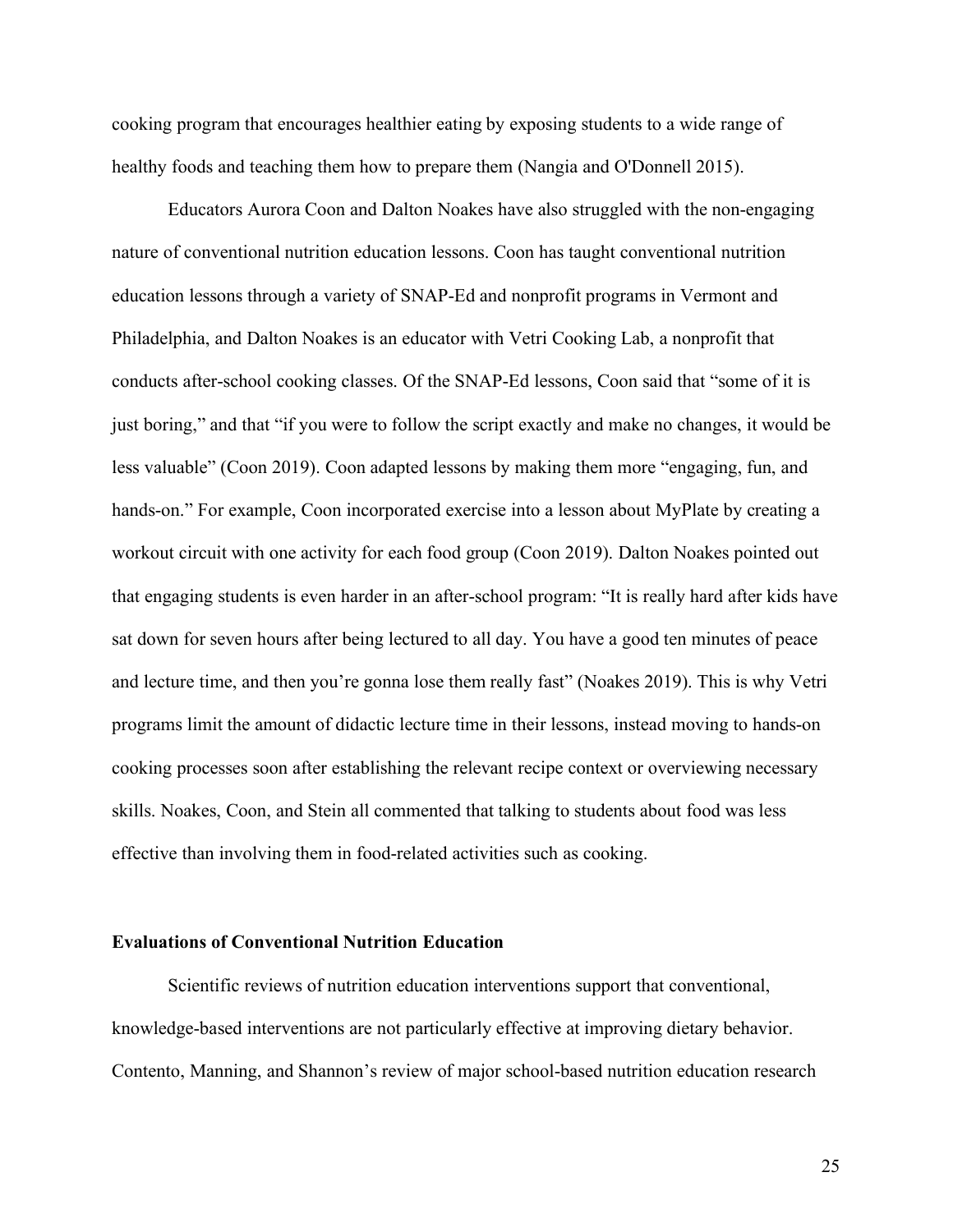studies during the 1980s found that their impact on behavior was "minimal" (1992). Lytle's 1995 review of 17 interventions found that 8 had some measurable impact on dietary behavior, but that overall, knowledge-based interventions are not "highly or consistently effective at bringing about behavior change" (Lytle 1995). Most recently, Hoelscher et al. (2002) reviewed 17 nutrition education interventions conducted since Lytle's review, and concluded that "knowledge-based programs have not been particularly effective for changing nutrition-related behavior" (Hoelscher, et al. 2002).

This thesis examined nine studies of classroom-based nutrition lessons among children, which are detailed in Appendix 1, and found that they were mostly unsuccessful at improving dietary behavior among children. While this is not a comprehensive review of the literature on conventional nutrition education, it includes studies either published in peer-reviewed journals or conducted by the USDA that provide insight into the range and effectiveness of classroom-based approaches. Appendix 1 includes five rigorous evaluations of SNAP-Ed interventions that fit this paper's definition of conventional nutrition education. It includes two additional interventions among low-income students: the first is notable for its analysis of the weak correlation between nutrition knowledge and dietary behavior, and the second includes an Intervention+ condition that supplements a nutrition education curriculum with parental involvement and teacher training. Finally, it includes two evaluations of the now-discontinued Nutrition Education and Training program, a USDA-funded program that offered grants for nutrition education and educator training among students of all income levels.

Studies included contain intervention and control groups, often divided into intervention and control schools or classrooms, and all have sample sizes over 390. The five SNAP-Ed and two NET program studies are notable for their reach, meaning that the programs themselves (if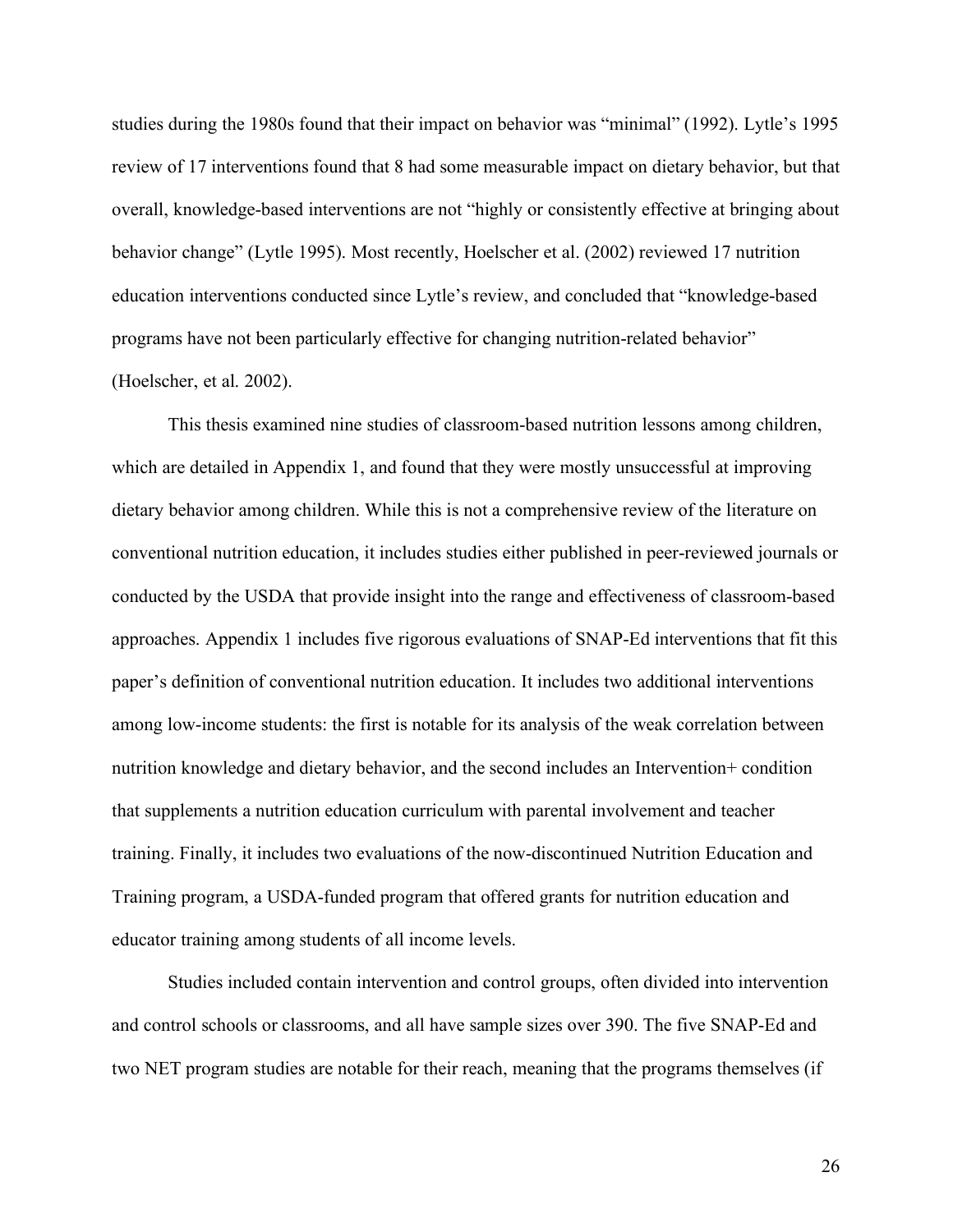not the intervention groups studied) impact at least 1,000 students each. The two NET program studies were published significantly earlier than the rest of the studies, in the early 1980s as opposed to the 1990s and 2000s, but they are included to acknowledge that before the NET program was de-funded in 1993, nutrition education was federally funded among adequately resourced, as well as under-resourced, schools. Weaknesses among these studies and among evaluations of nutrition education in general include the lack of follow-up evaluations, lack of measurements of biomarkers of obesity, and human error related to food self-reporting.

Most of the programs evaluated in this section were not successful at improving dietary behavior among children. All nine programs assessed dietary behavior in some capacity, often through the metric of fruit and vegetable or dairy intake, and only two out of nine programs found a significant positive impact on dietary behavior. A third program found a positive impact on dietary behavior only for the youngest students, but not for the older two thirds of students (St. Pierre and Glotzer 1981). The most common method used to measure change in dietary quality was pre- and post-intervention questionnaires, but some interventions also measured plate waste. Although none of the interventions discussed in this chapter measured anthropometric measures of obesity, the fact that most conventional interventions do not change dietary behavior suggests that they do not improve anthropometric measures of obesity.

Five out of nine programs assessed psychosocial indicators of children's relationships with food such as willingness to try new fruits or vegetables, and yielded mixed results. Three studies examined children's attitudes towards healthy food as assessed by pre- and postintervention questionnaire. One found positive effects on food attitudes (St. Pierre, Glotzer, Cook, and Straw 1981), one found mixed positive effects (St. Pierre and Glotzer 1981), and one found positive effects only in its Intervention+ iteration, and none in its regular program iteration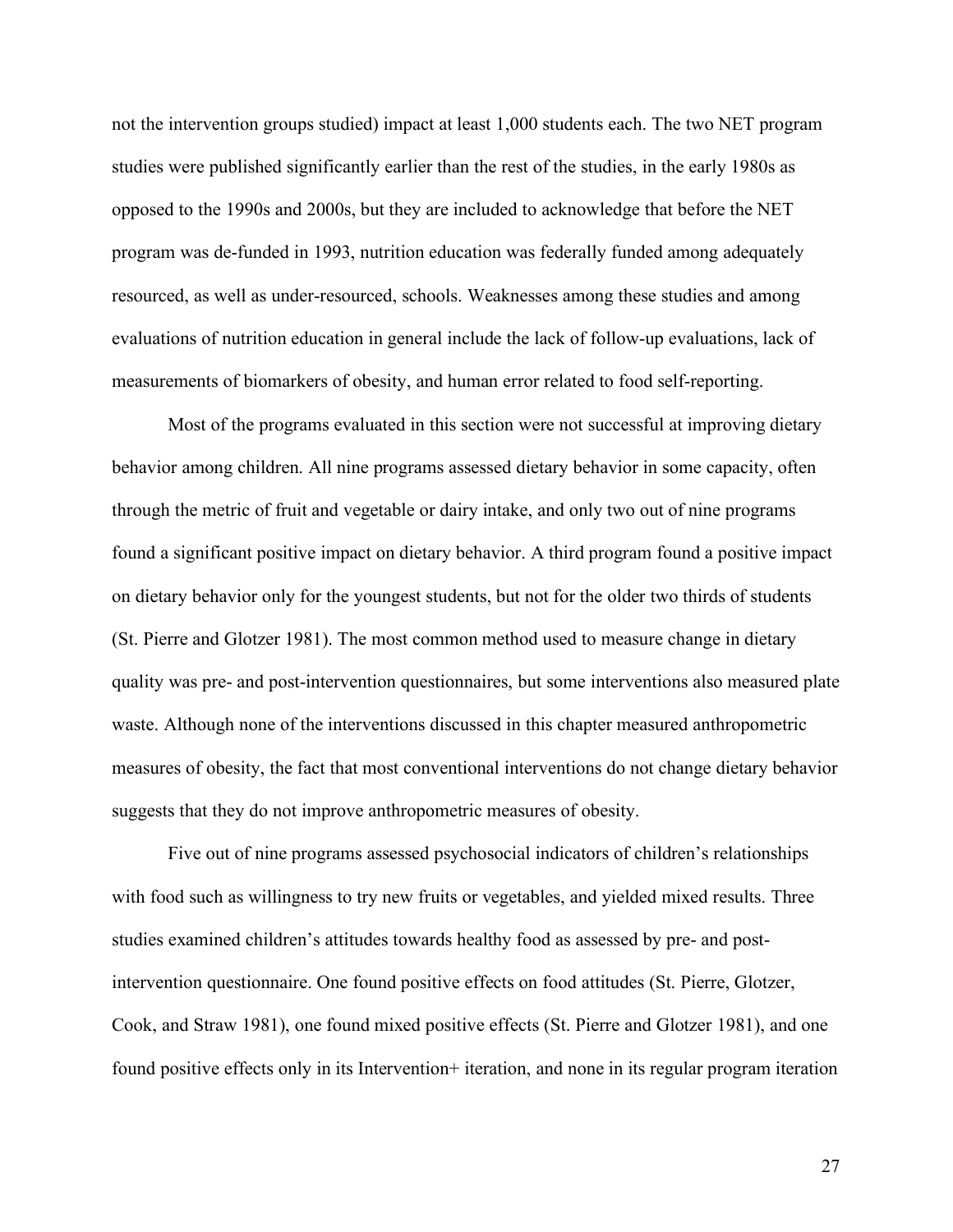(Prelip, et al. 2012). Two studies measured student's willingness to try fruits and vegetables. One found no improvement (Deehy, et al. 2013), and one found improvement only in willingness to try fruit, not vegetables (Long, Cates, et al. 2013). These results do not suggest any consistently measured impacts of conventional nutrition education on children's psychosocial mediators of food consumption.

Based on the feedback of educators and studies of the effectiveness of conventional nutrition education, this chapter has argued that classroom lessons about nutrition are an inadequate approach to nutrition education. Conventional nutrition education has been largely unsuccessful at improving dietary behavior because of its content, which overemphasizes nutrients, and its style of delivery, which does not engage students. Especially in the context of under-resourced schools, educators can come across as "preaching" about healthy eating instead of helping students learn how to do it. The next chapter will discuss hands-on nutrition education, which aims to build students' experiences and skills related to healthy food rather than simply telling them about it. It also immediately changes children's food environment by providing them with opportunities to taste and develop preferences for healthy food. Hands-on nutrition education marks the introduction of environmental change into the goals of nutrition education, and abandons much of the nutritionism characteristic of conventional nutrition education.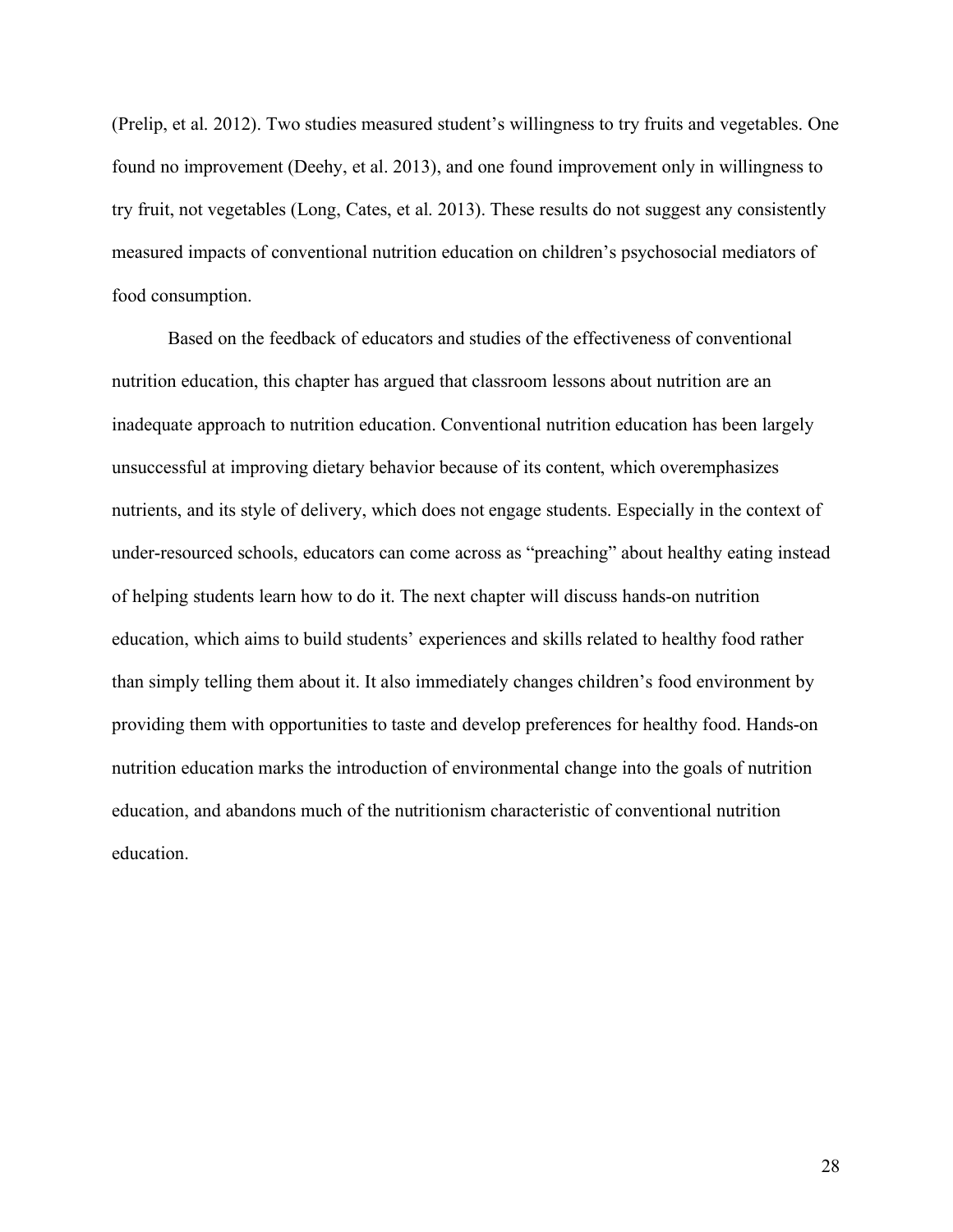#### **Chapter 2: Hands-On Nutrition Education**

Scholarship and advocacy from the late 1990s through today have increasingly promoted nutrition education that takes place through hands-on interaction with food, namely instruction in food preparation through cooking classes, as a practical means of encouraging healthy dietary behavior. This thesis will refer to this approach as *hands-on nutrition education*. Peer-reviewed academic studies and interviews with practitioners provide significant evidence that hands-on interventions are a more effective approach to nutrition education than conventional nutrition lessons: They have demonstrated greater success at improving dietary behavior, they have been embraced by educators for their success engaging students in practical, experiential learning about healthy food, and they combine elements of individual instruction with environmental change.

Hands-on nutrition education has two main differences from conventional nutrition education. First, it is experiential, which allows students to taste, touch, and smell food. In conventional nutrition lessons, students are told about food instead of experiencing it themselves. Second, it takes a step away from the nutritionism that permeates many conventional interventions, by discussing eating primarily in terms of food and ingredients rather than nutrients. While some hands-on interventions incorporate nutrition information, they also engage students with food in a way that many knowledge-based conventional interventions do not. For this reason, interventions of this type are sometimes labeled "food education" in order to distance them from nutritionism and highlight their practicality. While this is an encouraging, inclusive label that merits future consideration, this paper will continue to refer to hands-on interventions as forms of "nutrition education," because most USDA policy and sources of funding still consider them as such.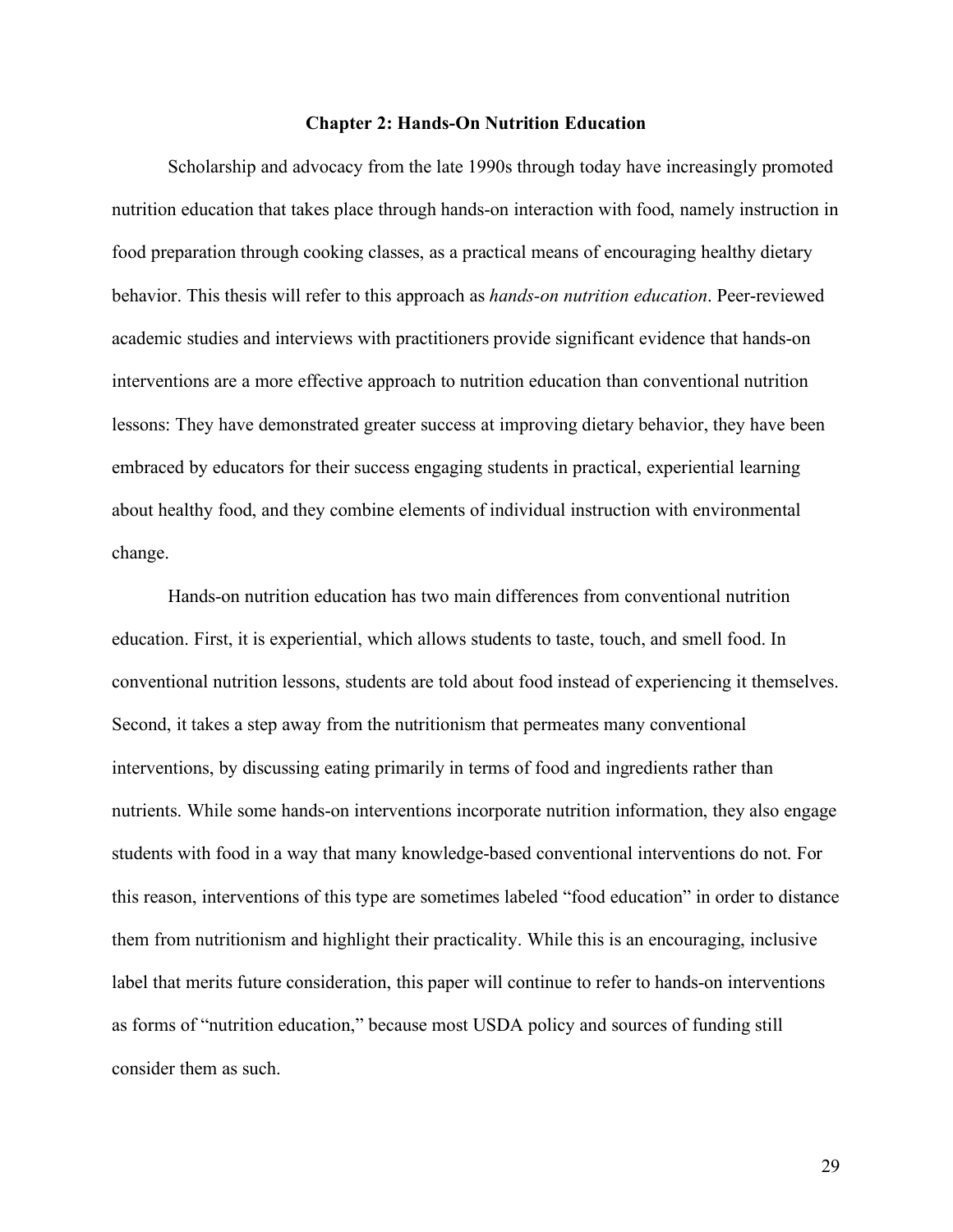This chapter will first discuss the resurgence of cooking in schools, examining the various calls to action and sources of funding that helped fuel recent interest in hands-on nutrition education. Second, it will present educators' feedback on the many advantages of hands-on nutrition education when it comes to immersing students in practical experience with food: engaging students; improving food exposure and perceptions of healthy food; building skills and confidence; and reinforcing other school subjects and interpersonal relationships. The interviews also identify several practical challenges for cooking in schools. Third, a review of 15 studies will describe the promising impact of hands-on nutrition education on children's dietary behavior and relationships with food, and identify mechanisms through which hands-on nutrition education may encourage healthy eating. Overall, this research demonstrates that hands-on nutrition education fortifies children with skills and confidence that for many will be a source of pleasure for life, as well as modestly improving eating behavior and providing a set of tools for navigating the obesity epidemic.

#### **The Resurgence of Cooking in Schools**

Concerned about changing eating patterns in the United States and rising obesity rates, experts in the field have recommended policies that promote teaching cooking skills to children. Smith, Ng, and Popkin (2013) argue that efforts to improve Americans' diets should focus on promoting food preparation. Lichtenstein and Ludwig (2010) go a step further by arguing that instruction in food preparation should take place in schools, mirroring home economics classes without the gender bias. Wolfson et al. (2017) found that teaching cooking in schools also has significant policy support among the public. In a nationally representative survey with 1,117 subjects, 64% of respondents supported requiring schools to teach cooking skills as part of a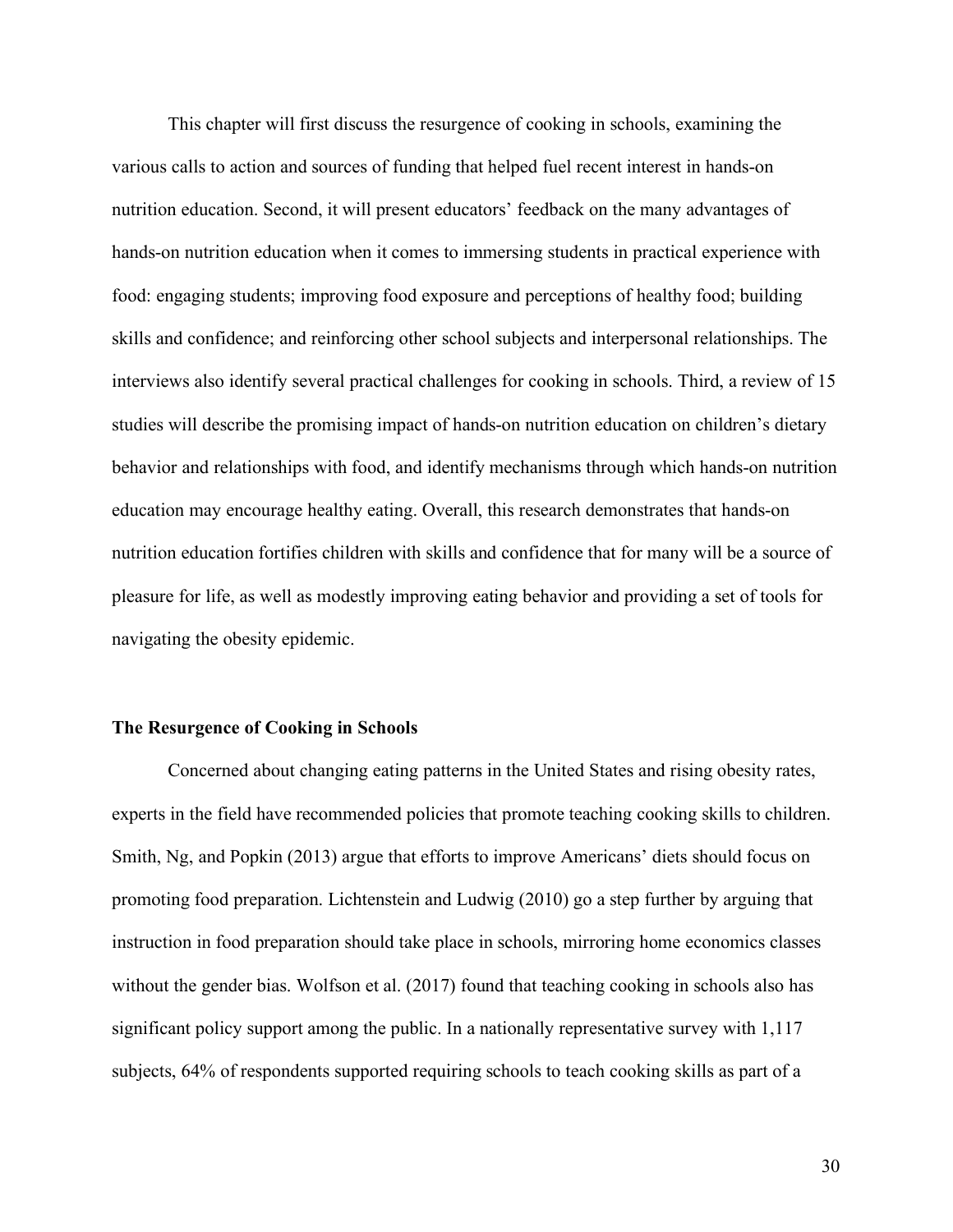standard health education, and 67% supported requiring schools to offer home economics-type classes that taught students to cook and shop for healthy food. These results did not differ by gender. Cooking is increasingly being thought of as a useful skill for all Americans, not just women (Wolfson, et al. 2017).

Support for food preparation in schools has also made its way into United States food policy guidance. The Scientific Report of the 2015 US Dietary Guidelines Committee recommended that "that age appropriate nutrition *and food preparation* education be mandatory in primary and secondary schools" (Dietary Guidelines Advisory Committee 2015). These recommendations represent a change from the analogous document from 2010, which recommended that cooking skills be taught, but not that they should be made mandatory (Dietary Guidelines Advisory Committee 2010).

As further evidence that hands-on nutrition education programs have grown in popularity in the past two decades, research on the effectiveness of such programs has also grown significantly. The author could find no meta analyses of cooking-based interventions with children prior to 2014, but robust analyses published in 2014 (Hersch, et al. 2014) and 2018 (Muzaffar, Metcalfe and Fiese 2018), as well as a similar meta-analysis of cooking classes among adults published in 2016 (Garcia, et al. 2016). Increased attention to the hands-on approach among scholarly calls to action, federal food policy guidance, and program evaluations has fueled the reintroduction of cooking in schools, which has taken different forms through government and privately-funded programs.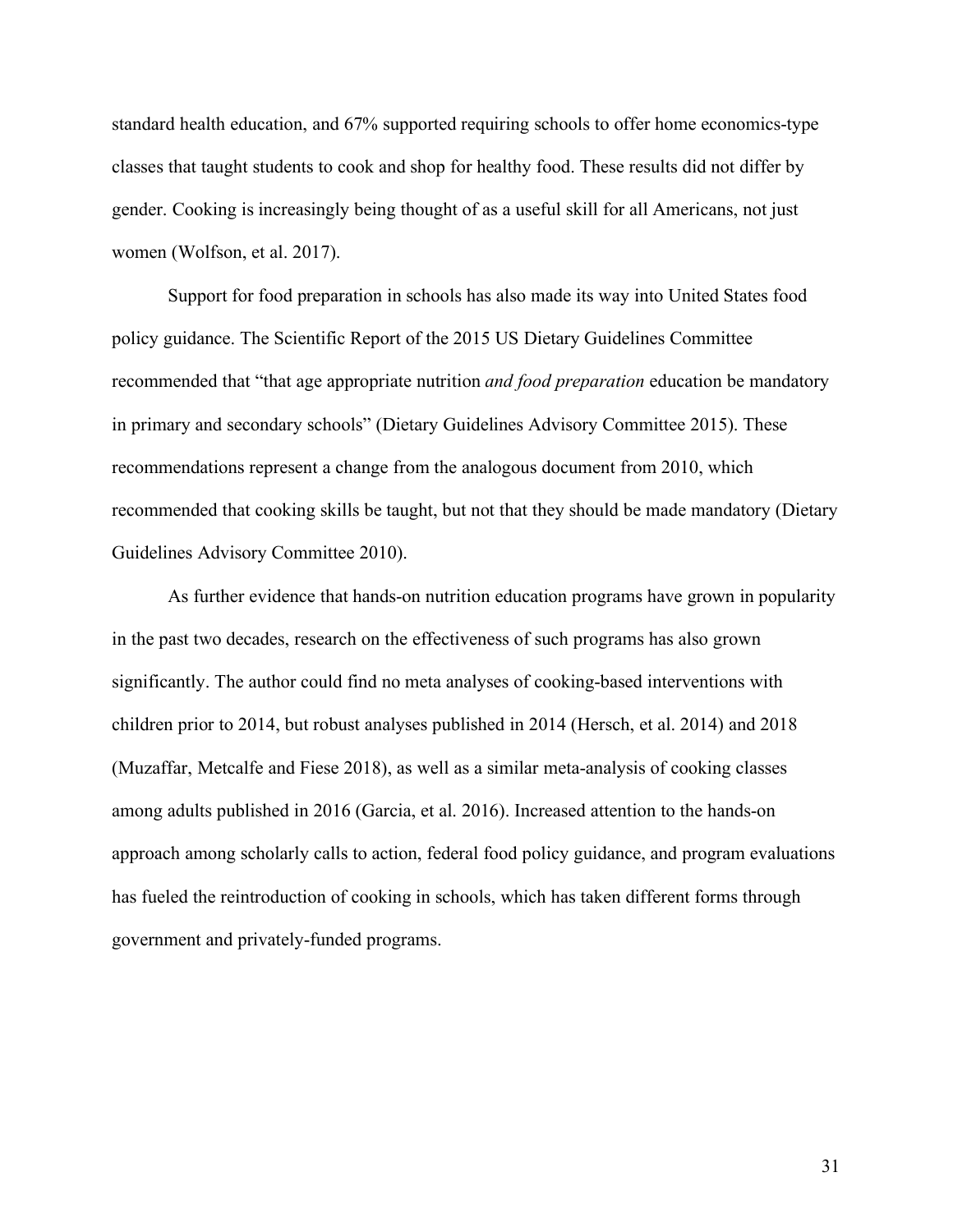### *Examples of Cooking Programs*

Although nutrition education programming varies widely from state to state, most handson programs in Philadelphia are either funded through SNAP-Ed and based on SNAP-Edapproved curricula, or funded privately. For example, some Philadelphia programs use the Cooking With Kids for a Healthy Future (CWK) curriculum, a popular SNAP-Ed curriculum which has provided nutrition education to over 17,000 students across the nation in the past 20 years, and currently reaches 5,000 students annually (UNC Center for Health Promotion and Disease Prevention 2018). The program is comprised of ten total two-hour-long lessons for students grades 2-3 and 4-5. The lesson plans provide recipes and cooking instructions as well as information about where foods come from and relevant cultural traditions (Cooking With Kids, Inc. 2015). For example, the Cuban Beans lesson plan includes a 20 minute introduction and discussion about the health benefits of beans before moving on to a demonstration of knife safety techniques, 60 minutes of food preparation, and then 40 minutes of guided discussion for eating and cleaning together (Cooking With Kids, Inc. 2015). An evaluation has demonstrated that the program increases children's vegetable preferences and their attitudes and self-efficacy towards cooking (Cunningham-Sabo and Lohse 2013). SNAP-Ed partner organizations can apply for USDA funding for the curriculum materials, food ingredients, and equipment in order to implement CWK in their schools (Ensslin 2019).

Similar programs are conducted through private funding, such as Vetri Cooking Lab, an after-school program in Philadelphia. Maddy Booth is the Education Program Director of Vetri Community Partnership, the 501c3 nonprofit that houses the program (Booth 2019). Vetri Cooking Lab reaches about 950 students across 29 schools per year. It is funded by GlaxoSmithKline, a pharmaceutical company which supplies charitable grants of up to \$40,000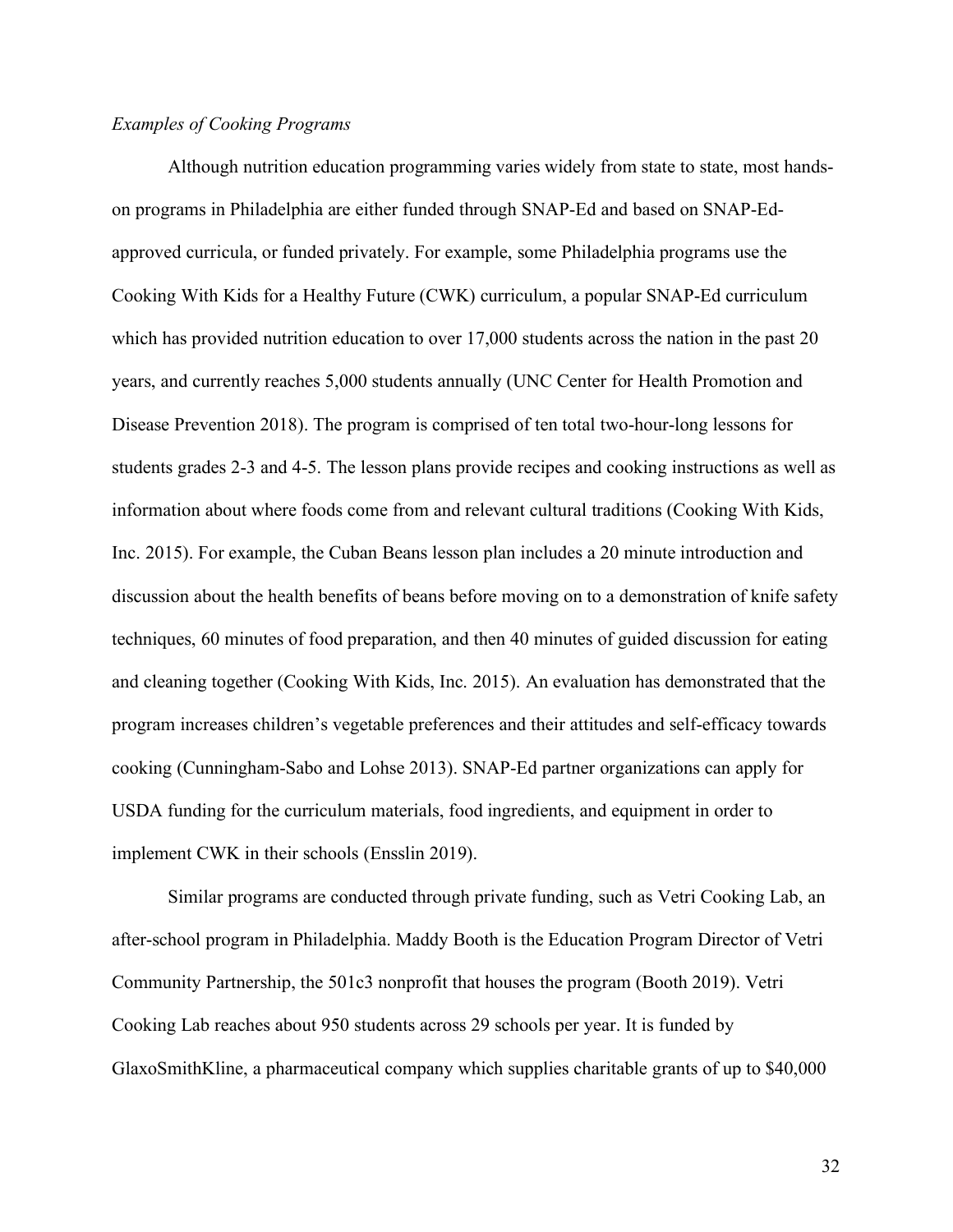in 6 areas including nutrition and physical activity (GlaxoSmithKline 2018). The mission of Vetri Cooking Lab is similar to that of CWK. Booth said that her goal was for kids to "eat something, learn something, and make something" (Booth 2019). The program is made up of 10 lessons that are 2 hours apiece, and incorporate a wide range of topics with food preparation including knife safety, recipes and measurement, breakfast, eating whole foods, food access, and food marketing and politics (Booth 2019). While Vetri Cooking Lab is fully funded through GlaxoSmithKline, a second branch of the Vetri Community Partnership called EAT360 began receiving SNAP-Ed funding in 2017 to support its mission of conducting hands-on nutrition education during the school day (Bullock 2019).

Programs funded by SNAP-Ed are subject to restrictions on portion size that do not apply to privately funded programs. SNAP-Ed restricts serving sizes of food to "sample" or "tasting" sizes (USDA Food and Nutrition Service 2015). Mary Summers, a lecturer at the University of Pennsylvania who has extensive experience working with healthy food programs in schools, noted that restrictions on portion size are intended to keep nutrition education programs from interfering with school meals: "Historically, there are regulations against serving foods during the school day that might compete with the official school meal program" (Summers 2019). Because Vetri Cooking Lab is a privately funded after-school program, it can engage children in cooking full meals, rather than just tasting size portions. Because some school lunches are served as early as 11a.m., students are often eager to eat this meal by 4:30 p.m. (Booth 2019). The traditional divisions between the funding and organization of school meals programs and SNAP-Ed also typically prevent educators from working with food served through school lunches.

Another significant difference between Vetri and SNAP-Ed funded cooking programs is that SNAP-Ed programs must either work from a set of approved recipes or submit recipes for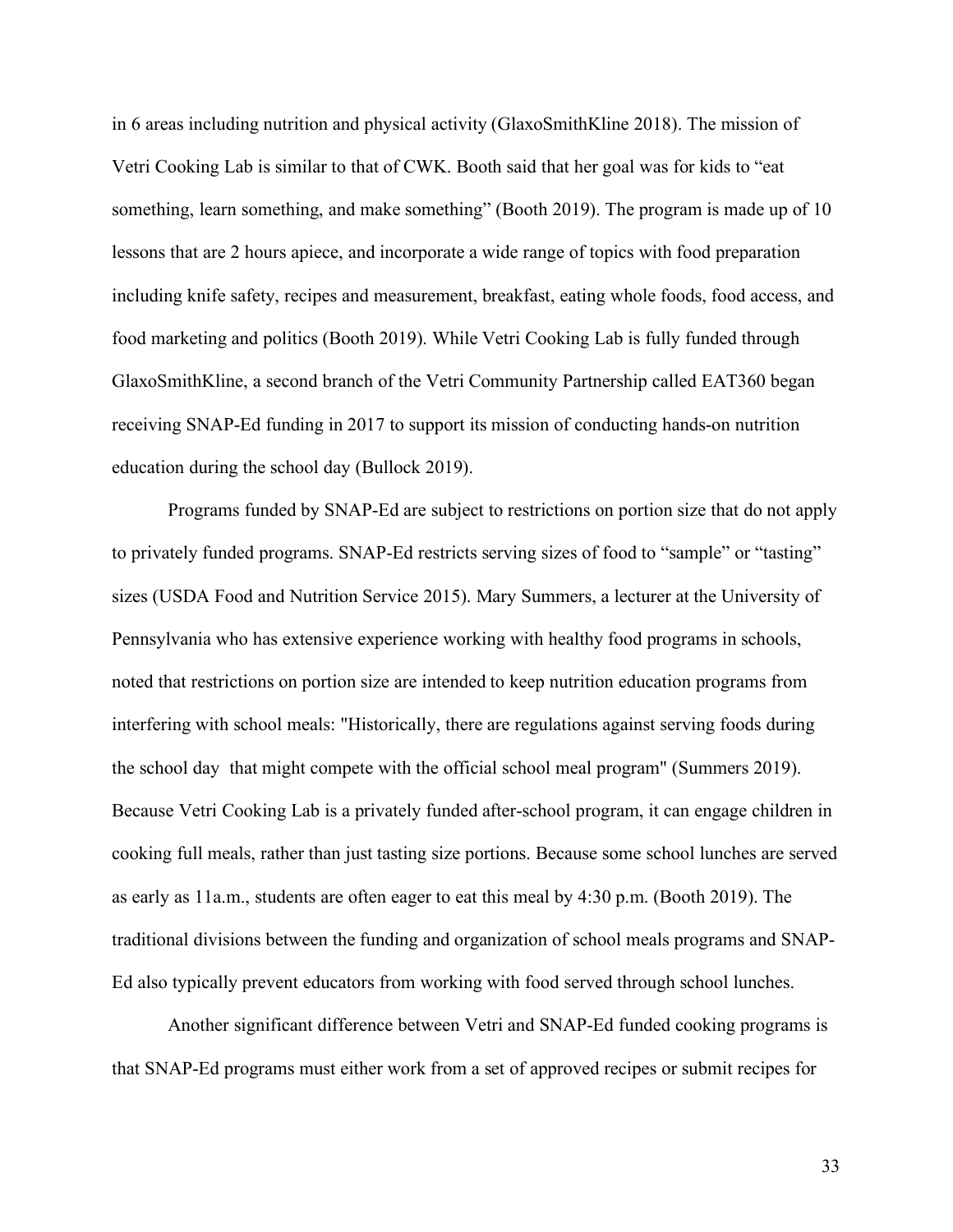nutritionist approval. At the Agatston Urban Nutrition Initiative (AUNI), new recipes have to be decided at least two weeks ahead of time and analyzed by a staff nutritionist based on their nutritional content–sodium, saturated fat, overall calories, and sugar are restricted per serving (Coon 2019). This restriction is intended to ensure that everything cooked within these programs meets nutrition standards consistent with the Dietary Guidelines for Americans, reflecting the nutritionism present in conventional interventions. On the other hand, some privately funded programs such as Vetri Cooking Lab and Stein's program, Rebel Chefs, have more flexibility. At Vetri Cooking Lab, Booth and her team are able to create their own recipes and implement them as they see fit. Booth enjoys the programming that results: "We can do whatever we want. We have so much freedom; it makes it more fun" (Booth 2019). In Rebel Chefs, Stein and his staff often purchase ingredients that are on sale within a few days of scheduled lessons. If Rebel Chefs was subject to the same restrictions as AUNI, Stein would not be able to encourage children to develop their own recipes from these last-minute purchases of discounted ingredients.

## **Educator Perspectives on Hands-On Nutrition Education**

The educators interviewed for this thesis asserted that hands-on nutrition education is a practical and engaging method of immersing students in healthy eating habits and empowering them to pursue those habits beyond the classroom. They spoke to a range of concepts supporting that cooking lessons develop students' interest in and preference for healthy food.

# *Focus on Food*

These educators spoke highly of the fact that hands-on nutrition education leaves much of nutritionism behind, and instead applies relevant nutritional information to practical interaction with food. Booth and Nadel both argued that hands-on nutrition education bridges the key gap in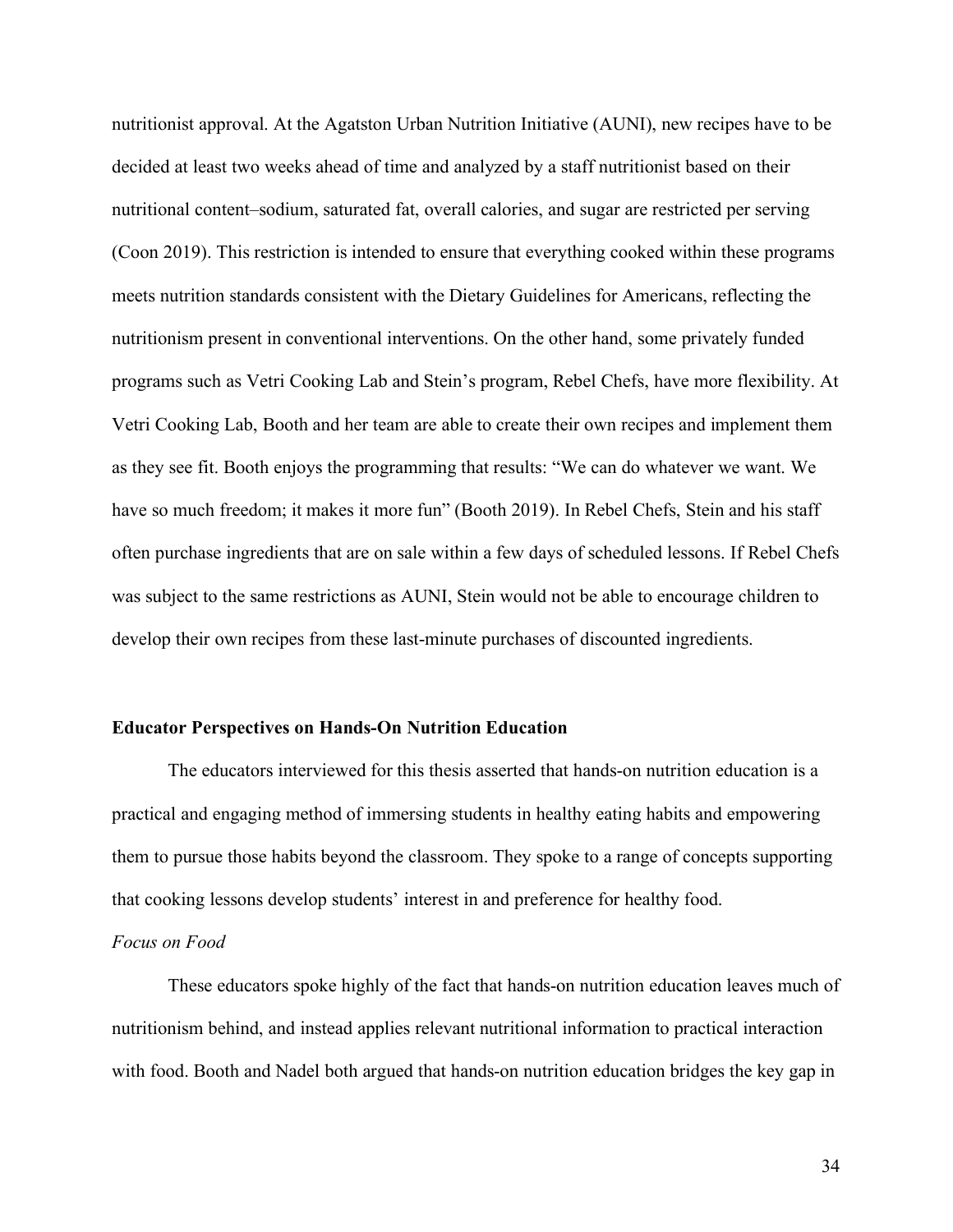conventional nutrition education between learning about nutrients and learning about food. A person can reap all of the health benefits of certain foods without knowing the names or metabolic pathways of its biochemical components. Cooking skills, however, are often critical to enjoying the benefits of whole plant foods, which usually require some level of preparation in order to be eaten at all, not to mention what is necessary for them to taste good. Booth offered butternut squash as an example of why a focus on practical food preparation skills within nutrition education is necessary. "If you're handed a butternut squash, awesome. But if you don't know how to prepare it, that thing is daunting. It's got a hard skin, it's hard to cut through, so how are you going to get that into your body for it to do what it needs to do?" (Booth 2019). By teaching students how to prepare butternut squash, Vetri Cooking Lab makes it possible for them to actually access the nutrients that other programs may only have told them about.

Cooking classes also create a learning environment in which students can eat healthy foods. Judith Ensslin, who works with SNAP-Ed programming, noted that the School District of Philadelphia, the poorest big city in the United States, has been the subject of considerable attention and resources to reduce obesity rates (Philadelphia Department of Public Health 2017). As a result, "a large portion of the kids in the school district … have had this nutrition education program throughout their education. Their base knowledge is really good. It's just a question of having the resources and the motivation to be able to make healthy choices. And that's the barrier" (Ensslin 2019). Hands-on nutrition education addresses some of these concerns. By conducting a cooking class or tasting, educators de facto improve the food resources available to students, at least in the short term, by bringing fresh foods and cooking equipment into the classroom. Hands-on nutrition education has also made it possible for federal resources, particularly SNAP-Ed funding, to be put towards supplying food and cooking equipment to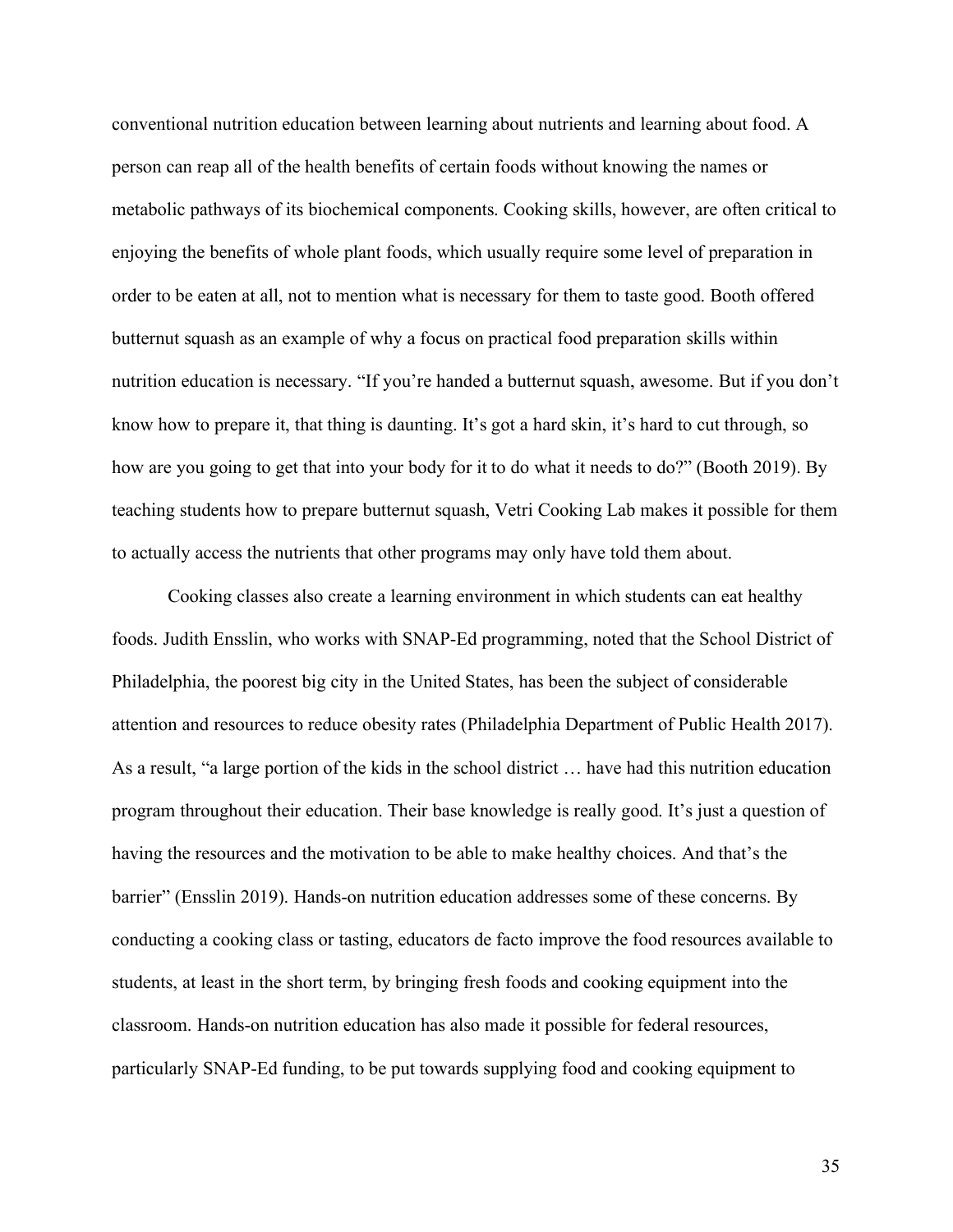schools (Ensslin 2019). While greater interventions to improve food access are still necessary, hands-on nutrition education connects students to healthy food in a way that conventional nutrition education does not.

Some educators maintained that interaction with food without much emphasis on nutrition knowledge was effective. Noakes was less interested in nutrition information than practical cooking skills, and said, "at the end of the day, I would rather them walk out saying confidently 'I know what an eggplant is, I know it's good for me, and I know how to cook it.' As opposed to 'I know what vitamin K is'" (Noakes 2019). Of in-depth information on nutrients' roles in the body, Booth said "they don't need all of that stuff….[Vetri Cooking Lab] trims a lot of that information out, and focuses on things that kids are able to remember, recall, and utilize" (Booth 2019). All of the educators interviewed offer students clear messages about the health benefits of eating more fruits and vegetables. Nadel works with students of all ages, and noted that more specific nutrition information may not resonate with younger students. Instead, she provides examples and tastings of healthy fruits and vegetables that resonate with students of all ages (Nadel 2019).

Other educators weave nutrition information into hands-on activities. Coon discussed nutrition information through the lens of empowerment: "I do think it is valuable to talk about nutrients and nutrition fact labels and ingredients and things that are more technical and boring. Because I use those things to decide what I eat, and I think that students and families should be empowered to do that" (Coon 2019). Coon integrates nutrient-based guidance such as eating less sodium into her cooking lessons. To give a practical application of how to decrease sodium intake, she conducted a tasting of different seasonings, then cooked carrots with students to demonstrate how they could be made to taste more flavorful without salt (Coon 2019).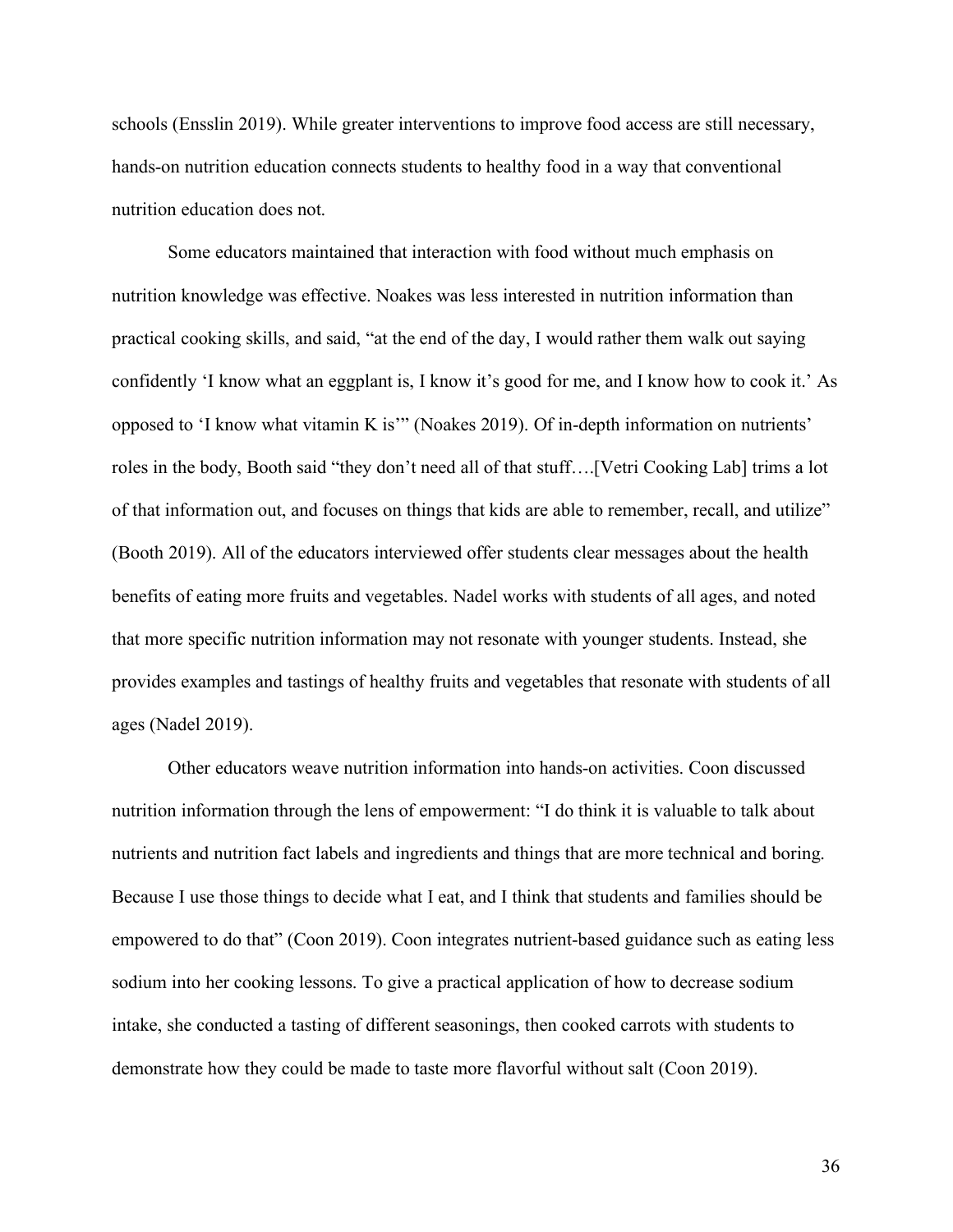# *Student Engagement*

Educators also highlighted the strength of the hands-on approach when working with students who receive more traditional instruction throughout the school day. "It's just a different experience for the students, They're used to being talked at all day, and not getting their hands dirty. It's fun," said Mary Bullock, who is a trained chef and the program manager of EAT360, the school-day cooking program run by Vetri Community Partnership (Bullock 2019). Kral remarked that hands-on programs are more impactful than conventional lessons because of their immersive method of delivery. "Just teaching kids in a classroom about nutrients is probably not the best approach. It's really that hands-on experience, perhaps combined with some nutrition knowledge, that can make an impact" (Kral 2019). She maintained that knowledge is most useful when coupled with engaging activities such as cooking.

Educators prioritize cooking because it is exciting and motivating for students. When asked about teaching the more conventional portions of lessons versus the cooking portions, Vetri Cooking Lab Educator Dalton Noakes said, "Cooking is so much more interesting… Every week kids come in excited and curious about what they're going to make" (Noakes 2019). Similarly, educator and program administrator Aurora Coon called cooking with students "the best part" of her wide-ranging experiences with nutrition education (Coon 2019). Coon is the University-Assisted Community Schools Site Director at Comegys Elementary School in Philadelphia, where she oversees the after-school cooking program Rebel Chefs. Coon described kids' interest and motivation to work with food as so powerful that it "almost eliminates the need for classroom management" (Coon 2019). She reported that telling a student they would not be allowed to cook if they misbehaved was highly effective in making sure they paid attention: "I think that's true across grade levels, from kindergarten to 12th grade." Finally, Coon noted that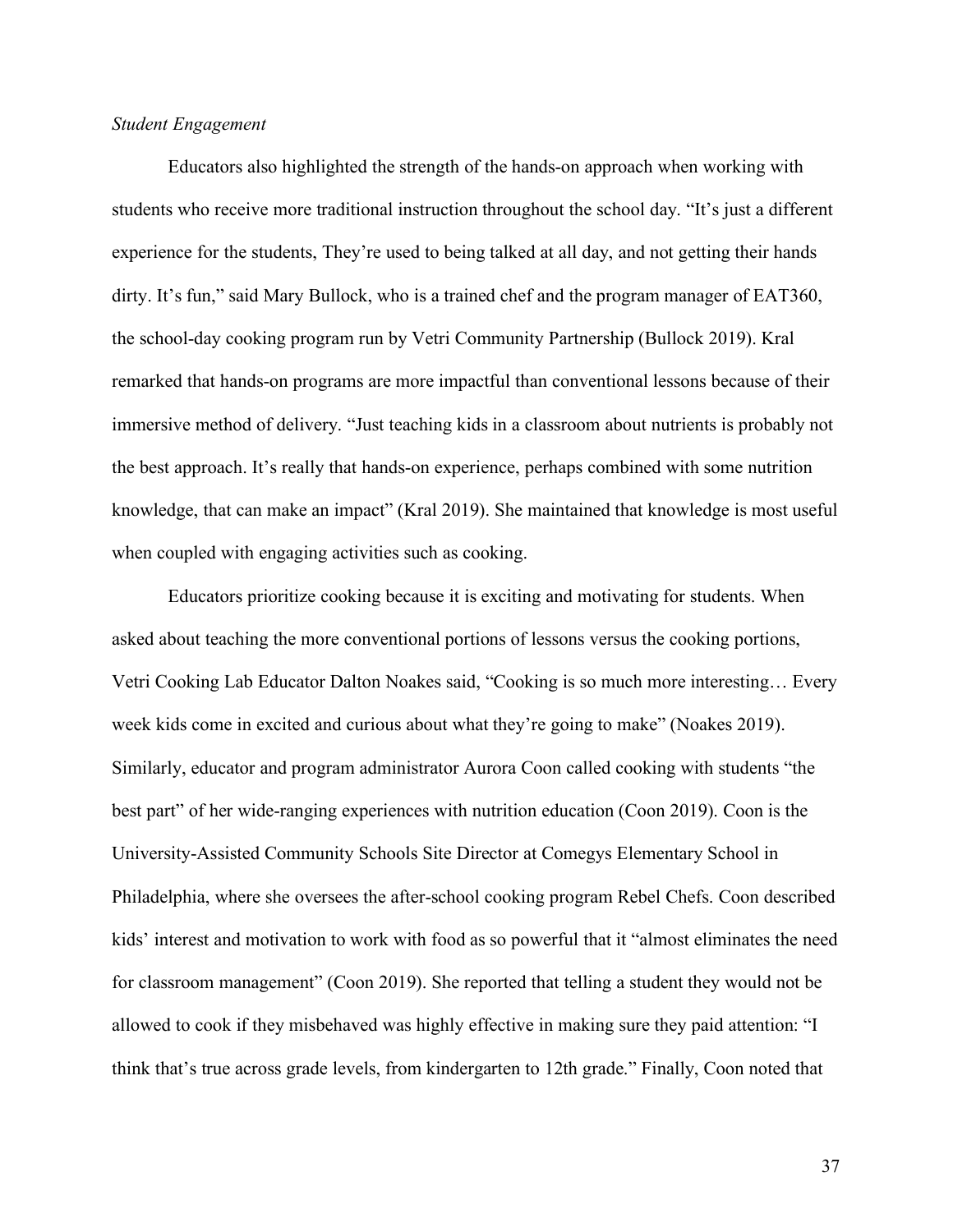the high levels of interest and engagement that come with cooking can extend beyond students to their families: "Even families that don't eat healthy, or have health challenges, people are always interested" (Coon 2019).

Because cooking is a sensory and immersive learning method, it can engage students with a wide range of learning styles. A student does not have to excel at memorization or logical reasoning to resonate with tactile learning processes such as those conducted in Stein's classes: crushing toasted cinnamon with a mortar and pestle, or dicing and roasting garlic. Coon also offered that students who struggle with traditional learning styles respond well to cooking:

Preparing food with kids is hugely impactful. It reaches students whose learning styles aren't usually reached in the school day, like kids who are kinesthetic learners, or English language learners, or special education students. It's very inclusive. And it's super engaging. Kids who really struggle behaviorally are successful at cooking because they want to do it so badly. (2019)

While not every elementary school student will grow up to pursue history or geometry or many other subjects taught in school, every elementary school student will eventually be responsible for feeding him or herself. Therefore, it is advantageous that a subject as widely applicable as nutrition education should adopt a method that is inclusive of as many learning styles as possible. In addition, hands-on nutrition education benefits the overall learning environment, engaging students who are sometimes left behind in traditional classroom settings and ensuring that a wider range of students are able to engage with some aspect of their learning experience.

Hands-on nutrition education primarily engages children in cooking, but Helen Nadel's work with Greener Partners supports that children can be included in many steps of growing, harvesting, preparing, and eating food as well. As Education Director of Greener Partners, a nonprofit in Philadelphia, Nadel offered evidence that expanding the scope of children's handson interaction with food to include gardening provides more ways to engage with food. "There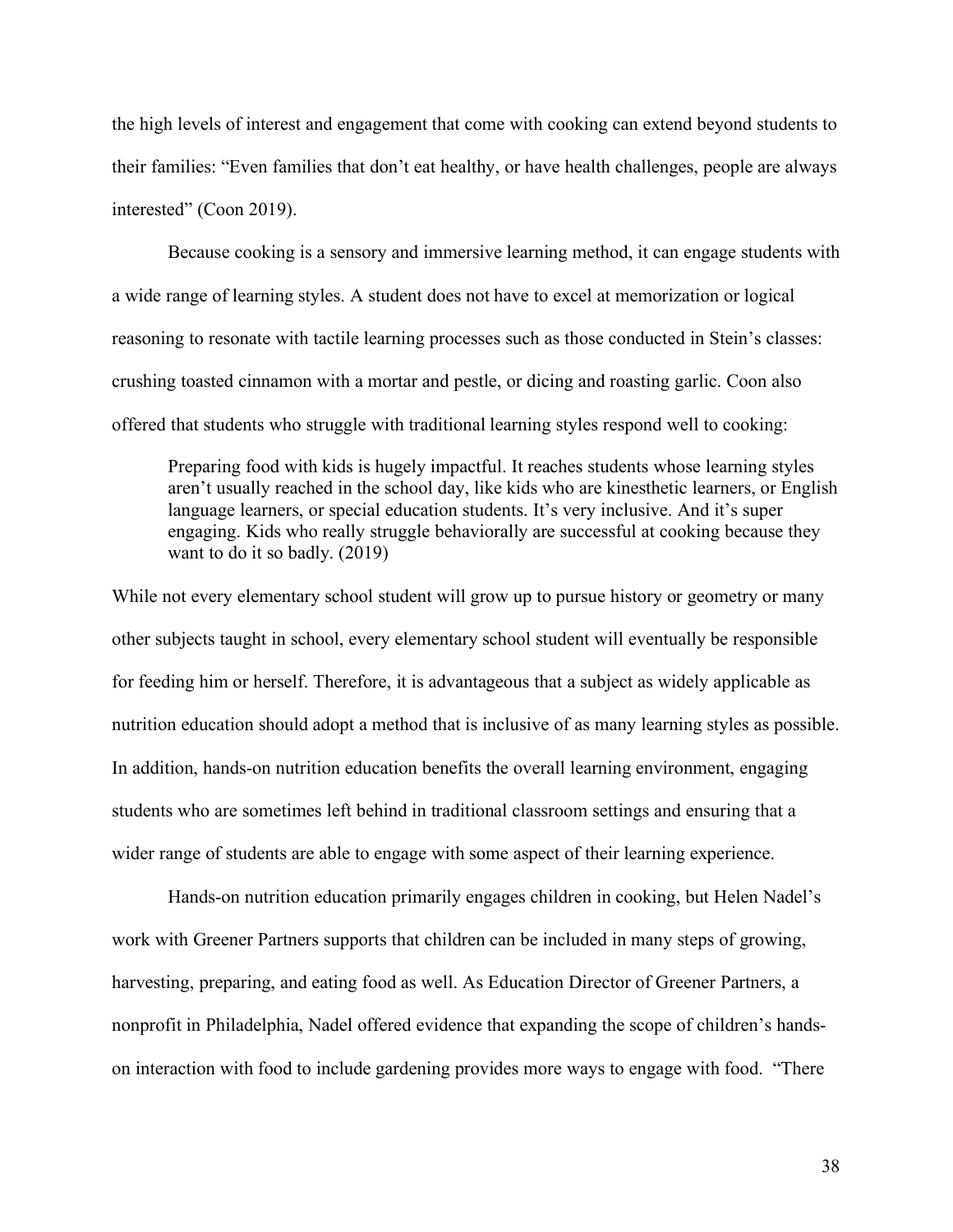are many connection points that people have to food," she said. "For some people, it's going to be taste. For other people, it's cooking. For other people, it's 'wow that was unbelievable, I didn't know that's how a tomato grew,' or 'I've never pulled a carrot out of the ground.' So by including gardening, your ability to find that connection with an individual child is greatly enhanced" (Nadel 2019). Like Coon, Nadel believes that hands-on nutrition education offers more varied, more sensory opportunities for children to become invested in healthy food. She sees that initial engagement, and eventually, investment in healthy food as a way to build healthy eating habits over time.

# *Food Exposure and Perception*

Hands-on nutrition education, unlike conventional nutrition education, addresses a central element of learning about food: taste. Different sensory experiences are more relevant to some subjects than others. It would seem ridiculous to teach an elementary school music class without ever involving students in listening to music, because hearing is a necessary sensory experience in order to meaningfully learn about music. In the same way, taste is a necessary sensory experience in order to meaningfully learn about food, and nutrition education that disregards taste omits a sensory experience that is essential to understanding the subject matter. Just as music classes are designed to encourage children to listen to music, or even create it, Kral argued that nutrition education should involve students in tasting or creating food. "A hands-on experience and taste exposure to healthy foods is critically important. It's one thing to learn about healthy nutrition, it's another thing to taste healthy foods. And not just once, but built into the curriculum" (Kral 2019). If humans were capable of making every food choice based on nutrition alone, overweight and obesity would not be a widespread problem. Practical nutrition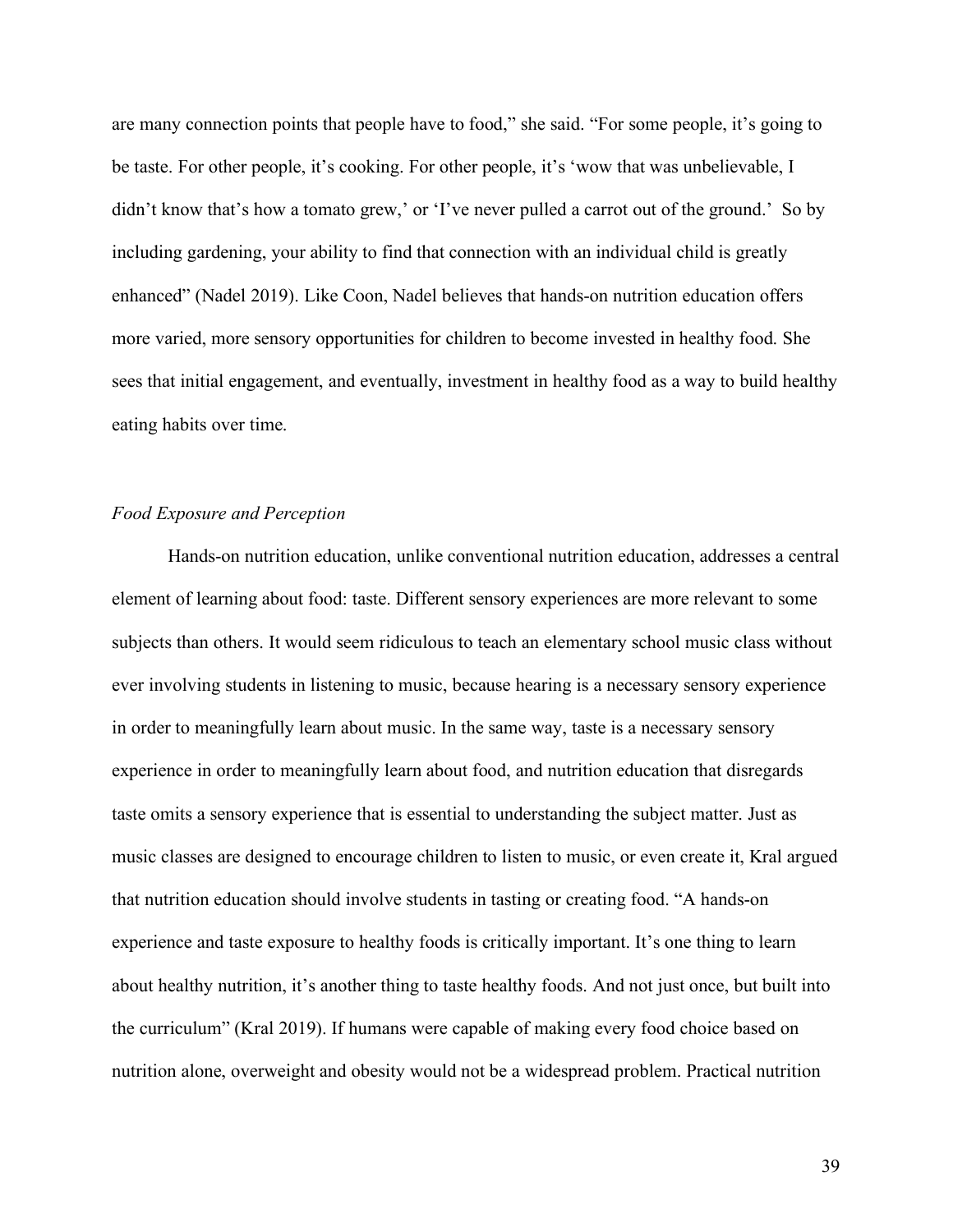education must acknowledge and embrace that taste is a key part of human food choice, and that this condition will not change.

Including taste in nutrition education helps students overcome food neophobia, or an aversion toward novel or unfamiliar foods, which serves a biological purpose in preventing ingestion of toxins or pathogens (Rozin 1976). For example, kids often declare that they hate mushrooms, or similar foods, having never tried them. Overcoming food neophobia requires introduction to a range of foods over time, which is often referred to as food exposure. Kral argued that food exposure is crucial in developing preferences for foods like fruits and vegetables, which vary widely in texture and taste. "Food preferences and eating preferences that we establish early in life will shape their eating patterns later in life. What we see in our laboratory often is that kids haven't been exposed to fruits and vegetables, so they may miss out on learning about these taste components and establishing preferences for healthy foods early in life" (Kral 2019).

Multiple educators told stories of students overcoming food neophobia and increasing food exposure through hands-on nutrition education. Noakes referenced a student who ate mushroom barley pilaf she had made in Vetri Cooking Lab and reversed her original stance contra mushrooms. Ensslin said that through one of her hands-on SNAP-Ed programs, a student who had only eaten four foods started drinking seltzer water and slowly incorporating other foods into her diet (Ensslin 2019). Nadel recounted a student saying, "I'll taste that, I grew that," about a vegetable she grew and harvested herself. Other educators raved about students growing to love eggplant, cinnamon, and kale. These stories took a common form: Educators found that involving a student in preparation of food made them more likely to taste it; and that multiple tastings over time resulted in enjoyment of that food. Booth said, "we often find that we can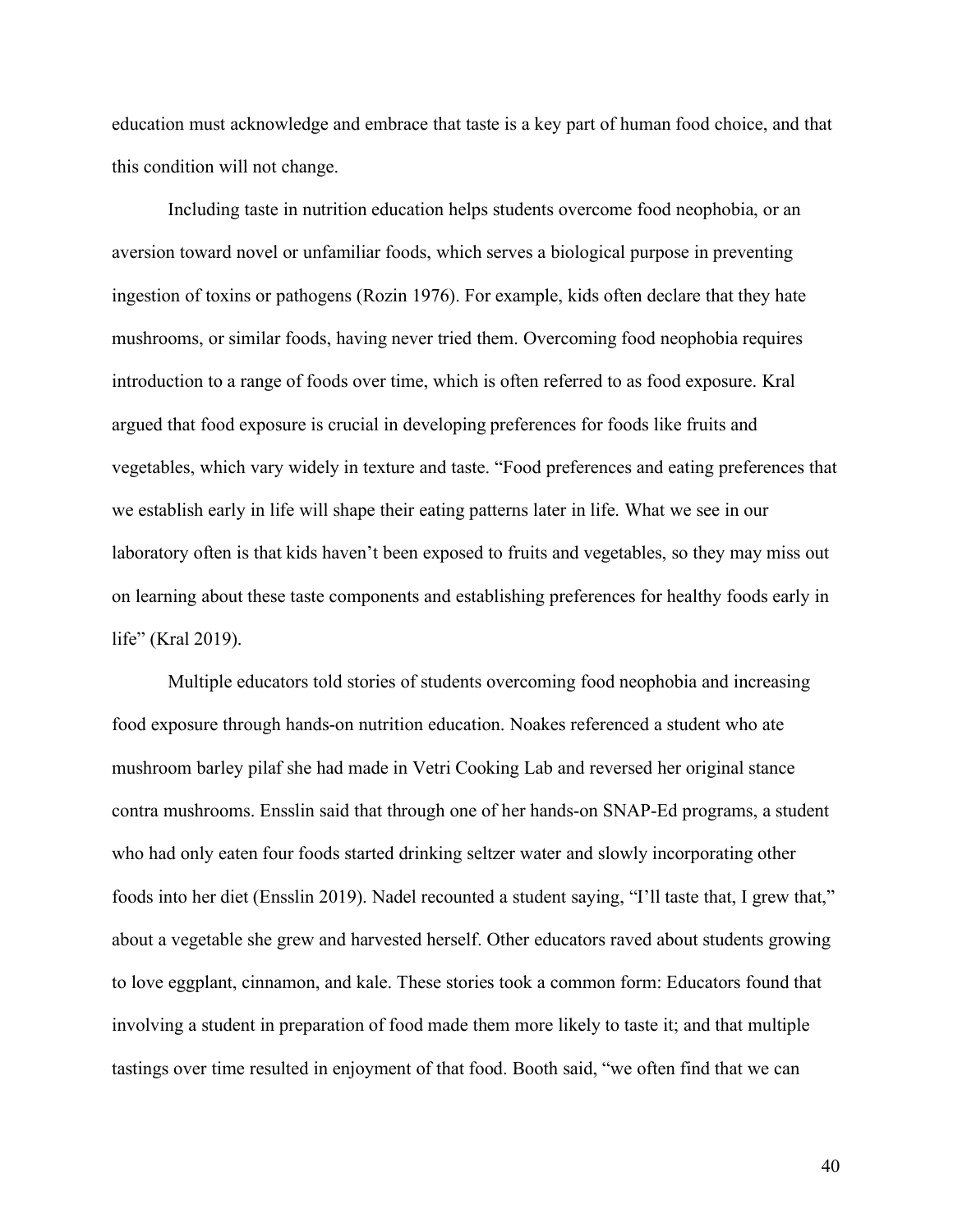convert kids from hating a food to liking or not minding it, just because they were involved in making it, and that makes them willing to taste it" (Booth 2019).

In sharing excitement about preparing meals with their students, educators push back on students' assumptions that they will not like healthy foods. Coon said that one of her main goals was "for students to know that healthy food can taste good," and Noakes said he aimed "to reframe what kids think about vegetables and healthy food having to be bleh" (Coon 2019) (Noakes 2019). An advantage that both Coon and Noakes bring to this proposition is that they genuinely get excited about cooking, and that excitement is transmitted to students. In training volunteers from the University of Pennsylvania to assist with his Rebel Chefs program, Stein plays a six-minute video of chef Jose Andres excitedly preparing an olive tapa (PBS 2009). The video is notable because of just how passionate Andres is about the dish, and Stein shows it to volunteers to demonstrate that excitement about food can be contagious. At a recent training, a University of Pennsylvania volunteer remarked that she did not even like olives, but that the video made her want to try the dish anyway. While healthy meals usually do not contain the precisely calculated quantities of sugar, and fat that make a candy bar so pleasurable, they do have the advantage of being the result of passion and hard work.

# *Confidence*

Hands-on nutrition education differs from conventional nutrition education in that it emphasizes the agency of the student. Rather than a teacher telling a student how they should eat for the duration of the lesson, students in hands-on interventions are in control of different aspects of the cooking process, such as washing vegetables or dicing onions. Engaging in these activities connects to the goal of increasing students' confidence relating to food and cooking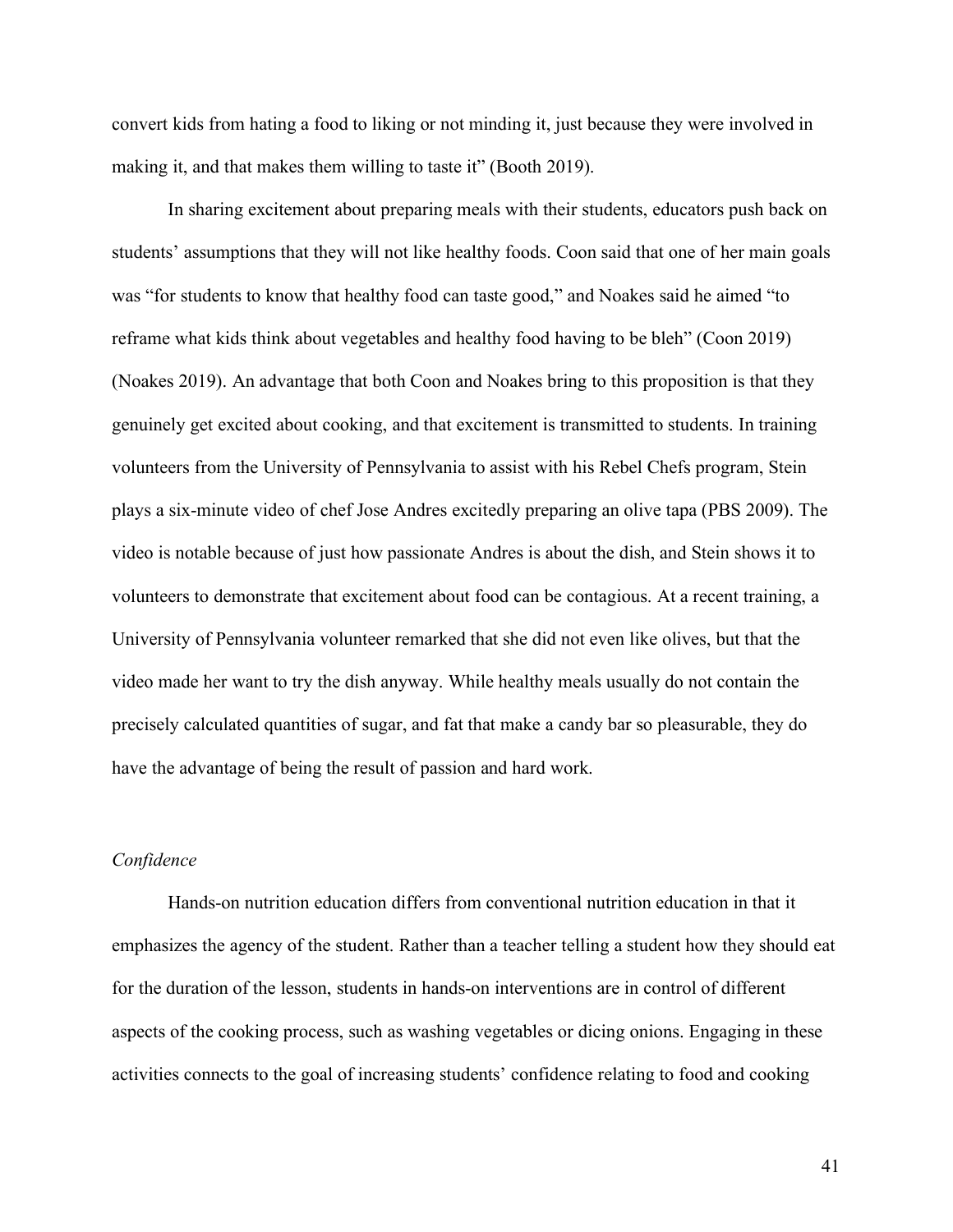processes, and on a larger scale, "putting students in a position of power and control of their own food environment and their own health" (Stein 2019). Booth noted that Vetri Cooking Lab educators are there to facilitate, but not to do much of the cooking themselves. Instead, educators should have the mindset of "here is the recipe and here are the materials that I've brought, but you [students] are leading the charge" (Booth 2019). Similarly, Stein's volunteer training offers "Step up, step back" as a general rule to encourage college-age volunteers to refrain from cooking too much, instead encouraging students to step up. Students cannot be expected to become confident in cooking processes unless they are given the opportunity to practice them. By emphasizing the role of the student and de-emphasizing the role of the educator in food preparation, hands-on interventions encourage students to build confidence in cooking practices.

Hands-on nutrition education also aims to increase students' confidence with food by allowing them the space to make mistakes. Booth pointed to building resilience as an outcome of allowing students to take the lead in cooking processes, because students were motivated to learn from their mistakes:

We really treat kids as adults. Kids are doing all of the preparation. They are learning how to read a recipe, prepare it, deviate from it if necessary, fail, and fix it. We're kind of throwing them in and they're learning some resilience while they're learning how to cut an onion or build flavor in a stew. (2019)

Errors in cooking are easy to make and even easier to identify. A student does not need to know the exact oven temperature to be able to taste that a sweet potato has been singed. Noakes argued that there is some satisfaction involved in making mistakes and figuring out how to overcome them. When he asked what one student's favorite parts of cooking lessons were, she responded, "food, friends, and faults," and explained that she liked knowing that it was okay if she messed up cooking because she was allowed to figure out how to fix it (Noakes 2019). Resilience built in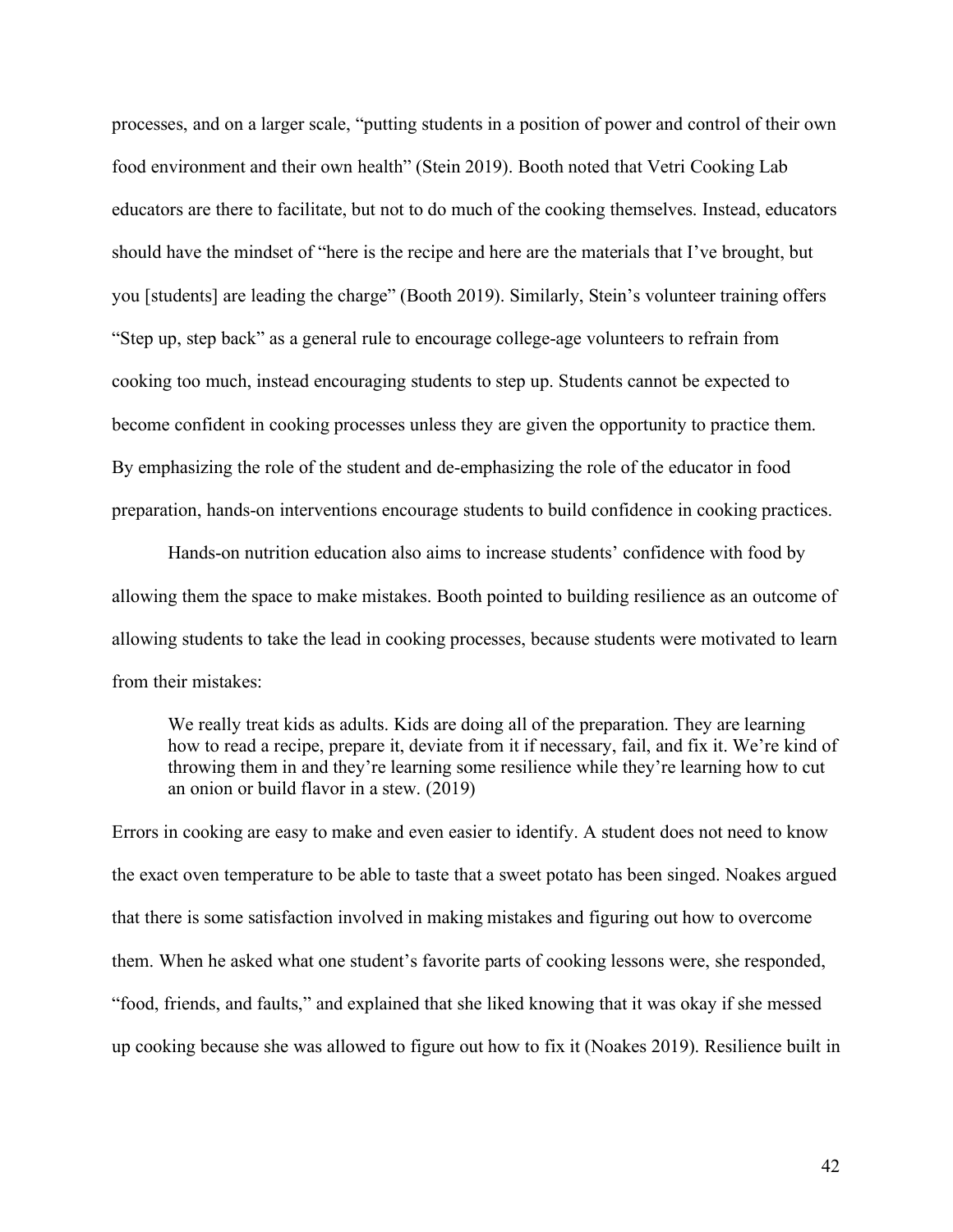cooking classes need not apply only in that setting. Noakes noted: "That resilience is an attitude that she can take into other areas of her life."

Hands-on nutrition educators also offered an expansive view of the skills necessary to eat healthfully, which include making sense of a confusing and often overwhelming food environment. Educators spoke of building students' confidence related to learning about food and nutrition. Coon spoke to the nutritionism-ridden food environment that prioritizes fads over stable eating advice: "Particularly with nutrition, there's so much bad reporting and confusing information, so I think SNAP-Ed should teach students and adults how to be critical consumers of science and news" (Coon 2019). Teaching students to be discerning about what information about food they give credence empowers them to question nutritionism's stranglehold on United States food discourse. Where nutritionism dictates that individual foods and nutrients be coded as "healthy" or "unhealthy," educators today are more likely to emphasize that an overall healthy diet can be comprised of a range of foods. Booth said, "We want students to come out as educated food consumers. Rather than saying don't eat that or eat this, we're saying, be thoughtful" (Booth 2019). In this way, educators working with hands-on nutrition education programs build confidence not only in food preparation, but also in the more complex domain of food choice.

# *Impacts Beyond the Classroom*

Hands-on nutrition education programs can work to connect students to different cultures, other school subjects, and each other. Some hands-on educators incorporate cultural education about different cuisines and global food history into their lessons. Booth's Vetri Cooking Lab curriculum is careful to extend beyond the traditional Western diet, but also to rely mainly on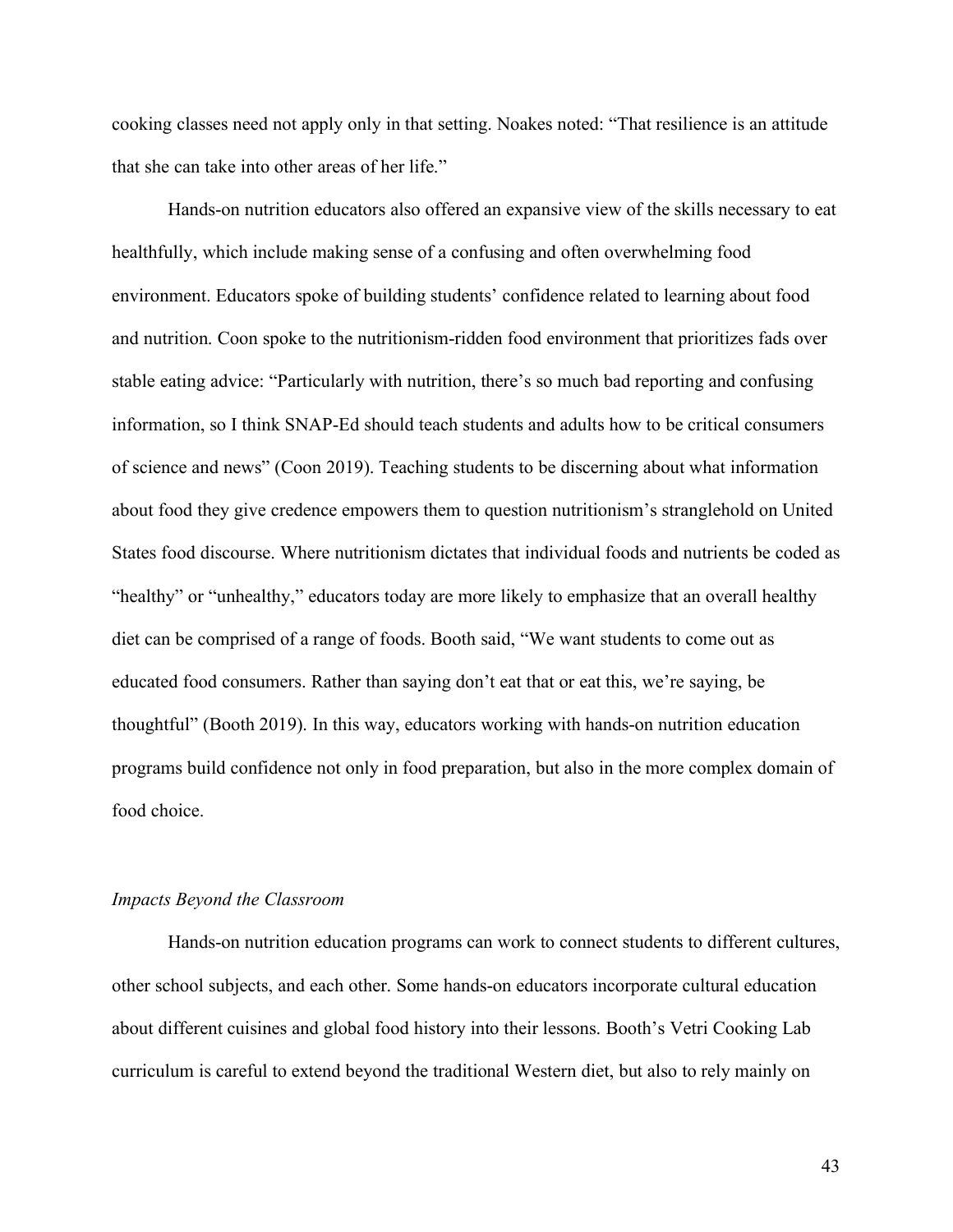ingredients available in Philadelphia. Booth said, "We're not dumbing anything down. We're making ratatouille, we're making Moroccan stew, we're trying to teach foods that have different cultural backgrounds and different flavor profiles" (Booth 2019). As Booth pointed out, an advantage of cooking foods from a variety of cuisines is that it exposes children to a wider range of tastes and flavors. Bullock said she uses elements of the A Taste of African Heritage (ATOAH) curriculum in her school-day SNAP-Ed lessons (Bullock 2019). ATOAH is a sixweek cooking and nutrition education curriculum that "brings to light a culinary legacy and often-unsung cultural ownership of healthy eating for people of African descent" (Oldways 2018). The curriculum, which was created in 2012 and added to the SNAP-Ed library in 2018, offers a proactive, culturally appropriate response to the fact that a quarter of SNAP recipients are African American (Oldways 2018; USDA Food and Nutrition Service 2018).

Cooking classes also provide ample opportunity to learn about math and science. Booth believes that "the kitchen can be a classroom," and highlighted the use of fractions and measurement involved in preparing food from a recipe. Ensslin spoke about a lesson in which students read soft drink labels, then physically measure out the amount of sugar contained in those drinks in order to conceptualize how much sugar is contained in 8 liquid ounces of soda (Ensslin 2019). As early as 1974, the National Council of Teachers of Mathematics cited cooking as an engaging method of teaching students about mathematical concepts (Bingham Smith 1974). Through gardening, Nadel has a unique opportunity to work environmental science into her lessons: "Because of the way that we do our work, we are also teaching biology and ecology, as well as nutrition." Learning these subjects in the context of growing actual food is valuable in getting students to connect to the material (Nadel 2019). This logic applies beyond just gardening programs. Stein's cooking program, Rebel Chefs, familiarizes children with scientific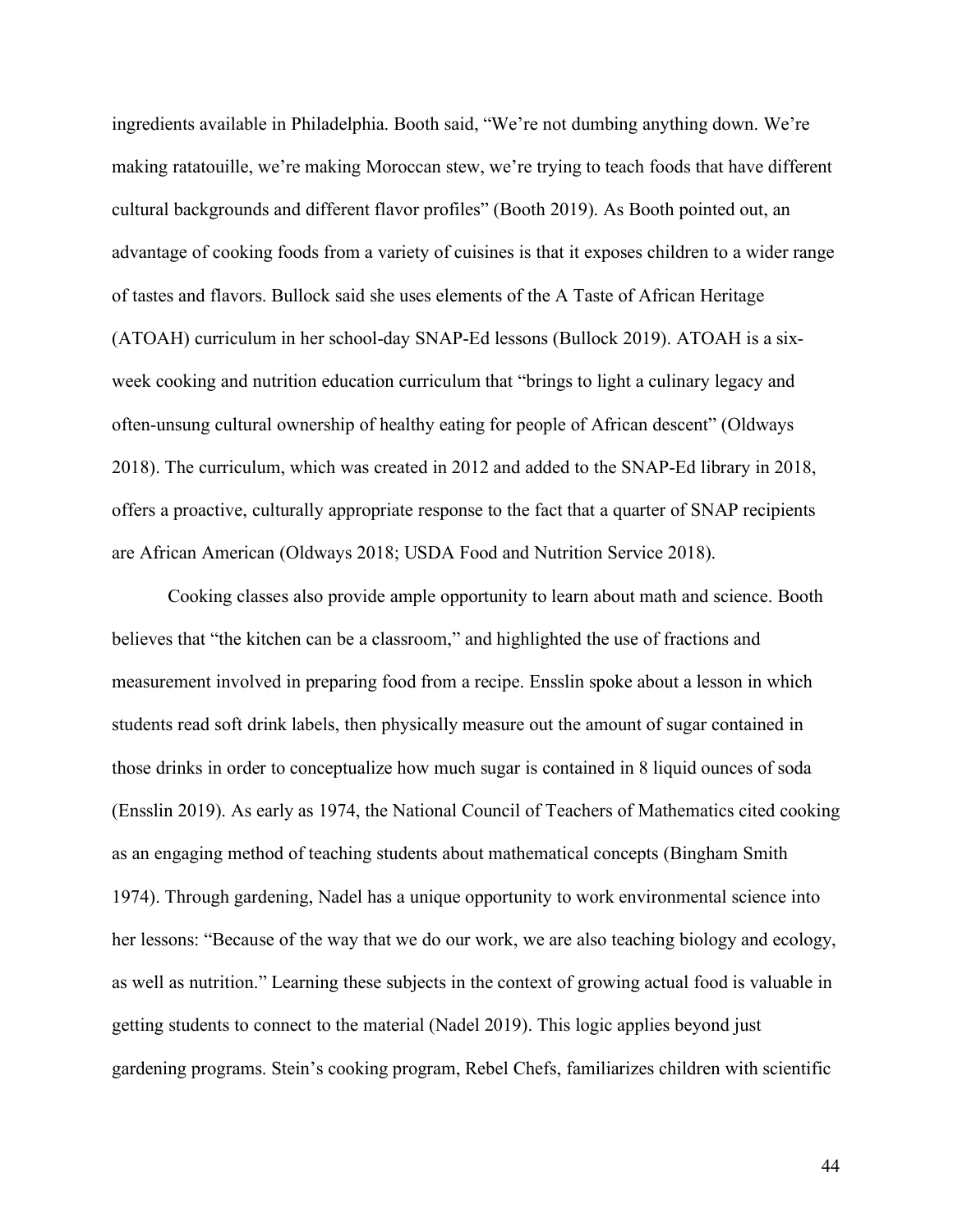concepts such as heat, enzymes, and acidity through cooking (Stein 2019). In one activity, students soak sliced apples in lemon juice to demonstrate how the acidity of the juice prevents the apples from oxidizing, or turning brown. The hands-on, highly engaging nature of cooking programs makes them an ideal foundation for reinforcing elements of other school subjects.

Educators also highlighted that cooking and eating together builds relationships. Most hands-on programs included in this thesis involved children working together to prepare food rather than each preparing their own portions alone. The collaborative nature of hands-on nutrition education informs Bullock's belief that "[Cooking] is great for relationship development. It's a good way to get students talking, to get them moving first, and to have them doing something they don't do every day. It leads to fun conversations between students and our educators" (Bullock 2019). In addition to preparing food together, hands-on curricula including Cooking With Kids, A Taste of African Heritage, and Vetri Cooking Lab allow time for students to eat together. In this time, students build relationships with each other and their educators, all while enjoying a meal that they worked together to create.

# *Equipment Challenges*

Despite the advantages of hands-on nutrition education, the educators interviewed for this paper pointed to a series of challenges for hands-on nutrition education. These challenges stem from the fact that cooking is unlike other school subjects in terms of the infrastructure and equipment it requires. Many schools have inadequate or outdated kitchen equipment, especially in cities. For example, one study reports that only about half of New York's 1,385 school kitchens have adequate cooking equipment for staff to sauté or boil over a flame (Severson 2009). Even when schools do have full-service kitchens, students and cooking programs are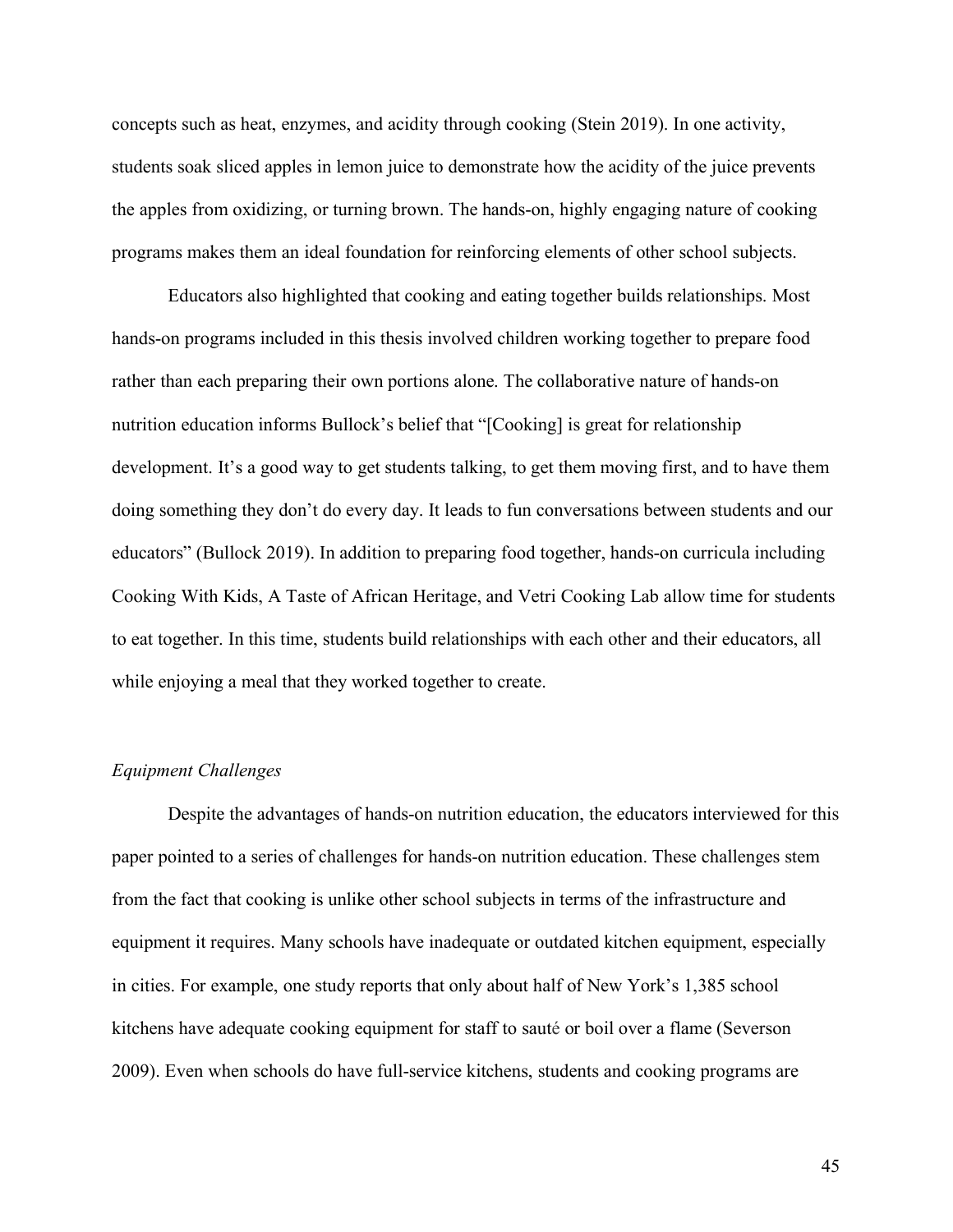often not allowed to use them. As a result, many of the educators interviewed for this thesis cooked in classrooms or cafeterias and rarely had on-site equipment beyond a sink. "You're not guaranteed a room with a sink, probably cooking on classroom desks, and you have to bring all of your materials. Sometimes it's 84 degrees and you're heating things up in a classroom without air conditioning" (Noakes 2019). This can make the cooking environment challenging and even unpleasant for educators and students.

Because many schools do not have existing setups conducive to cooking, it sometimes falls to educators to bring their own materials, which can be heavy and difficult to transport. Coon reported that "[My colleague] would make fun of me for carrying 20 knives and 20 cutting boards and food to a site to do cooking, which I didn't have to do for SNAP-Ed. I could have just brought a prepared sample. But to me it's very worth it" (Coon 2019). Even given the challenges of bringing unwieldy equipment, Coon maintained that involving students in the cooking experience was worth the struggle. Still, the lack of equipment in schools took a physical toll on Coon, who hurt her back carrying heavy equipment to schools on public transportation and filling bins with dishwater (Coon 2019).

Hands-on nutrition education programs have found some successful strategies to combat the challenges of working in schools not designed for cooking. For Vetri Cooking Lab, Booth has the funding to build compact cooking "kits" of equipment that can be delivered to schools by truck and left there for the duration of the program. This eliminates the need for educators to carry all materials back and forth for every lesson (Booth 2019). Stein uses a "4-Bin System" of inexpensive plastic tubs that can be filled with hot water, soap, and bleach to process a high volume of dishes in schools with small sinks (Stein 2019). And both Vetri Cooking Lab and Rebel Chefs have developed many recipes that don't require access to an oven, instead using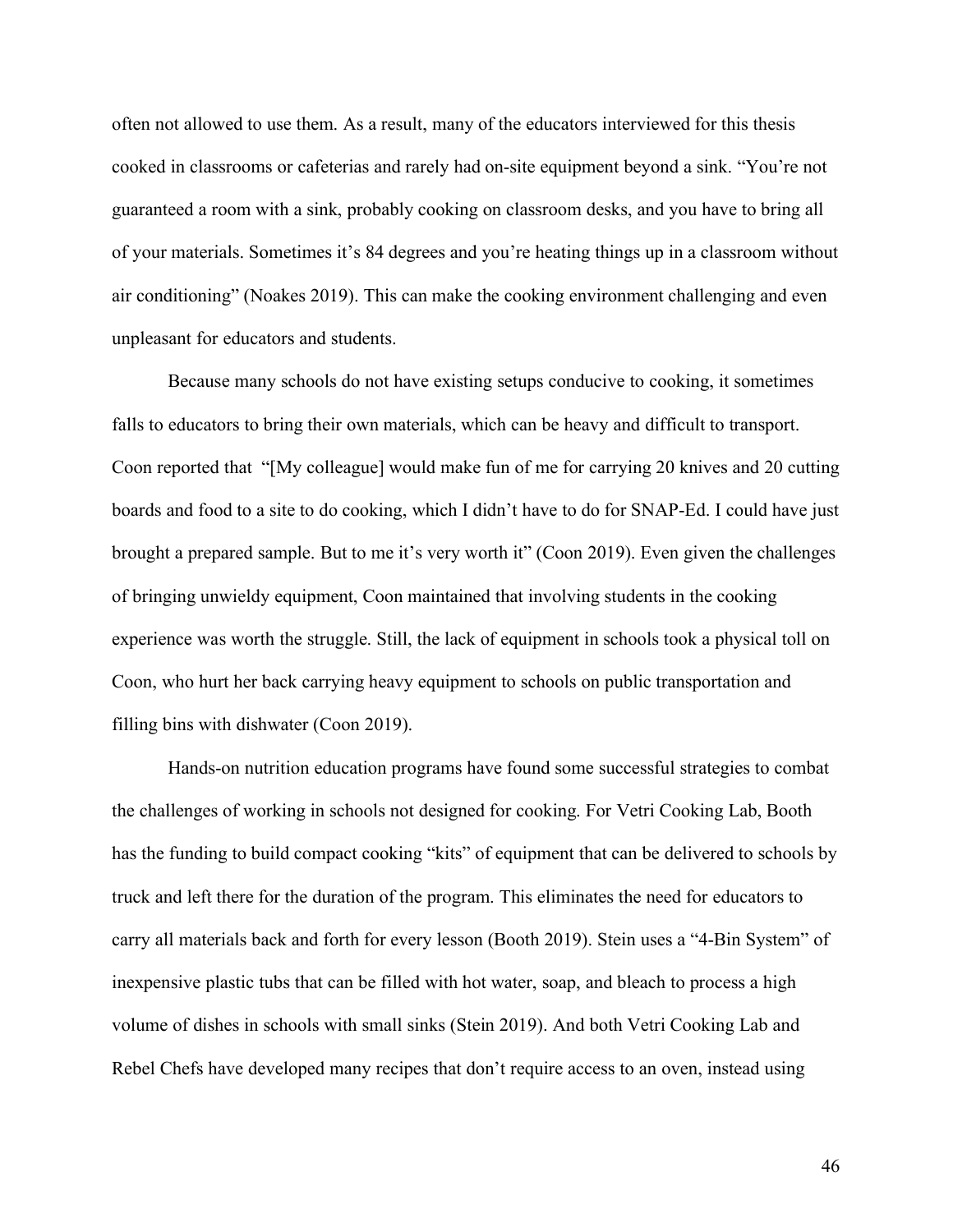portable camping burners for processes like sautéing, steaming, or boiling. These minor solutions, although inventive, do not comprehensively address the problem that schools today are not set up for cooking. A long-term commitment to cooking in schools would require that school kitchen facilities be updated or other spaces in schools be developed as cooking classrooms. While this is a costly, long-term goal, it is not impossible. Many schools once contained home economics classrooms complete with cutting spaces, large sinks, ovens, and stovetops, which could represent a model for future school cooking classrooms.

An additional challenge of cooking in schools is that it relies on some dangerous equipment, such as knives and burners. Noakes was up front about the inherent risk in letting students use knives, "We trust them. But find the instructor out there who says they aren't a little bit nervous about giving kids knives, and they'd be lying to you. It is a safety hazard. But for the most part, kids use them safely. I've only had a kid cut himself once" (Noakes 2019). Despite the risk, knife skills are essential to food preparation, and it is safer to learn knife skills in a structured, supervised environment than to experiment with them without supervision. Many of Vetri Cooking Lab's lessons include knife safety components that allow students to slowly, safely practice cutting (Booth 2019). Students using knives are likely to pay close attention to their work because they understand that they are being trusted with a piece of potentially dangerous equipment. When someone expresses concern that his cooking classes involve knife use, Stein often jokes, "If a kid is misbehaving, I give them a knife" to highlight that knives command children's attention and focus. Ensuring that students can carefully work with knives contributes to the role of cooking classes in building confidence, independence, and trust.

In addition to equipment challenges, food itself is difficult to work with in school environments. Concisely put, Bullock described working with food as "a logistical nightmare"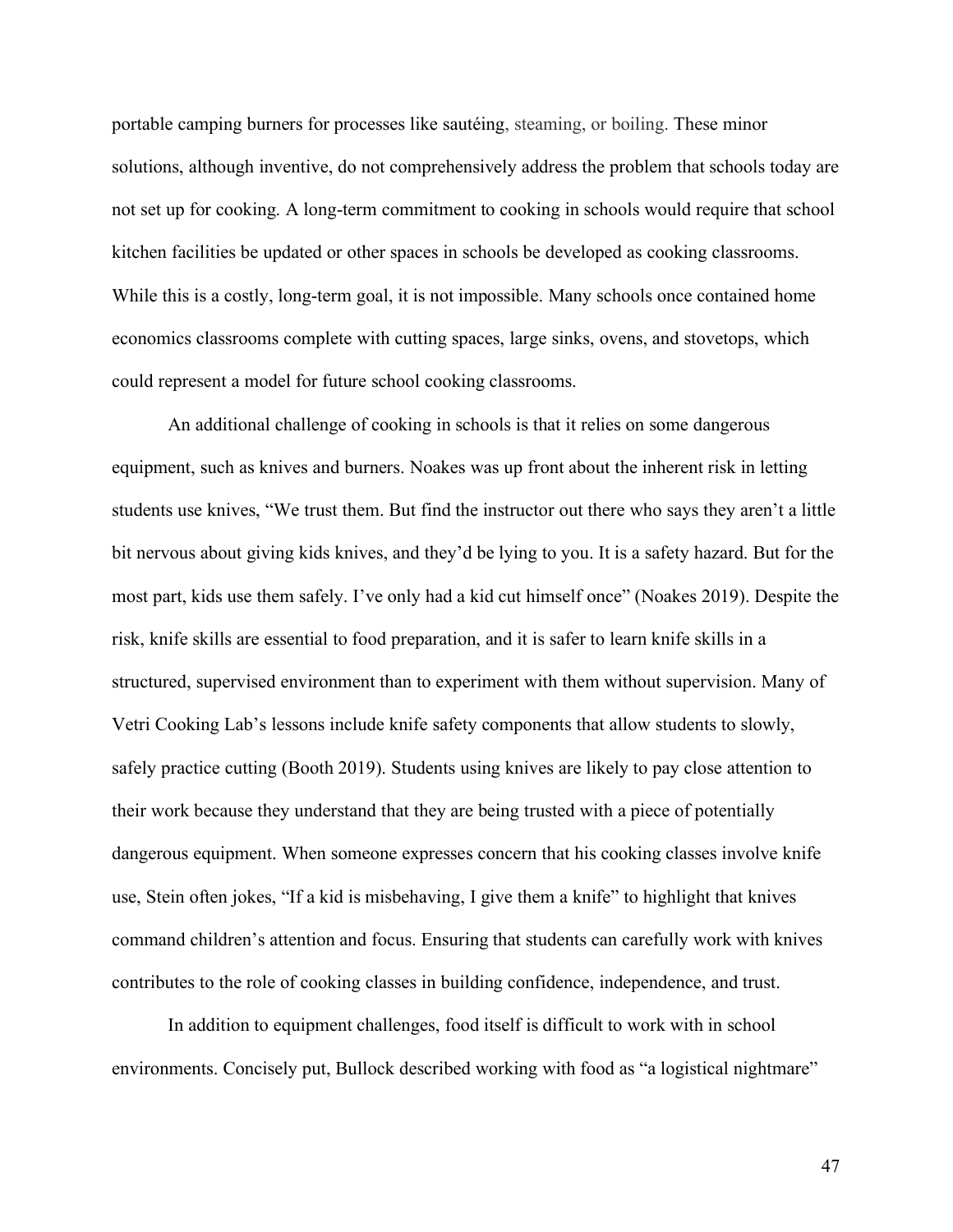(Bullock 2019). Her programming prioritizes fresh fruits and vegetables, but bringing fresh produce to a school is difficult. If school is cancelled or even if an individual classroom is running behind, food can spoil (Bullock 2019). Refrigeration is hard to find and expensive (Bullock 2019). Food itself can also be expensive, although Coon mentioned that the smallersized portions mandated by SNAP-Ed can be helpful to this end. If an educator is only distributing tasting-sized portions, "you can feed 20 kids with one grapefruit" (Coon 2019). And despite the higher cost of food than, say, a presentation on riboflavin, Coon remarked that "the (SNAP-Ed) funding is adequate to do a lot of cool samples and recipes" (Coon 2019). Maximizing the available funding means minimizing food waste, which is difficult with limited access to refrigeration and without being able to predict exactly how much students will eat. As a means of addressing food waste, in 2019 Stein is piloting a program in which a small group of students creatively prepare leftover food the day after his program's main cooking lessons.

## *Food Access Challenges*

Beyond the challenges of preparing food in schools, limited food access provides structural barriers to both hands-on nutrition education and healthy eating in general. Lack of time, lack of resources, and lack of cooking skills were the most frequently reported barriers to food preparation among young adults (Larson, et al. 2006). A 2013 report found that 30 million Americans, between 6 and 9 percent of households, live in areas where the closest supermarket is more than one mile away (Bell, et al. 2013). Even with physical access, the high cost of many healthy, fresh foods can be serious barriers to their consumption among low-income individuals (Gordon-Larsen 2014). The relative cost of fresh fruits and vegetables has climbed by about 40%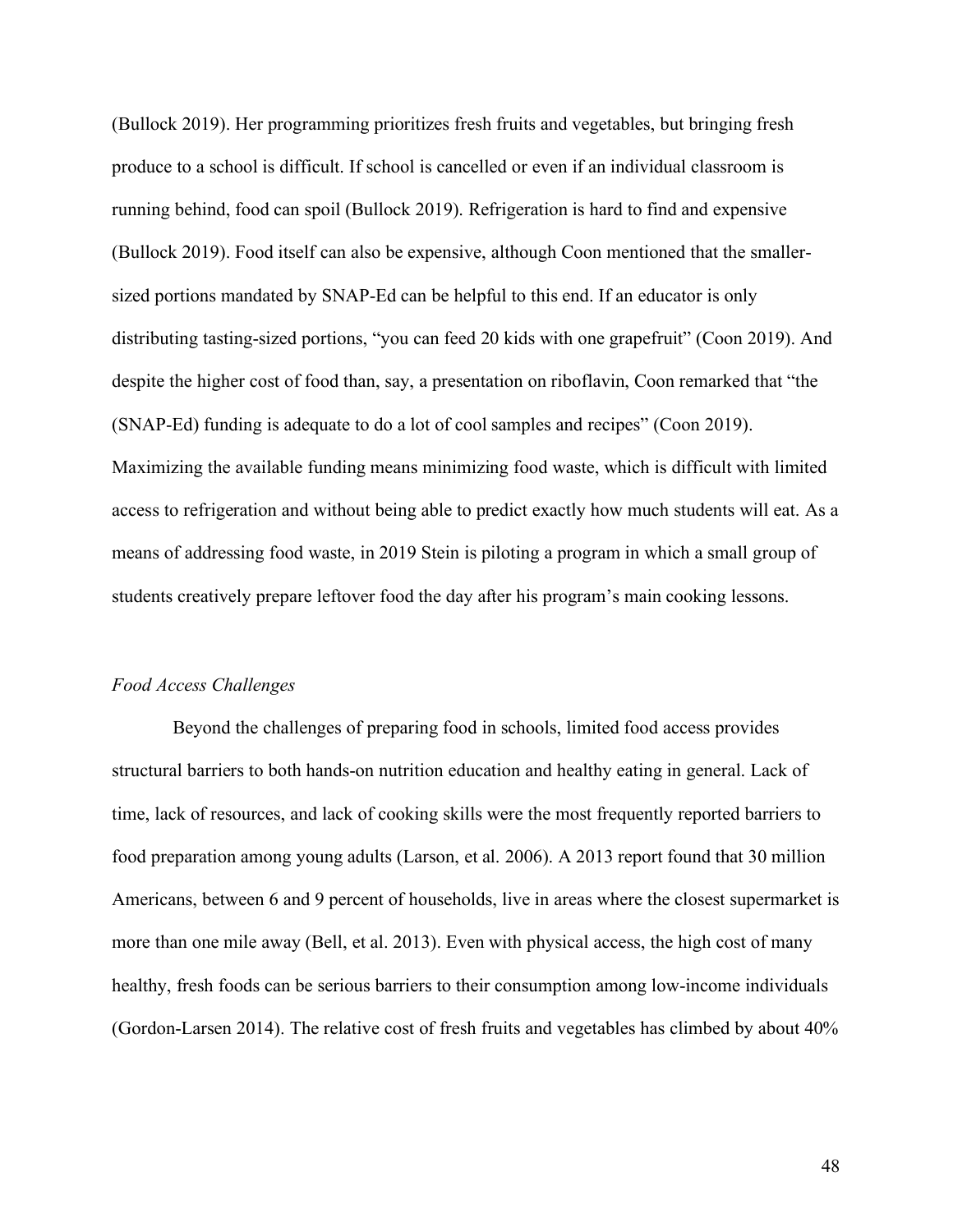since the 1980s, and more shelf-stable, inexpensive sodas and packaged options have become available over the same time period (Nestle 2010).

Reducing these barriers to healthy eating has been the focus of many initiatives outside of nutrition education. For example, a recent surge of efforts throughout Philadelphia have increased food access. Between 2005 and 2013, there has been a 56% decrease in Philadelphians without access to healthy food options and a 48% net increase in the number of full-service grocery stores over the same time period (Stephens 2015). Improving food access is a necessary public health goal that overlaps with some nutrition education initiatives.

Hands-on nutrition educators have found some ways to work around these food access issues. Lack of access to fresh produce does not mean that no produce is available whatsoever. On the subject of hands-on nutrition education happening in food deserts, Kral said that "a way to incorporate that in nutrition classes is to talk about alternatives. Talk about canned vegetables, for example" (Kral 2019). Canned foods are more shelf-stable and more widely available than fresh produce, as are frozen fruits and vegetables. This is why Vetri highlights "any vegetable, any way" in its curriculum, which encourages students to eat fruits and vegetables in any form they can, even if it is not fresh (Booth 2019). As Kral noted, "In terms of the nutritional content, there are not too many differences between fresh and canned fruits and vegetables" (Kral 2019; Rozin 1976). Canned vegetables are certainly no substitute for equitable food access, and even expertly prepared canned and frozen foods often do not taste as good as fresh ones. However, teaching students how to find healthy options in low-access areas, and how to make those options taste good, is a way to capitalize upon what healthy foods are available in low-income communities.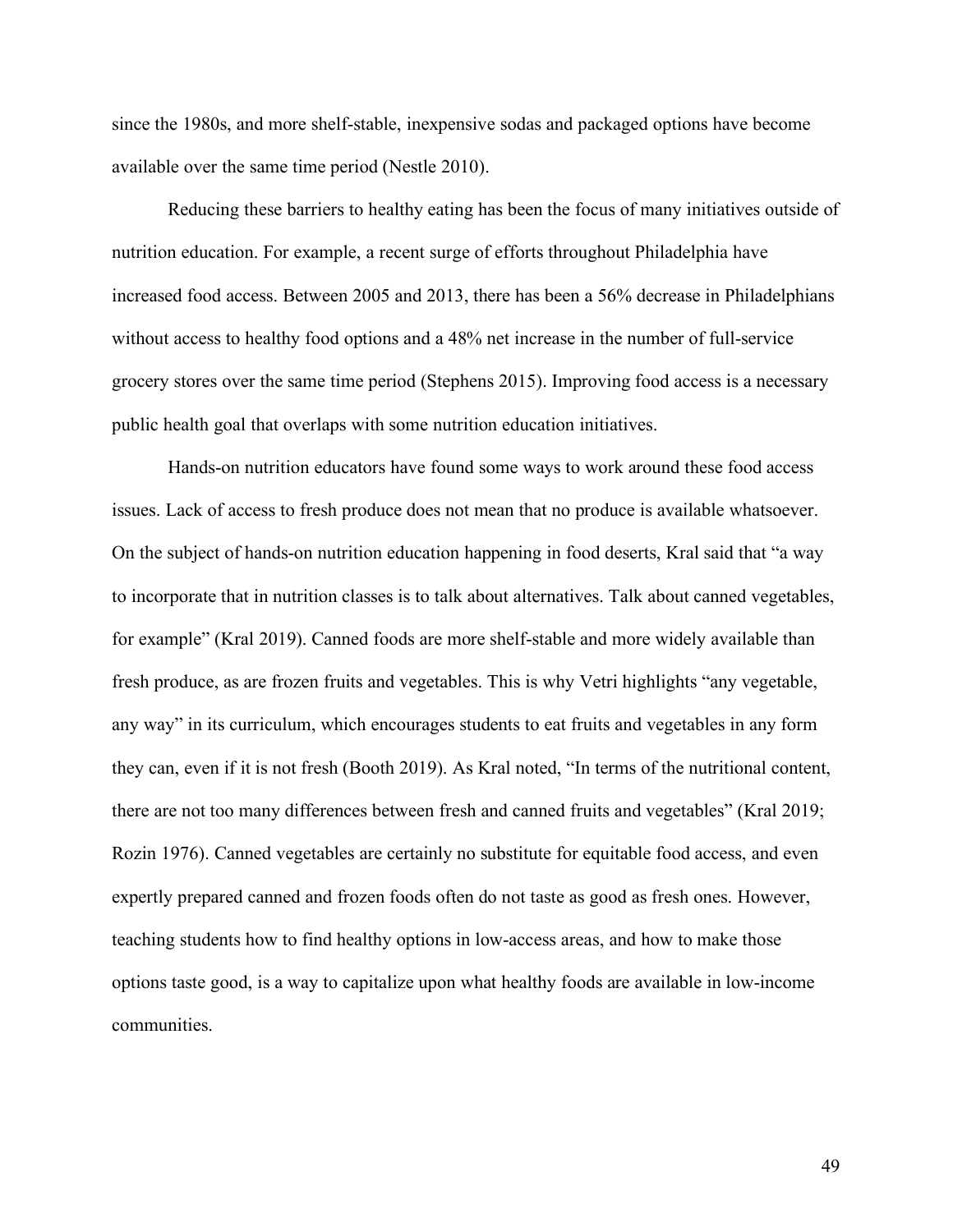In addition to working around food access problems, some hands-on nutrition educators are confronting those problems head-on. At Greener Partners, Nadel has seen a shift over the past decade towards programs that supply fresh food to schools (Nadel 2019). She said that her early programs sought to expand kids' palates with foods like tricolor potatoes, but that she recognized that these particular items were not always accessible. She also realized that fruits and vegetables in general were inaccessible in certain neighborhoods. Today, Greener Partners grows fruits and vegetables and distributes them to hundreds of families per week through schools, shelters, and hospitals at reduced cost or for free. In 2017, Greener Partners donated more than 20,000 pounds of fresh fruits and vegetables (Greener Partners 2015). The organization incorporates education into most of its distribution sites through cooking demonstrations and tastings.

Nutrition education ties into food access initiatives because even as access improves, people who formerly had little access to fresh food will be especially unlikely to know how to prepare it (Booth 2019). This is the rationale behind the Vetri Mobile Teaching Kitchen, which is a modified food truck that carries fresh food to schools, community events, and farmer's markets and conducts demonstrations of how to prepare its contents. A Vetri Community Partnership video introducing the project explains how it unites better food access with hands-on nutrition education:

There are a lot of awesome organizations bringing food into neighborhoods, whether it's a farmer's market, or food stand, or a healthy corner store. The access is beginning to happen, but there's a gap between having healthy produce in your area and knowing what to do with it. That's where the Mobile Teaching Kitchen comes in. We want to bridge that gap and give our neighbors the skills to make food in delicious, affordable, and healthy ways. (2017)

The Mobile Teaching Kitchen is designed to translate improved food access into healthier dietary habits by combining access with education. Although the scope of food access issues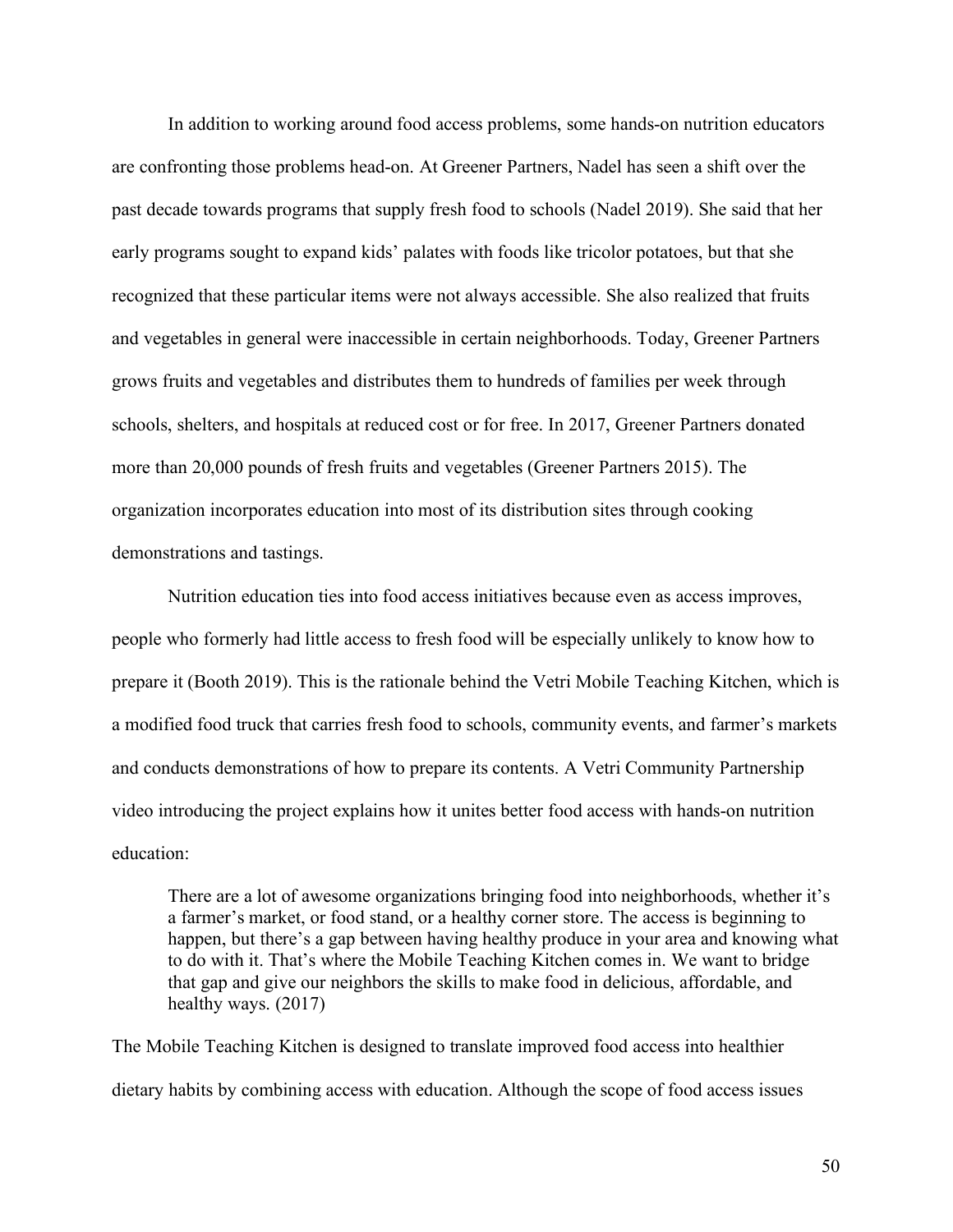extends far beyond nutrition education, it is encouraging that educators have found ways to work both around and against lack of access to fresh foods.

## **Evaluations of Hands-On Nutrition Education**

 $\overline{a}$ 

Despite the challenges of cooking in schools, research demonstrates that hands-on nutrition education is more successful than conventional nutrition education at improving students' dietary behavior. Appendix 2 summarizes evaluations of 15 hands-on nutrition education interventions among children. Excluding duplicates, 11 of these interventions were included in reviews by Hersch et al. (2014) and Muzaffar, Metcalfe and Fiese (2018) and met inclusion criteria of being a hands-on cooking intervention with participants aged 5-12, and having an evaluation published in a peer-reviewed journal. Appendix 2 includes five additional studies of hands-on nutrition education that took place in school settings with children between the ages of 5 and 14.1 Two were published more recently than 2013, which is why they were not included in the prior reviews (Overcash, et al. 2018; Chen, et al. 2014). The other three differed slightly from the inclusion criteria for the prior studies, but still met this thesis's definition of hands-on nutrition education. The studies most frequently assessed changes in dietary behavior (12), often assessed psychosocial indicators of children's relationships with food (11), and rarely assessed biomarkers of obesity (1).

In all three areas of assessment, the studies found significant positive impacts of hands-on nutrition education. Hands-on interventions were more successful than the conventional interventions surveyed in Appendix 1 at improving dietary behavior. All 12 studies that assessed impact on dietary behavior found improvement in at least one outcome of interest, and many

<sup>&</sup>lt;sup>1</sup> These studies are: Overcash, et al. (2018), Chen, et al. (2014), Brown and Hermann (2005), Townsend, et al. (2006), and Jarpe-Ratner, et al. (2016)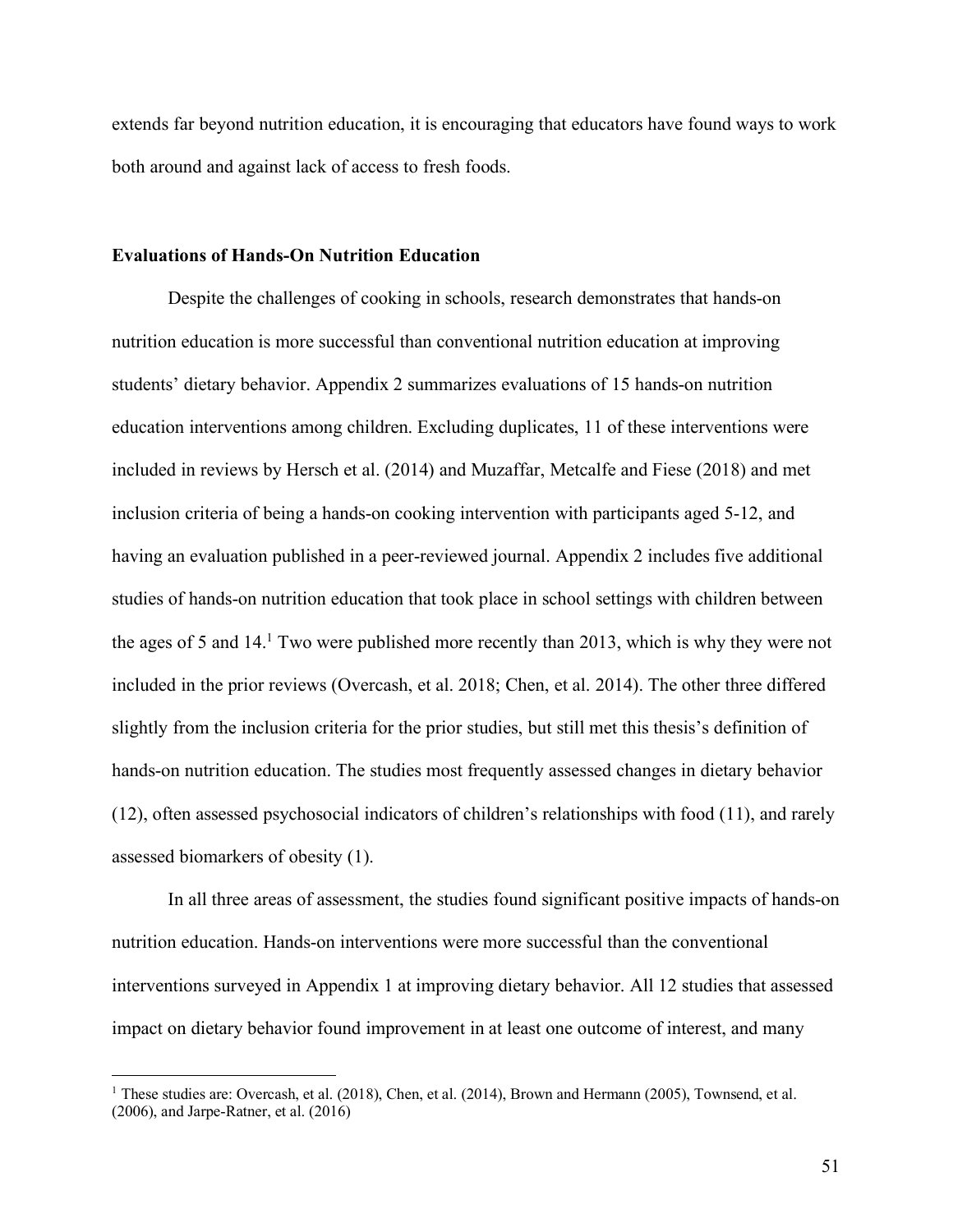found improvement in multiple areas of interest. Among the interventions included in Appendix 2, improved dietary behavior was observed through such measurements as increased fruit and vegetable consumption, greater nutrient content of meals, greater consumption of fiber and minimally processed whole grains, and higher fruit and vegetable preference scores. Interventions also observed improvements in psychosocial variables related to food consumption including increased confidence in cooking, greater willingness to try new foods, increased participation in meal preparation, and increased communication about healthy eating.

The single study including anthropometric measures cannot be taken alone to establish that hands-on interventions are effective in that regard, and even the numbers of studies assessing dietary behavior and relationships with food are still relatively small (Davis, et al. 2011). Still, the study by Davis, et al. is significant for its demonstration of improvements in dietary behavior, blood pressure, and BMI. The study measured the impact of a cooking and gardening program on the dietary intake and health outcomes of predominately Hispanic fourth and fifth grade students (Davis, et al. 2011). The program took place across 24 lessons, 45 minutes each on cooking and gardening. The study found that participants' dietary fiber intake increased by 22% as opposed to the control group, that participants' blood pressure decreased significantly, and that overweight children in the intervention group gained less weight and had a greater improvement in BMI than did overweight participants in the control group (Davis, et al. 2011). The success of this intervention suggests that future studies should aim to measure the impacts of hands-on nutrition education on anthropometric improvements.

Beyond the lack of anthropometric assessments of nutrition education programs, limitations of the studies included in Appendix 2 are that most programs did not include followups, so they do not imply long-term results, and many programs relied on self-reporting of food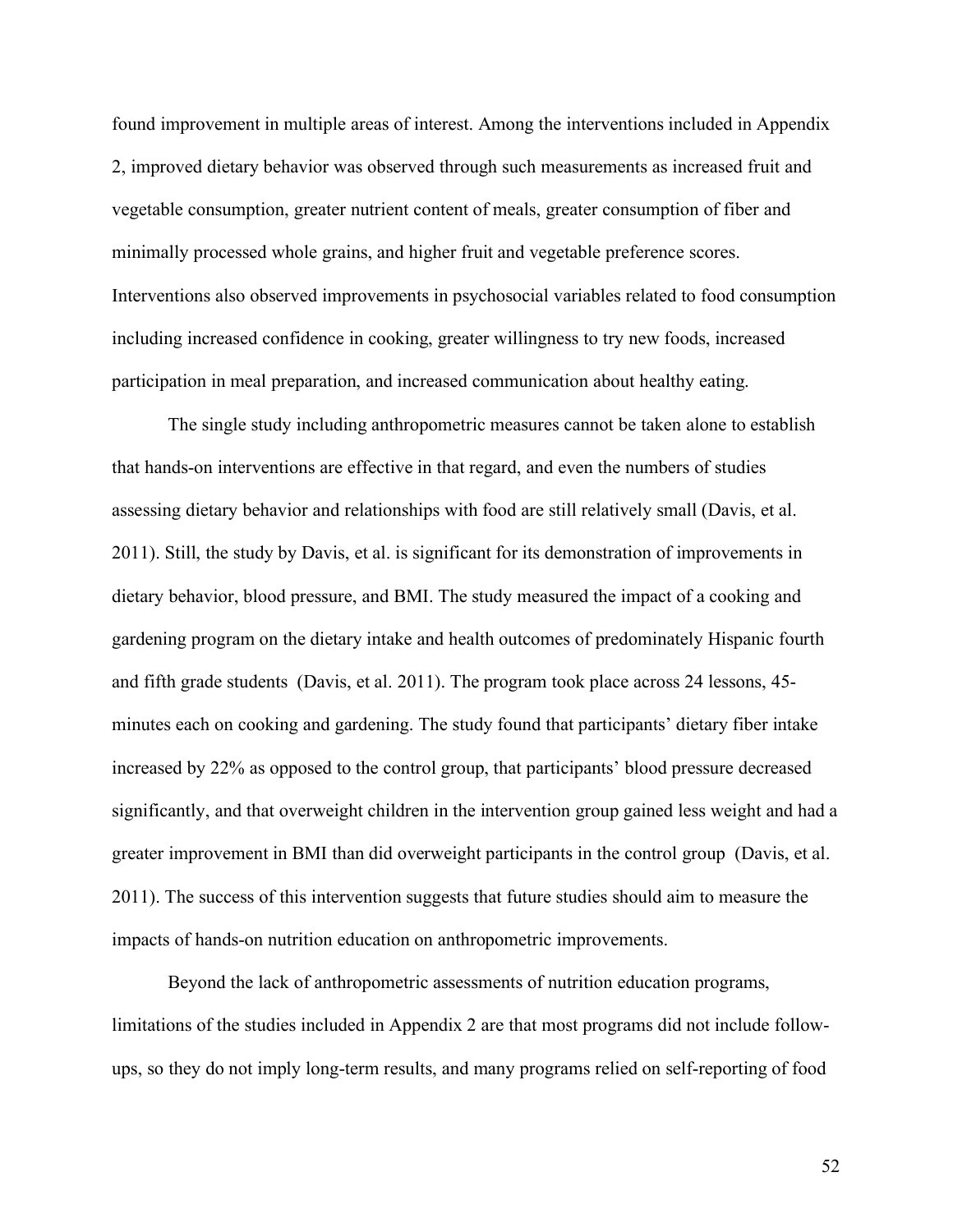intake. To more definitively determine the efficacy of this type of intervention, future studies should assess the impacts of hands-on nutrition education on biomarkers of obesity, include long-term follow-ups, and include more reliable measures of intake, such as plate waste measurement.

## *Mechanisms for Improved Dietary Behavior*

Other research has identified mechanisms through which hands-on nutrition education may impact dietary behavior. Studies suggest that taste exposure makes children more willing to try novel foods, which can translate to better diet quality later in life. Park and Cho (2018) found that a 12-session tasting program among children aged 7-9 significantly reduced food neophobia and made students more willing to try novel foods. Martins, Pelchat, and Pliner (1997) found that providing participants with nutrition information and the opportunity to taste a food (a hands-on approach) made them more willing to try that food, but providing nutrition information alone (the conventional classroom approach) did not. Increasing children's willingness to try new foods has been linked to better diet quality later in life. A widely cited longitudinal study by Skinner, Carruth, Bounds, & Ziegler (2002) found that children who were introduced to a healthy and varied diet earlier in life were more likely to develop future healthy food preferences.

Both educator feedback and program evaluations of hands-on nutrition education interventions support that they improve children's confidence related to food, which has also been linked to better dietary behavior. A longitudinal study of 8,500 students by Utter et al. (2016) found that self-perceived cooking skills in adolescence predicted better dietary behavior and intake a decade later. The study also found that adolescents reporting the greatest cooking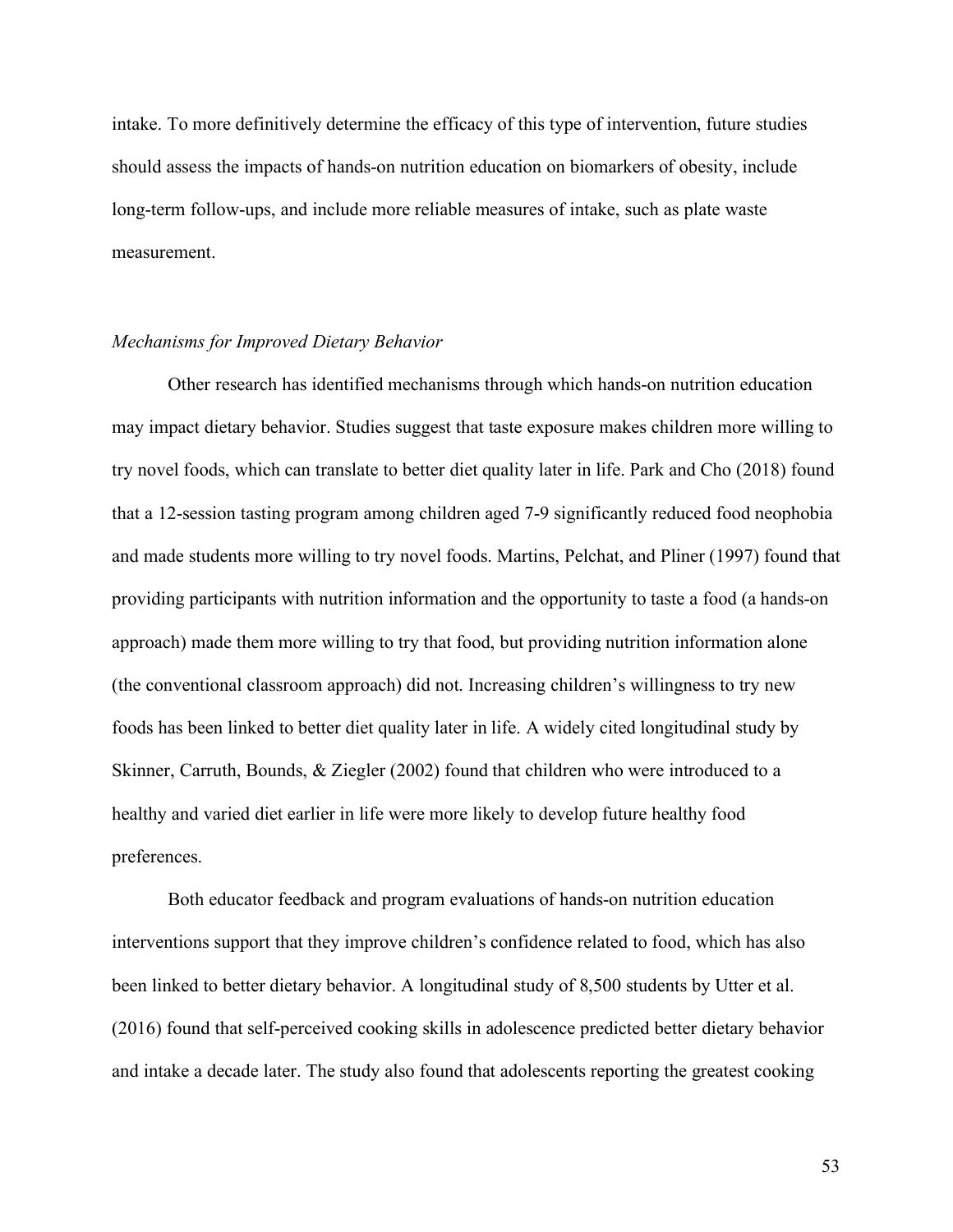abilities were about twice as likely to meet recommendations for fruit and vegetable consumption, probably because many fruits and vegetables require preparation to be eaten, and especially to taste good. A study of 426 Australian households by Winkler and Turrell (2009) found that when a household's main food preparer reported confidence in preparing vegetables, their families purchased a greater variety of vegetables on a regular basis (Winkler and Turrell 2009). The increased variety observed within preparation-confident households may reflect the fact that many food preparation skills are applicable to a wide range of foods; learning to dice an onion also effectively teaches a person how to dice a zucchini, carrot, or celery. These studies support that confidence in food preparation can have measurable positive impacts on food choice and dietary behavior.

Research has also drawn connections between food enjoyment, cooking enjoyment, and cooking skills. A study by Dohle, Rall, and Siegrist (2015) found that participants liked healthy foods more when they had prepared them themselves. The same effect did not hold for unhealthy foods, which suggests that a way to close the gap in taste between healthy and unhealthy foods would be to encourage food preparation (Dohle, Rall and Siegrist 2015). Enjoyment of food preparation may even predict cooking skills: Hartmann, Dohle, and Siegrist (2013) developed and validated a cooking skill scale in order to determine predictors for cooking skills among men and women. Data from 4,436 participants found that the most important predictor for cooking skills was enjoyment of cooking (Hartmann, Dohle and Siegrist 2013). This result suggests that fostering enjoyment of cooking among students may be valuable in developing their cooking skills. To this end, it is encouraging that educators report such high levels of engagement and enjoyment among their students.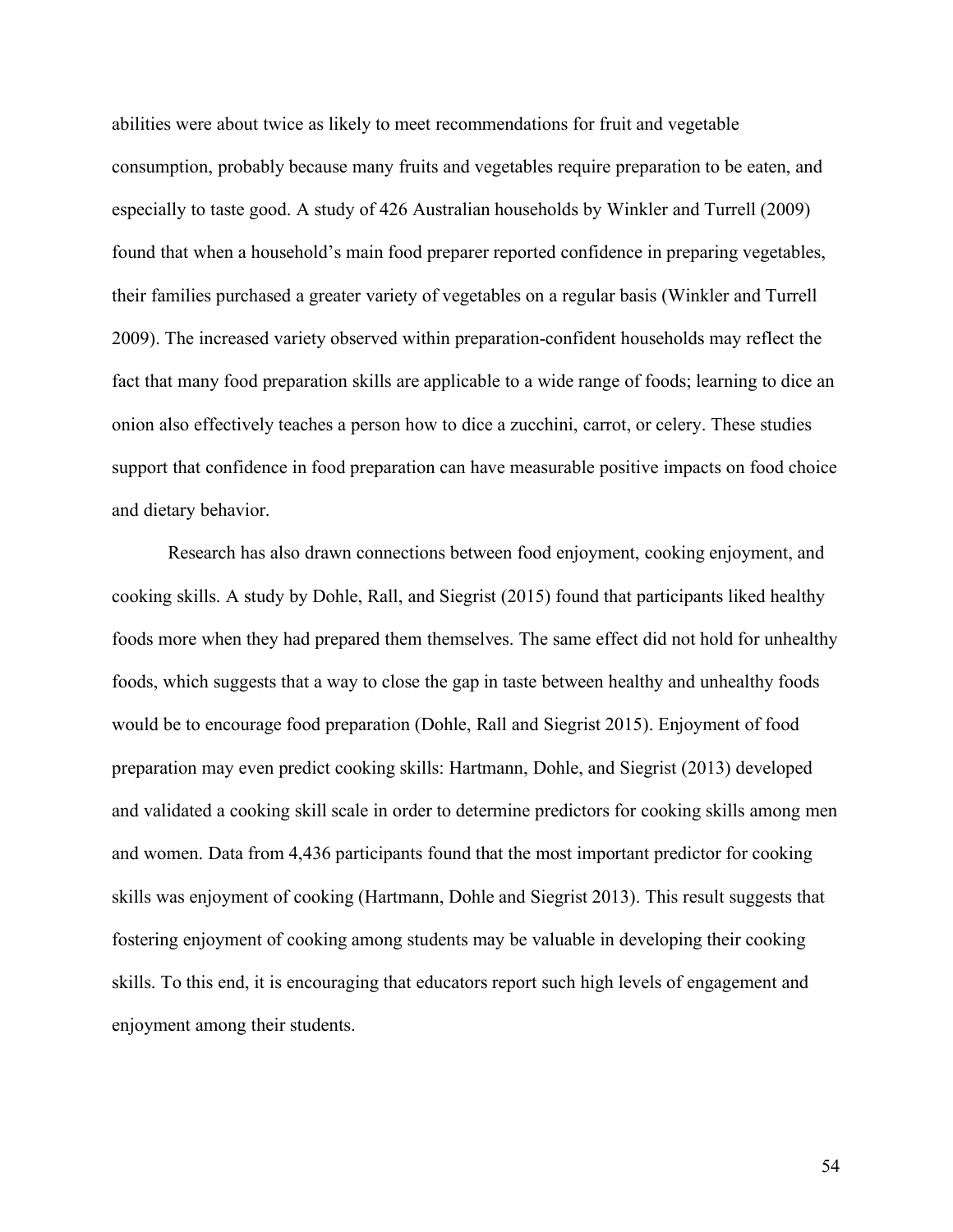Taste exposure, confidence in food preparation, and enjoyment of food and cooking are just three mechanisms that may contribute to the improvements in dietary behavior observed following hands-on interventions. This chapter has demonstrated that the hands-on approach to nutrition education is associated with a greater propensity for improving dietary behavior and developing children's confidence and relationships with food than conventional nutrition education. Educators describe hands-on nutrition education as better engaging students in practical interactions with food instead of lecturing about nutrition knowledge. By bringing healthy food into cafeterias, classrooms, and after-school programs, hands-on nutrition education also combines individual instruction with elements of environmental change.

Despite evidence from educators and program evaluations that cooking with kids is engaging, exciting, and effective, SNAP-Ed policy has heavily promoted a Policy, Systems, and Environmental (PSE) change approach to nutrition education rather than substantially increasing resources for cooking programs. PSE change encompasses hands-on nutrition education because working with food in school modifies that school's environment, but the method extends beyond hands-on nutrition education by including structural change initiatives that do not directly involve students. The next chapter will explore the PSE change approach to nutrition education, which has strained educators. It will conclude by exploring an alternative model of fostering change to the food environment alongside hands-on nutrition education that has taken place in Japan.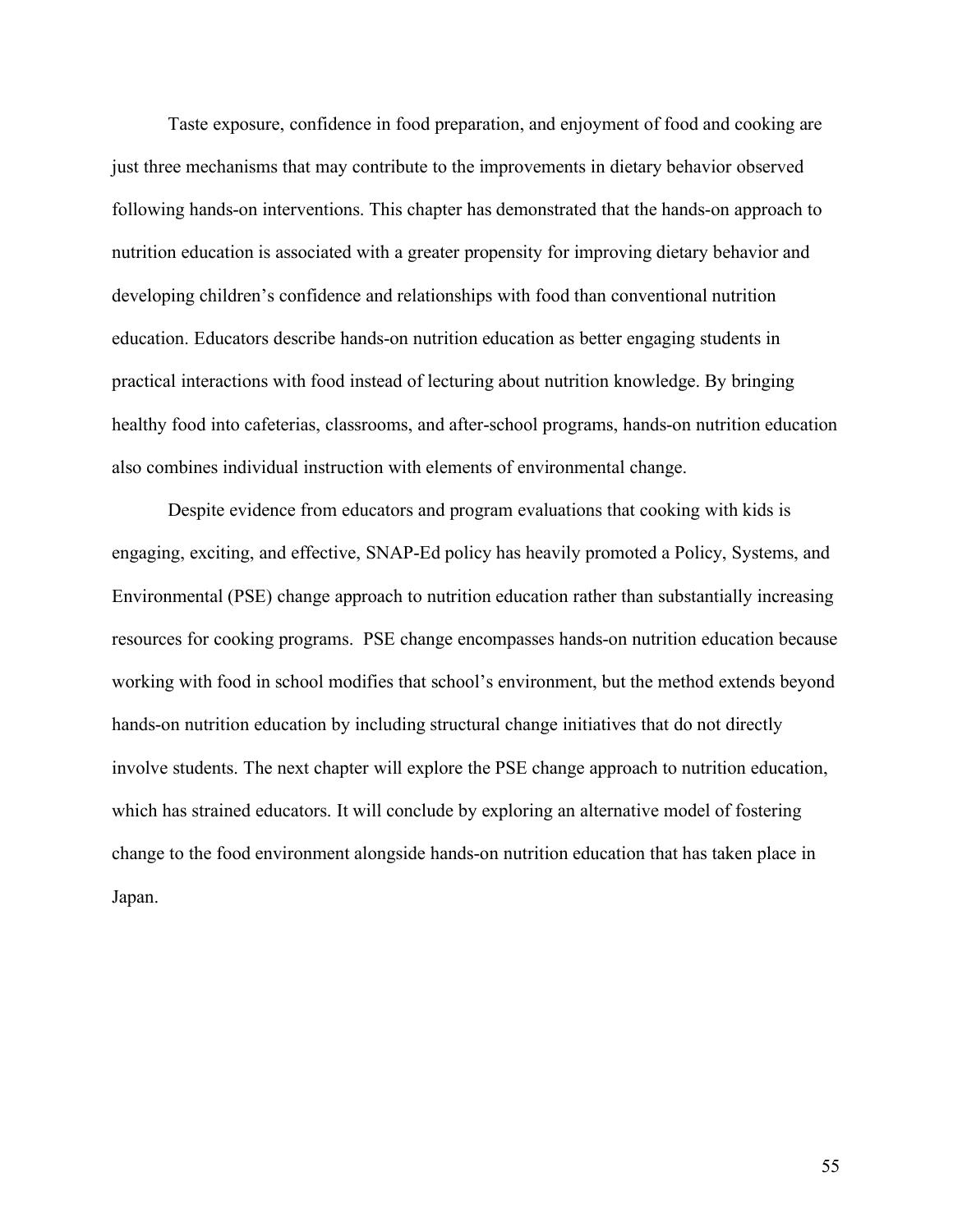#### **Chapter 3: Changing the Food Environment**

While conventional and hands-on approaches to nutrition education aim to improve health outcomes by changing individual behavior, the Policy, Systems, and Environmental (PSE) change approach, which has been advanced by SNAP-Ed within the past decade, aims to improve the food environment. This method reflects the variety of factors that shape food choice, and PSE initiatives such as improving food access, ensuring clean drinking water, and promoting the availability of healthy foods in schools are clearly worthwhile. However, my interviews with highly skilled and dedicated, if over-worked nutrition educators suggest that the implementation of PSE through SNAP-Ed has required taking on environmental change projects well beyond their realm of expertise without the resources or authority to do so.

This chapter will explore these educators' critiques of the PSE change approach, which suggest that an abstract mandate for SNAP-Ed educators to address major structural issues regarding the school and community food environment is not a sustainable approach to nutrition education. While the educators I interviewed believe that addressing these structural issues is desirable and necessary, they do not think that SNAP-Ed, an under-funded and under-staffed educational program that is not integrated with the administrative structures of individual schools, is a viable means of doing so. Without adequate resources, training, and school-based administrative support, the PSE mandate sets educators up for failure. Nonetheless, research has suggested that combining individual-level instruction with improvements to the food environment can improve dietary behavior, so it is worth considering more sustainable ways to support both of these goals.

This chapter will contrast the PSE change approach with Japan's more robust method of combining nutrition education with environmental change. In 2005 Japan enacted the Basic Law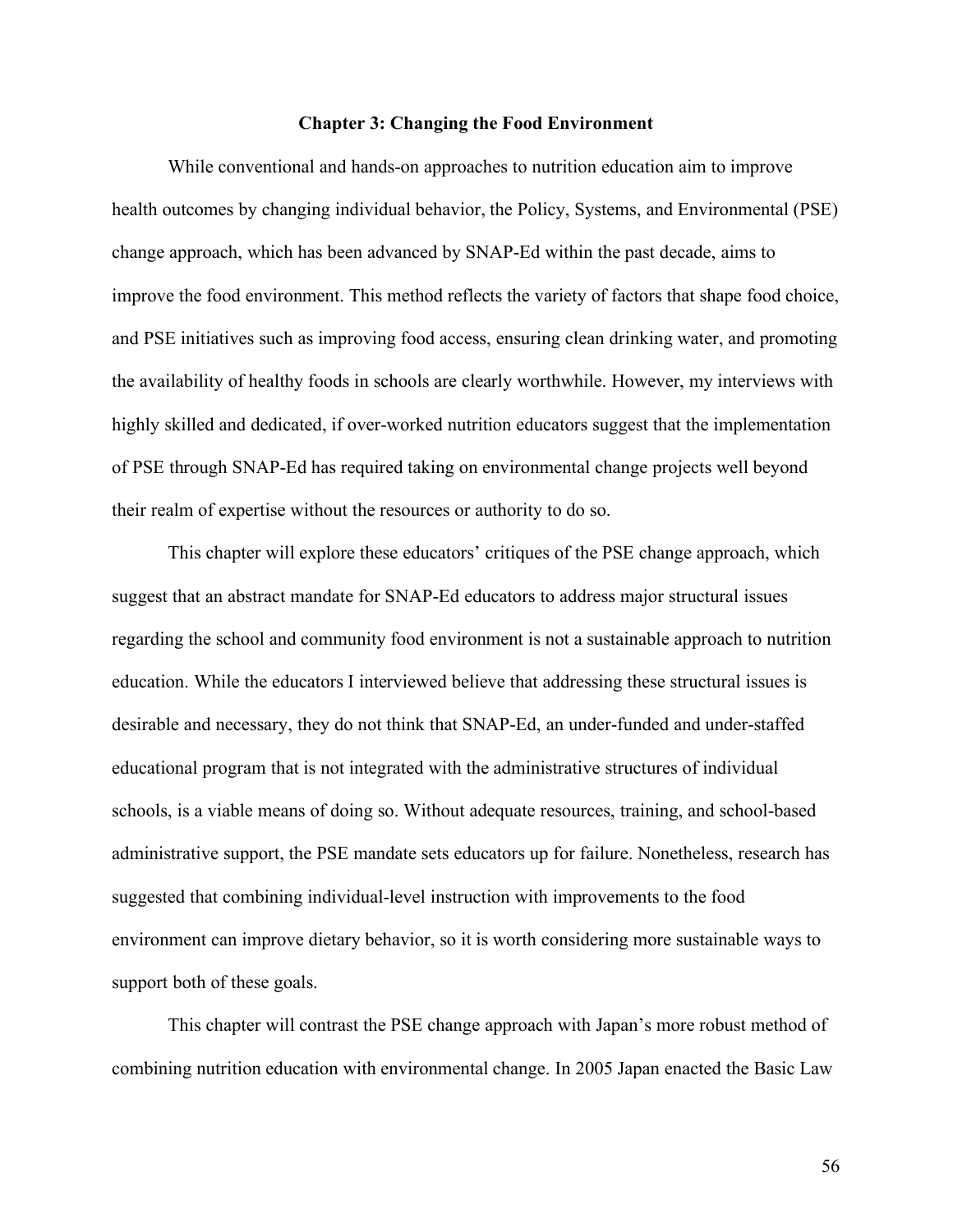on *Shokuiku*, or food education, which initiated a better staffed, institutionalized approach to providing effective hands-on nutrition programming and healthy school food. The program has placed full-time, well-trained educators in every public school who facilitate both the lunches in that school and hands-on education that involves children in the preparation of their lunches. In this way, Japan has recognized that environmental change and nutrition education efforts can be complementary. Unlike the PSE change approach in the United States, Japan has built these complementary goals into the institutional structure of their system of education.

# **Policy, Systems, and Environmental Change**

Many challenges of nutrition education are embedded within greater structural problems in the United States: issues such as food access, income inequality, education quality, and prevalence of processed and fast foods. The outsize role of these environmental factors has prompted a shift within nutrition education through SNAP-Ed toward policy, systems, and environmental (PSE) change, which broadens the scope of nutrition education beyond learning about food and into improving the food environment (Ensslin 2019). For this reason, PSE does not focus on teaching individuals how to make better choices; instead it alters the food environment to make those better choices possible (Lyn, et al. 2013).

Since 2013, PSE change has gained momentum as an approach to nutrition education administered through SNAP-Ed. SNAP-Ed defines PSE change as strategies that "seek to reshape or modify structures beyond the individual to support and influence positive behavior change" (The Food Trust 2012). This method has grown out of the acknowledgement that there are many environmental factors that limit one's ability to eat healthfully, such as restricted food access, lack of money to buy food, or high availability and low cost of unhealthy food (Lyn, et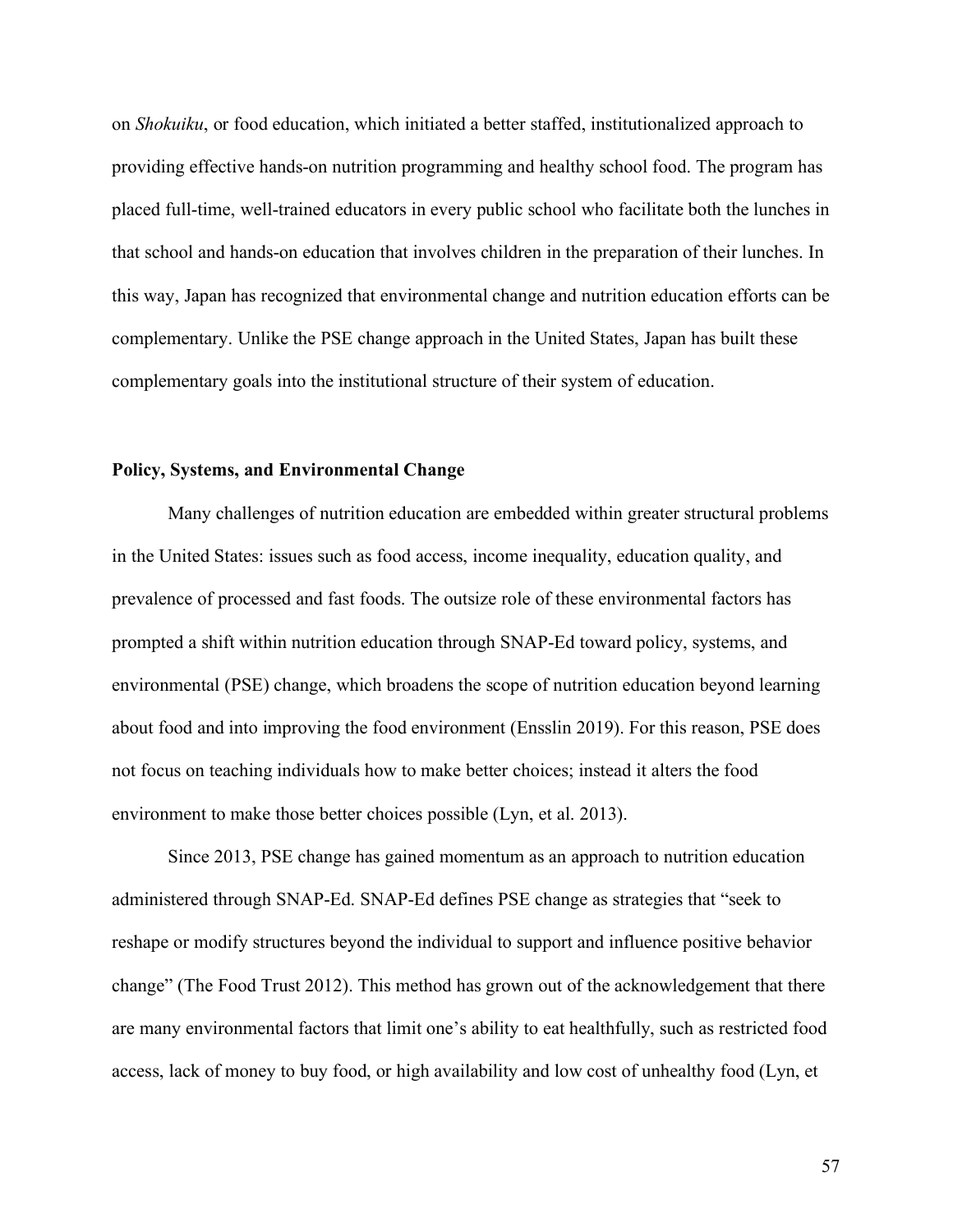al. 2013). The PSE change approach was first introduced in the SNAP-Ed Guidelines in 2013 and has been pushed strongly by the USDA Food and Nutrition Service that administers SNAP-Ed ever since. Whereas the 2013 SNAP-Ed guidelines announced that PSE work was an allowable use of SNAP-Ed funds, the 2019 guidelines document "advises states that all SNAP-Ed plans must include PSE change efforts" (USDA Food and Nutrition Service 2012, 2018). States have responded accordingly. PSE change initiatives were included in 60% of state SNAP-Ed plans in 2014, and 90% of plans in 2016 (Gleason, Wolford and Wilkin 2018).

The PSE approach has displaced and diverted resources from some SNAP-Ed programs that work more directly with children. Between 2014 and 2016, the reach of "direct education" via SNAP-Ed, or programs in which educators work with students, as opposed to fostering change around them, declined by 25%. The USDA Food and Nutrition Service explains this decline as likely due to the increased emphasis placed on PSE change strategies over this time period" (Gleason, Wolford and Wilkin 2018). Despite the evidence that some "direct education programs," such as cooking classes, can be effective at improving dietary behavior, the growth of the PSE change approach has diverted attention and resources from such hands-on strategies.

Examples of PSE change initiatives are wide-ranging. Coon said her colleague attended school district meetings to advocate for more water fountains with filters–an example of a local initiative to improve school health at the district level (Coon 2019). Crandall said that the Philadelphia Department of Health has established 8 paid internships for high school students who spearhead their own school nutrition projects. At Kensington Health Sciences Academy, these students developed a survey about participation in school meals and met with representatives from the division of food services to discuss how to increase participation (Crandall 2019). A document on the SNAP-Ed website published by the Philadelphia-area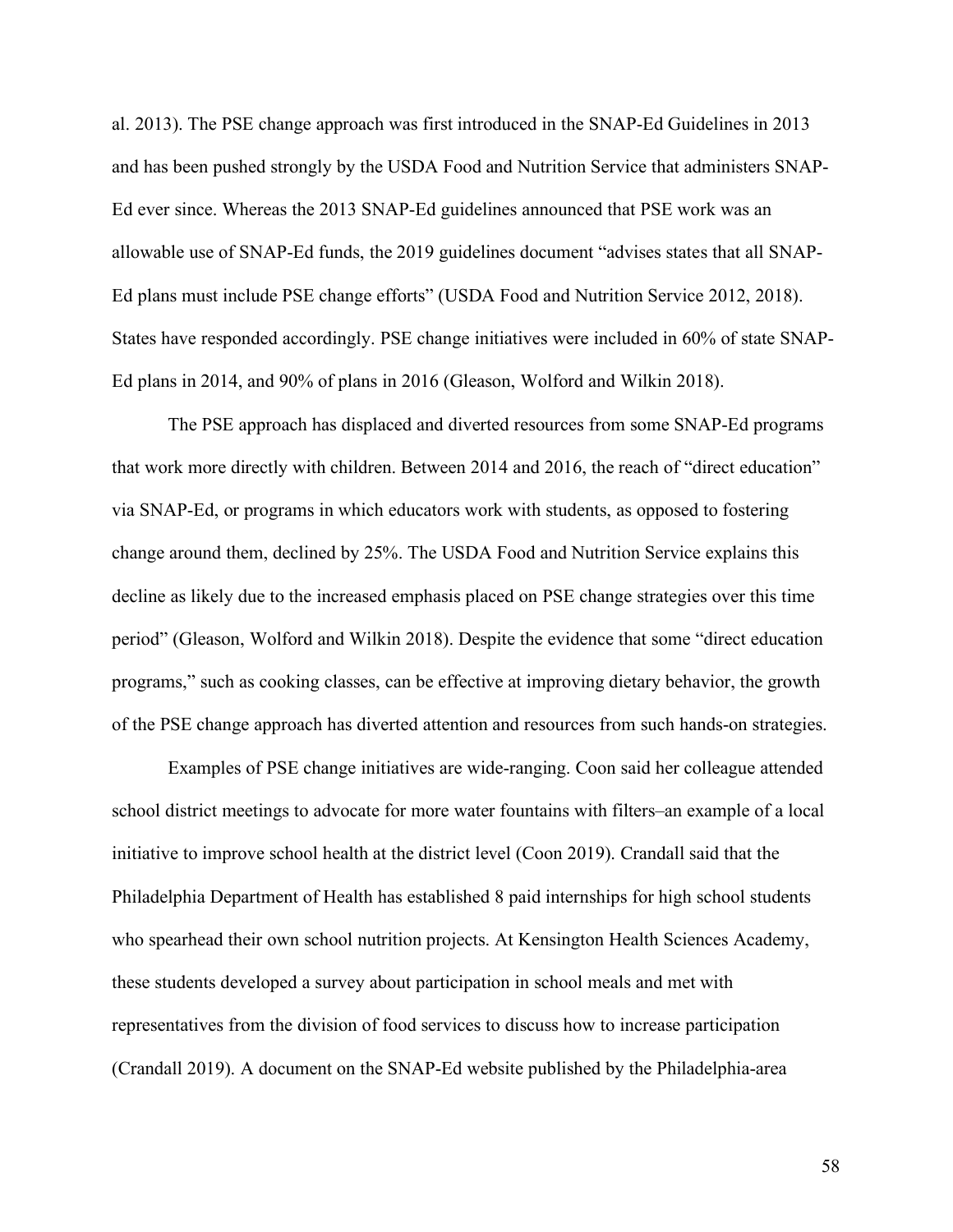nonprofit The Food Trust gives broader examples of PSE change including schools requiring healthy vending machine options for students, improving availability of healthy options in school cafeterias, and even changing zoning laws so that corner stores can display produce outside (The Food Trust 2012).

While hands-on nutrition educators are able to temporarily improve the food environments of the classrooms or cafeterias where they work, attempts at community-level environmental change can be limited by policy issues beyond the scope of nutrition educators, school staff, and program administrators. As an example, Marion Nestle points to environmental change efforts to make corner stores healthier (Nestle 2010). These efforts have been hampered by the fact that making corner stories healthier also makes them less profitable as a result of the relative increase in cost of fresh fruits and vegetables since the 1980s and relative decrease in cost of sodas and packaged foods, which comprise most of the corner stores' products (Nestle 2010). While environmental efforts to improve corner stores are well-intended, they must be associated with policy change to be sustainable. Nestle's suggestion is that "the government should adopt agricultural policies that reduce the relative cost of healthier foods" (Nestle 2010). She also suggests improvements in the federal school meals programs to ensure that students have enough nutritious breakfast and lunch in school each day "so they are less likely to be ravenous when they encounter a bodega" (Nestle 2010).

Both of the structural changes that Nestle proposes, however, require major revisions in federal legislation and policies: the Farm Bill governing agricultural policies; and the Childhood Nutrition Act that sets guidelines for school meals. Nutrition educators can work for these types of change as citizens and as members of nutrition-related organizations, but there are significant restrictions on paying federal employees to engage in lobbying efforts. In addition, working on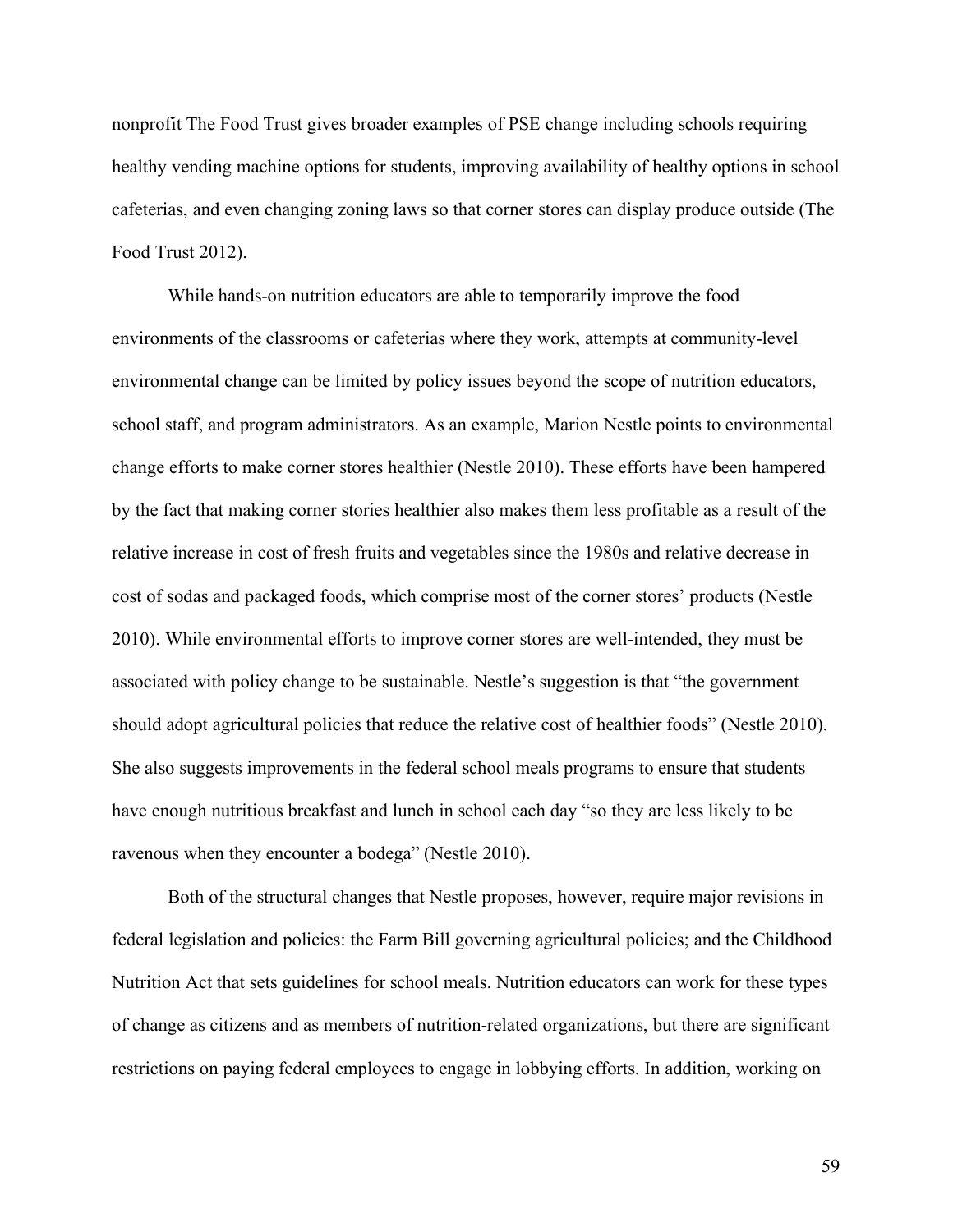such long term policy goals is unlikely to have the more immediate impact on the school and community health environment that the PSE mandates seem designed to achieve. There is no question that nutrition educators can make some improvements to school food environments: for example, by bringing in fresh food for cooking lessons. They are typically not equipped, however, to facilitate the high-level policy change that the PSE mandates suggest. Coon eloquently placed her SNAP-Ed programming within the context of the overwhelming barriers to academic and economic success, as well as healthy living that apply to low-income students regardless of the quality of their nutrition education:

SNAP-Ed has to be one piece of the puzzle. Information and education in general are really important. At Comegys, we want kids to do better academically. But even if they did amazingly academically, they'd still face a lot of environmental health challenges, economic barriers, political barriers. These are things that require large-scale policy solutions that aren't just about food or about education. They have to be about things like who has access to credit, and residential segregation. So [SNAP-Ed] is a step in the right direction, but it has to be accompanied by more: regulation of food companies, huge changes to our tax policies, things like that. (2019)

This is not meant to diminish the role of nutrition education in better outcomes in health and in life, but to underline the complexity of the factors impacting those outcomes. Coon is a skilled educator who has instilled a love of healthy eating in many students. As she noted, however, the idea that she should be held accountable for significantly improving low-income students' access to health and opportunity represents a staggering underestimation of the kind of multi-level fundamental change necessary to achieve such outcomes.

## **Educator Perspectives on PSE Change**

PSE change has been a topic of vigorous discussion among nutrition educators because even on a more limited scale, this approach to "nutrition education" seems to require such significant change in educators' roles. While most of the educators interviewed for this paper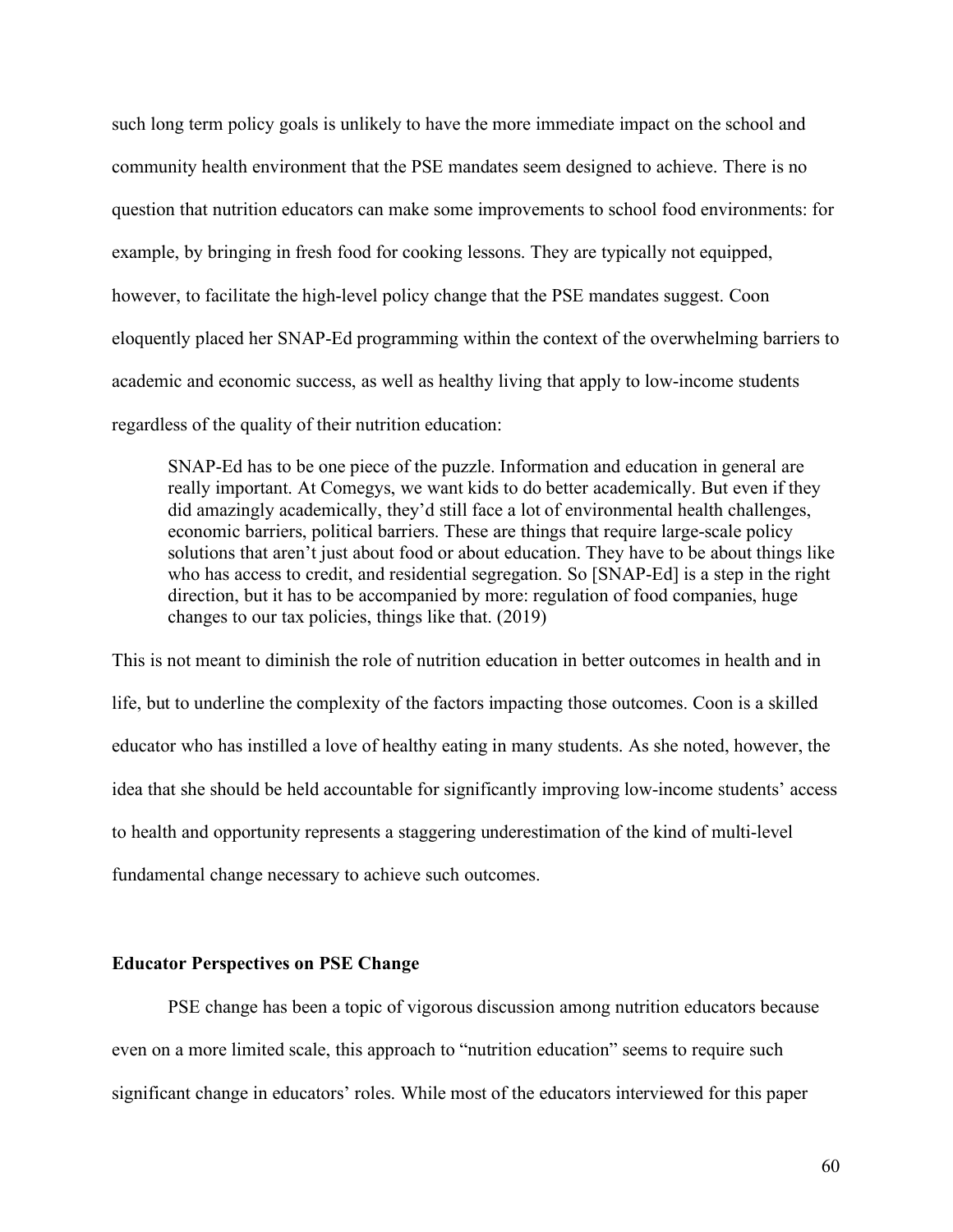agreed that it is necessary to work against the environmental contributors to obesity, they also saw assigning that mission to SNAP-Ed educators as placing unreasonable expectations on an already demanding role.

Before SNAP-Ed administration developed this mandate for PSE change in 2013, the role of nutrition educators was to work directly with students. The task of using SNAP-Ed funding to implement PSE change has now fallen to those same educators. They describe the charge to lead such change initiatives, however well-intended, as increasing the burdens associated with their already demanding jobs, especially when they are asked to initiate PSE change in addition to their existing lessons. Coon described the resulting strains:

"They're just taxing nutrition educators because they're like 'Keep doing everything you're doing, but add these seven other things that you have no training in. And go meet with the principal and city government and parents and change the whole school.' And you're like, 'that sounds great, but I'm teaching twelve lessons a week, so I'm not sure when I could do that." (2019)

Educators in schools receiving SNAP-Ed funding are often facing serious challenges even before being asked to add PSE to their responsibilities. PSE overworks educators who are expected to maintain their output of lessons while fostering population-level change in the food environment through setting up meetings with the city government, or developing strategies to change the practices of schools where they often only work part-time.

Other educators are being asked to teach fewer lessons to make room for this change agent role, which creates tension between schools that are used to receiving lessons and educators who are being directed away from them. Crandall described schools as "asking for education. So having to choose between one or the other is difficult. Most of those folks are already so overwhelmed with what's going on in their schools. It's just asking a lot of people" (Crandall 2019). Ensslin also acknowledged significant challenges for the educators she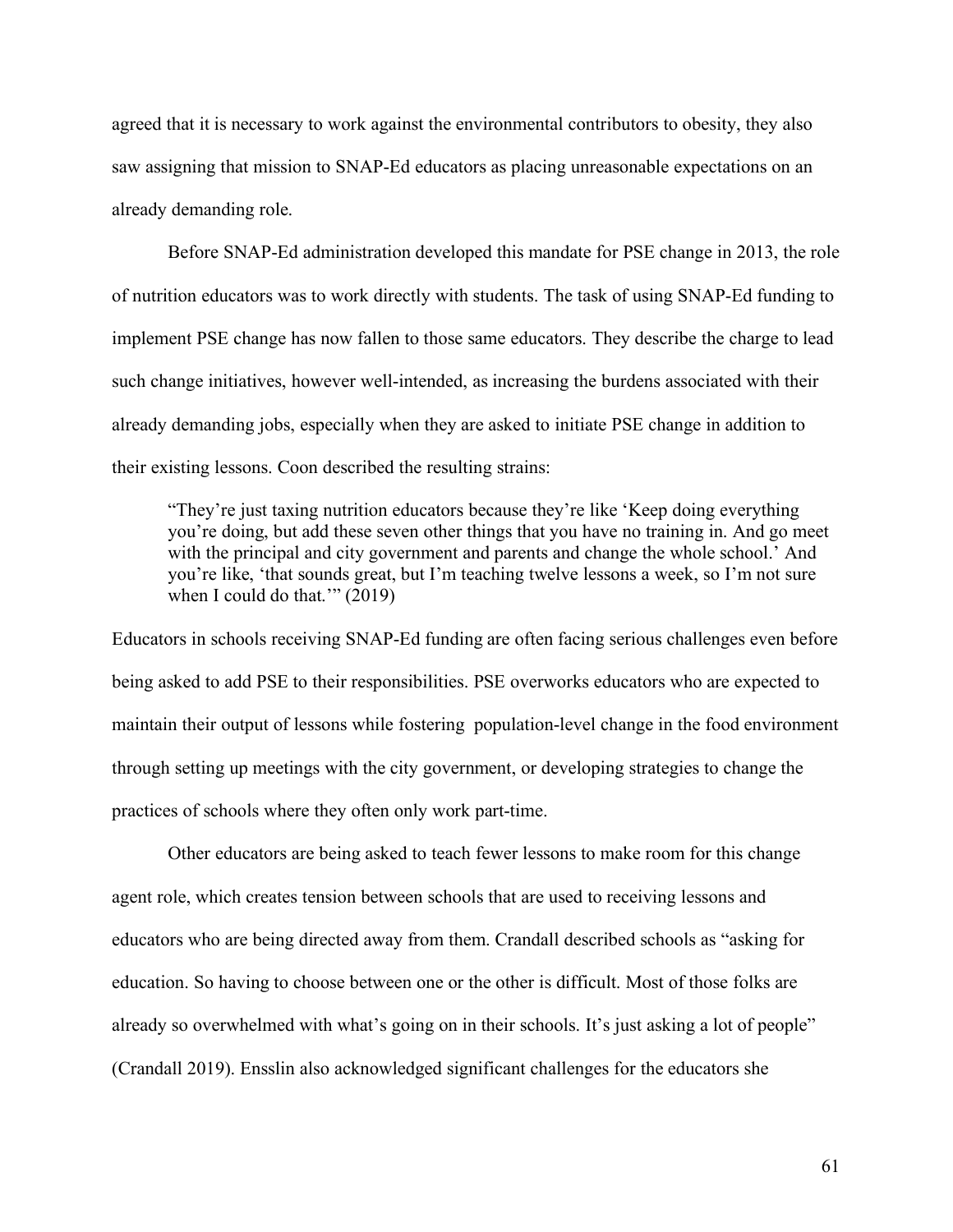supervises: "They're so used to teaching lessons. But they're missing that piece and we're struggling with getting them to transition" (Ensslin 2019). People who work in nutrition education often do so because they enjoy teaching. With the transition to PSE, educators who signed up to teach are instead being encouraged to become organizers and run clean water or food access initiatives. While these initiatives are undoubtedly worthwhile, experienced nutrition educators are not automatically the right people to champion them.

Nonetheless, most of the educators I interviewed were supportive of the mission of PSE, despite saying that they were being required to become change agents without the requisite authority or clear institutional role to do so. Some suggested increasing staffing or changing the structure of delivering PSE initiatives to address these issues. Coon is a proponent of the flexibility and creativity afforded by PSE, but proposed that "some direct ed. needs to be cut to make room for this, or staffing structures need to change and they need to add more investment in staff" (Coon 2019). Crandall agreed: "There's just not enough people to do the work to make this stuff feel easier" (Crandall 2019). While arguing for greater resources to support PSE initiatives, neither Coon, nor Crandall wanted to cut back on efforts to improve the food environment or to improve individual behavior. Instead, Coon declared that the two "should complement each other" (Coon 2019). Bullock suggested that if nutrition educators took on the task of initiating PSE change, she hoped that full-time staff in each school would support those initiatives long-term: "By promoting wellness within the school, we are creating a sustainable initiative that can be taken up by leaders within the school, as opposed to us being the key group delivering these messages" (Bullock 2019).

Bullock underlined that educators spread thin between many schools may not be able to deliver PSE change. She thereby raised the larger question of how to develop a more effective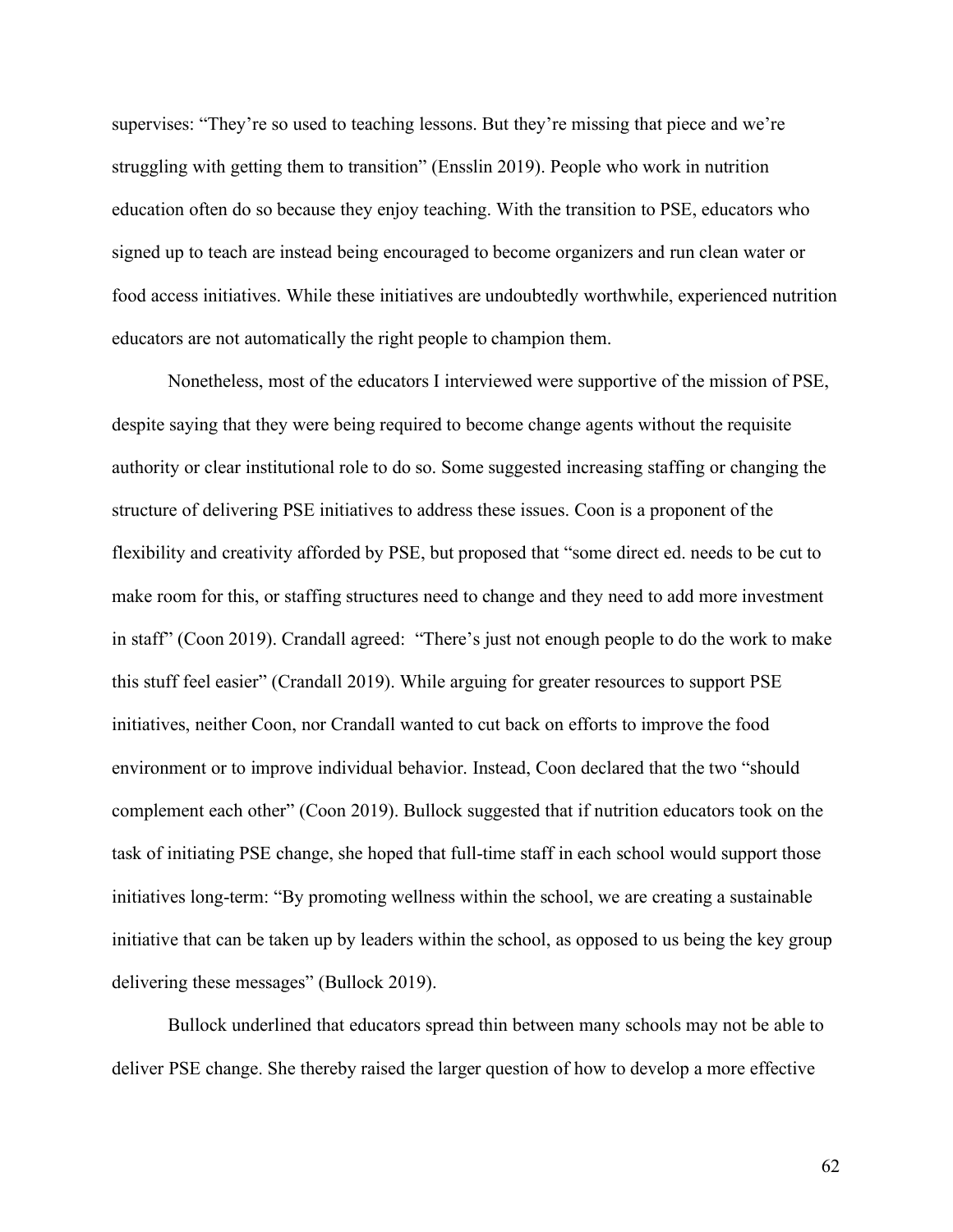role for nutrition education, including PSE change, within the structure of American education. United States nutrition education policy has struggled with this question, but Japan has answered it more clearly by building full-time nutrition educator positions into its public school system.

#### **Early Evaluations of PSE Change**

Because PSE is a recent initiative and made up of varied interventions, there is no clear set of reviews or evaluations that assess its effectiveness. However, two PSE-type interventions were evaluated in the context of a broader review of multicomponent interventions by Meiklejohn, Ryan, and Palermo (2016). These evaluations suggest that effective PSE change initiatives in combination with individual-level nutrition education may reduce the incidence of overweight and obesity.

Meiklejohn, Ryan, and Palermo assessed 11 multicomponent nutrition education programs and found that interventions that incorporated "changes in canteens, food supply, and vending machines" were associated with significant changes in dietary intake (Meiklejohn, Ryan and Palermo 2016). Two studies in this review relied heavily on PSE change interventions: Foster, et al. (2008) and Millar, et al. (2011). Foster, et al. evaluated a policy-based school intervention to prevent overweight and obesity among 1,349 fourth through sixth graders, assessed at baseline and after 2 years in both intervention and control schools (Foster, et al. 2008). The intervention was comprised of staff training in nutrition education, 50 hours of food and nutrition education per student per year, and a nutrition policy improving school meals and removing unhealthy foods from vending machines, replacing them with items that meet the Dietary Guidelines for Americans. The program had an impressive impact on children's anthropometric measurements: The odds of incidence of obesity and overweight were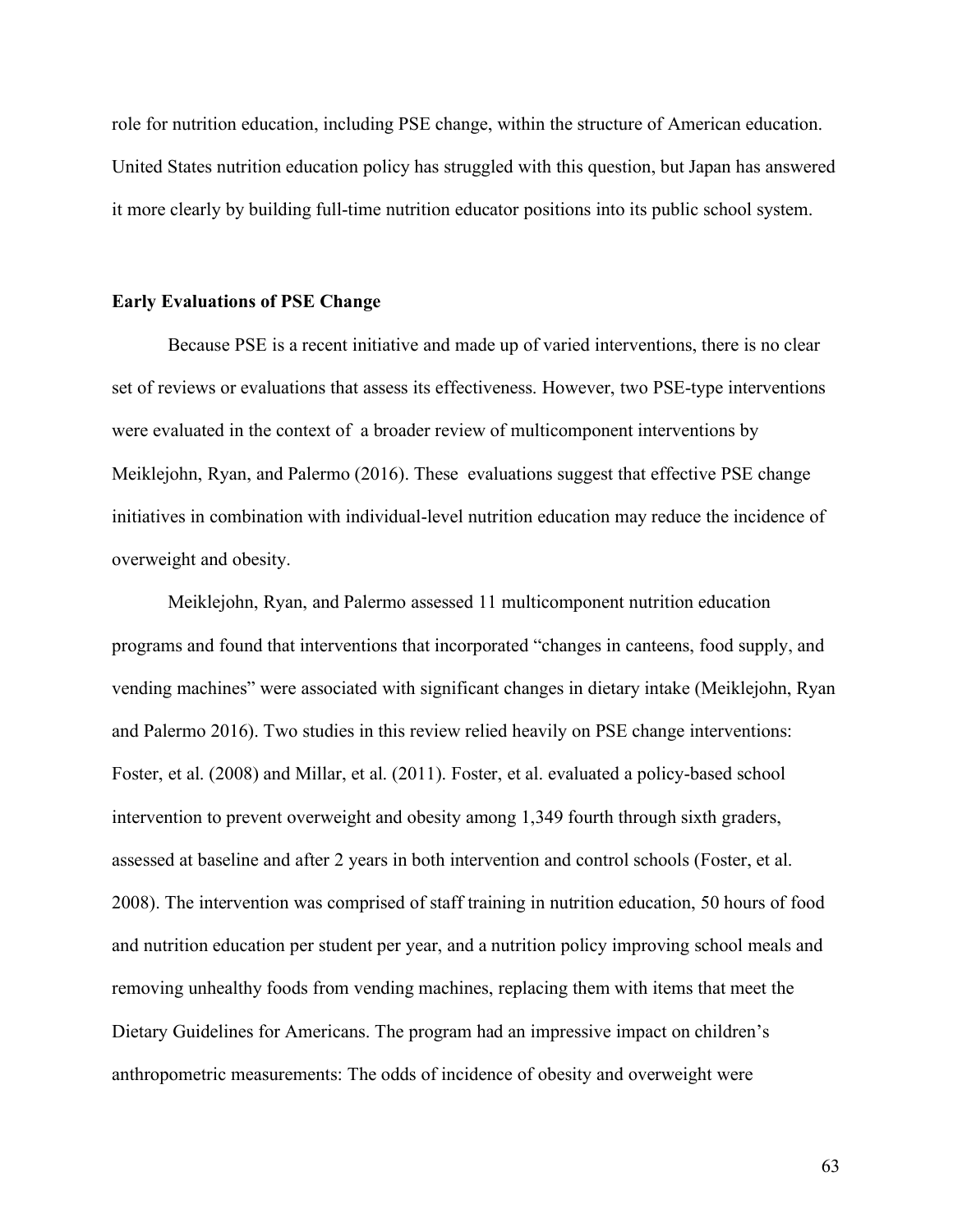approximately 33% lower for the intervention group and 15% lower at 2-year follow-up (Foster, et al. 2008).

Millar, et al. evaluated a 3-year intervention that took place in Australian schools among 1,852 adolescents (Millar, et al. 2011). The intervention aimed to "build the capacity of families, schools, and communities to promote healthy eating and physical activity" through objectives including promoting healthy breakfasts, increasing the nutrient density of school foods, and reducing soft drink consumption (Millar, et al. 2011). Like the Foster, et al. study, students in the intervention group gained significantly less weight and did not increase their BMI as much as students in the control group (Millar, et al. 2011). These interventions suggest that improving the school food environment may be a component of successful interventions that improve children's anthropometric measures of overweight and obesity. The PSE change approach to nutrition education clearly seeks to replicate the way that these successful interventions combined environmental change with initiatives aiming to improve individual behavior. However, SNAP-Ed educators suggest that their "outsider" positions across several schools make it difficult for them to orchestrate extensive changes to the food environment like the ones implemented in the Foster, et al. and Millar, et al. studies. Therefore, it is worth considering the more substantial investments in nutrition education needed to make environmental change in individual schools more effective.

## **Japan's Model of Nutrition Education**

Japan made nutrition education a national priority in 2005 with the enactment of the Basic Law on Shokuiku. Japan's system provides a potential approach to resolving some challenges of nutrition education in the United States by developing and funding a more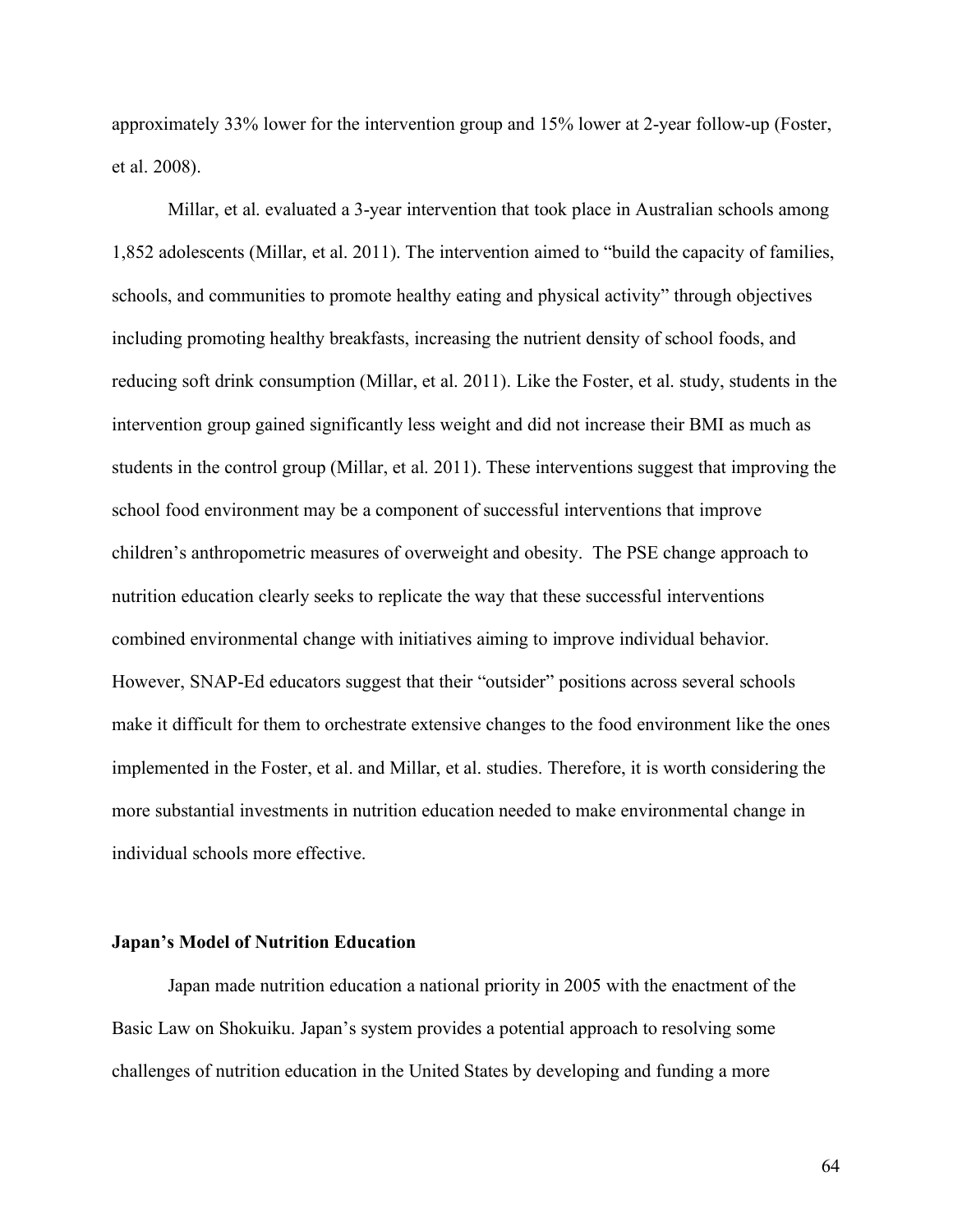substantial role for nutrition educators within schools (Miyoshi, Tsuboyama-Kasaoka and Nishi 2012). It puts trained educators in control of the school lunch program and integrates hands-on nutrition education with school lunches, thereby using the meals as an opportunity for education (Ishida 2015). Unlike the PSE change approach in the United States, Japan's system equips educators with the necessary training and jurisdiction to improve both individual behavior and the food environment.

The Basic Law on Shokuiku required every Japanese public school to teach food education starting in kindergarten and established a Diet and Nutrition Teacher System that places a trained educator and dietitian in each school full-time (Miyoshi, Tsuboyama-Kasaoka and Nishi 2012). This educator's role is both to teach about food and nutrition and to oversee the school lunch program. Crucially, these two jobs work together, as children are involved in the preparation and serving of high-quality, varied school meals (Nerman 2015). In short, the Japanese approach to hands-on nutrition education takes advantage of the fact that the school meals program is made up of "repeated dietary experiences that give children several opportunities to develop behavior," and therefore is an ideal time to teach all children about food (Ishida 2015). This approach builds meal-sized food learning consistently into the school day. Nutrition education messaging and the school lunch program are consistent because they emanate from the same well-trained person. Students have an opportunity to participate in preparing, serving and eating meals that are structured to combine the best aspects of hands-on nutrition education with the school meal program.

The Diet and Nutrition Teacher system has thus addressed two concerns expressed by the Philadelphia nutrition educators whom I interviewed: that there are not enough of them, and that they may not have relevant education and/or nutrition training. Since the Law on Shokuiku was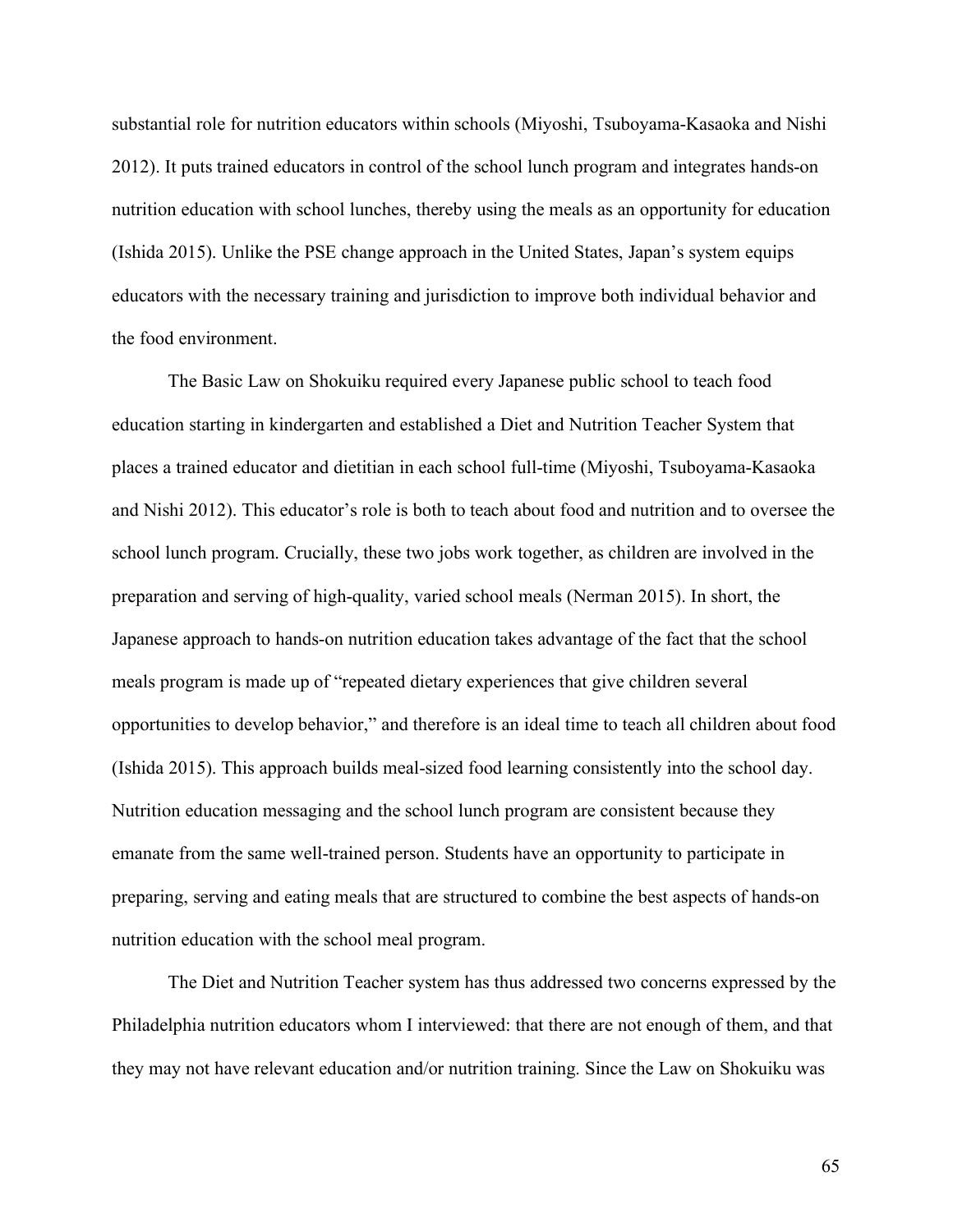enacted, the number of diet and nutrition teachers in Japan's public schools has gone from 34 to more than 4,000 (Nerman 2015). Many universities in Japan have also set up certificate programs so that people already registered as dietitians can obtain an additional teacher's certificate in order to assume the joint role of diet and nutrition educator (Ishida 2015). In 2006, Korea implemented a Nutrition Teacher System modeled on Japan's. As of 2010, 4,531 nutrition teachers trained in both education and dietetics were employed in Korean public schools, and many universities opened graduate programs to train these teachers (Yoon, Kwon and Shim 2012). By formalizing the role of nutrition educators in schools, Japanese and Korean officials also committed to training those educators appropriately.

The Japanese system places nutrition educators into school environments with clear institutional roles and mandates. Whereas SNAP-Ed employs educators through diverse partner organizations and assigns them to conduct education part-time in several schools, Japanese educators are employed by one school apiece (Miyoshi, Tsuboyama-Kasaoka and Nishi 2012). The Japanese system of engaging children in cooking their meals in school kitchens also addresses the equipment concerns expressed by Coon, who hurt her back carrying ingredients and cooking utensils from school to school on public transportation (Coon 2019). In comparing nutrition education in the United States and Japan, Stein described the United States' piecemeal approach as resulting in a "devaluing of this [educator] role being important in any way." Alternatively, the Japanese system represents a conscious, national policy change that better equips nutrition educators to succeed (Stein 2019).

Japan's system of nutrition education also takes an expansive, holistic view of the relationship between children and food rather oversimplifying it through nutritionism. Like the United States, Japan builds its nutrition education around a set of nationally-published dietary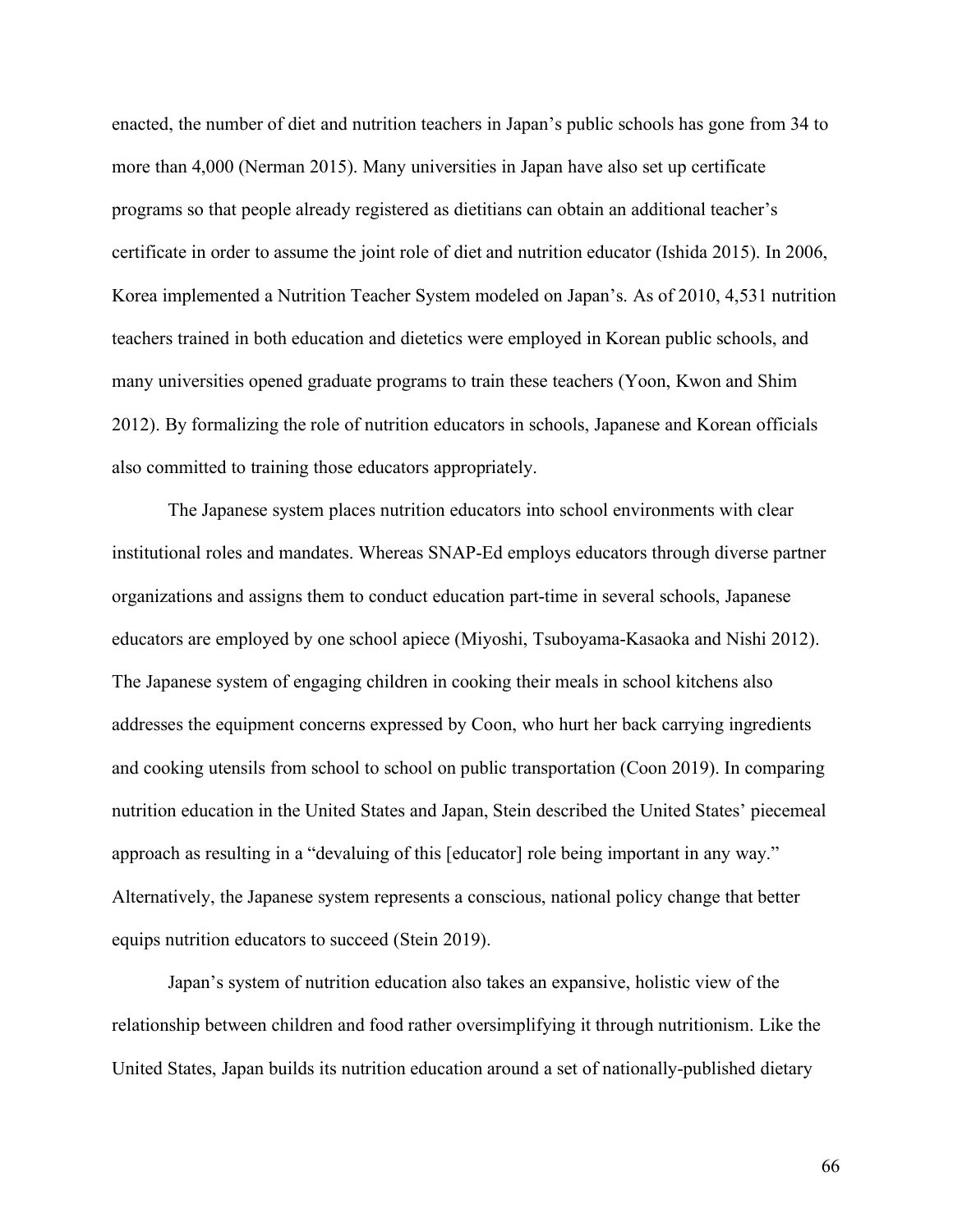guidelines. Unlike the United States, Japan's first of ten dietary guidelines is "Enjoy your meals," which prioritizes a child's healthy relationship with food (FAO 2010). Another guideline is to "develop your understanding of food and review your dietary life," which encourages conscious, well-informed food choices, rather than demonizing certain foods or nutrients (FAO 2010). In fact, only one of the ten guidelines employs prescriptive language: "Avoid too much salt." The rest of the guidelines are written in positive language about foods rather than nutrients; for example, "combine vegetables, fruits, milk products, beans, and fish in your diet" (FAO 2010). Finally, Japan's system encourages students to understand food's broader roles within society beyond its biochemical roles in the human body. Hiromi Ishida, a professor in dietetics at Kagawa Institute of Nutrition, writes that "[*Shokuiku*] not only aims to form desirable eating habits, but also strengthens children's understanding of food production, transportation, and food culture, as well as an appreciation of the gift of nature that supports us" (Ishida 2015).

Dietary Guidelines in the United States have become more like Japan's in that they are more food-focused and accessible, and less prohibitive. Take this United States Dietary Guideline from 2005: "Consume less than 10 percent of calories from saturated fatty acids and less than 300 mg/day of cholesterol, and keep trans fatty acid consumption as low as possible" (U.S. Department of Health and Human Services and U.S. Department of Agriculture 2005). In addition to being written in technical language that everyday Americans, not to mention children, cannot easily apply to their own diets, it focuses on excluding biochemical components of foods, rather than telling people what foods are good to eat. Today's dietary guidelines still lack Japan's emphasis on a holistic relationship with food, but they do use more accessible, less prescriptive language. Two examples are "Focus on variety, nutrient density, and amount" and "follow a healthy eating pattern across the lifespan" (U.S. Department of Health and Human Services and

67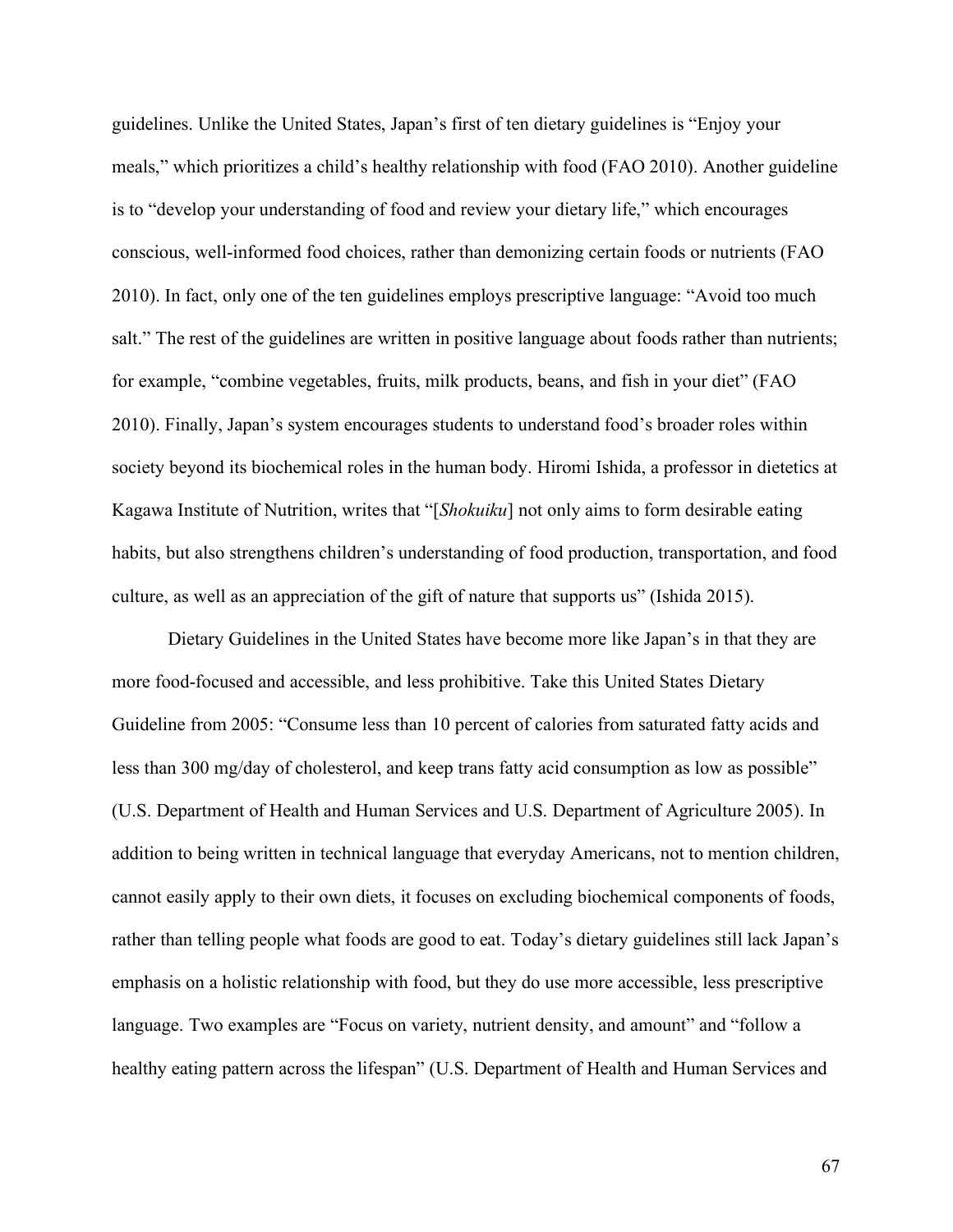U.S. Department of Agriculture 2015). Everyday Americans are more likely to be able to follow guidelines that talk about food rather than nutrients and suggest a healthy, varied diet over time, rather than a nutritionally perfect diet at every single meal.

The United States has also improved the nutritional quality of its school lunch program. In 2010, the United States made a major update to its National School Lunch program through the Healthy, Hunger-Free Kids Act (HHFKA), which was championed by Michelle Obama and raised nutrition standards for school lunch. School meals post-HHFKA provide children with more whole grains, fruits and vegetables, lean protein and low-fat dairy, as well as less sugar and sodium (USDA Food and Nutrition Service 2014). Johnson, et al. found that the improved nutrition standards were associated with the selection of foods that are more nutrient-dense and less energy-dense, and that children were eating 16 percent more vegetables and 23 percent more fruit as a result (Johnson, et al. 2016). Critics of the HHFKA have argued that the law did not increase funding enough for schools to meet the heightened requirements, but over time, its reception has been increasingly positive (Calthorpe 2015).

While the United States has improved its school lunches and dietary guidelines, there has not yet been any policy commitment to training and supporting nutrition educators in the U.S. as is done in Japan and Korea. Nonetheless, at least some states have moved in a similar direction. Before moving to Philadelphia, Coon worked for a school district in Vermont that emulated the integration between school lunches and nutrition education taking place in Japan. When asked what made this integration possible, she said:

"Having complete integration and having a staff culture and a community culture where food and wellness are valued, and feeling like everyone at the table is working on it, from the food service director to farmers and local businesses, to families, to teachers, to kids, to the principal. It has to come top-down. The state has to value it, the principal has to value it, the community has to value it, all of these people have to buy in. That has happened and worked in Vermont, but for it to work in Pennsylvania and Philly would be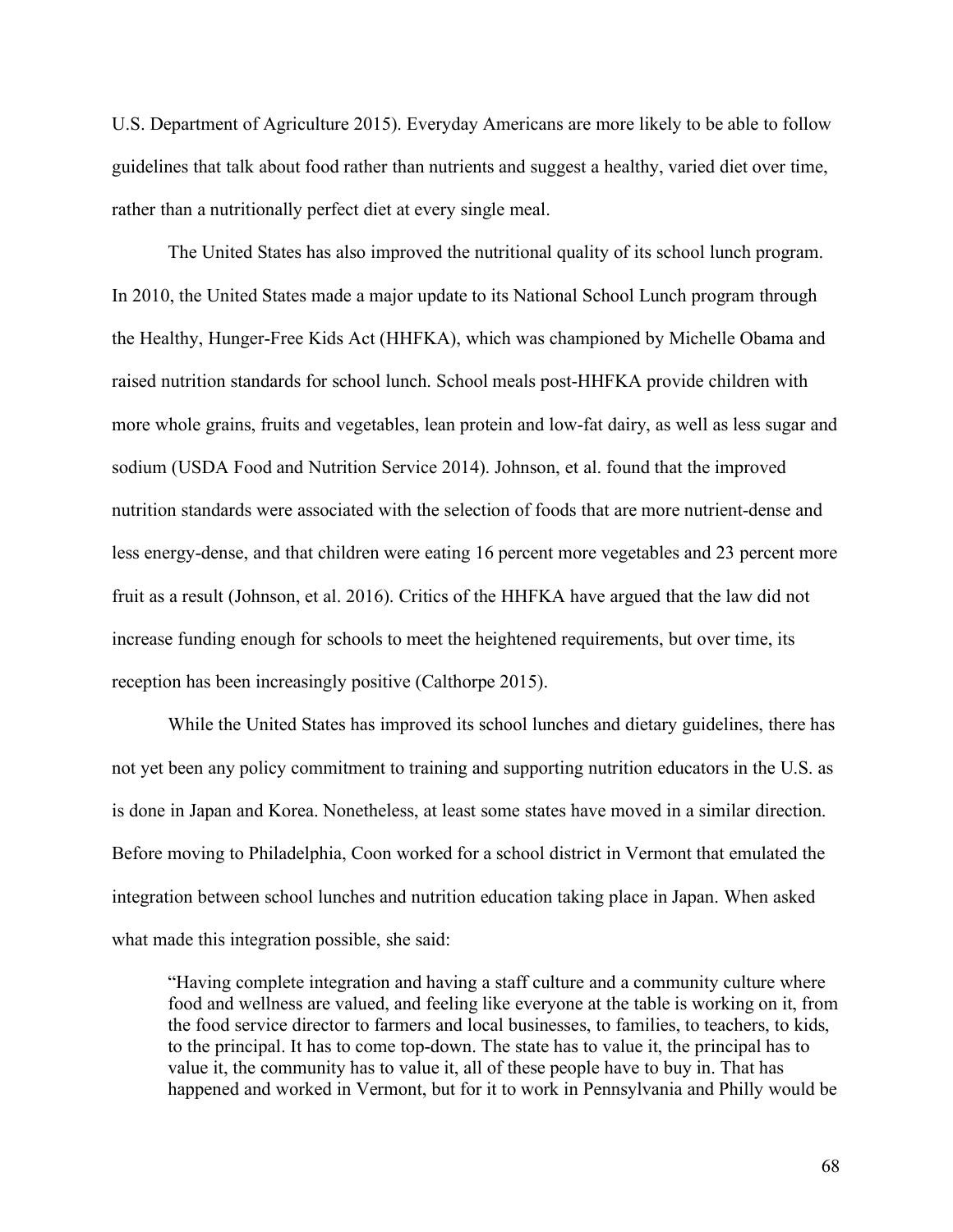#### a bigger ask." (2019)

Strengthening nutrition education, especially in under-resourced schools, is certainly a big ask at all levels; however, effective policy change, "from the top down" would address a big need in the United States education system.

The relatively new requirement for PSE change initiatives within SNAP-Ed suggests a growing awareness of the inadequacy of traditional nutrition education and the need to address the many environmental determinants of health. At the same time, however, this mandate has placed an additional burden on nutrition educators who may not have the training or ability to foster environmental change on top of their already challenging teaching jobs. It is too much to expect already overwhelmed nutrition educators to shoulder the lack of district, business, state, and community support for healthy school environments. The Japanese model suggests that necessary environmental change could be far more effectively established through updated policy from the top down that helps to organize the school around a culture of healthy eating.

Japan offers a compelling model for combining nutrition education and environmental change that stands in stark contrast to the United States' attempts to do the same. Japan's system institutionalizes both individual instruction through hands-on nutrition education as well as healthy school food environments. It fortifies educators with the training and jurisdiction to feed children healthy meals and involve students in their preparation. In this way, it combines the most effective elements of hands-on nutrition education with well-supported environmental change.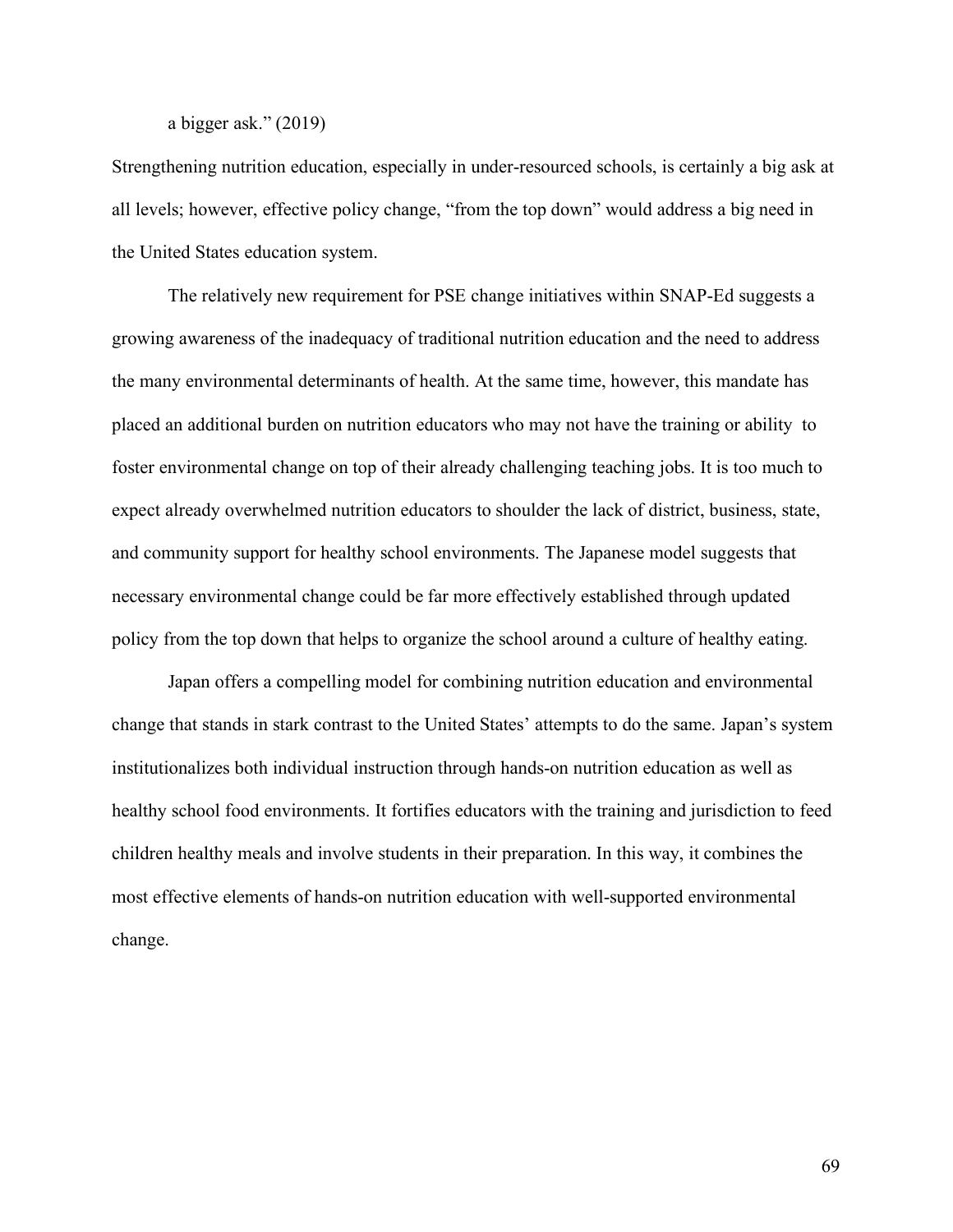#### **Conclusion**

Facing dangerously high rates of overweight and obesity, United States nutrition education policy has evolved beyond the conventional approach of teaching students about the nutrients within food. The obesity epidemic has made apparent that increasing knowledge about food and nutrients is an insufficient goal of nutrition education, which must also aim to promote healthy dietary behavior. Because behavior is predicated on more than just knowledge, nutrition education has expanded its initiatives to include building the cooking skills necessary to eat many healthy foods, fostering positive relationships between children and food, and even improving the food environment to make healthier choices possible. This evolution has distanced nutrition education from the ideology of nutritionism, which has imbued Western food discourse with a frenzy for nutrients rather than a love of whole foods.

This thesis has argued that hands-on nutrition education is more effective at enacting behavior change than conventional nutrition education, as evidenced by the positive impacts of hands-on interventions on dietary behavior and the feedback of educators. Hands-on nutrition education gives students skills and taste exposure that make them more likely to eat and enjoy healthy food both in school and in the future. Hands-on nutrition education also overcomes a key downside of conventional nutrition education in that it includes relevant sensory experiences to learning about food, namely taste and smell. Educators have noted that these sensory experiences alongside the fun, experiential aspects of cooking, are highly engaging for children. Finally, hands-on nutrition education pushes back on a trend away from cooking both in schools and homes that may connect to the rise of obesity. The educators interviewed for this this thesis are certainly exceptional in their commitment to nutrition education and familiarity with cooking programs. However, taken together with the positive outcomes for hands-on nutrition education

70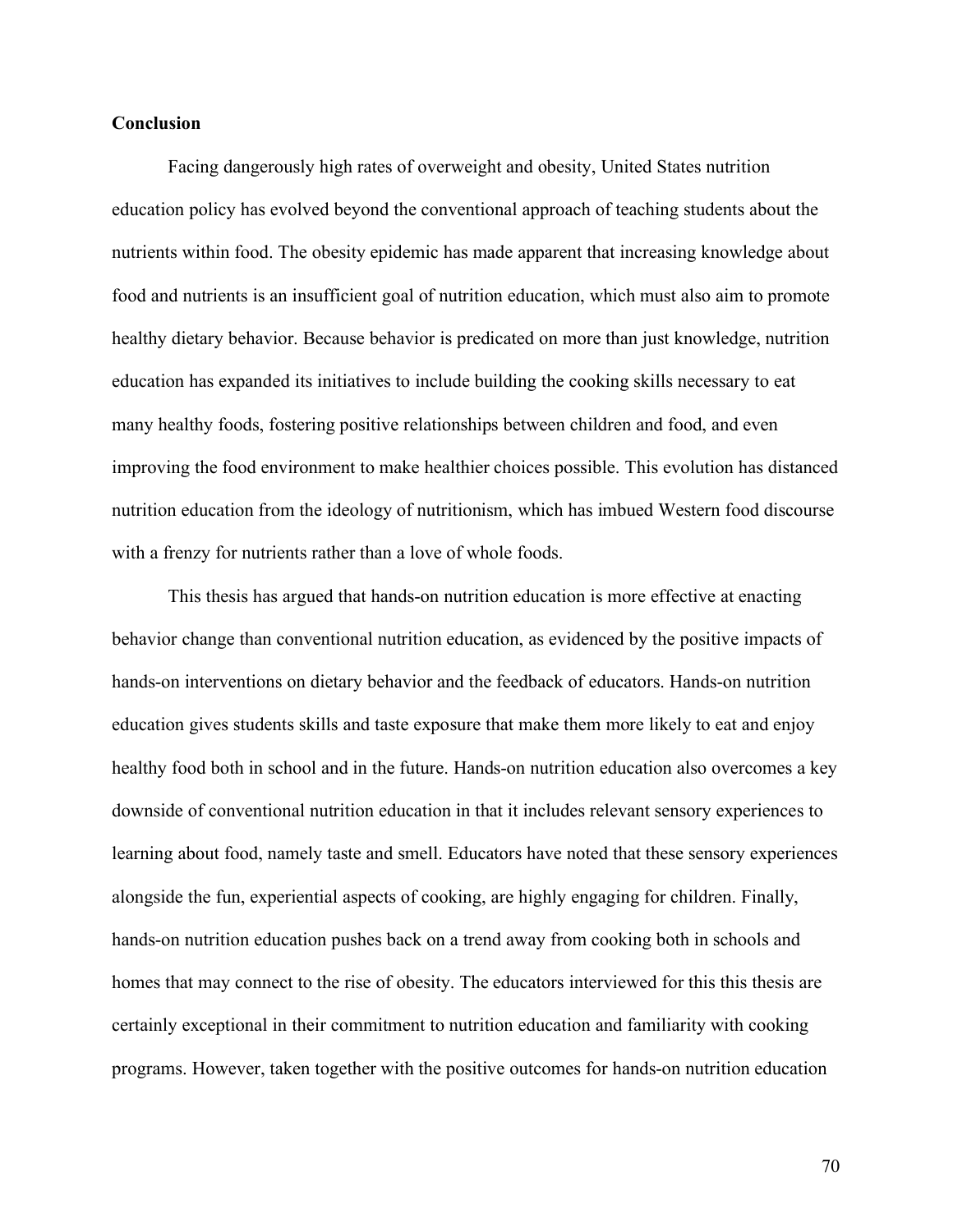demonstrated in the scholarly literature, their observations make a strong case for investing more research and resources in the implementation of hands-on nutrition education across varied schools and districts.

Improving individual behavior is an important goal of nutrition education, but structural barriers to healthy eating continue to negatively influence dietary behavior, especially in lowincome communities. Given this reality, SNAP-Ed policy since 2013 has promoted a PSE change approach led by nutrition educators, as opposed to focusing on more extensive efforts to promote hands-on nutrition education. SNAP-Ed has not, however, provided substantial resources or training to support educators in taking on this difficult mission. Too little attention has been paid to the fact that educators assigned to multiple schools generally lack the power, time, and authority to advance significant change in school or community food environments. Successful environmental change initiatives are clearly critical to children's health and wellbeing, but they have not been adequately supported through the SNAP-Ed model.

Japan has adopted an alternative model that empowers educators to engage students in effective hands-on nutrition education programs *and* promote a healthy school food environment. Japan's system, which places one well-trained diet and nutrition teacher in every public school, combines the best elements of hands-on nutrition education with adequately supported environmental change. It constitutes a national commitment to healthier school lunches and the involvement of students in their preparation. Japan's system conducts nutrition education in all schools. The United States focuses nutrition education in low-income schools and has very few requirements for its implementation in other schools, despite the fact that overweight and obesity and their related health problems are an important issue throughout the nation. Developing and

71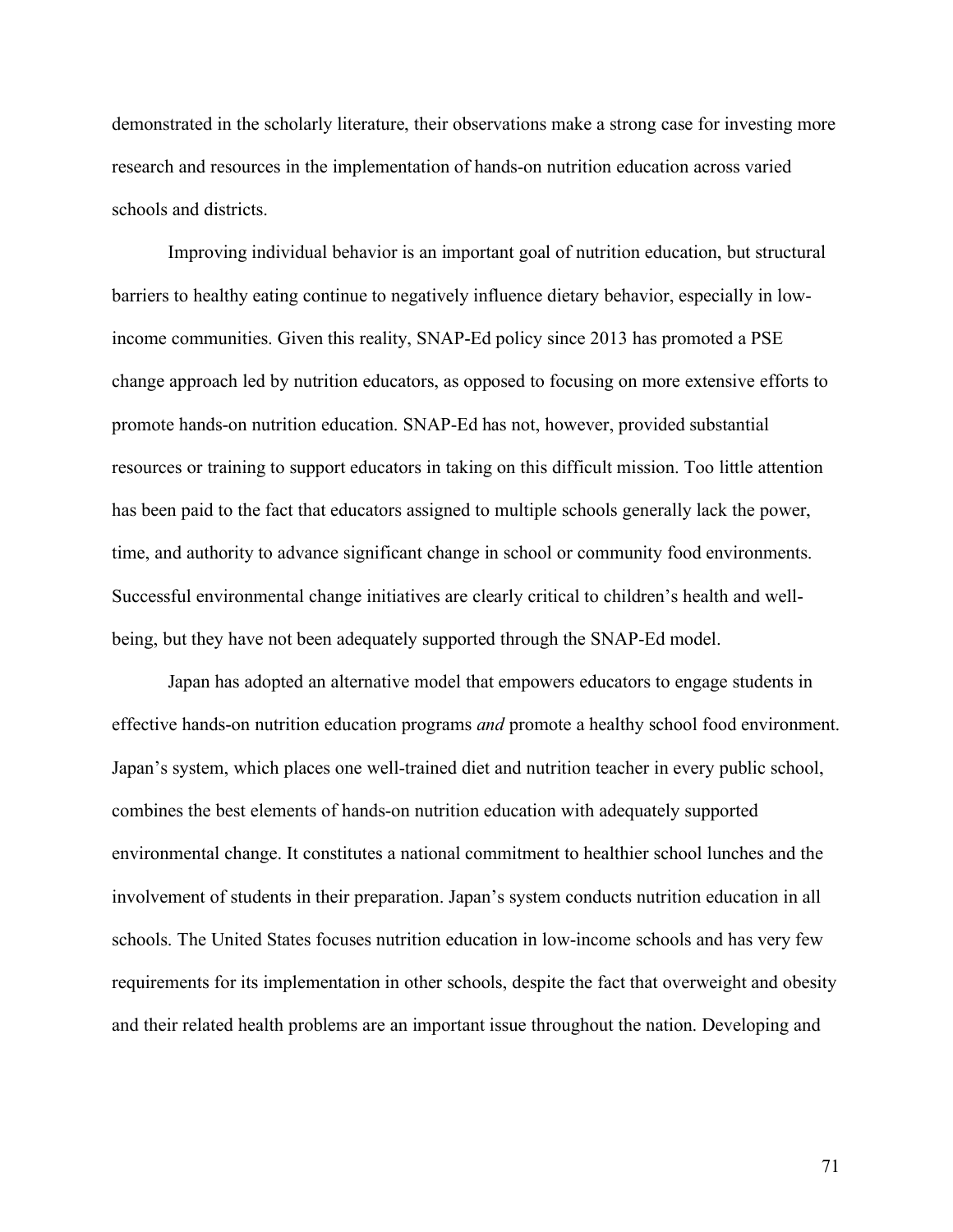implementing effective federal nutrition and wellness policies in all schools would ensure that all students at risk of chronic disease receive appropriate nutrition education.

Looking to the future, the Japanese system offers a range of positive approaches that could improve nutrition education in the United States. Establishing carefully considered training programs and job descriptions for nutrition educators, engaging children in cooking and serving school meals, and emphasizing food culture and enjoyment in addition to nutritional content all represent important goals for improving the efficacy of nutrition programs. In the long term, restructuring nutrition education such that it emanates from within schools rather than outside organizations could help address the frequent concern among educators that their roles are not a priority within their schools and system of education. Even in the context of the United States' current patchwork of nutrition education programming, interviews with educators and scholarly program evaluations make it clear that nutrition education is most effective when it promotes hands-on engagement with food. Hands-on methods most effectively combine individual instruction and at least modest improvements in school food environments. By surrounding children with fresh, delicious ingredients and facilitating early positive experiences with eating and cooking, nutrition education can help build healthy relationships between children and food.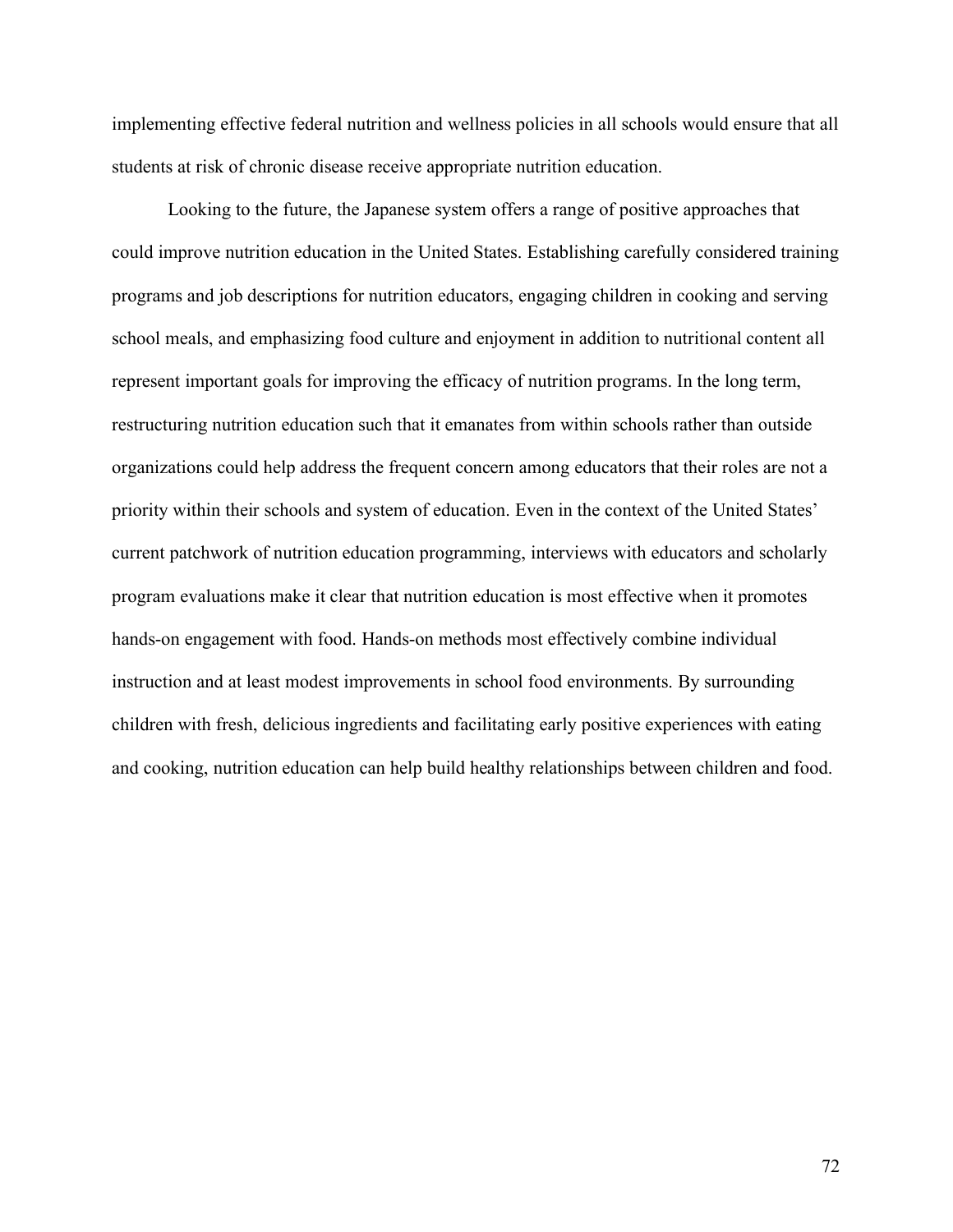# **Appendix 1: Evaluations of Conventional Nutrition Education Interventions**

|                                                                                                   | <b>Purpose</b>                                                                                                                                                                                                                                    | <b>Intervention</b><br><b>Components</b>                                                                                                                            | <b>Sample Size</b>                                                                                                                                 | <b>Duration</b>                                                                                     | <b>Outcome of</b><br><b>Interest</b>                                                                                 | <b>Evaluation</b><br>Method                                                                                                    | <b>Major Findings</b>                                                                                                                                                                                                                                                    |
|---------------------------------------------------------------------------------------------------|---------------------------------------------------------------------------------------------------------------------------------------------------------------------------------------------------------------------------------------------------|---------------------------------------------------------------------------------------------------------------------------------------------------------------------|----------------------------------------------------------------------------------------------------------------------------------------------------|-----------------------------------------------------------------------------------------------------|----------------------------------------------------------------------------------------------------------------------|--------------------------------------------------------------------------------------------------------------------------------|--------------------------------------------------------------------------------------------------------------------------------------------------------------------------------------------------------------------------------------------------------------------------|
| Deehy, et al. 2013:<br>LEAP2                                                                      | To increase consumption of<br>fruits and vegetables among<br>primary school-age children in<br>first through third grade                                                                                                                          | Classroom lessons<br>based on children's<br>storybooks, daily fruit<br>and vegetable recall<br>calendar, take-home<br>materials.                                    | 395 children 1st<br>through 3rd grade in<br>elementary schools<br>with at least 50% of<br>students eligible for<br>free or reduced price<br>meals. | 240 total minutes<br>over 8 lessons<br>lasting 30<br>minutes each.                                  | Daily at-home<br>consumption of<br>fruit and<br>vegetables,<br>household<br>availability of fruits<br>and vegetables | Parental reports                                                                                                               | No significant effect on consumption of fruits<br>and vegetables or willingness to try fruits and<br>vegetables. Significant impact on household<br>availability of fruits and vegetables.                                                                               |
| 2012: All 4 Kids                                                                                  | To promote healthy eating,<br>support age-appropriate physical healthy eating, physical<br>Gabor, Williams, et al. development, and encourage<br>children's self acceptance and<br>acceptance of differences among three Family Activity<br>peers | Classroom lessons on<br>activity and physical<br>development, with<br>sessions                                                                                      | 403 preschool-aged<br>children at 6<br>intervention and 6<br>comparison centers<br>$(511)$ parent<br>respondents at follow-<br>up                  | Average of 498<br>minutes $(16.6)$<br>classes)                                                      | Increase intake of<br>healthy snacks,<br>increase fruit and<br>vegetable<br>consumption                              | Mail and<br>telephone<br>surveys to<br>parents and<br>caregivers about<br>consumption and<br>dietary behaviors                 | No significant effect on consumption of fruits<br>and vegetables. Increased child-initiated<br>vegetable snack choices.                                                                                                                                                  |
| Gleason, Blitstein, et<br>al. 2012: Eagle<br>Adventure                                            | To prevent diabetes in Native<br>American families by using a<br>culturally appropriate<br>intervention strategy delivered<br>through schools                                                                                                     | The performance of a<br>play about healthy<br>eating followed by four<br>classroom lessons and<br>corresponding<br>homework                                         | 5 intervention and 5<br>comparison schools<br>(723 parent<br>respondents at follow-<br>up), 1st-3rd graders                                        | Average of 145<br>minutes per child.<br>maximum of four<br>lessons                                  | Intent to choose<br>fruits and<br>vegetables,<br>knowledge and<br>consumption of<br>fruits and<br>vegetables         | Mail and<br>telephone<br>surveys to<br>parents and<br>caregivers about new vegetables.<br>consumption and<br>dietary behaviors | No significant effect on consumption of fruits<br>and vegetables. Increased willingness to try                                                                                                                                                                           |
| Gabor, Williams, et al.<br>2012: Eat Well and<br>Play Hard in Child<br>Care Settings<br>(EWPHCCS) | To enhance healthy eating and<br>physical activity behaviors<br>among children                                                                                                                                                                    | Classroom lesson<br>modules with take-<br>home newsletters and<br>corresponding<br>worksheets on nutrition<br>topics                                                | 728 pre-school aged<br>children at 12<br>intervention and 12<br>control child care<br>centers (902 parent<br>respondents at follow-<br>up)         | Average of 132<br>minutes (4.4)<br>lessons) over 6<br>weeks                                         | Consumption of<br>fruits and<br>vegetables,<br>consumption of low-caregivers about<br>fat milk                       | Mail and<br>telephone<br>surveys to<br>parents and<br>consumption and<br>dietary behaviors                                     | No significant effect on consumption of fruits<br>or overall consumption of fruits and<br>vegetables. Increased at-home consumption of<br>vegetables and 1 percent or fat free milk.                                                                                     |
| Long, Cates, et al.<br>2013: BASICS                                                               | To increase consumption and<br>willingness to try fruits and<br>vegetables among lower<br>elementary schoolchildren                                                                                                                               | Classroom lessons.<br>take-home materials.<br>and training for<br>classroom teachers.<br>Intervention plus<br>condition included a<br>social marketing<br>campaign. | 513 children in 3rd<br>grade in elementary<br>schools with at least<br>50% of students<br>eligible for free or<br>reduced price meals.             | 448 total minutes<br>over 8 (30)<br>minute) lessons,<br>plus 4 extended<br>$(50$ minute)<br>lessons | Daily at-home<br>consumption of<br>fruit and<br>vegetables,<br>willingness to try<br>fruits and<br>vegetables        | Parental reports                                                                                                               | Had significant impacts on children's daily at-<br>home consumption of frutis and vegetables<br>combined by 0.24 cups (intervention<br>condition) or 0.31 cups (intervention plus<br>condition). Increased willingness to try new<br>kinds of fruit, but not vegetables. |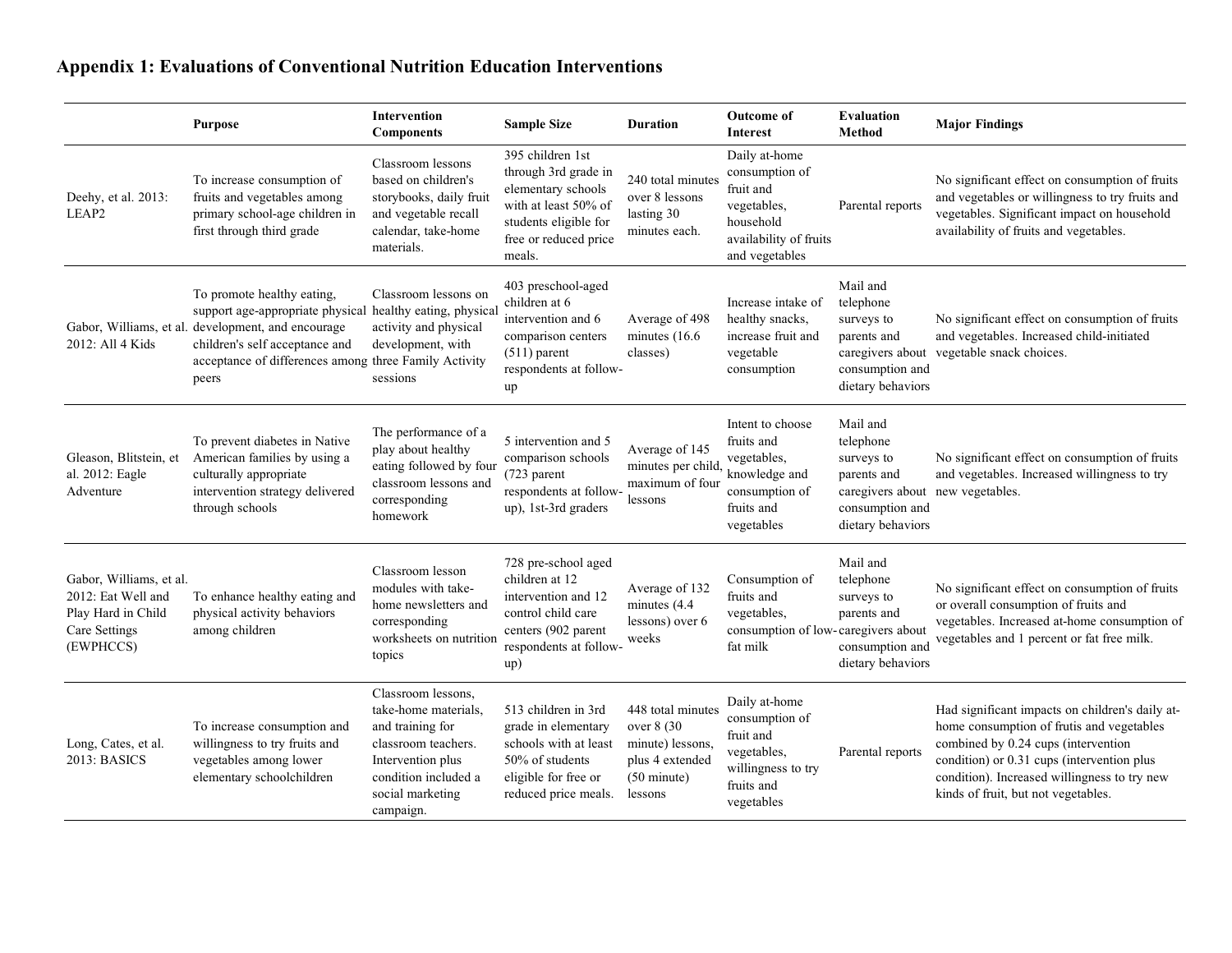| Appendix 1 (cont'd): Evaluations of Conventional Nutrition Education Interventions |  |  |  |  |
|------------------------------------------------------------------------------------|--|--|--|--|
|------------------------------------------------------------------------------------|--|--|--|--|

|                                                                         | <b>Purpose</b>                                                                                                                                                                          | <b>Intervention</b><br><b>Components</b>                                                                                                                                   | <b>Sample Size</b>                                                                                                                                    | <b>Duration</b>                                | <b>Outcome of</b><br><b>Interest</b>                                                                                                   | <b>Evaluation</b><br>Method                                                                                           | <b>Major Findings</b>                                                                                                                                                                            |
|-------------------------------------------------------------------------|-----------------------------------------------------------------------------------------------------------------------------------------------------------------------------------------|----------------------------------------------------------------------------------------------------------------------------------------------------------------------------|-------------------------------------------------------------------------------------------------------------------------------------------------------|------------------------------------------------|----------------------------------------------------------------------------------------------------------------------------------------|-----------------------------------------------------------------------------------------------------------------------|--------------------------------------------------------------------------------------------------------------------------------------------------------------------------------------------------|
| Powers, et al. 2005                                                     | To increase consumption of low-<br>fat diary products, fruits, and<br>vegetables, decrease<br>consumption of soft drinks, and<br>increase participation in regular<br>physical activity | Weekly nutrition<br>lessons on dairy<br>consumption, fruit and<br>vegetable consumption,<br>Food Guide Pyramid<br>knowledge, and<br>information about<br>nutrients         | 1100 second and third<br>grade students from<br>64 schools in<br>Alabama where at<br>least 51% of students<br>received free or<br>reduced-price meals | 6 lessons lasting<br>1 hour each               | Dairy consumption, postassessment<br>fruit and vegetable<br>consumption,<br>nutrition knowledge interactive game                       | Pre and<br>questionnaires<br>and an<br>among students                                                                 | Significant improvements in dairy, fruit, and<br>vegetable consumption and in nutrition<br>knowledge. Weak correlation between gains<br>in dietary behavior and gains in nutrition<br>knowledge. |
| Prelip, et al. 2012                                                     | To assess the impact of a<br>multicomponent nutrition<br>education program on student<br>knowledge, attitudes, and<br>behaviors related to<br>consumption of fruits and<br>vegetables   | Standardized nutrition<br>curriculum, teacher<br>training workshops, and through fifth grade<br>parent nutrition<br>education workshops<br>(in Intervention+<br>condition) | 399 low-income third<br>students in the Los<br>Angeles Unified<br><b>School District</b>                                                              | At least 10 hours<br>of nutrition<br>education | Fruit and vegetable<br>consumption,<br>knowledge of food<br>groups, attitudes<br>and beliefs toward<br><b>FVs</b>                      | Pre and<br>postintervention<br>questionnaires                                                                         | No improvement in fruit and vegetable<br>consumption. Improvement in knowledge,<br>attitudes, and beliefs towards vegetables in<br>the Intervention+ condition only.                             |
| St. Pierre and Glotzer<br>1981: Georgia NET<br>Program                  | To evaluate the impact of a<br>decentralized NET Program on<br>children's nutrition knowledge,<br>attitudes and behaviors                                                               | Five-day nutrition<br>workshop for teachers.<br>who then design<br>programming for their<br>schools. Mostly lessons<br>about nutrition                                     | Over 1,400 children<br>in 52 classrooms<br>across grades 1-8                                                                                          | and teacher                                    | Knowledge of<br>nutrition, attitudes<br>Ranged by school and preferences in<br>the nutrition<br>domain, behavioral<br>nutrition habits | Pre and<br>postintervention<br>questionnaires<br>and "battery" of<br>child-level<br>instruments to<br>assess behavior | No significant positive effects on food habits,<br>some positive effects in early grades only on<br>nutrition knowledge                                                                          |
| St. Pierre, Glotzer,<br>Cook, and Straw 1981<br>Nebraska NET<br>Program | To evaluate the impact of a<br>centralized state nutrition<br>education program on nutrition<br>knowledge, attitudes and<br>behaviors                                                   | 11 lesson plans for<br>grades K-6 on basic<br>nutrition principles                                                                                                         | 2.300 children in 96<br>classrooms distributed of activity<br>across grades 1-6                                                                       | 12-20 class hours<br>instruction               | Knowledge of<br>nutrition, attitudes<br>and preferences in<br>the nutrition<br>domain, behavioral<br>nutrition habits                  | Pre and<br>postintervention<br>questionnaires,<br>behavioral<br>assessments of<br>food familiarity<br>and food waste  | No effects on food habits, some positive<br>effects on nutrition knowledge.                                                                                                                      |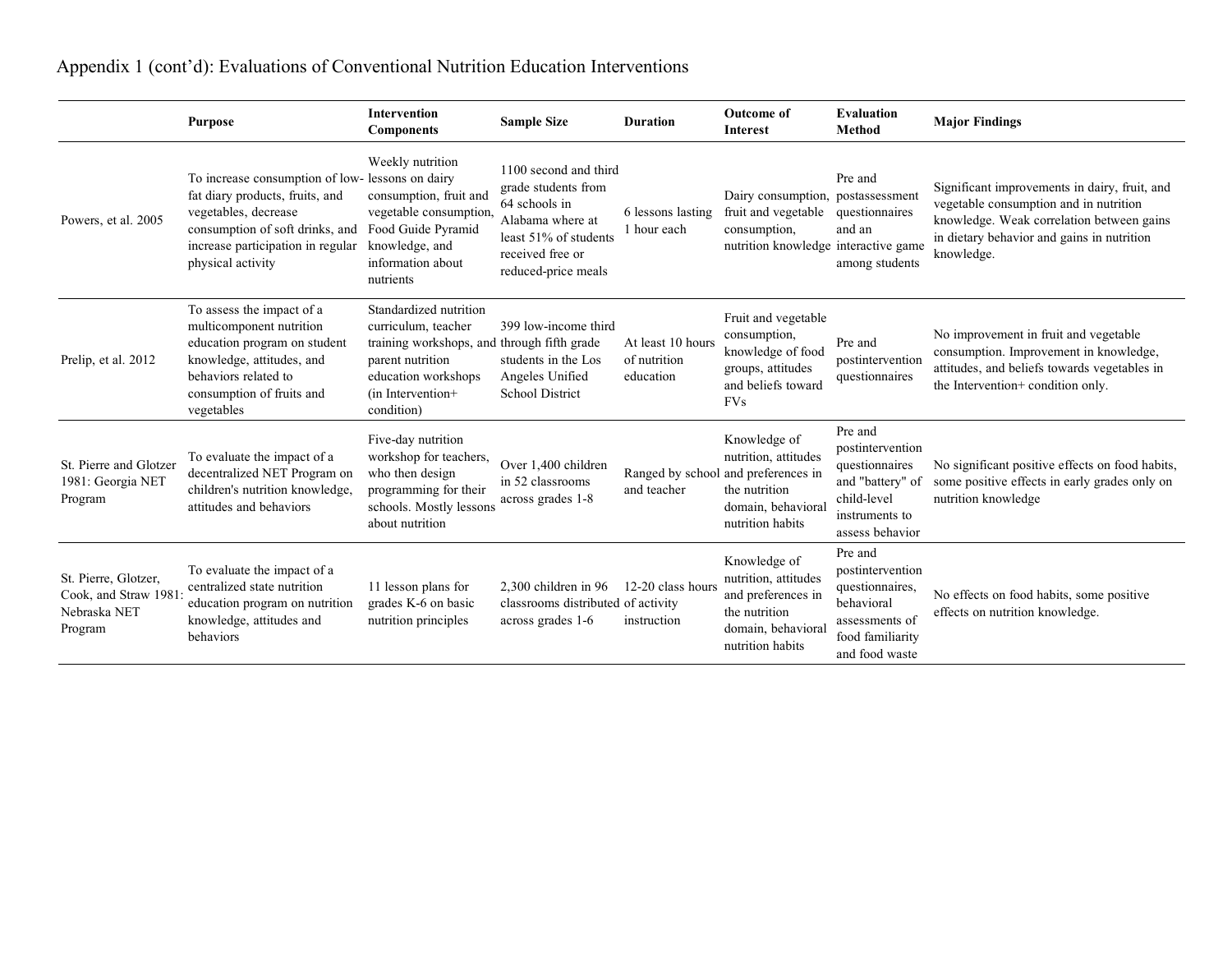# **Appendix 2: Evaluations of Hands-On Nutrition Education Interventions**

|                                   | Purpose                                                                                                                                                                                                       | <b>Intervention</b><br><b>Components</b>                                                                                                                                                     | <b>Sample Size</b>                                                                                                   | <b>Duration</b>                                              | <b>Outcome of</b><br><b>Interest</b>                                                                                                                                          | <b>Evaluation</b><br><b>Method</b>                                                                                                  | <b>Major Findings</b>                                                                                                                                                                                                                                                                                                                                        |
|-----------------------------------|---------------------------------------------------------------------------------------------------------------------------------------------------------------------------------------------------------------|----------------------------------------------------------------------------------------------------------------------------------------------------------------------------------------------|----------------------------------------------------------------------------------------------------------------------|--------------------------------------------------------------|-------------------------------------------------------------------------------------------------------------------------------------------------------------------------------|-------------------------------------------------------------------------------------------------------------------------------------|--------------------------------------------------------------------------------------------------------------------------------------------------------------------------------------------------------------------------------------------------------------------------------------------------------------------------------------------------------------|
| Brown and<br>Hermann 2005         | To determine the impact of<br>cooking classes on fruit and<br>vegetable intake and food safety preparation skills, food<br>behaviors in youth and adults                                                      | Produce cooking<br>classes to provide<br>education on basic fruit<br>and vegetable<br>safety practices, and<br>nutrition related to<br>produce                                               | 229 youth and 373<br>adults, average youth<br>age was 12                                                             | An average of 8<br>classes over a<br>period of two<br>months | Fruit and vegetable<br>intake and food<br>safety behaviors                                                                                                                    | Pre-versus<br>posteducation<br>questionnaire<br>that was pilot-<br>tested for<br>reliability                                        | Significantly increased fruit and vegetable<br>intake and safe food-handling behaviors,<br>especially among children. 25% increase in<br>the number of youth who consumed the<br>recommended number of vegetable servings<br>per day                                                                                                                         |
|                                   | Teach children about food, food covering healthy eating<br>Caraher et al. 2013 provenance, healthy eating, and<br>food preparation.                                                                           | Chef-taught sessions<br>and flavors, practical<br>food preparation, and a<br>visit to a restaurant                                                                                           | 169 children ages 9-<br>11                                                                                           | 3 sessions over<br>the course of the<br>school year          | Changes in food<br>preparation and<br>consumption,<br>cooking confidence questionnaires                                                                                       | Pilot-tested pre-<br>and<br>postintervention                                                                                        | Significant increase in cooking confidence<br>and asking confidence for healthy foods,<br>significant increase in vegetable consumption                                                                                                                                                                                                                      |
| Chen et al. 2014                  | To promote consumption of<br>produce through classroom food<br>demonstrations, tastings and<br>home cooking activities among<br>ethnically diverse elementary-<br>school children and their family<br>members | Classroom food<br>demonstrations and<br>tasting activities using<br>seven recipes<br>incorporating<br>vegetables from Latino, students from two<br>Hmong, or mainstream<br>American cultures | 602 intervention<br>students from four<br>low-income schools<br>age 5-8, 600 control<br>additional schools           | class tasting<br>course of four<br>months                    | Familiarity,<br>Four 20-minute in-preferences, and<br>consumption of<br>activities over the featured vegetables,<br>involvement of<br>children in at-home<br>food preparation | Ouantitative<br>student and<br>parent pre-post<br>surveys, parent<br>feedback<br>surveys, and<br>qualitiative focus<br>groups       | Significantly increased familiarity,<br>preferences, and consumption of featured<br>vegetables, increased involvement of children<br>in at-home food preparation                                                                                                                                                                                             |
| Cullen et al. 2007                | Increase fruit and vegetable<br>consumption through a<br>multimedia-based food<br>preparation and eating behavior<br>curriculum                                                                               | Cooking lessons, eating Intervention group:<br>behavior curriculum                                                                                                                           | $n=671$                                                                                                              | 10 sessions over<br>5 weeks                                  | Fruit and vegetable recall for fruit<br>consumption, fruit<br>and vegetable<br>preferences, self-<br>efficacy for eating<br>fruits and<br>vegetables                          | 24-h dietary<br>and vegetable<br>consumption,<br>child<br>questionnaire for<br>self-efficacy for<br>eating fruits and<br>vegetables | An increase of 1 combined serving of fruit,<br>100% fruit juice, and vegetables was observed<br>for participants who had the highest baseline<br>consumption of fruits and vegetables and<br>completed 2 or 3 goals; increase in vegetable<br>consumption observed among those with<br>highest baseline consumption who completed<br>0 or 1 preparation goal |
| Cunningham-Sabo<br>and Lohse 2013 | Determine impact of a cooking<br>and tasting program on<br>children's cooking attitudes,<br>cooking self-efficacy, and fruit<br>and vegetable preferences                                                     | Cooking lessons,<br>tasting activities                                                                                                                                                       | 257 fourth grade<br>students. Intervention cooking classes<br>group: n=137; control and 3 one-hour<br>group: $n=120$ | 3 two-hour<br>tasting sessions                               | Fruit and vegetable<br>preferences,<br>attitudes toward<br>cooking, and<br>cooking self-<br>efficacy                                                                          | Child<br>questionnaire                                                                                                              | Treatment group had higher fruit preference<br>scores, vegetable preference scores, and<br>attitudes toward food and cooking self-<br>efficacy than participants in the control group                                                                                                                                                                        |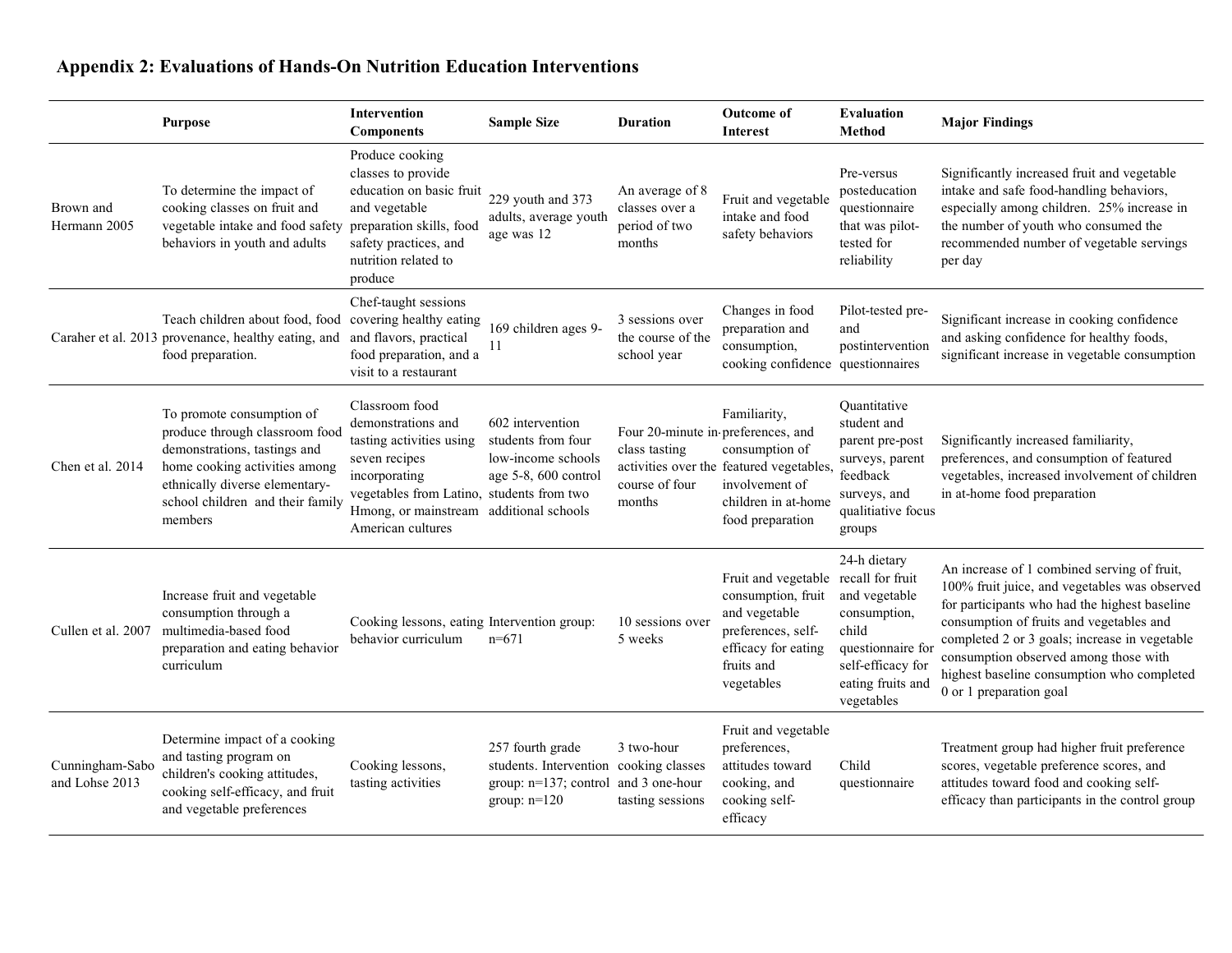# Appendix 2 (cont'd): Evaluations of Hands-On Nutrition Education Interventions

|                                   | <b>Purpose</b>                                                                                                                                                                                                           | Intervention<br><b>Components</b>                                                                             | <b>Sample Size</b>                                                                                                        | <b>Duration</b>                                                                  | <b>Outcome of</b><br><b>Interest</b>                                                                                                                                                               | <b>Evaluation</b><br><b>Method</b>                                                                               | <b>Major Findings</b>                                                                                                                                                                                                                                                                                                                                                      |
|-----------------------------------|--------------------------------------------------------------------------------------------------------------------------------------------------------------------------------------------------------------------------|---------------------------------------------------------------------------------------------------------------|---------------------------------------------------------------------------------------------------------------------------|----------------------------------------------------------------------------------|----------------------------------------------------------------------------------------------------------------------------------------------------------------------------------------------------|------------------------------------------------------------------------------------------------------------------|----------------------------------------------------------------------------------------------------------------------------------------------------------------------------------------------------------------------------------------------------------------------------------------------------------------------------------------------------------------------------|
| Cunningham-Sabo<br>and Lohse 2014 | Compare impact on children's<br>cooking attitudes, cooking self-<br>efficacy, and fruit and vegetable<br>preferences between a cooking<br>and tasting program, a tasting-<br>only program, and a control<br>group        | Cooking lessons,<br>tasting activities                                                                        | Cooking and tasting<br>group: n=539; tasting cooking lessons<br>group: n=294, control and 5 one-hour<br>group: $n=397$    | 5 two-hour<br>tasting sessions                                                   | Fruit and vegetable<br>preferences,<br>attitudes toward<br>cooking, and<br>cooking self-<br>efficacy                                                                                               | Child<br>questionnaire                                                                                           | Cooking and tasting group had highest<br>increases in cooking self-efficacy; changes in<br>fruit and vegetable preferences greater among<br>participants in the cooking and tasting group<br>than participants in control group; changes in<br>vegetable preferences greater among<br>participants in both intervention groups                                             |
| Davis et al. 2011                 | Determine effects of a culturally Cooking lessons,<br>focused gardening and cooking<br>program on dietary intake and<br>health outcomes among<br>predominately Hispanic fourth<br>and fifth grade students               | nutrition lessons<br>focused on increasing<br>F+V intake of culturally<br>relevant food,<br>gardening lessons | Intervention group: 34 12 45-minute<br>predominantly<br>Hispanic fourth and<br>fifth grade students,<br>control group: 70 | nutrition and<br>cooking lessons<br>and 12 45-minute<br>gardening lessons        | Overall health,<br>dietary intake                                                                                                                                                                  | BMI, total body<br>fat, waist<br>circumference,<br>blood pressure,<br>41-item food<br>frequency<br>questionnaire | Dietary fiber intake increased by 22% in<br>intervention group and decreased by 12% in<br>control group; blood pressure decreased more<br>among participants in intervention group than<br>control group; overweight participants in the<br>intervention group gained less weight and had<br>a greater improvement in BMI than<br>overweight participants in control group |
| Fulkerson et al.<br>2010          | Pilot a parent-child nutrition<br>education program to increase<br>family dinner frequency, parent<br>self-efficacy in preparing<br>healthy meals and child food<br>preparation skills                                   | Cooking lessons,<br>interactive nutrition<br>lessons, tasting<br>activities, group meals                      | Intervention group:<br>n=22; control group:<br>$n=22$                                                                     | 5 90 minute<br>sessions                                                          | Food preparation<br>skills, obesity<br>status, family meal<br>quality                                                                                                                              | questionnaire,<br>BMI<br>measurement.<br>mealtime<br>screener tool                                               | Children in intervention group rated food<br>preparation skills higher than control group,<br>child participation in meal preparation higher<br>in intervention group, suggested higher fruit<br>and vegetable consumption and nutrient<br>content of meals. No change in obesity status                                                                                   |
| Gibbs et al. 2013                 | Determine the effectiveness of<br>an in-school nutrition and<br>gardening program on<br>elementary school children's<br>willingness to try new foods                                                                     | Cooking lessons,<br>gardening lessons                                                                         | 764 children in grades<br>3-6, 562 parents                                                                                | Weekly 45-<br>minute garden<br>and 90-minute<br>cooking classes<br>for 2.5 years | Willingness to try<br>new foods, food<br>choices and ability<br>to describe foods                                                                                                                  | Parent and child<br>questionnaires                                                                               | Children's willingness to try a new foods<br>(even those they had never tried, cooked, or<br>grown) increased more among participants in<br>intervention schools                                                                                                                                                                                                           |
| Jarpe-Ratner 2006                 | To evaluate the effect of a<br>community-based, experiential<br>cooking and nutrition education<br>program on consumption of<br>fruits and vegetables and<br>associated outcomes in students<br>from low-income families | Chef-instructor-led<br>program in cafeteria<br>kitchens after school                                          | 271 students, 94% of<br>whom were eligible<br>for free and reduced<br>price lunch in grades<br>$3 - 8$                    | 2 hr-per-week<br>lessons over the<br>course of 10<br>weeks                       | Change in student<br>nutrition<br>knowledge, cooking Pre-post survey<br>self-efficacy, fruit<br>and vegetable liking<br>and consumption,<br>and communication<br>to family about<br>healthy eating | of participating<br>students and<br>their families                                                               | Increased nutrition knowledge, cooking self-<br>efficacy, and vegetable consumption.<br>Increased score for communication about<br>healthy eating that was sustained 6 months<br>after the end of the course.                                                                                                                                                              |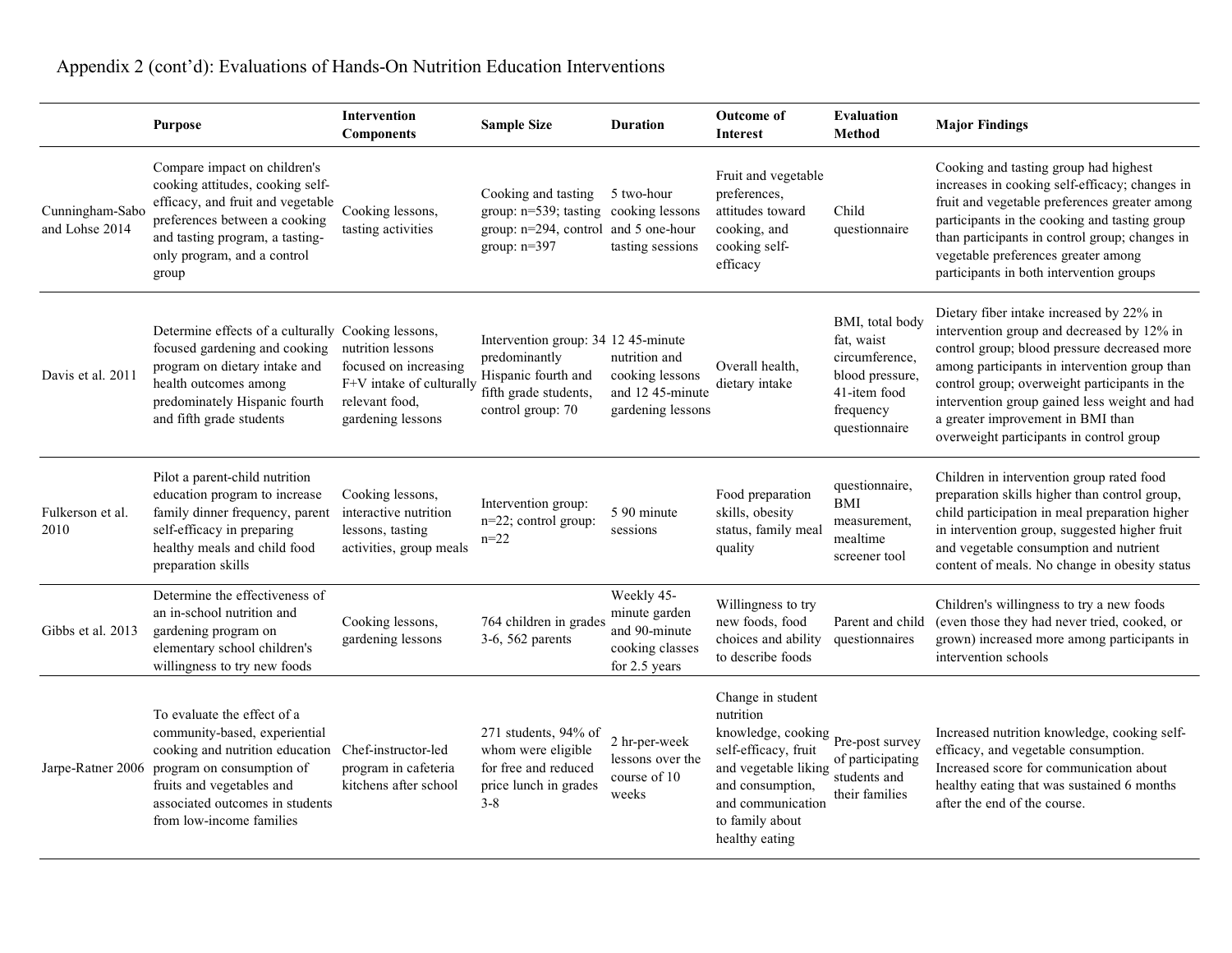|                                      | <b>Purpose</b>                                                                                                                                                                                                                       | <b>Intervention</b><br><b>Components</b>                                                                                                            | <b>Sample Size</b>                                                                         | <b>Duration</b>                                                                    | <b>Outcome of</b><br><b>Interest</b>                                                                                                                                                                      | <b>Evaluation</b><br><b>Method</b>                                                                                                     | <b>Major Findings</b>                                                                                                                                                                                                                                                                                                        |
|--------------------------------------|--------------------------------------------------------------------------------------------------------------------------------------------------------------------------------------------------------------------------------------|-----------------------------------------------------------------------------------------------------------------------------------------------------|--------------------------------------------------------------------------------------------|------------------------------------------------------------------------------------|-----------------------------------------------------------------------------------------------------------------------------------------------------------------------------------------------------------|----------------------------------------------------------------------------------------------------------------------------------------|------------------------------------------------------------------------------------------------------------------------------------------------------------------------------------------------------------------------------------------------------------------------------------------------------------------------------|
| Liquori et al. 1998                  | Primary: Increase children's<br>consumption of minimally<br>processed whole grains and<br>vegetables. Secondary: Enhance<br>Children's preferences for, and<br>attitudes toward, self-efficacy<br>and knowledge about these<br>foods | Hands-on cooking<br>classes and food and<br>environment lessons                                                                                     | 590 kindergarten<br>through 6th grade<br>children in urban, low-<br>income schools         | 10 sessions                                                                        | Consumption of<br>minimally<br>processed whole<br>grains and<br>vegetables, cooking preferences,<br>self-efficacy,<br>intentions and<br>preferences for<br>cooking and eating behavioral<br>healthy foods | Plate waste by<br>visual estimate,<br>questionnaires<br>for assessing<br>attitudes,<br>knowledge, self-<br>efficacy, and<br>intentions | Increased knowledge, Increased cooking self-<br>efficacy, Increased behavioral intentions for<br>cooking and eating plant foods, Increased<br>preferences for cooking and healthy food,<br>Improved intake of vegetables and minimally<br>processed whole grains. No significant impact<br>on attitudes toward cooking.      |
| Lukas and<br>Cunningham-Sabo<br>2011 | Obtain an in-depth<br>understanding of the classroom<br>cooking experience from the<br>child's and adult participant's<br>perspectives in comparison to<br>their cooking experiences at<br>home.                                     | 32 classrooms assigned<br>to 1 of 3 conditions:<br>$\cosh(1) + \tanh(1)$<br>intervention, tasting-<br>only intervention, or<br>comparison condition | 178 fourth grade<br>students, 17 teachers.<br>5 food educators                             | Five 2-hour<br>cooking sessions, perceptions of<br>five 1-hour<br>tasting sessions | cooking and tasting teachers' and<br>sessions                                                                                                                                                             | of students',<br>food educators'<br>perceptions.                                                                                       | Qualitative focus Significant effects in developing future<br>Student and teacher group evaluation cooking skills and attitudes, helping students<br>learn school subjects. Students in cooking and<br>tasting intervention groups less averse to<br>cooking at home. No effect on changing the<br>home cooking environment. |
| Overcash et al.<br>2017              | To evaluate the impact of a<br>vegetable-focused cooking skills<br>and nutrition program on parent<br>and child psychosocial<br>measures, vegetable liking,<br>variety, and home availability                                        | Sessions including<br>demonstration, food<br>preparation, nutrition<br>education lessons, and<br>a meal                                             | 89 parent-child dyads<br>in low-income<br>communities with<br>children between 9<br>and 12 | Six 2-hour<br>weekly sessions                                                      | Parental cooking<br>confidence and<br>barriers, resource<br>management, child<br>self-efficacy and<br>cooking attitudes,<br>vegetable liking,<br>variety, and home<br>availability                        | Baseline and<br>postcourse<br>surveys                                                                                                  | Increased parental cooking confidence,<br>healthy food preparation, child self-efficacy,<br>vegetable variety, and home vegetable<br>availability                                                                                                                                                                            |
| Quinn et al. 2003                    | Improve attitudes toward and<br>increase the fruit and vegetable<br>consumption of fifth-grade<br>students                                                                                                                           | Cooking lessons with<br>background information fifth-grade students,<br>about ingredients                                                           | Intervention group 81<br>control group: 68                                                 | 11 sessions                                                                        | Dietary intake, food-<br>related knowledge,<br>attitudes toward<br>food, eating habits                                                                                                                    | Parent and child<br>questionnaires                                                                                                     | Significant impacts on fiber, folate, fruit, and<br>milk consumption and willingness to try new<br>vegetables. Parents reported increases in fruit<br>and vegetable consumption, food exposure,<br>and willingness to try new foods.                                                                                         |
| Townsend 2006                        | Examine effectiveness of a<br>state's Youth Expanded Food<br>and Nutrition Education<br>Program (EFNEP)                                                                                                                              | 7-lesson education<br>experience with food<br>preparation and tasting,<br>an education<br>experience typical of<br>EFNEP in California              | 5,111 youth, 9-12<br>years old, split into<br>229 groups                                   | 6- to 8- hour, 7-<br>lesson education<br>experience                                | USDA impact<br>indicators: nutrition<br>knowledge, eating a<br>variety of foods,<br>food selection, food<br>preparation and<br>safety practices                                                           | Randomized,<br>controlled trial<br>surveys                                                                                             | Significantly improved scores for nutrition<br>knowledge and food selection compared to the<br>with pre and post control group. Insignificant impact on eating a<br>variety of foods.                                                                                                                                        |

# Appendix 2 (cont'd): Evaluations of Hands-On Nutrition Education Interventions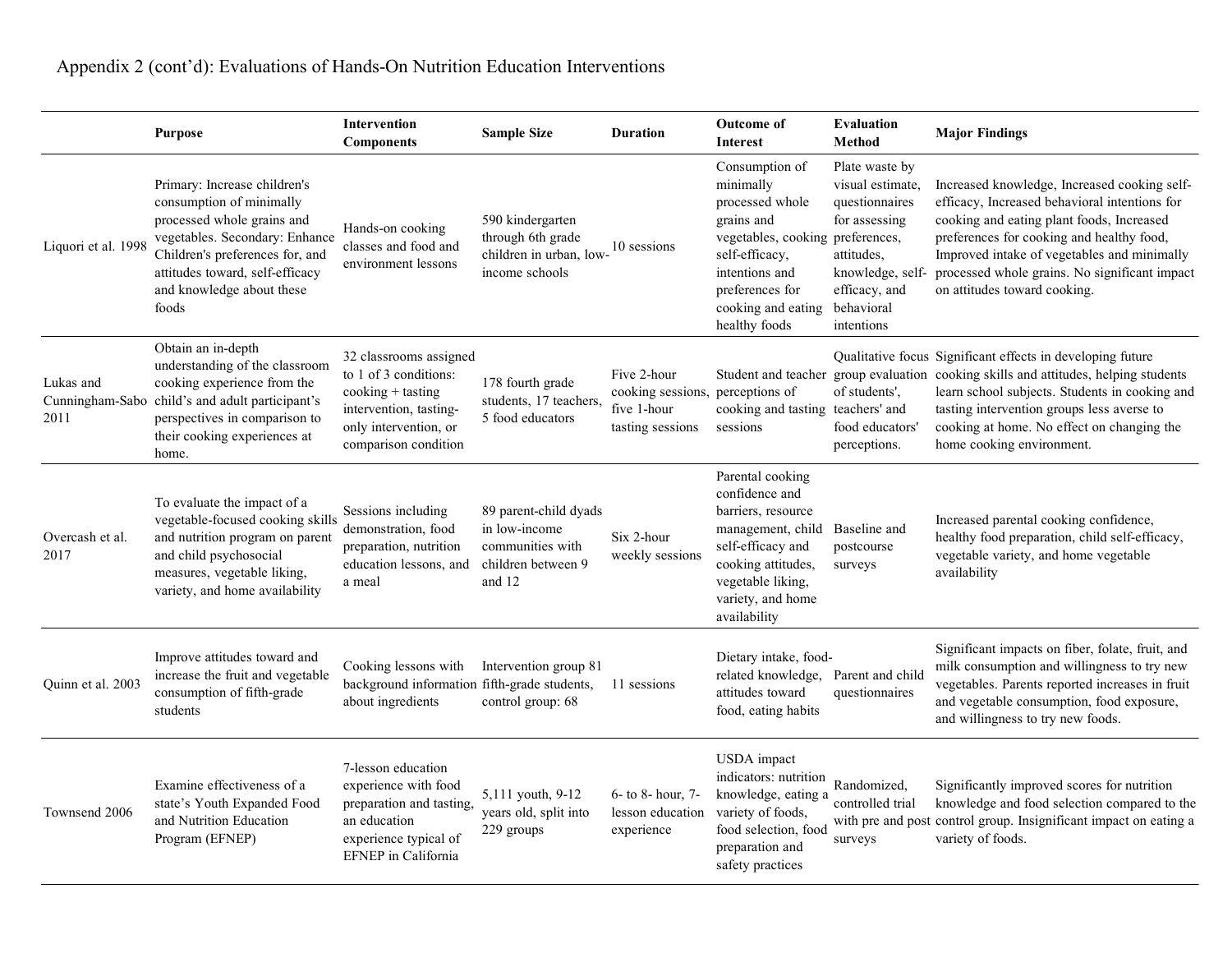### Bibliography

#### Interviews

**Maddy Booth**, Education Program Director at Vetri Community Partnership January 7, 2019 **Mary Bullock,** director of the EAT360 program at Vetri Community Partnership January 7, 2019 **Aurora Coon**, University-Assisted Community Schools Site Director at Comegys Elementary School January 24, 2019 **Laura Crandall**, Healthy Schools Specialist with the Philadelphia Mayor's Office of Education, Community Schools Initiative February 15, 2019 **Judith Ensslin**, Program Director of Eat Right Philly January 18, 2019 **Tanja Kral**, professor in the University of Pennsylvania School of Nursing and Perelman School of Medicine and researcher on childhood obesity January 30, 2019 **Helen Nadel**, Education Director of Greener Partners February 5, 2019 **Dalton Noakes**, Vetri Cooking Lab Educator and Marketing Communications Specialist at Vetri Community Partnership January 23, 2019 **Paul Rozin**, Professor of Psychology at the University of Pennsylvania March 15, 2019 **Mary Summers**, Lecturer in Political Science at the University of Pennsylvania February 23, 2019

#### References

- Baraldi, Galastri, Euridice Steele, Daniela Canella, and Carlos Monteiro. 2018. "Research Consumption of ultra-processed foods and associated sociodemographic factors in the USA between 2007 and 2012: evidence from a nationally representative cross-sectional study." *BMJ Open* 8.
- Barton, K.L., W.L Wrieden, and A.S. Anderson. 2011. "Validity and reliability of a short questionnaire for assessing the impact of cooking skills interventions." *Journal of Human Nutrition and Dietetics* (British Dietetic Association Ltd. ) 588-595.
- Beckwith, Sara, Melissa Cooper, Heather Goesch, and Gillian MacKinnon. 2017. *Nutrition Education in America's Schools: A Policy Brief.* Association of State Public Health Nutritionists.
- Bell, Judith, Gabriella Mora, Erin Hagan, Victor Rubin, and Allison Karpyn. 2013. *Access to Healthy Food and Why It Matters.* PolicyLInk.
- Bowers, Douglas. 2000. "Cooking Trends Echo Changing Roles of Women." *USDA FoodReview* 23 (1): 23-29.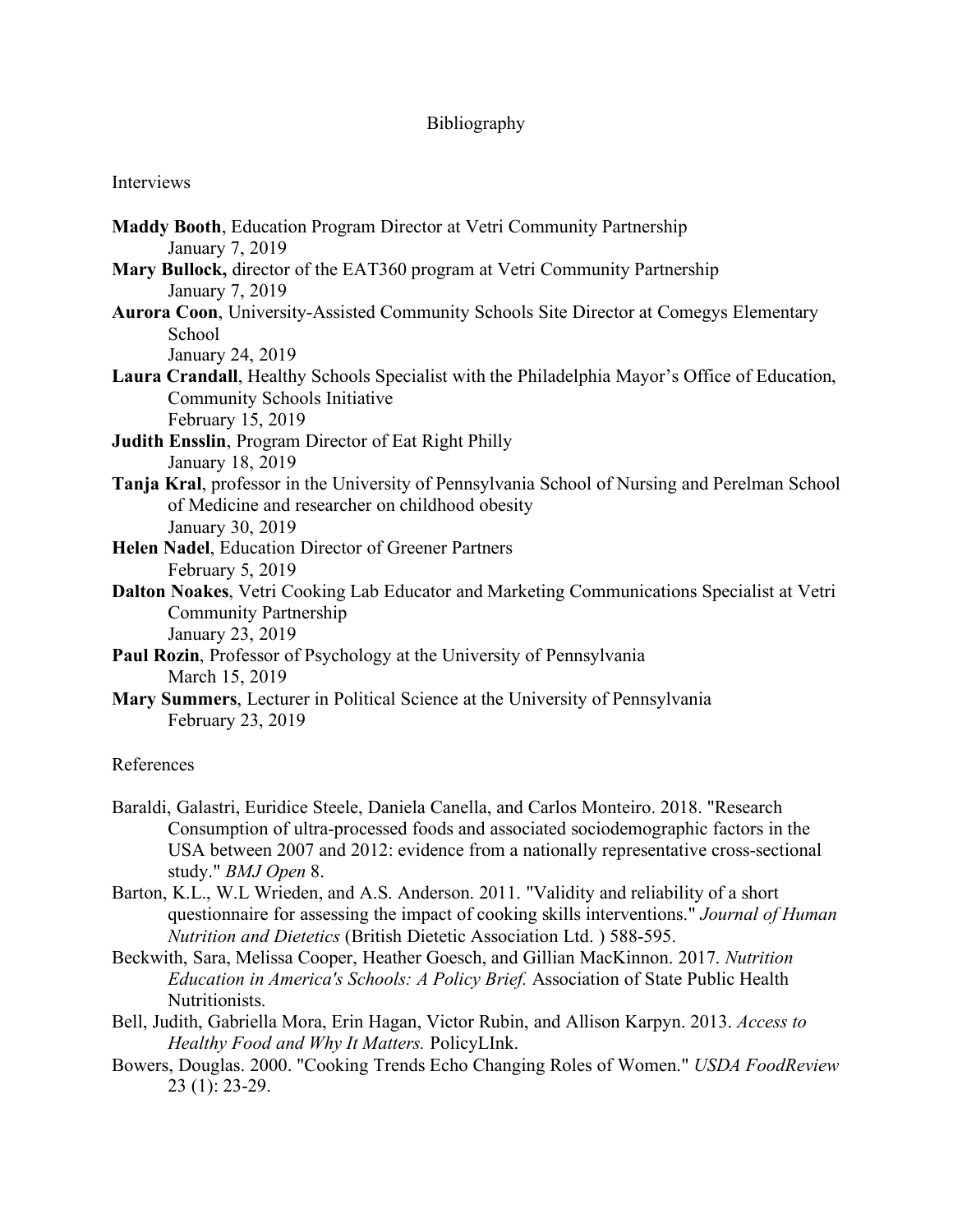- Bowman, Shanthy, and Bryan Vinyard. 2004. "Fast Food Consumption of U.S. Adults: Impact on Energy and Nutrient Intakes and Overweight Status." *Journal of the American College of Nutrition* 23 (2): 163-168.
- Bowman, Shanthy, Steven Gortmaker, Cara Ebbeling, Mark Pereira, and David Ludwig. 2004. "Effects of Fast-Food Consumption on Energy Intake and Diet Quality Among Children in a National Household Survey." *The Journal of Pediatrics* 113 (1): 112-118.
- Bridging the Gap Research Program. 2014. *Local School Wellness Policies: Where Do They Stand and What Can You Do?* Centers for Disease Control and Prevention, Atlanta: U.S. Department of Health and Human Services.
- Brown, Barbara, and Janice Hermann. 2005. "Cooking Classes Increase Fruit and Vegetable Intake and Food Safety Behaviors in Youth and Adults." *Journal of Nutrition Education and Behavior* (Society for Nutrition Education and Behavior) 37: 104-105.
- Bunnell, Rebecca, Dara O'Neil, Robin Soler, Rebecca Payne, Wayne Giles, Janet Collins, and Ursula Bauer. 2012. "Fifty Communities Putting Prevention to Work: Accelerating Chronic Disease Prevention Through Policy, Systems and Environmental Change." *Journal of Community Health* 37: 1081-1090.
- Calthorpe, Lucia. 2015. "Implementation of the Healthy, Hunger-Free Kids Act of 2010: A Case Study of Philadelphia and Two Neighboring Suburban Districts." Senior Thesis, Health and Societies Department, University of Pennsylvania.
- Candib, Lucy. 2007. "Obesity and Diabetes in Vulnerable Populations: Reflection on Proximal and Distal Causes." *The Annals of Family Medicine* 5 (6): 547-556.
- Caraher, Martin, Annie Seeley, Michelle Wu, and Susan Lloyd. 2013. "When chefs adopt a school? An evaluation of a cooking intervention in English primary schools." *Appetite* (Elsevier) 32: 50-59.
- Centers for Disease Control and Prevention. 2008. "Nutrition and the Health of Young People." U.S. Department of Health and Human Services, National Center for Chronic Disease Prevention and Health Promotion, Division of Adolescent and School Health, Atlanta.
- Centers for Disease Control and Prevention. 2016. "Results from the School Health Policies and Practices Study." Division of Adolescent and School Health, National Center for HIV/AIDS, Viral Hepatitis, STD, and TB Prevention.
- Chen, Qiong, Keiko Goto, Cindy Wolff, Stephanie Bianco-Simeral, Kristin Gruneisen, and Katharine Gray. 2014. "Cooking up diversity. Impact of a multicomponent, multicultural, experiential intervention on food and cooking behaviors among elementary-school students from low-income ethnically diverse families." *Appetite* (Elsevier) 80: 114-122.
- Chu, Yen, Kate Storey, and Paul Veugelers. 2014. "Involvement in Meal Preparation at Home Is Associated With Better Diet Quality Among Canadian Children." *Journal of Nutrition Education and Behavior* (Society for Nutrition Education and Behavior) 46 (4): 304-308.
- Clarke, Gloria Aponte, Sheryl Cates, Vivian Gabor, Loren Bell, Jonathan Blitstein, and James Hersey. 2012. *SNAP Education and Evaluation Case Study Report: University of Nevada Cooperate Extension's All 4 Kids Program. Volume I: Report.* Altarum Institute and Research Triangle Institute, Alexandria: USDA Food and Nutrition Service.
- Clifford, D, J Anderson, G Auld, and J Champ. 2009. "Good Grubbin': impact of a TV cooking show for college students living off campus." *Journal of Nutrition Education and Behavior* (Society for Nutrition Education and Behavior) 41 (3): 194-200.
- Contento, Isobel. 2011. *Nutrition Education: Linking Research, Theory, and Practice.* Sudbury, MA: Jones and Bartlett Publishers, LLC.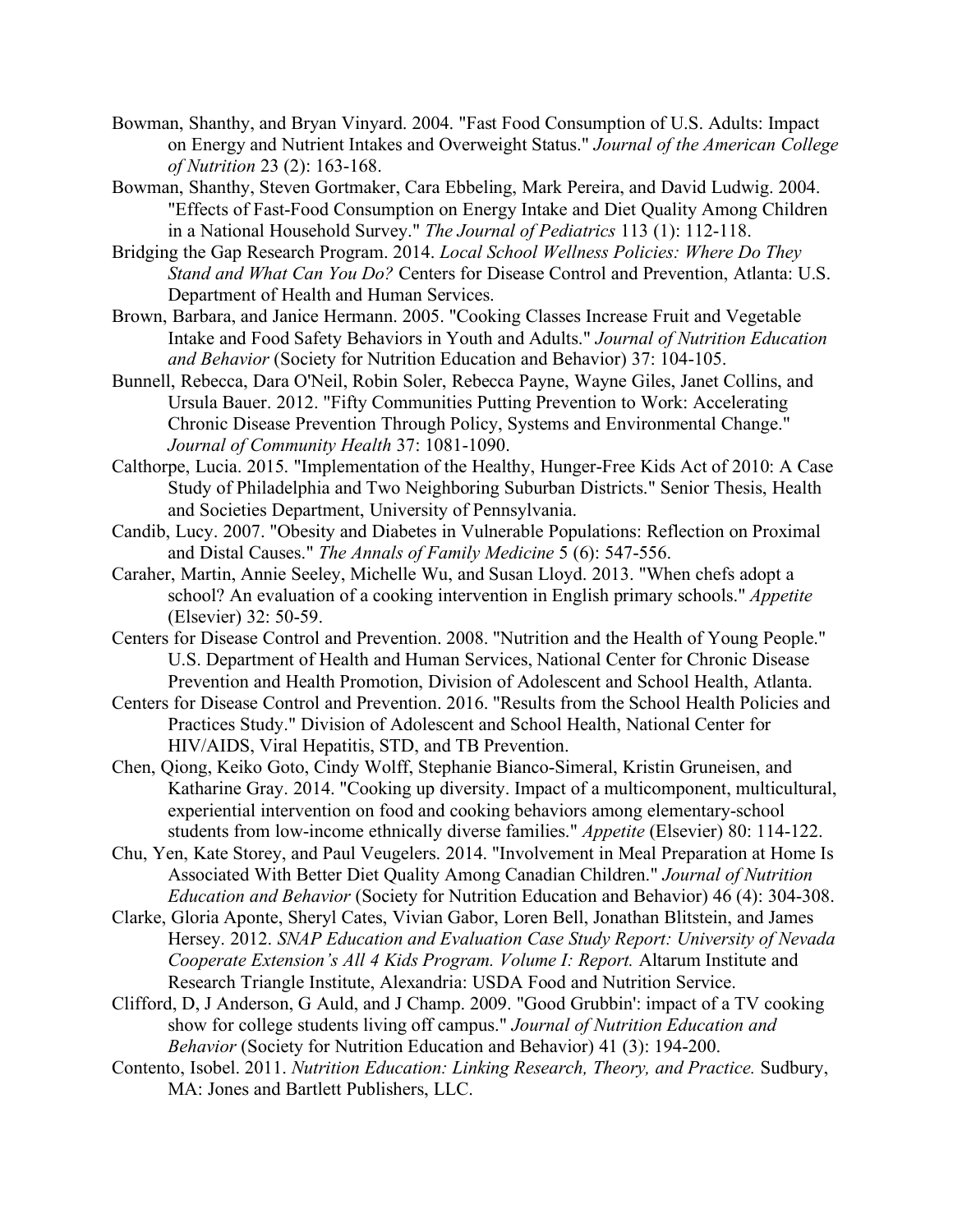- Contento, Isobel, Amanda Dew Manning, and Barbara Shannon. 1992. "Research perspective on school-based nutrition education." *Journal of Nutrition Education and Behavior* 247-260.
- Contento, Isobel, GI Balch, and YL, et al. Bronner. 1995. "The effectiveness of nutrition education and implications for nutrition education policy, programs, and research: a review of research." *Journal of Nutrition Education* 27: 279-418.
- Contento, Isobel, Jill Randell, and Charles Basch. 2002. "Review and Analysis of Evaluation Measures Used in Nutrition Education Research." *Journal of Nutrition Education and Behavior* 34: 2-25.
- Contento, Isobel, Amanda Dew Manning, and Barbara Shannon. 1992. "Research perspective on school-based nutrition education." *Journal of Nutrition Education and Behavior* 247-260.
- Cooking With Kids, Inc. 2015. *Cooking with Kids Integrated Curriculum Guide: Grades 4-5 Cooking Lessons.* Santa Fe.
- Cooper, Jenny. 2015. *Cooking trends among millennials: Welcome to the digital kitchen.* June 30. Accessed January 2019.
- Corsini, Nadia, Amy Slater, Adam Harrison, and Lucy Cooke. 2013. "Rewards can be used effectively with repeated exposure to increase liking of vegetables in 4–6-year-old children." *Public Health Nutrition* 16 (5): 942-951.
- Cunningham-Sabo, Leslie, and Amanda Simons. 2012. "Home Economics: And Old-fashioned Answer to a Modern-Day Dilemma?" *Nutrition Today* (Lippincott Williams & Wilkins) 47 (3): 128-132.
- Cunningham-Sabo, Leslie, and Barbara Lohse. 2013. "Cooking with Kids Positively Affects Fourth Graders' Vegetable Preferences and Attitudes and Self-Efficacy for Food and Cooking." *Childhood Obesity* (Mary Ann Liebert, Inc) 9 (6): 549-556.
- Cunningham-Sabo, Leslie, and Barbara Lohse. 2014. "Impact of a School-Based Cooking Curriculum for Fourth-Grade Students on Attitudes and Behaviors Is Influenced by Gender and Prior Cooking Experience." *Journal of Nutrition Education and Behavior* (Society for Nutrition Education and Behavior) 46 (110): 110-120.
- Davis, Carole, and Etta Saltos. 1999. "Dietary Recommendations and How They Have Changed Over Time." *Agriculture Information Bulletin.*
- Davis, Jamie, Emily Ventura, Lauren Cook, Lauren Gyllenhammer, and Nicole Gatto. 2011. "LA Sprouts: A Gardening, Nutrition, and Cooking Intervention for Latino Youth Improves Diet and Reduces Obesity." *Journal of the American Dietetic Association* (The American Dietetic Association) 111: 1224-1230.
- Deehy, Karen, Sheryl Cates, Pamela Williams, Ruth Morgan, Katherine Kosa, Loren Bell, and James Hersey. 2013. *Supplemental Nutrition Assistance Program Education and Evaluation Study (Wave II): University of Kentucky Cooperative Extension Service's Literacy, Eating, and Activity for Primary Youth Health (LEAP2) Program. Volume I: Report.* Altarum Institute and RTI International , Alexandria: USDA Food and Nutrition Service.
- Dietary Guidelines Advisory Committee. 2010. " Report of the Dietary Guidelines Advisory Committee on the Dietary Guidelines for Americans, 2010, to the Secretary of Agriculture and the Secretary of Health and Human Services." Agricultural Research Service, U.S. Department of Agriculture, Washington, DC.
- Dietary Guidelines Advisory Committee. 2013. *2015 DGAC Meeting 1: Materials and Presentations.* National Institutes of Health, Bethesda: United States Department of Agriculture and United States Department of Health and Human Services.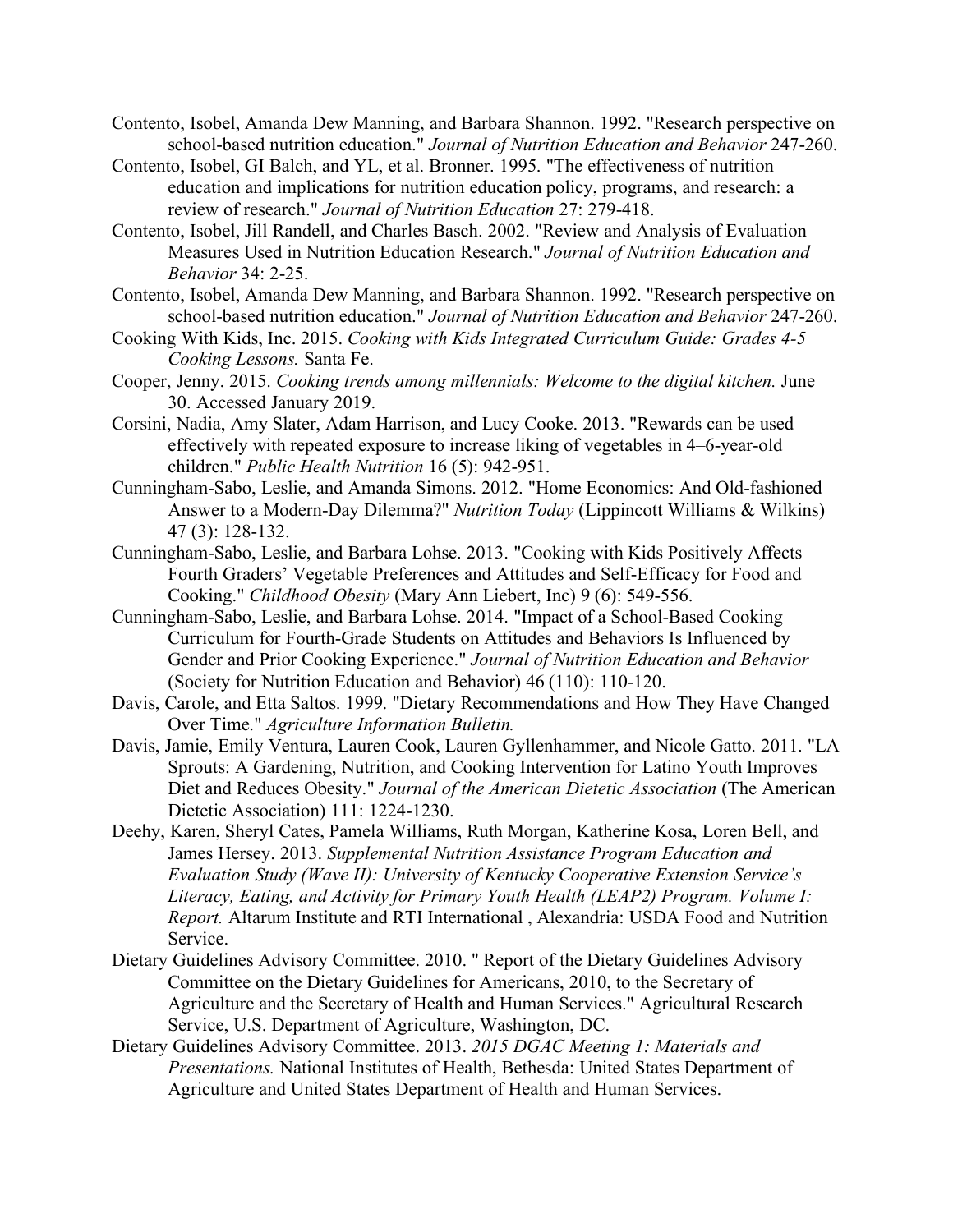- Dietary Guidelines Advisory Committee. 2015. "Scientific Report of the 2015 Dietary Guidelines Advisory Committee: Advisory Report to the Secretary of Health and Human Services and the Secretary of Agriculture." Agricultural Research Service, U.S. Department of Agriculture, Washington, DC.
- Dohle, Simone, Sina Rall, and Michael Siegrist. 2015. "Does Self-Prepared Food Taste Better? Effects of Food Preparation on Liking." *Health Psychology* (American Psychological Association) 35 (5): 100-508.
- Drexel University. n.d. *Who We Are.* Nutrition Education Program at Drexel University. Accessed December 13, 2018.

http://deptapp08.drexel.edu/nutritioneducation/who\_we\_are.html.

- FAO. 2010. *Food-based dietary guidelines - Japan.* Food and Agriculture Organization of the United Nations. Accessed February 24, 2019.
- Farley, Thomas. 2018. *Obesity Among Adults in Philadelphia, 2011-2016.* Philadelphia Department of Public Health.
- Fattal-Valevski, Aviva. 2011. "Thiamine (Vitamin B1)." *Journal of Evidence-Based Integrative Medicine.*
- Fildes, Alison, Judith Charlton, Caroline Rudisill, Peter Littlejohns, A. Toby Prevost, and Martin C. Guilliford. 2015. "Probability of an Obese Person Attaining Normal Body Weight: Cohort Study Using Electronic Health Records." *American Journal of Public Health* 105 (9): e54-e59.
- Food Research & Action Center. 2018. *The National School Lunch Program.* Accessed December 13, 2018. http://frac.org/programs/national-school-lunch-program.
- Foster, Gary, Sandy Sherman, Kelley Borradaile, Karen Grundy, Stephanie Vander Veur, Joan Nachmani, Allison Karpyn, Shiriki Kumanyika, and Justine Shults. 2008. "A Policy-Based School Intervention to Prevent Overweight and Obesity." *Pediatrics* (American Academy of Pediatrics) 121: e794-e802.
- Gabor, Vivian, Pamela Williams, Sheryl Cates, Jonathan Blitstein, Loren Bell, and James Hersey. 2012. *SNAP Education and Evaluation Case Study Report: New York State Department of Health's Eat Well Play Hard in Child Care Settings Program. Volume I: Report.* Altarum Institute and Research Triangle Institute, Alexandria: USDA Food and Nutrition Service.
- Gabor, Vivian, Sheryl Cates, Stacy Gleason, Valerie Long, Gloria Aponte Clarke, Jonathan Blitstein, Pamela Williams, Loren Bell, James Hersey, and Melanie Ball. 2012. *SNAP Education and Evaluation Study (Wave I): Final Report.* Altarum Institute and Research Triangle Institute, Alexandria: USDA Food and Nutrition Service .
- Garcia, Ada, Rebecca Reardon, Matthew McDonald, and Elisa Vargas-Garcia. 2016. "Community Interventions to Improve Cooking Skills and Their Effects on Confidence and Eating Behavior." *Current Nutrition Reports* (Springer) 5: 315-322.
- Gibbs, Lisa, Petra Staiger, Britt Johnson, Karen Block, Susie Macfarlane, Lisa Gold, Jenny Kulas, Mardie Townsend, Caroline Long, and Obioha Ukoumunne. 2013. "Expanding Children's Food Experiences: The Impact of a School-Based Kitchen Garden Program." *Journal of Nutrition Education and Behavior* (Society for Nutrition Education and Behavior) 45 (2): 137-146.
- GlaxoSmithKline. 2018. "GSK IMPACT Awards: Registration and Application Instructions."
- Gleason, S, B Wolford, and M Wilkin. 2018. *Analysis of Supplemental Nutrition Assistance Program Education Data for All States Study (Summary).* Altarum Institute and Gabor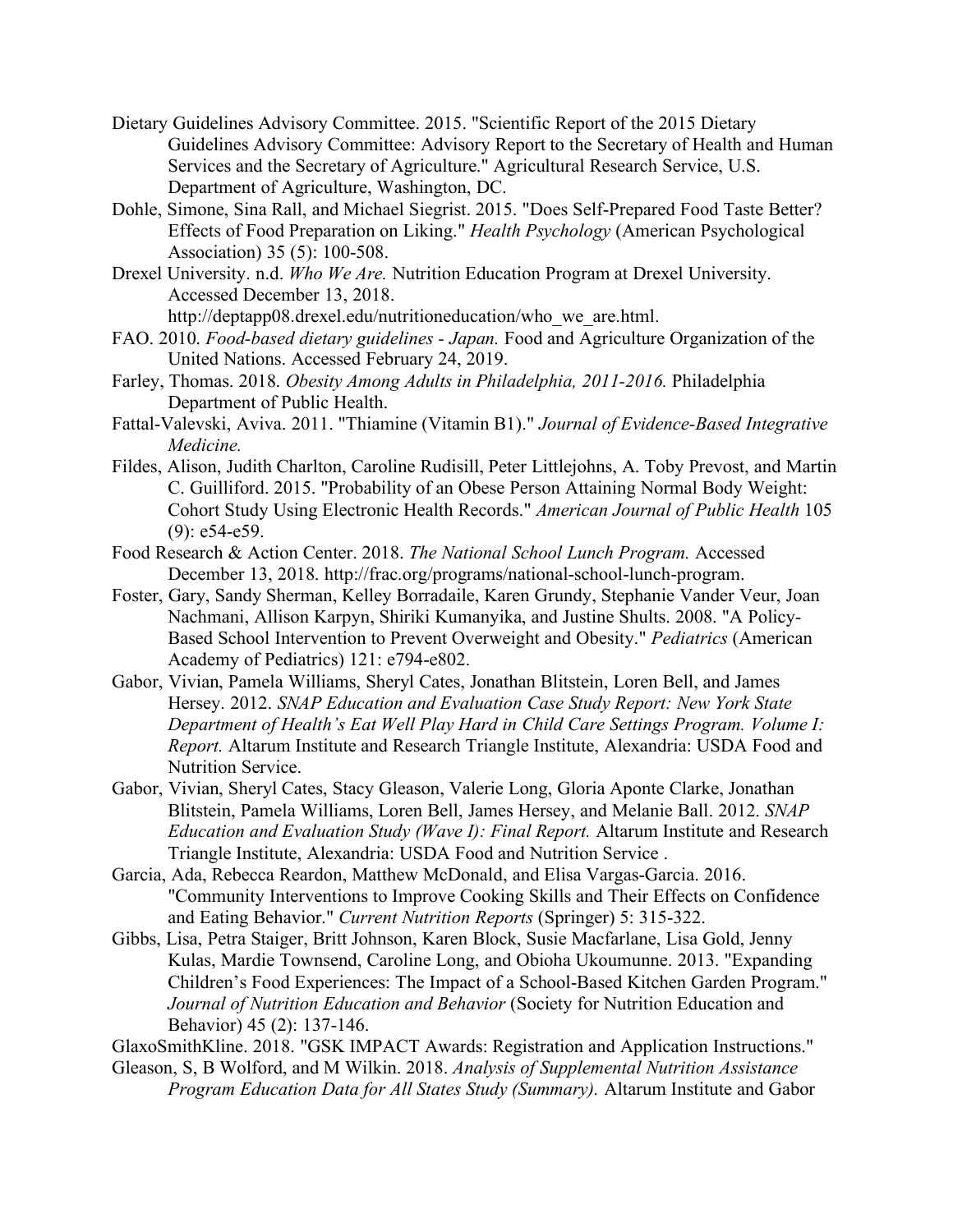and Associates Consulting, Inc., United States Department of Agriculture, Food and Nutrition Service.

- Gleason, Stacy, Brenda Wolford, Margaret Wilkin, Becca Hofer, Diane Woloshin, Linnea Sallack, and Vivian Gabor. 2018. *Analysis of Supplemental Nutrition Assistance Program Education (SNAP-Ed) Data for All States Study: Final Report.* Altarum Institute, Alexandria: USDA Food and Nutrition Service.
- Gleason, Stacy, Jonathan Blitstein, Vivian Gabor, Sheryl Cates, Loren Bell, and James Hersey. 2012. *SNAP Education and Evaluation Case Study Report: Chickasaw Nation Nutrition Services' Eagle Adventure Program. Volume I: Report.* Altarum Institute and Research Triangle Institute, Alexandria: USDA Food and Nutrition Service.
- Gonzalez-Suarez, Consuelo, Anthea Worley, Karen Grimmer-Somers, and Valentine Dones. 2009. "School-Based Interventions on Childhood Obesity: A Meta-Analysis." *American Journal of Preventative Medicine* (Elsevier) 37 (5): 418-426.
- Gordon-Larsen, Penny. 2014. "Food Availability/Convenience and Obesity." *Advances in Nutrition* (American Society for Nutrition) 5: 809-817.
- Greener Partners. 2015. *Fresh Food For All.* Accessed February 4, 2019. https://greenerpartners.org/fresh-food-for-all/.
- Hartmann, Christina, Simone Dohle, and Michael Siegrist. 2013. "Importance of cooking skills for balanced food choices." *Appetite* (Elsevier) 65: 125-131.
- Harvard School of Public Health. 2019. *Shining the Spotlight on Trans Fats.* The President and Fellows of Harvard College. Accessed January 2019.
- Hersch, Derek, Laura Perdue, Teresa Ambroz, and Jackie Boucher. 2014. "The Impact of Cooking Classes on Food-Related Preferences, Attitudes, and Behaviors of School-Aged Children: A Systematic Review of the Evidence, 2003-2014." *Preventing Chronic Disease* (Centers for Disease Control and Prevention) 11.
- Hoelscher, Deanna, Alexandra Evans, Guy Parcel, and Steven Kelder. 2002. "Designing Effective Nutrition Interventions fo Adolescents." *Supplement to the Journal of the American Dietetic Association* (Elsevier) 102 (3): S52-S61.
- Hursti, Ulla-Kaisa Koivisto. 1999. "Factors influencing children's food choice." *Annals of Medicine* 31 (S1): 26-32.
- Ishida, Hiromi. 2015. "Role of School Meal Service in Nutrition." *Journal of Nutrition Science and Vitaminology* 61: S20-S22.
- Johnson, DB, M Podrabsky, A Rocha, and JJ Otten. 2016. "Effect of the Healthy HungerFree Kids Act on the Nutritional Quality of Meals Selected by Students and School Lunch Participation Rates." *Journal of the American Medical Association Pediatrics* 170 (1).
- Kaiser Family Foundation. 2019. *Overweight and Obesity Rates for Adults by Gender: 2017.* Accessed February 8, 2019.
- Larson, Nicole, Cheryl Perry, Mary Story, and Dianne Neumark-Sztainer. 2006. "Food Preparation by Young Adults Is Associated with Better Diet Quality." *Journal of the American Dietetic Association* (The American Dietetic Association) 2001-2007.
- Leonhardt, Megan. 2017. *These 2 Charts Show Just How Popular Meal-Kit Services Are.* July 20. Accessed January 25, 2019.
- Lichtenstein, Alice, and David Ludwig. 2010. "Bring Back Home Economics Education." *Journal of the American Medical Association* (American Medical Association) 303 (18).
- Long, Valerie, Sheryl Cates, Jonathan Blitstein, Karen Deehy, Ruth Morgan, Julia Fantacone, Katherine Kosa, and Loren, Hersey Bell. 2013. *Supplemental Nutrition Assistance*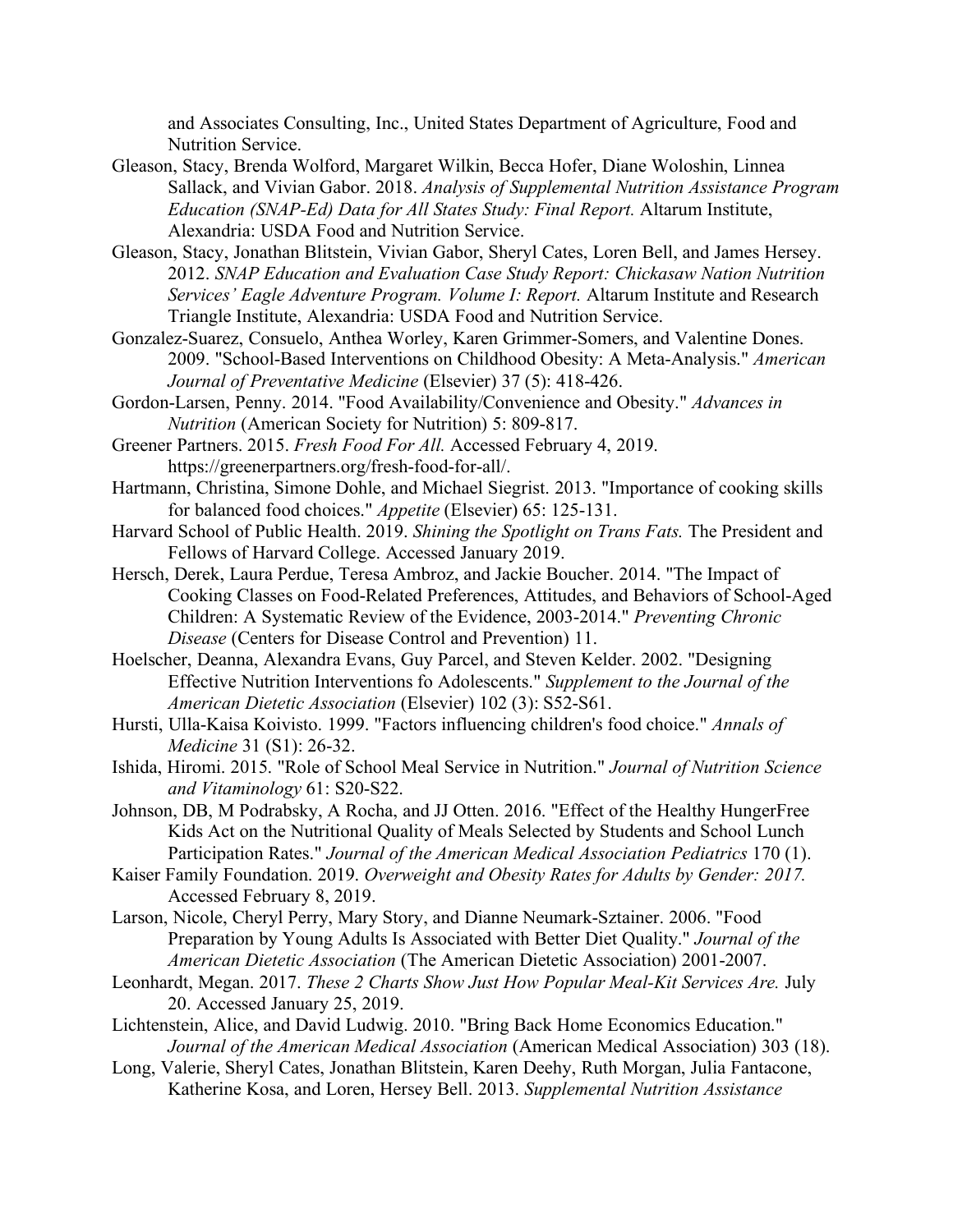*Program Education and Evaluation Study (Wave II): Iowa Nutrition Network's Building and Strengthening Iowa Community Support (BASICS) for Nutrition and Physical Activity Program. Volume I: Report.* Altarum Institute and RTI International , Alexandria: USDA Food and Nutrition Service.

- Lyn, Rodney, Semra Aytur, Tobey Davis, Amy Eyler, Kelly Evenson, Jamie Chriqui, Angie Cradock, Karin Goins, Jill Litt, and Ross Brownson. 2013. "Policy, Systems, and Environmental Approaches for Obesity Prevention: A Framework to Inform Local and State Action." *Journal of Public Health Management and Practice* (Department of Health and Human Services) 12 (3): S23-S33.
- Lytle, Leslie. 1995. "Nutrition Education for School-aged Children." *Journal of Nutrition Education* 27 (6): 298-311.
- Lytle, Leslie. 1994. "Nutrition Education for School-Aged Children: A Review of Research." Information Analysis, Food and Consumer Service, United States Department of Agriculture, Washington, DC.
- Martins, Yolanda, Marcia Pelchat, and Patricia Pliner. 1997. " ''Try it; it's good and it's good for you'': Effects of Taste and Nutrition Information on Willingness to Try Novel Foods." *Appetite* 28: 89-102.
- Meiklejohn, Sarah, Lisa Ryan, and Claire Palermo. 2016. "A Systematic Review of the Impact of Multi-Strategy Nutrition Education Programs on Health and Nutrition of Adolescents." *Journal of Nutrition Education and Behavior* (Elsevier) 48 (9): 631-646.
- Millar, L, P Kremer, A de Silva-Sanigorski, M McCabe, H Mavoa, M Moodie, J Utter, et al. 2011. "Reduction in overweight and obesity from a 3-year community-based intervention in Australia: the 'It's Your Move!' projectobr\_904." *Obesity Reviews* (International Association for the Study of Obesity) 12 (Suppl. 2): 20-28.
- Miyoshi, Miki, Nobuyu Tsuboyama-Kasaoka, and Nobuo Nishi. 2012. "School-based "Shokuiku" program in Japan: application to nutrition education in Asian countries." *Asia Pacific Journal of Clinical Nutrition* 21 (1): 159-162.
- Monsivais, Pablo, Anju Aggarwal, and Adam Drewnowski. 2014. "Time Spent on Home Food Preparation and Indicators of Healthy Eating." *American Journal of Preventative Medicine* (Elsevier) 47 (6): 796-802.
- Mozaffarian, Dariush, Irwin Rosenberg, and Ricardo Uauy. 2018. "History of modern nutrition science—implications for current research, dietary guidelines, and food policy." *The British Medical Journal* 361.
- Muzaffar, Henna, Jessica Metcalfe, and Barbara Fiese. 2018. "Narrative Review of Culinary Interventions with Children in Schools to Promote Healthy Eating: Directions for Future Research and Practice." *Current Developments in Nutrition* 2 (6).
- Nangia, Gayatri, and Carly O'Donnell. 2015. "A History of Rebel Ventures." University of Pennsylvania.
- Nerman, Danielle. 2015. "Food Education the Law in Japan." *CBC News*, January 12.
- Nestle, Marion. 2003. *Food Politics: How the Food Industry Influences Nutrition and Health.* 2013. Berkely and Los Angeles: University of California Press.
- Nestle, Marion. 2010. "Strategies to Prevent Childhood Obesity Must Extend Beyond School Environments." *American Journal of Preventative Medicine* (Elsevier) 39 (3): 280-281.
- Nielsen. 2018. *Meal Kit Mania: Innovation for Foodies.* March 5. Accessed January 25, 2019.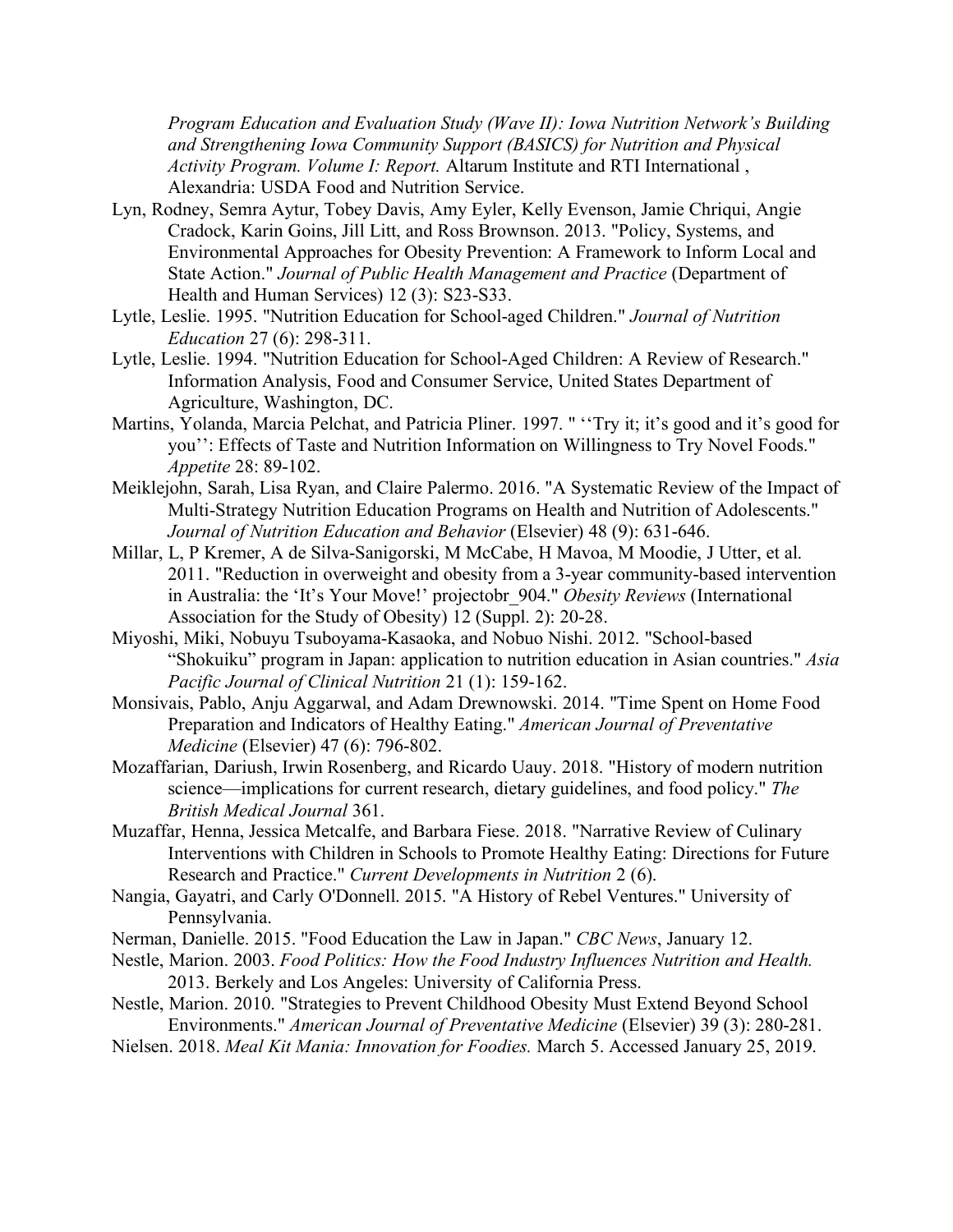- Office of Disease Prevention and Health Promotion. n.d. *History of Dietary Guidelines for Americans.* U.S. Department of Health and Human Services. Accessed December 13, 2018. https://health.gov/dietaryguidelines/history.htm.
- Oldways. 2018. *Oldways' A Taste of African Heritage Curriculum Added to USDA SNAP-Ed Library.* June 13. Accessed January 29, 2019.
- Overcash, Francine, Allison Ritter, Traci Mann, Elton Mykerezi, Joseph Redden, Aaron Rendahl, Zata Vickers, and Marla Reicks. 2018. "Impacts of a Vegetable Cooking Skills Program Among Low- Income Parents and Children." *Journal of Nutrition Education and Behavior* (Society for Nutrition Education and Behavior) 50 (8): 795-801.
- PA Health Promotion Council. 2018. *Eat Right Philly.* Accessed March 20, 2019. https://www.hpcpa.org/programs/eat-right-philly.
- Park, Bo-Kyung, and Mi-Sook Cho. 2016. " Taste education reduces food neophobia and increases willingness to try novel foods in school children ." *Nutrition Research and Practice* (The Korean Nutrition Society) 10 (2): 221-228.
- PBS. 2009. *Made in Spain Olive Tapa.* January 3. Accessed January 20, 2019. https://www.youtube.com/watch?v=zhC0CPtDWlw&t=164s.
- Philadelphia Department of Public Health. 2017. *City finds residents' health has improved, but finds some threats.* November 17. Accessed February 8, 2019.
- Pollan, Michael. 2008. *In Defense of Food.* Penguin Press.
- Powers, Alicia Raby, Barbara Struempler, Anthony Guarino, and Sondra Parmer. 2005. "Effects of a Nutrition Education Program on the Dietary Behavior and Nutrition Knowledge of Second-Grade and Third-Grade Students." *Journal of School Health* (American School Health Association) 75 (4): 129-133.
- Prelip, Michael, Janni Kinsler, Chan Le Thai, Jennifer Toller Erasquin, and Wendelin Slusser. 2012. "Evaluation of a School-based Multicomponent Nutrition Education Program to Improve Young Children's Fruit and Vegetable Consumption." *Journal of Nutrition Education and Behavior* (Society for Nutrition Education and Behavior) 44 (4): 310-317.
- Roseman, Mary, Martha Riddell, and Jessica Haynes. 2011. "A Content Analysis of Kindergarten-12th Grade School-based Nutrition Interventions: Taking Advantage of Past Learning." *Journal of Nutrition Education and Behavior* (Society for Nutrition Education and Behavior) 43 (1): 2-16.
- Rozin, Paul. 1976. "The selection of food by rats, humans, and other animals." Edited by S Rosenblatt, A Hind, E Shaw and C Beer. *Advances in the Study of Behavior* (Academic Press) 6: 21-76.
- Satter, Ellyn. 2007. "Eating Competence: Definition and Evidence for the Satter Eating Competence Model." *Journal of Nutrition Education and Behavior* (Society for Nutrition Education) (39): S142-S153.
- Scrinis, Gyorgy. 2013. "Margarine, Butter, & the Ideology of Nutritionism." *Real Clear Science.* December 30.
- Scrinis, Gyorgy. 2008. "On the Ideology of Nutritionism." *Gastronomica* (University of California Press) 8 (1): 39-48.
- Scrinis, Gyorgy. 2002. "Sorry, Marge." *Meanjin* 61 (4): 108-116.
- Severson, Kim. 2009. "Schools' Toughest Test: Cooking." *The New York Times*, September 29.
- Sharma, Manoj. 2011. "Dietary Education in School-Based Childhood Obesity Prevention Programs." *Advances in Nutrition* (American Society for Nutrition) 207S-216S.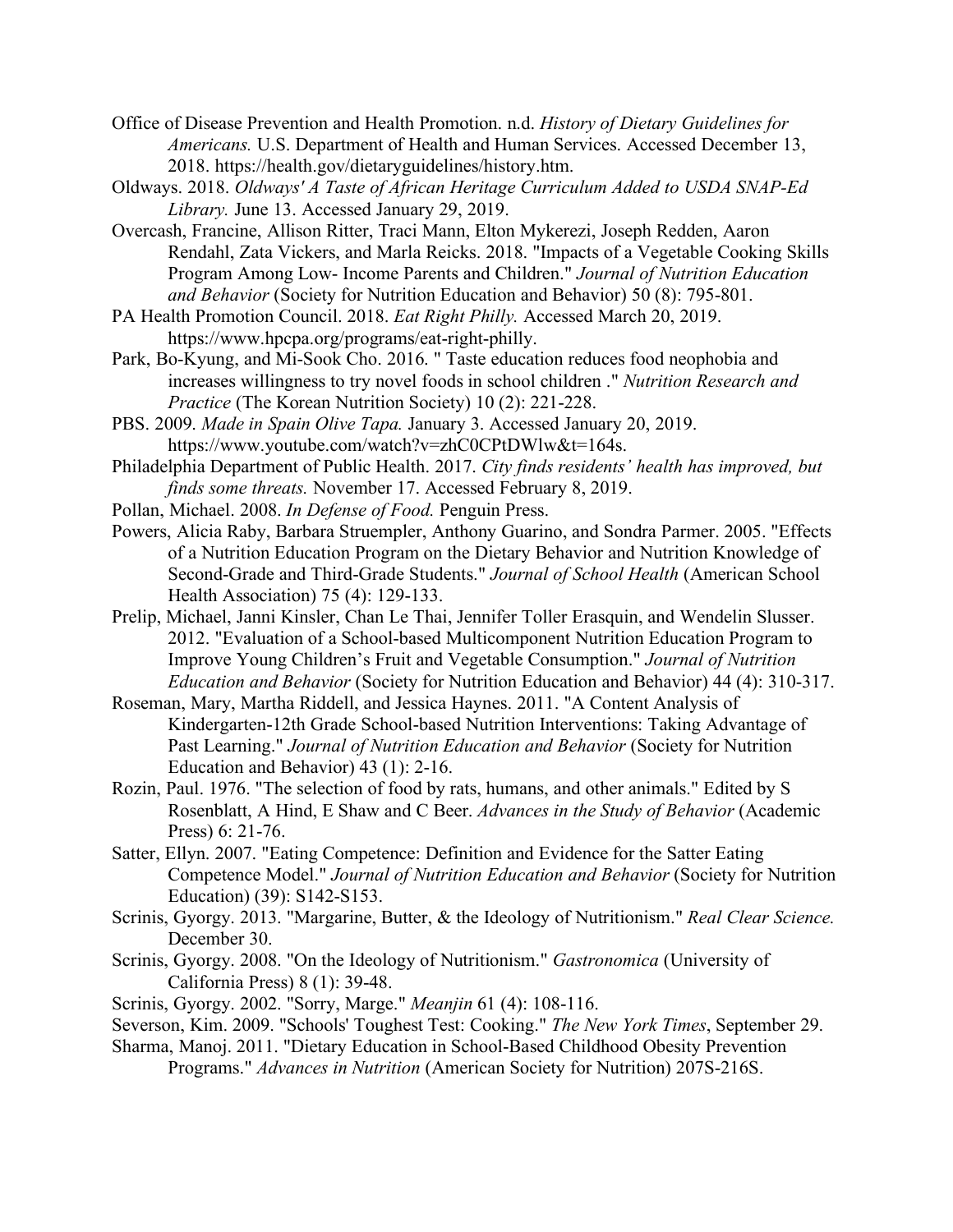- Skinner, Jean, Betty Carruth, Wendy Bounds, and Paula Ziegler. 2002. "Children's food preferences: A longitudinal analysis." *Journal of the American Dietetic Association* 102 (11): 1638-1647.
- Smelkova, Lilia. 2015. "Food Education in America." The Center for Science in the Pulic Interest, Washington, DC.
- Smith, Lindsey, Shu Wen Ng, and Barry Popkin. 2013. "Trends in US Home Food Preparation and Consumption: Analysis of National Nutrition Surveys and Time Use Studies from 1965-1966 to 2007-2008." *Nutrition Journal* (BioMed Central Ltd.) 12 (45).
- Sole-Smith, Virginia. 2018. *The Eating Instinct: Food Culture, Body Image, and Guilt in America.* Henry Holt and Company.
- St. Pierre, R, J Glotzer, T Cook, and R Straw. 1981. *An Evaluation of the Nutrition Education and Training Program: Nebraska's Experience Nutrition Curriculum.* Cambridge: Abt Associates, Inc.
- Stanford Health Care. 2018. *How to Prevent Obesity.* Accessed December 14, 2018. https://stanfordhealthcare.org/medical-conditions/healthy-living/obesity/prevention.html.
- —. 2018. *What is Obesity?* Stanford University. Accessed December 15, 2018. https://stanfordhealthcare.org/medical-conditions/healthy-living/obesity.html.
- Statista. 2019. *Direct-to-door meal kit service market revenue worldwide in 2015 and 2020 (in billion U.S. dollars).* Accessed January 25, 2019.
- Steele, Martinez, BM Popkin, B Swinburn, and CA Monteiro. 2017. "The share of ultraprocessed foods and the overall nutritional quality of diets in the US: evidence from a nationally representative cross-sectional study." *Population Health Metrics* 15 (1): 6.
- Stein, Jarrett, interview by Callie Holtermann. 2019. (January 11).
- Stephens, Alexis. 2015. *Investor Sees Good News in Philadelphia Grocery Store Numbers.* April 15. Accessed February 2, 2019.
- The American Heart Association. 2019. *Eat More Color.* Accessed February 8, 2019. https://www.heart.org/en/healthy-living/healthy-eating/add-color/eat-more-color.
- The Food Trust. 2012. *What is Policy, Systems, and Environmental Change?* USDA Food and Nutrition Service.
- The School District of Philadelphia. 2018. *Drinking Water Quality Access and Appeal.* October 18. Accessed February 24, 2019. https://www.philasd.org/greenfutures/focusareas/health-schools-healthy-living/water/.
- U.S. Department of Health and Human Services and U.S. Department of Agriculture. 2015. "2015 – 2020 Dietary Guidelines for Americans." December.
- U.S. Department of Health and Human Services and U.S. Department of Agriculture. 2015. "2015–2020 Dietary Guidelines for Americans: 8th Edition."
- U.S. Department of Health and Human Services and U.S. Department of Agriculture. 2005. *Dietary Guidelines For Americans, 2005.* Washington, DC: U.S. Government Printing Office.
- UNC Center for Health Promotion and Disease Prevention. 2018. *Cooking with Kids for a Healthy Future (CWK).* February 27. Accessed January 17, 2019.
- USDA Center for Nutrition Policy and Promotion. 2015. *Healthy Eating Index Scores for Americans.* Accessed December 15, 2018. https://www.cnpp.usda.gov/hei-scoresamericans.
- USDA. 2018. "Fiscal Year 2019 SNAP-Ed Plan Guidance." Food and Nutrition Service.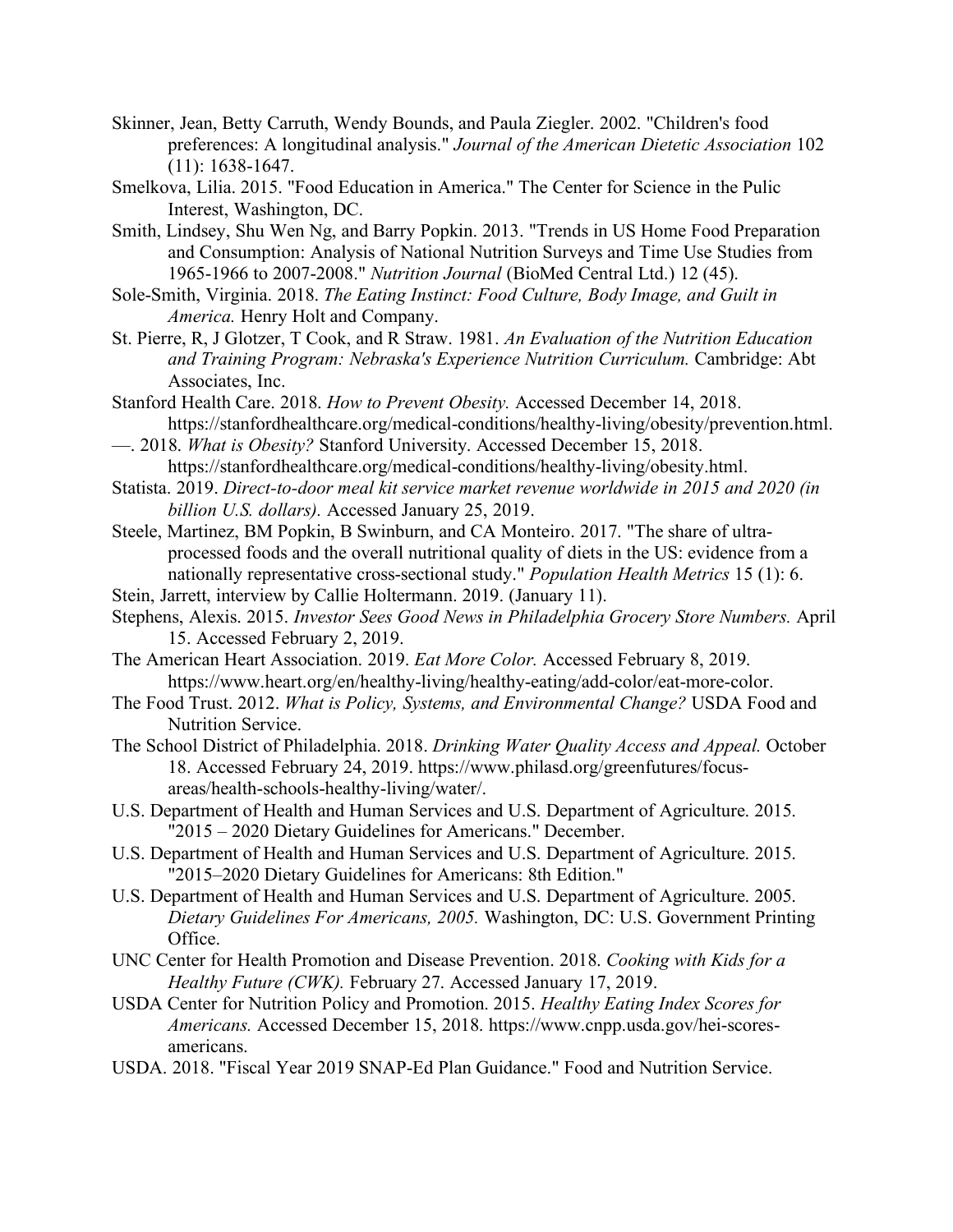- USDA Food and Nutrition Service. 2018. *Characteristics of Supplemental Nutrition Assistance Program Households: Fiscal Year 2016.* Washington, DC: United States Department of Agriculture.
- USDA Food and Nutrition Service. 2015. "Checklist for Evidence-Based Approaches."
- USDA Food and Nutrition Service. 2014. *Fact Sheet: Healthy, Hunger-Free Kids Act School Meals Implementation.* USDA Food and Nutriton Service.
- —. 2017. *Facts About SNAP.* September 13. Accessed December 13, 2018. https://www.fns.usda.gov/snap/facts-about-snap.
- —. 2018. *MyPlate.* United States Department of Agriculture Food and Nutrition Service. September 5. Accessed December 13, 2018. https://www.fns.usda.gov/tn/myplate.
- USDA Food and Nutrition Service. 2015. "Supplemental Nutrition Assistance Program Education Guidance." United States Department of Agriculture, Washington, DC.
- USDA. 2004. "Food Stamp Nutrition Education Plan Guidance: Federal Fiscal Year 2005." Food Stamp Program, Food and Nutrition Service.
- —. 2015. *MyPlate.* Accessed December 10, 2019. https://www.choosemyplate.gov/.

USDA National Institute of Food and Agriculture. n.d. *Supplemental Nutrition Education Program – Education.* Accessed December 13, 2018. https://nifa.usda.gov/program/supplemental-nutrition-education-program-education-snaped.

- USDA SNAP-Ed Connection. 2019. *Funding Allocations.* Accessed March 7, 2019. https://snaped.fns.usda.gov/program-administration/funding-allocations.
- —. 2018. *FY19 Funding Allocations.* Accessed January 30, 2019. https://snaped.fns.usda.gov/program-administration/funding-allocations.
- Utter, Jennifer, Simon Denny, Mathijs Lucassen, and Ben Dyson. 2016. "Adolescent Cooking Abilities and Behaviors: Associations With Nutrition and Emotional Well-Being." *Journal of Nutrition Education and Behavior* (Society for Nutrition Education and Behavior) 48 (1): 35-41.
- Vetri Community Partnership. 2018. *EAT360.* Accessed January 5, 2019. https://vetricommunity.org/what-we-do/eat360/.
- Weaver, Grace. 2013. *Eliminating Food Noise: Using Anthropological Perspectives in an Outof-the-Box Approach to Changing Schoolchildren's Eating Choices.* Thesis, Philadelphia: University of Pennsylvania Department of Anthropology.
- Whitehead, FE. 1957. "Nutrition education for children in the US since 1900 (Parts I and II)." *Journal of the American Dietetic Association* 33: 885-888.
- Winkler, Elisabeth, and Gavin Turrell. 2009. "Confidence to Cook Vegetables and the Buying Habits of Australian Households." *Journal of the American Dietetic Association* (The American Dietetic Association) 109: 1759-1768.
- Wolfson, Julia, Shannon Frattaroli, Sara Bleich, Katherine Clegg Smith, and Stephen Teret. 2017. "Perspectives on learning to cook and public support for cooking education policies in the United States: A mixed methods study." *Appetite* (Elsevier) (108): 226-237.
- Womach, Jasper. 2005. *Agriculture: A Glossary of Terms, Programs, and Laws, 2005 Edition.* Congressional Research Service.
- Woolley, Kaitlin, and Ayelet Fishbach. 2016. "A recipe for friendship: Similar food consumption promotes trust and cooperation." *Journal of Consumer Psychology* (Society for Consumer Psychology).